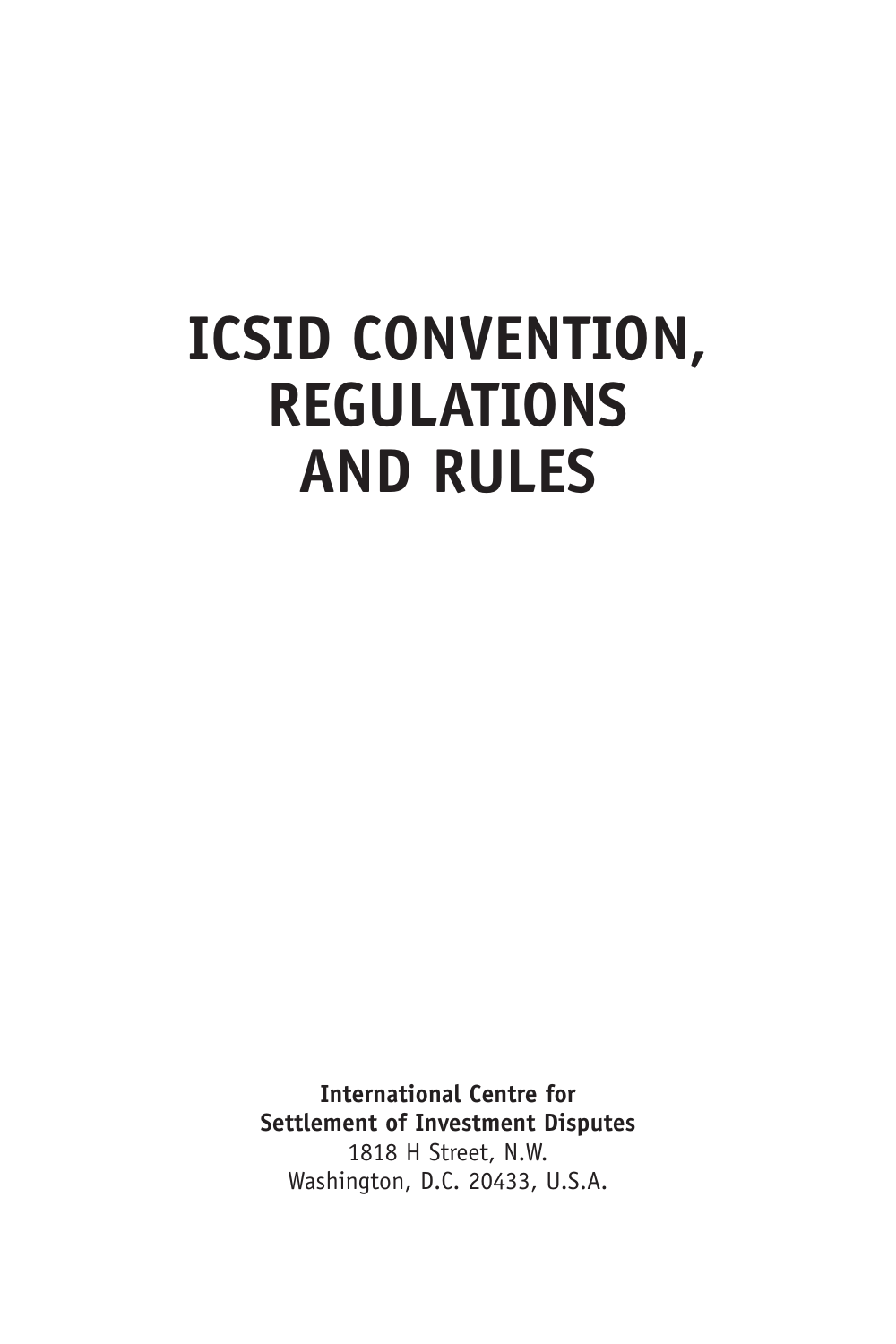## **ICSID/15 April 2006**

 $\cdot$  Not for resale  $\cdot$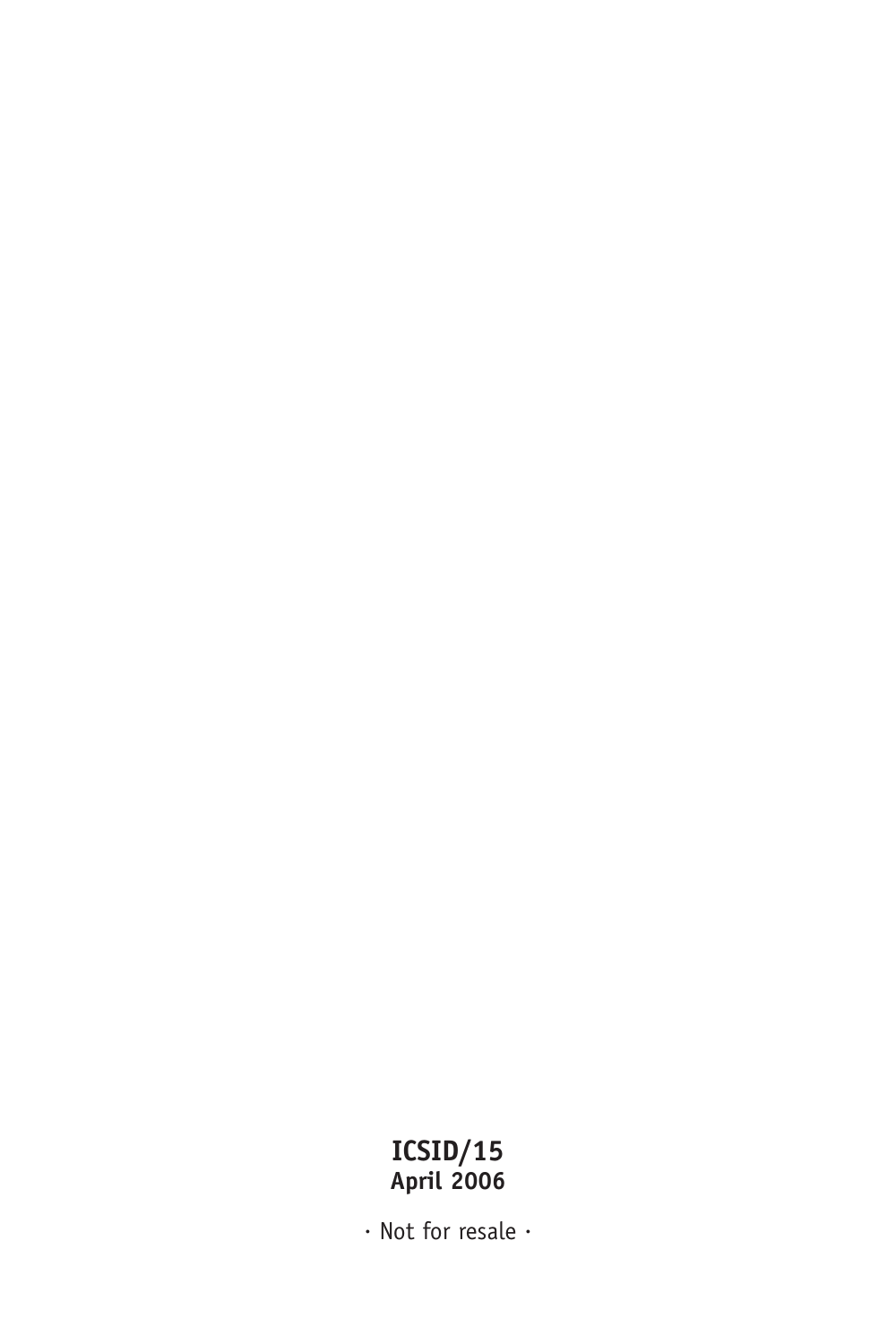# **Summary Table of Contents**

|                                                                                                                                                                                              | Page |
|----------------------------------------------------------------------------------------------------------------------------------------------------------------------------------------------|------|
|                                                                                                                                                                                              | 5    |
| Convention on the Settlement of Investment Disputes between<br>States and Nationals of Other States                                                                                          | 7    |
| Report of the Executive Directors of the International Bank for<br>Reconstruction and Development on the Convention on the<br>Settlement of Investment Disputes between States and Nationals | 35   |
| Administrative and Financial Regulations                                                                                                                                                     | 51   |
| Rules of Procedure for the Institution of Conciliation and<br>Arbitration Proceedings (Institution Rules)                                                                                    | 73   |
| Rules of Procedure for Conciliation Proceedings                                                                                                                                              | 81   |
| Rules of Procedure for Arbitration Proceedings                                                                                                                                               | 99   |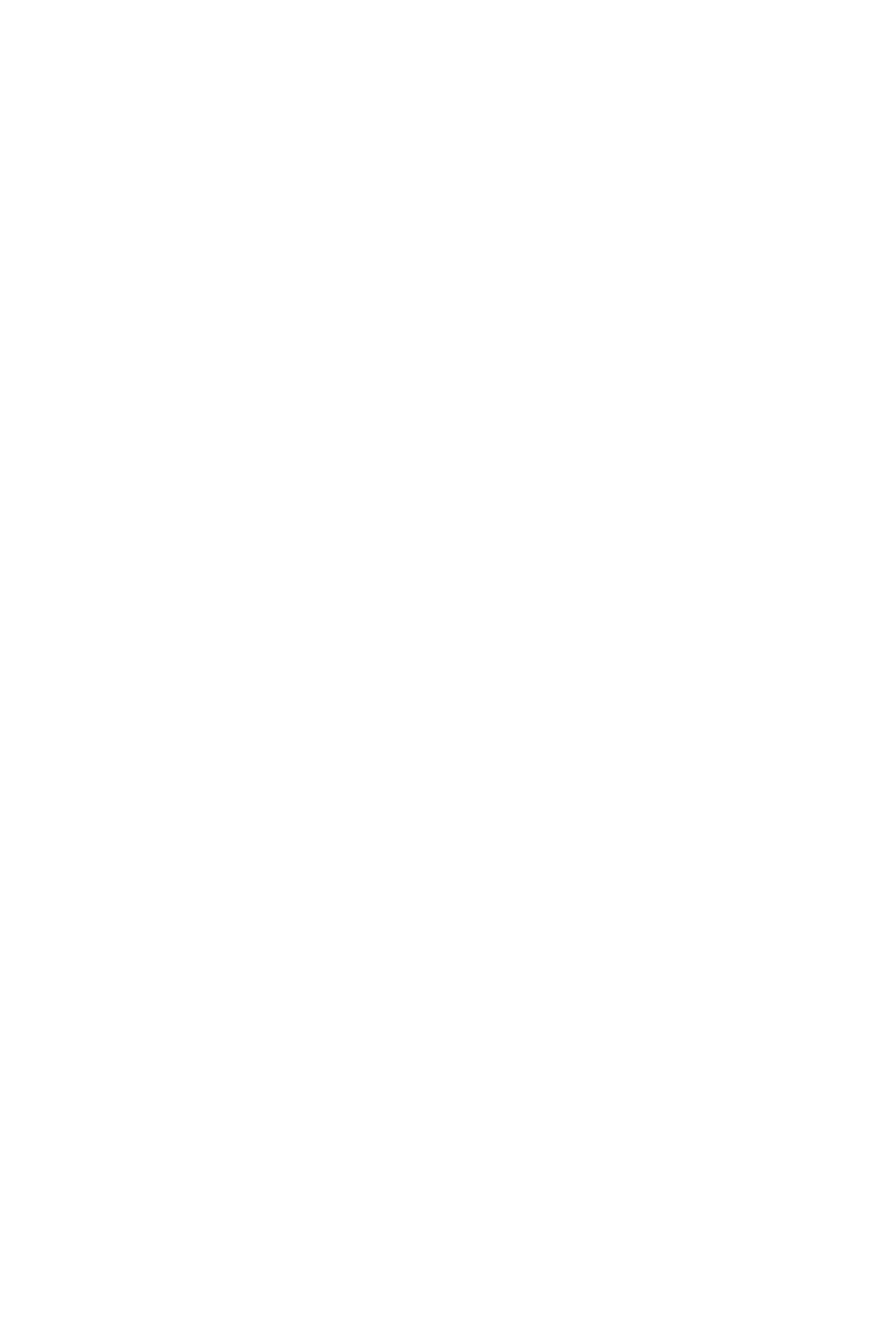## **Introduction**

The International Centre for Settlement of Investment Disputes (ICSID or the Centre) is established by the Convention on the Settlement of Investment Disputes between States and Nationals of Other States (the ICSID Convention or the Convention). The Convention was formulated by the Executive Directors of the International Bank for Reconstruction and Development (the World Bank). On March 18, 1965, the Executive Directors submitted the Convention, with an accompanying Report, to member governments of the World Bank for their consideration of the Convention with a view to its signature and ratification. The Convention entered into force on October 14, 1966, when it had been ratified by 20 countries. As at April 10, 2006, 143 countries have ratified the Convention to become Contracting States.

In accordance with the provisions of the Convention, ICSID provides facilities for conciliation and arbitration of investment disputes between Contracting States and nationals of other Contracting States. The provisions of the ICSID Convention are complemented by Regulations and Rules adopted by the Administrative Council of the Centre pursuant to Article  $6(1)(a)$ –(c) of the Convention (the ICSID Regulations and Rules).

The ICSID Regulations and Rules comprise Administrative and Financial Regulations; Rules of Procedure for the Institution of Conciliation and Arbitration Proceedings (Institution Rules); Rules of Procedure for Conciliation Proceedings (Conciliation Rules); and Rules of Procedure for Arbitration Proceedings (Arbitration Rules). The latest amendments of the ICSID Regulations and Rules adopted by the Administrative Council of the Centre came into effect on April 10, 2006.

Reprinted in this booklet are the ICSID Convention, the Report of the Executive Directors of the World Bank on the Convention, and the ICSID Regulations and Rules as amended effective April 10, 2006.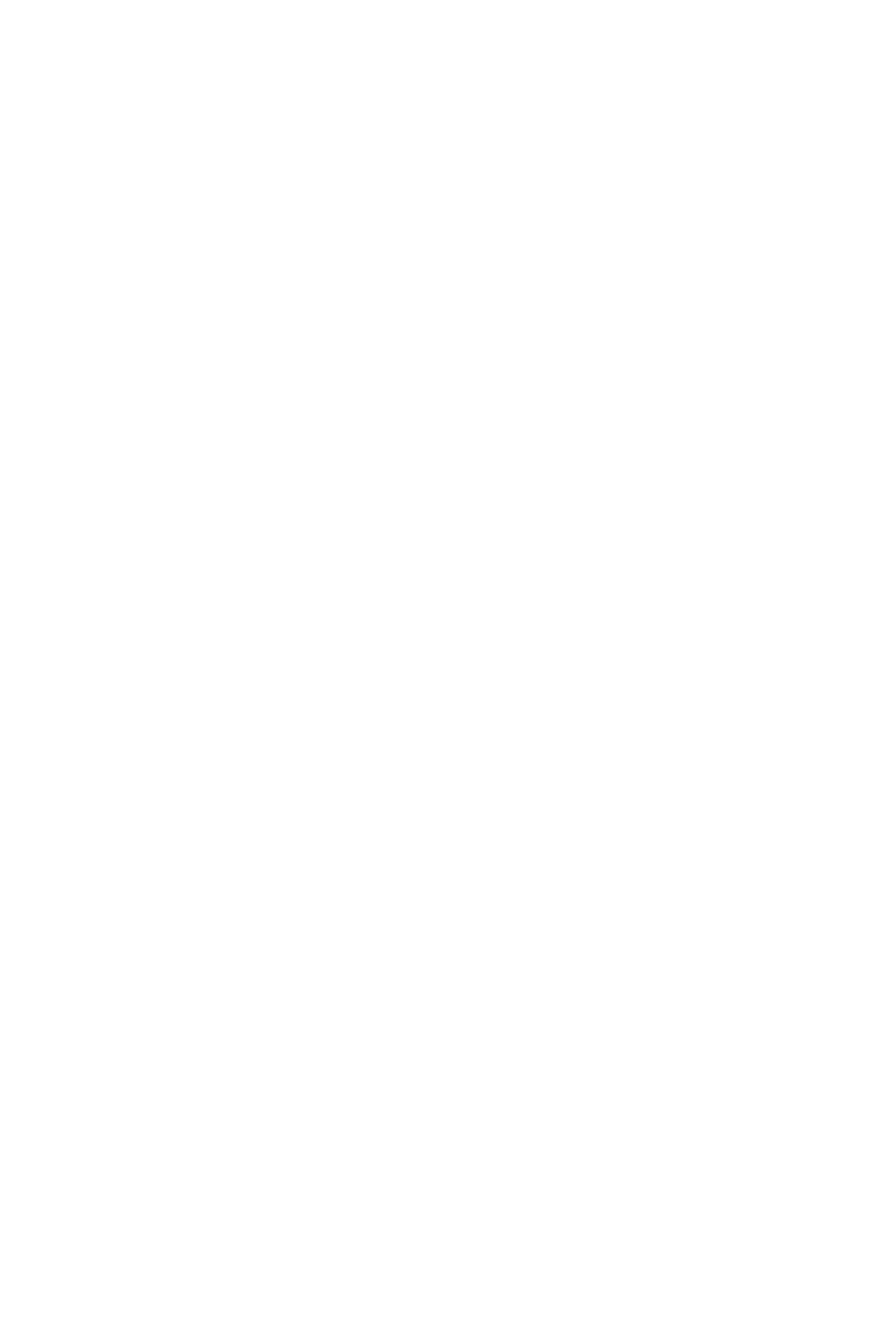# **CONVENTION ON THE SETTLEMENT OF INVESTMENT DISPUTES BETWEEN STATES AND NATIONALS OF OTHER STATES**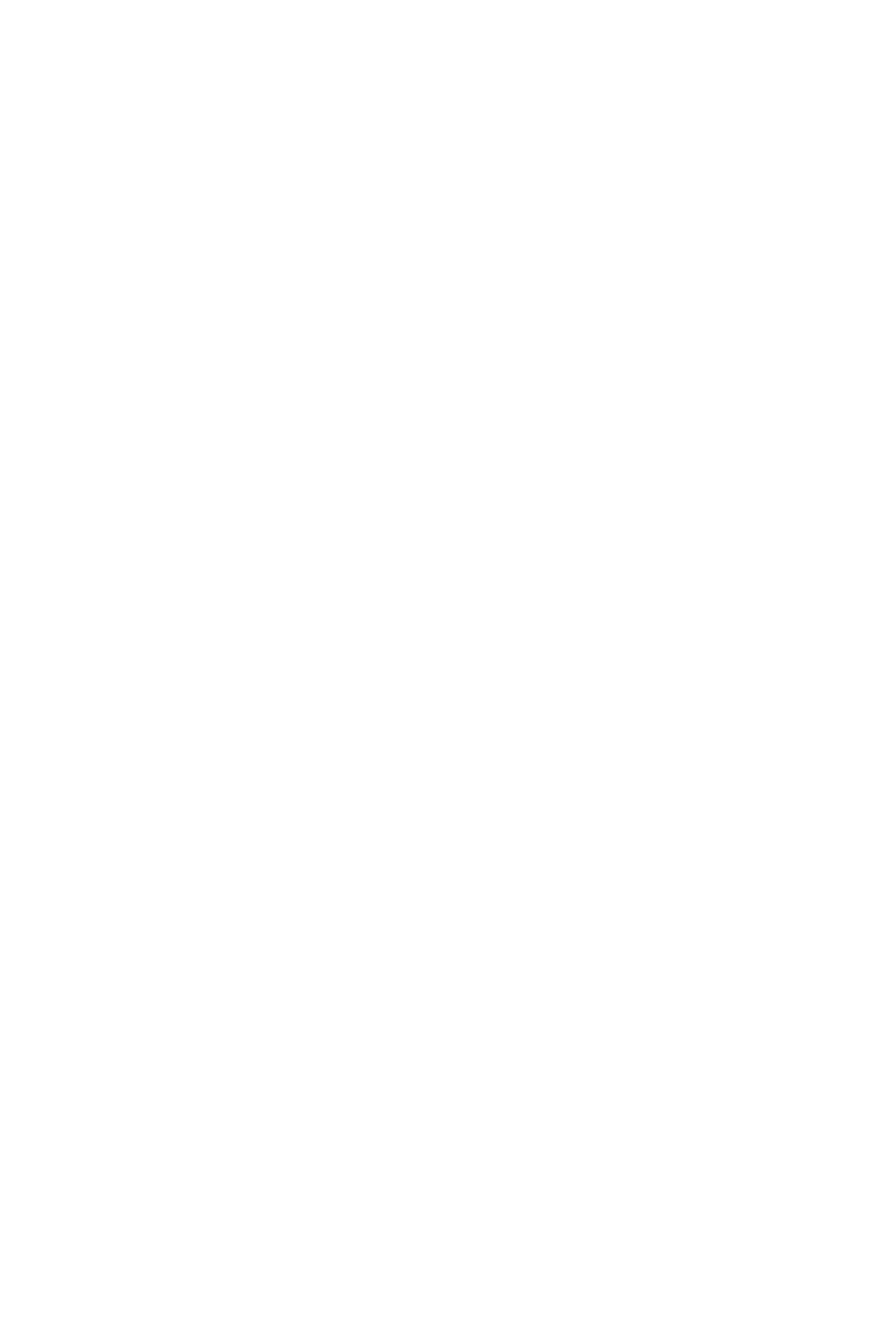# **CONVENTION ON THE SETTLEMENT OF INVESTMENT DISPUTES BETWEEN STATES AND NATIONALS OF OTHER STATES**

# **Table of Contents**

| Chapter      | Section        |                                                                                                               | Articles            | Page     |
|--------------|----------------|---------------------------------------------------------------------------------------------------------------|---------------------|----------|
|              |                | Preamble                                                                                                      |                     | 11       |
| I            | $\mathbf{1}$   | <b>International Centre for</b><br><b>Settlement of Investment Disputes</b><br>Establishment and Organization | $1 - 24$<br>$1 - 3$ | 12<br>12 |
|              | $\overline{2}$ | The Administrative Council                                                                                    | $4 - 8$             | 12       |
|              | $\overline{3}$ | The Secretariat                                                                                               | $9 - 11$            | 14       |
|              | $\overline{4}$ | The Panels                                                                                                    | $12 - 16$           | 15       |
|              | 5              | Financing the Centre                                                                                          | 17                  | 16       |
|              | 6              | Status, Immunities and Privileges                                                                             | 18-24               | 16       |
| $\mathbf{I}$ |                | Jurisdiction of the Centre                                                                                    | $25 - 27$           | 18       |
| III          |                | Conciliation                                                                                                  | $28 - 35$           | 19       |
|              | 1              | Request for Conciliation                                                                                      | 28                  | 19       |
|              | $\overline{2}$ | Constitution of the Conciliation<br>Commission                                                                | 29-31               | 20       |
|              | 3              | <b>Conciliation Proceedings</b>                                                                               | $32 - 35$           | 20       |
| IV           |                | Arbitration                                                                                                   | $36 - 55$           | 22       |
|              | $\mathbf{1}$   | Request for Arbitration                                                                                       | 36                  | 22       |
|              | $\overline{2}$ | Constitution of the Tribunal                                                                                  | $37 - 40$           | 22       |
|              | 3              | Powers and Functions of                                                                                       |                     |          |
|              |                | the Tribunal                                                                                                  | 41-47               | 23       |
|              | 4              | The Award                                                                                                     | 48-49               | 25       |
|              | 5              | Interpretation, Revision and<br>Annulment of the Award                                                        | $50 - 52$           | 25       |
|              | 6              | Recognition and Enforcement                                                                                   |                     |          |
|              |                | of the Award                                                                                                  | $53 - 55$           | 27       |
| V            |                | <b>Replacement and Disqualification</b><br>of Conciliators and Arbitrators                                    | 56-58               | 28       |
| VI           |                | <b>Cost of Proceedings</b>                                                                                    | 59-61               | 29       |
| <b>VII</b>   |                | <b>Place of Proceedings</b>                                                                                   | $62 - 63$           | 30       |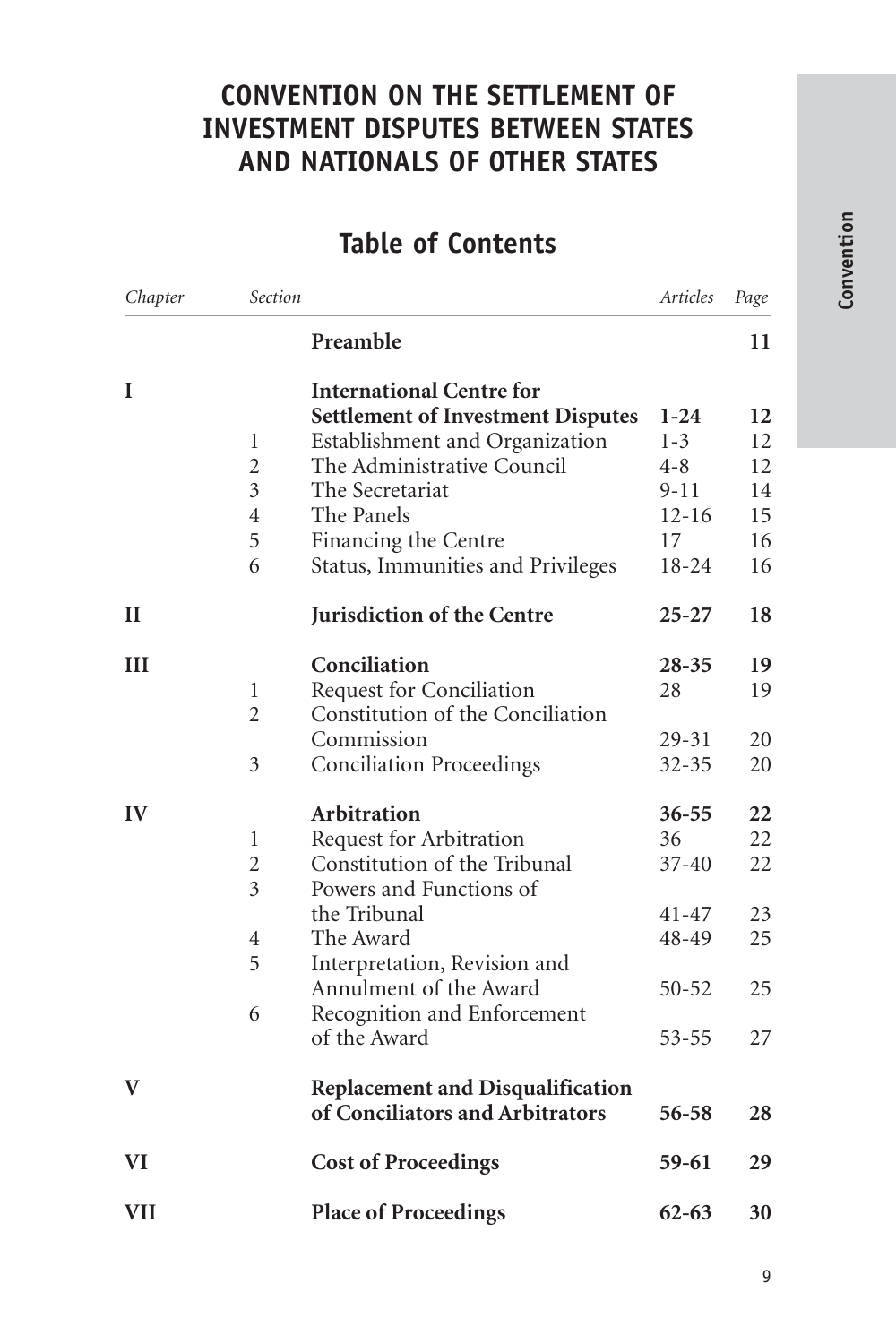| VIII         | <b>Disputes Between Contracting</b><br><b>States</b> | 64    | 30 |
|--------------|------------------------------------------------------|-------|----|
| IX           | Amendment                                            | 65-66 | 30 |
| $\mathbf{X}$ | <b>Final Provisions</b>                              | 67-75 | 31 |
|              | <b>Signature Clause</b>                              |       | 33 |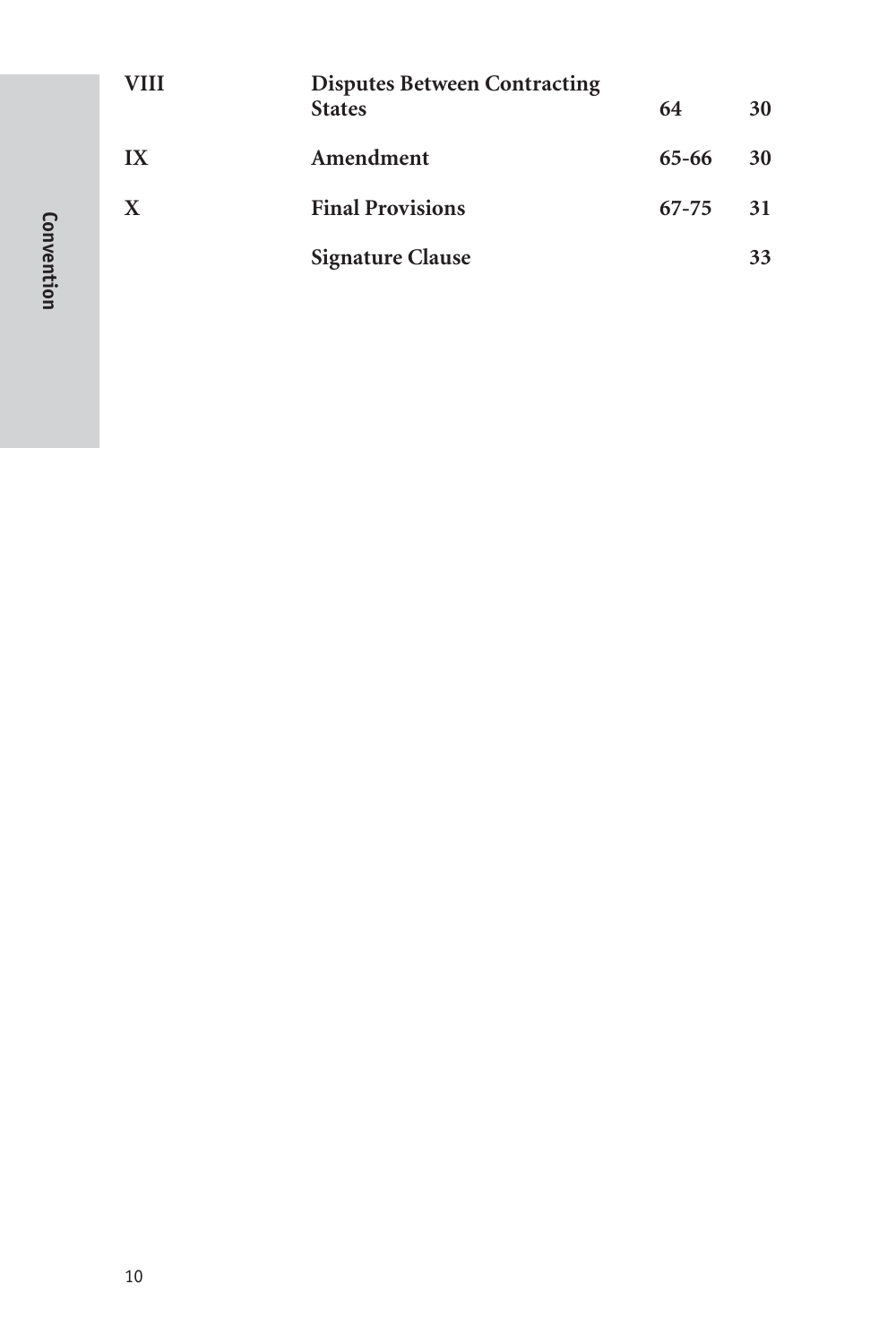# **CONVENTION ON THE SETTLEMENT OF INVESTMENT DISPUTES BETWEEN STATES AND NATIONALS OF OTHER STATES**

# **Preamble**

## **The Contracting States**

**Considering** the need for international cooperation for economic development, and the role of private international investment therein;

**Bearing in mind** the possibility that from time to time disputes may arise in connection with such investment between Contracting States and nationals of other Contracting States;

**Recognizing** that while such disputes would usually be subject to national legal processes, international methods of settlement may be appropriate in certain cases;

**Attaching particular importance** to the availability of facilities for international conciliation or arbitration to which Contracting States and nationals of other Contracting States may submit such disputes if they so desire;

**Desiring** to establish such facilities under the auspices of the International Bank for Reconstruction and Development;

**Recognizing** that mutual consent by the parties to submit such disputes to conciliation or to arbitration through such facilities constitutes a binding agreement which requires in particular that due consideration be given to any recommendation of conciliators, and that any arbitral award be complied with; and

**Declaring** that no Contracting State shall by the mere fact of its ratification, acceptance or approval of this Convention and without its consent be deemed to be under any obligation to submit any particular dispute to conciliation or arbitration,

**Have agreed** as follows: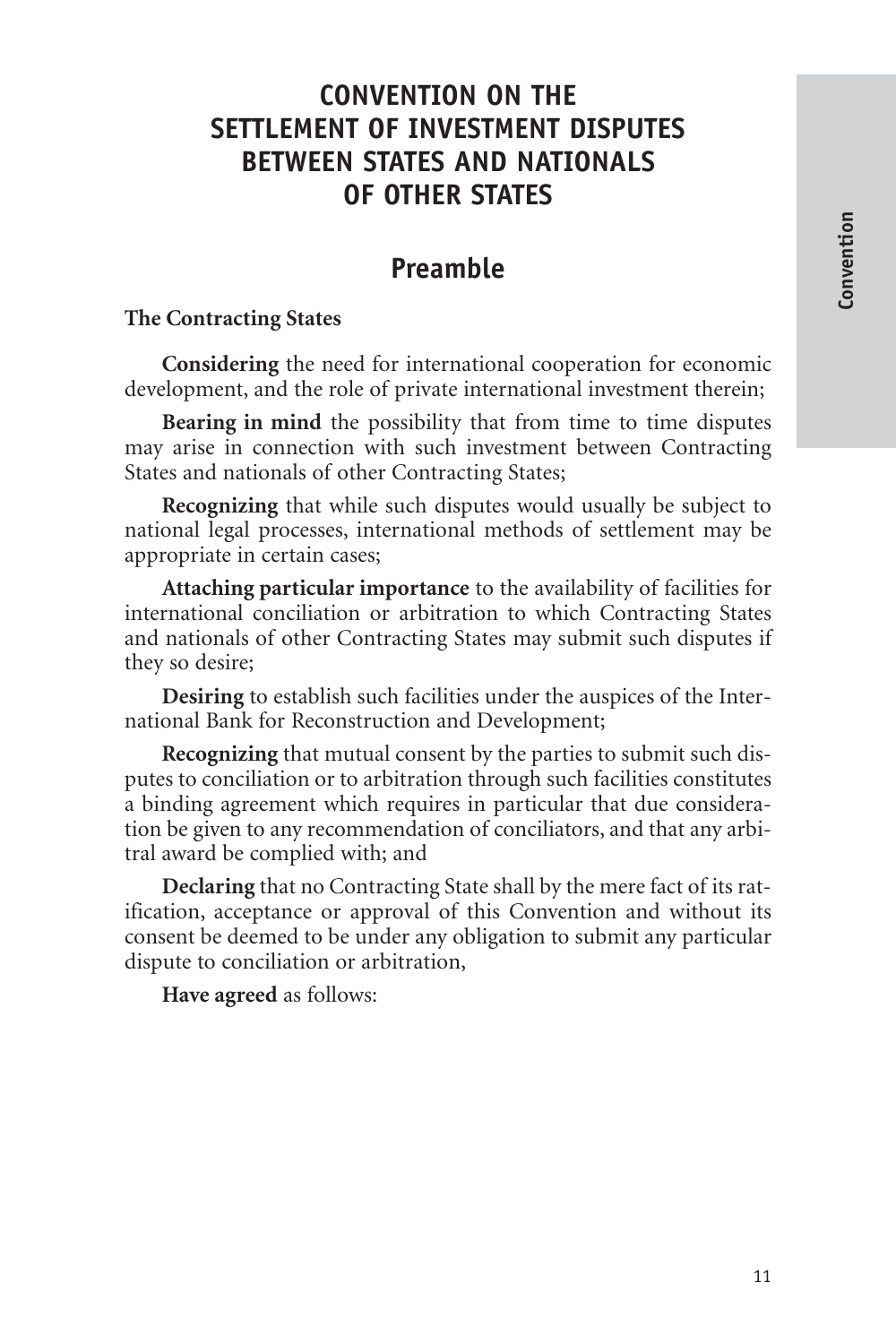# **Chapter I International Centre for Settlement of Investment Disputes**

## **Section 1 Establishment and Organization**

## **Article 1**

(1) There is hereby established the International Centre for Settlement of Investment Disputes (hereinafter called the Centre).

(2) The purpose of the Centre shall be to provide facilities for conciliation and arbitration of investment disputes between Contracting States and nationals of other Contracting States in accordance with the provisions of this Convention.

## **Article 2**

The seat of the Centre shall be at the principal office of the International Bank for Reconstruction and Development (hereinafter called the Bank). The seat may be moved to another place by decision of the Administrative Council adopted by a majority of two-thirds of its members.

## **Article 3**

The Centre shall have an Administrative Council and a Secretariat and shall maintain a Panel of Conciliators and a Panel of Arbitrators.

## **Section 2 The Administrative Council**

#### **Article 4**

(1) The Administrative Council shall be composed of one representative of each Contracting State. An alternate may act as representative in case of his principal's absence from a meeting or inability to act.

(2) In the absence of a contrary designation, each governor and alternate governor of the Bank appointed by a Contracting State shall be *ex officio* its representative and its alternate respectively.

## **Article 5**

The President of the Bank shall be *ex officio* Chairman of the Administrative Council (hereinafter called the Chairman) but shall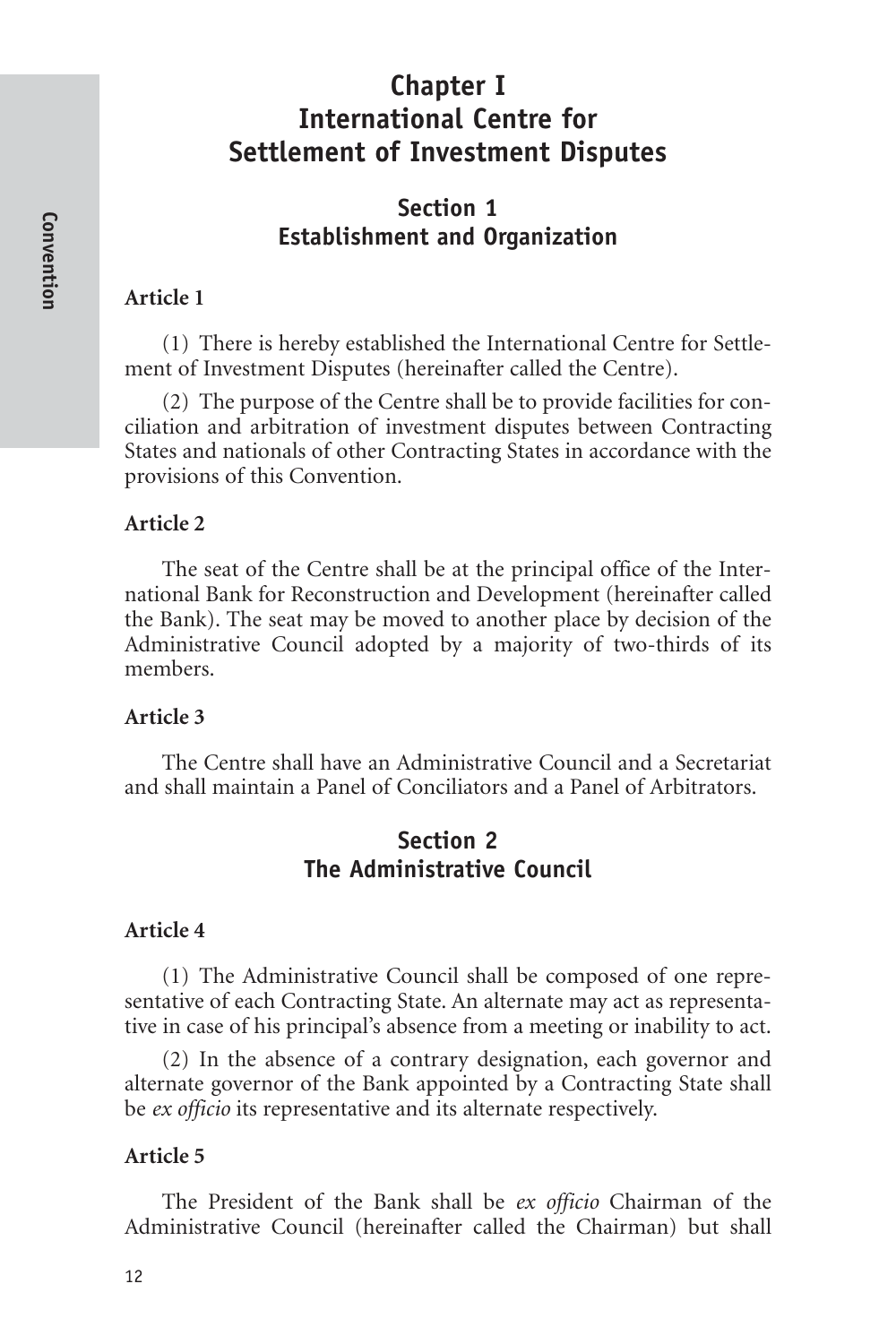have no vote. During his absence or inability to act and during any vacancy in the office of President of the Bank, the person for the time being acting as President shall act as Chairman of the Administrative Council.

## **Article 6**

(1) Without prejudice to the powers and functions vested in it by other provisions of this Convention, the Administrative Council shall:

- (a) adopt the administrative and financial regulations of the Centre;
- (b) adopt the rules of procedure for the institution of conciliation and arbitration proceedings;
- (c) adopt the rules of procedure for conciliation and arbitration proceedings (hereinafter called the Conciliation Rules and the Arbitration Rules);
- (d) approve arrangements with the Bank for the use of the Bank's administrative facilities and services;
- (e) determine the conditions of service of the Secretary-General and of any Deputy Secretary-General;
- (f) adopt the annual budget of revenues and expenditures of the Centre;
- (g) approve the annual report on the operation of the Centre.

The decisions referred to in sub-paragraphs  $(a)$ ,  $(b)$ ,  $(c)$  and  $(f)$ above shall be adopted by a majority of two-thirds of the members of the Administrative Council.

(2) The Administrative Council may appoint such committees as it considers necessary.

(3) The Administrative Council shall also exercise such other powers and perform such other functions as it shall determine to be necessary for the implementation of the provisions of this Convention.

## **Article 7**

(1) The Administrative Council shall hold an annual meeting and such other meetings as may be determined by the Council, or convened by the Chairman, or convened by the Secretary-General at the request of not less than five members of the Council.

(2) Each member of the Administrative Council shall have one vote and, except as otherwise herein provided, all matters before the Council shall be decided by a majority of the votes cast.

(3) A quorum for any meeting of the Administrative Council shall be a majority of its members.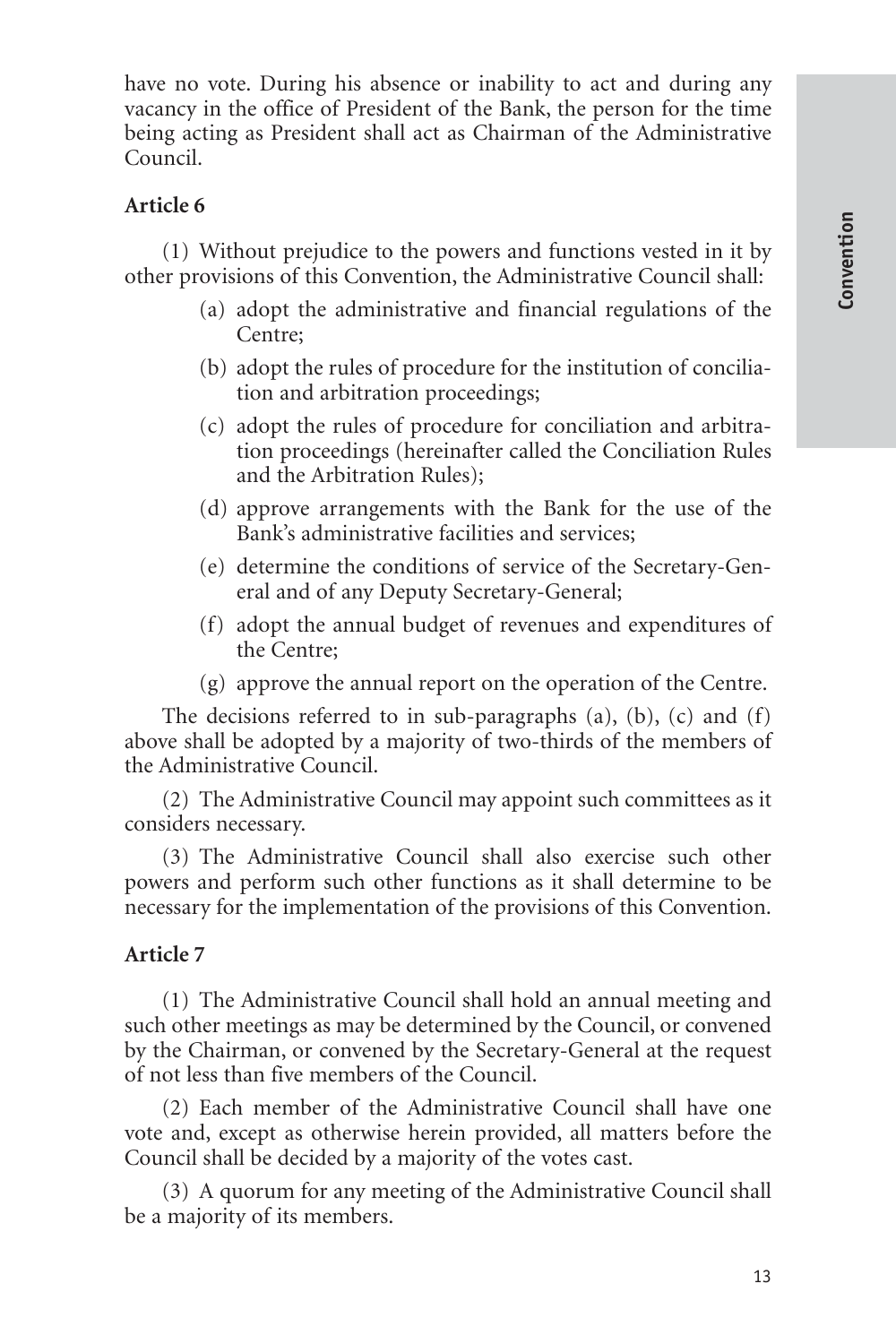(4) The Administrative Council may establish, by a majority of two-thirds of its members, a procedure whereby the Chairman may seek a vote of the Council without convening a meeting of the Council. The vote shall be considered valid only if the majority of the members of the Council cast their votes within the time limit fixed by the said procedure.

#### **Article 8**

Members of the Administrative Council and the Chairman shall serve without remuneration from the Centre.

## **Section 3 The Secretariat**

#### **Article 9**

The Secretariat shall consist of a Secretary-General, one or more Deputy Secretaries-General and staff.

#### **Article 10**

(1) The Secretary-General and any Deputy Secretary-General shall be elected by the Administrative Council by a majority of two-thirds of its members upon the nomination of the Chairman for a term of service not exceeding six years and shall be eligible for re-election. After consulting the members of the Administrative Council, the Chairman shall propose one or more candidates for each such office.

(2) The offices of Secretary-General and Deputy Secretary-General shall be incompatible with the exercise of any political function. Neither the Secretary-General nor any Deputy Secretary-General may hold any other employment or engage in any other occupation except with the approval of the Administrative Council.

(3) During the Secretary-General's absence or inability to act, and during any vacancy of the office of Secretary-General, the Deputy Secretary-General shall act as Secretary-General. If there shall be more than one Deputy Secretary-General, the Administrative Council shall determine in advance the order in which they shall act as Secretary-General.

#### **Article 11**

The Secretary-General shall be the legal representative and the principal officer of the Centre and shall be responsible for its administration, including the appointment of staff, in accordance with the provisions of this Convention and the rules adopted by the Administrative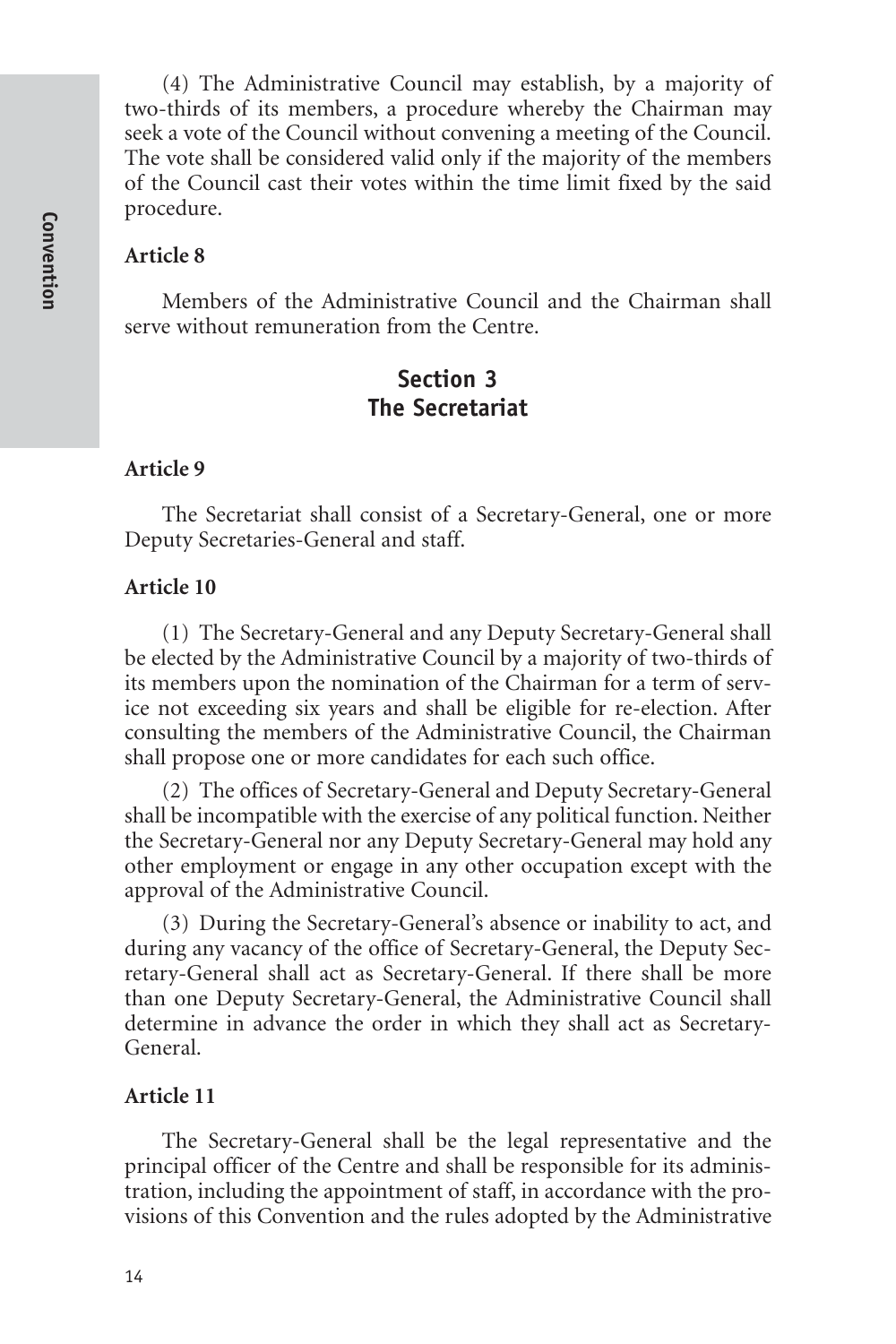Council. He shall perform the function of registrar and shall have the power to authenticate arbitral awards rendered pursuant to this Convention, and to certify copies thereof.

## **Section 4 The Panels**

## **Article 12**

The Panel of Conciliators and the Panel of Arbitrators shall each consist of qualified persons, designated as hereinafter provided, who are willing to serve thereon.

## **Article 13**

(1) Each Contracting State may designate to each Panel four persons who may but need not be its nationals.

(2) The Chairman may designate ten persons to each Panel. The persons so designated to a Panel shall each have a different nationality.

## **Article 14**

(1) Persons designated to serve on the Panels shall be persons of high moral character and recognized competence in the fields of law, commerce, industry or finance, who may be relied upon to exercise independent judgment. Competence in the field of law shall be of particular importance in the case of persons on the Panel of Arbitrators.

(2) The Chairman, in designating persons to serve on the Panels, shall in addition pay due regard to the importance of assuring representation on the Panels of the principal legal systems of the world and of the main forms of economic activity.

## **Article 15**

(1) Panel members shall serve for renewable periods of six years.

(2) In case of death or resignation of a member of a Panel, the authority which designated the member shall have the right to designate another person to serve for the remainder of that member's term.

(3) Panel members shall continue in office until their successors have been designated.

## **Article 16**

(1) A person may serve on both Panels.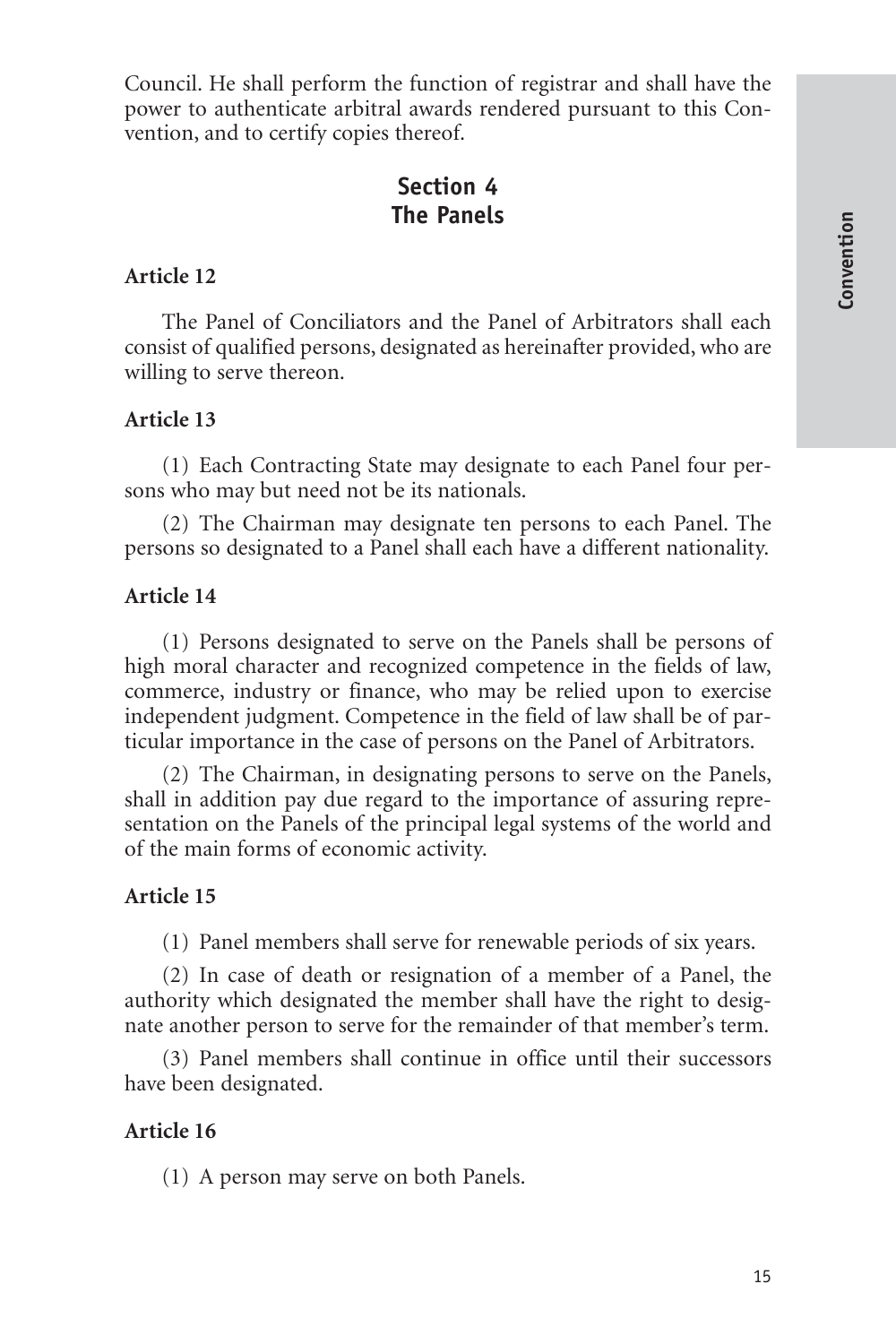(2) If a person shall have been designated to serve on the same Panel by more than one Contracting State, or by one or more Contracting States and the Chairman, he shall be deemed to have been designated by the authority which first designated him or, if one such authority is the State of which he is a national, by that State.

(3) All designations shall be notified to the Secretary-General and shall take effect from the date on which the notification is received.

## **Section 5 Financing the Centre**

#### **Article 17**

If the expenditure of the Centre cannot be met out of charges for the use of its facilities, or out of other receipts, the excess shall be borne by Contracting States which are members of the Bank in proportion to their respective subscriptions to the capital stock of the Bank, and by Contracting States which are not members of the Bank in accordance with rules adopted by the Administrative Council.

## **Section 6 Status, Immunities and Privileges**

#### **Article 18**

The Centre shall have full international legal personality. The legal capacity of the Centre shall include the capacity:

- (a) to contract;
- (b) to acquire and dispose of movable and immovable property;
- (c) to institute legal proceedings.

#### **Article 19**

To enable the Centre to fulfil its functions, it shall enjoy in the territories of each Contracting State the immunities and privileges set forth in this Section.

#### **Article 20**

The Centre, its property and assets shall enjoy immunity from all legal process, except when the Centre waives this immunity.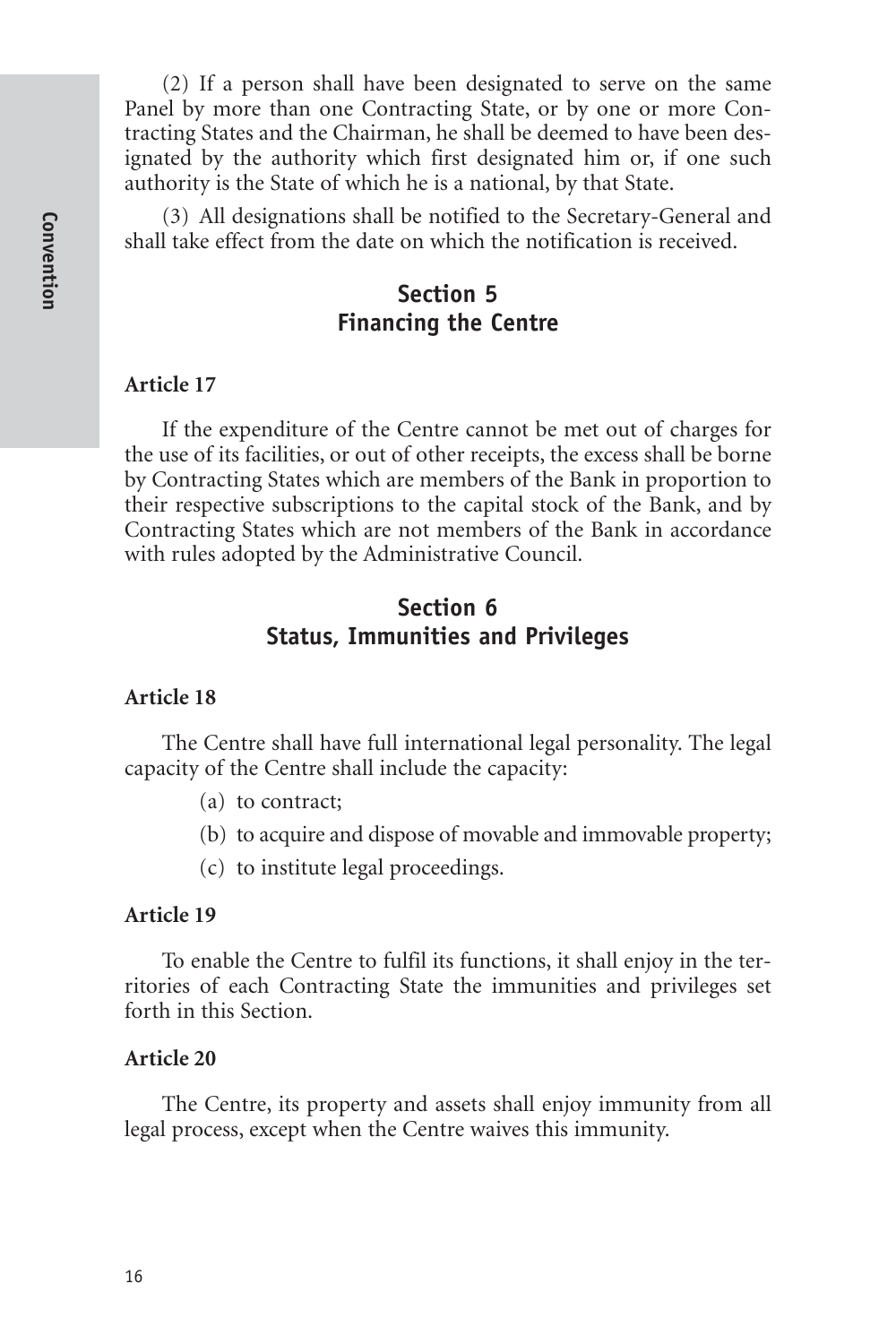## **Article 21**

The Chairman, the members of the Administrative Council, persons acting as conciliators or arbitrators or members of a Committee appointed pursuant to paragraph (3) of Article 52, and the officers and employees of the Secretariat

- (a) shall enjoy immunity from legal process with respect to acts performed by them in the exercise of their functions, except when the Centre waives this immunity;
- (b) not being local nationals, shall enjoy the same immunities from immigration restrictions, alien registration requirements and national service obligations, the same facilities as regards exchange restrictions and the same treatment in respect of travelling facilities as are accorded by Contracting States to the representatives, officials and employees of comparable rank of other Contracting States.

## **Article 22**

The provisions of Article 21 shall apply to persons appearing in proceedings under this Convention as parties, agents, counsel, advocates, witnesses or experts; provided, however, that sub-paragraph (b) thereof shall apply only in connection with their travel to and from, and their stay at, the place where the proceedings are held.

## **Article 23**

(1) The archives of the Centre shall be inviolable, wherever they may be.

(2) With regard to its official communications, the Centre shall be accorded by each Contracting State treatment not less favourable than that accorded to other international organizations.

#### **Article 24**

(1) The Centre, its assets, property and income, and its operations and transactions authorized by this Convention shall be exempt from all taxation and customs duties. The Centre shall also be exempt from liability for the collection or payment of any taxes or customs duties.

(2) Except in the case of local nationals, no tax shall be levied on or in respect of expense allowances paid by the Centre to the Chairman or members of the Administrative Council, or on or in respect of salaries, expense allowances or other emoluments paid by the Centre to officials or employees of the Secretariat.

(3) No tax shall be levied on or in respect of fees or expense allowances received by persons acting as conciliators, or arbitrators, or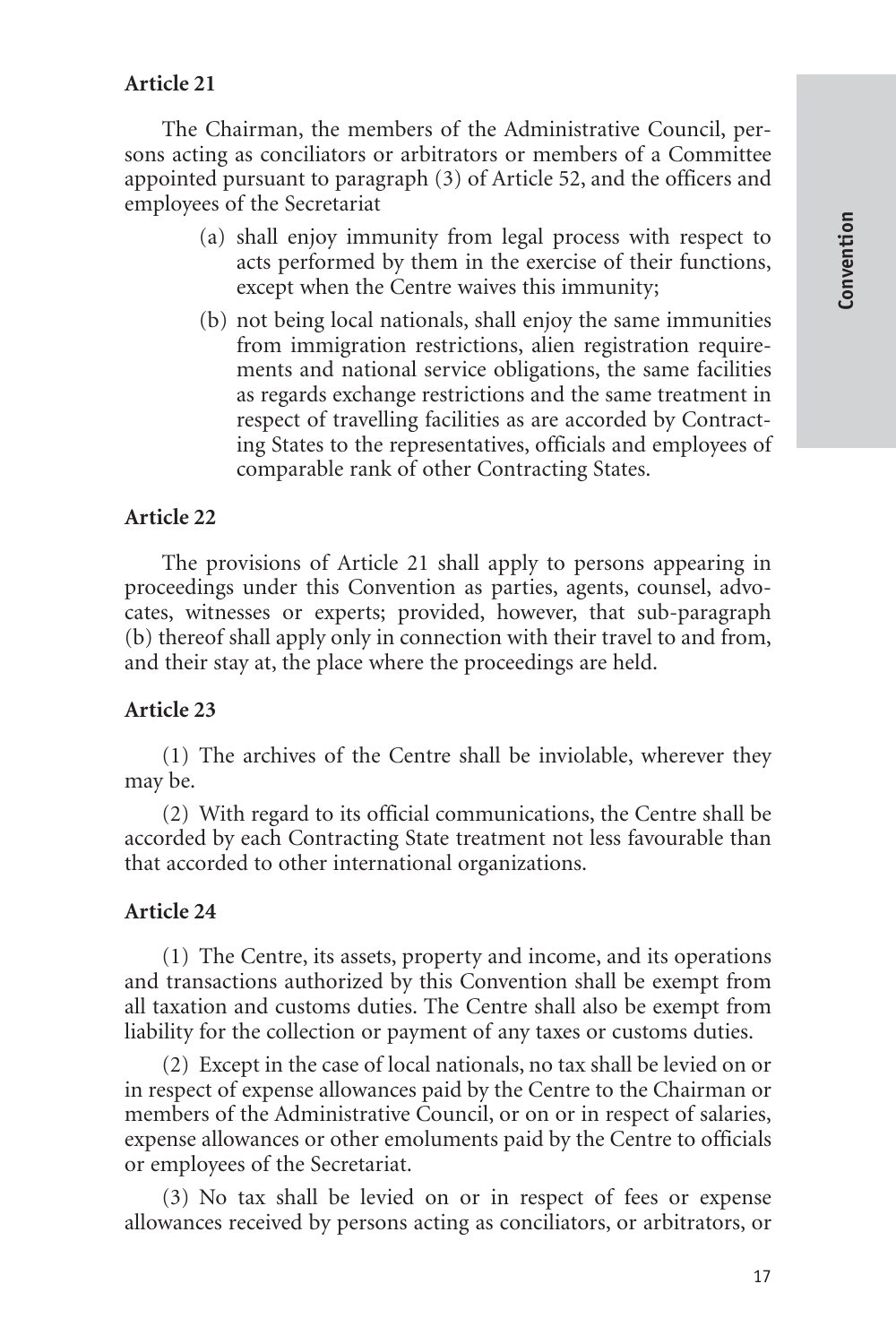members of a Committee appointed pursuant to paragraph (3) of Article 52, in proceedings under this Convention, if the sole jurisdictional basis for such tax is the location of the Centre or the place where such proceedings are conducted or the place where such fees or allowances are paid.

# **Chapter II Jurisdiction of the Centre**

#### **Article 25**

(1) The jurisdiction of the Centre shall extend to any legal dispute arising directly out of an investment, between a Contracting State (or any constituent subdivision or agency of a Contracting State designated to the Centre by that State) and a national of another Contracting State, which the parties to the dispute consent in writing to submit to the Centre. When the parties have given their consent, no party may withdraw its consent unilaterally.

- (2) "National of another Contracting State" means:
	- (a) any natural person who had the nationality of a Contracting State other than the State party to the dispute on the date on which the parties consented to submit such dispute to conciliation or arbitration as well as on the date on which the request was registered pursuant to paragraph (3) of Article 28 or paragraph (3) of Article 36, but does not include any person who on either date also had the nationality of the Contracting State party to the dispute; and
	- (b) any juridical person which had the nationality of a Contracting State other than the State party to the dispute on the date on which the parties consented to submit such dispute to conciliation or arbitration and any juridical person which had the nationality of the Contracting State party to the dispute on that date and which, because of foreign control, the parties have agreed should be treated as a national of another Contracting State for the purposes of this Convention.

(3) Consent by a constituent subdivision or agency of a Contracting State shall require the approval of that State unless that State notifies the Centre that no such approval is required.

(4) Any Contracting State may, at the time of ratification, acceptance or approval of this Convention or at any time thereafter, notify the Centre of the class or classes of disputes which it would or would not consider submitting to the jurisdiction of the Centre. The Secretary-General shall forthwith transmit such notification to all Contracting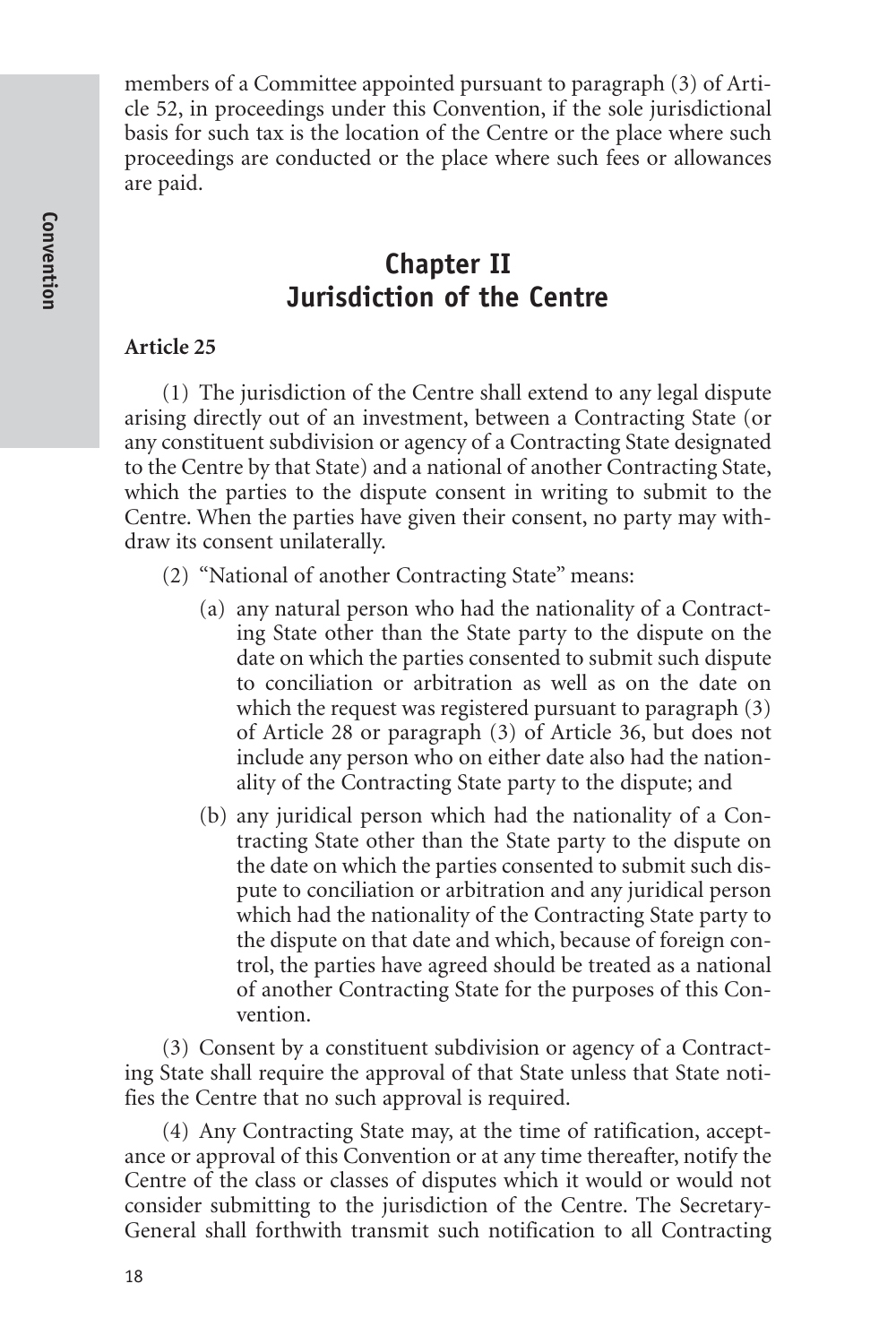States. Such notification shall not constitute the consent required by paragraph (1).

## **Article 26**

Consent of the parties to arbitration under this Convention shall, unless otherwise stated, be deemed consent to such arbitration to the exclusion of any other remedy. A Contracting State may require the exhaustion of local administrative or judicial remedies as a condition of its consent to arbitration under this Convention.

## **Article 27**

(1) No Contracting State shall give diplomatic protection, or bring an international claim, in respect of a dispute which one of its nationals and another Contracting State shall have consented to submit or shall have submitted to arbitration under this Convention, unless such other Contracting State shall have failed to abide by and comply with the award rendered in such dispute.

(2) Diplomatic protection, for the purposes of paragraph (1), shall not include informal diplomatic exchanges for the sole purpose of facilitating a settlement of the dispute.

# **Chapter III Conciliation**

## **Section 1 Request for Conciliation**

## **Article 28**

(1) Any Contracting State or any national of a Contracting State wishing to institute conciliation proceedings shall address a request to that effect in writing to the Secretary-General who shall send a copy of the request to the other party.

(2) The request shall contain information concerning the issues in dispute, the identity of the parties and their consent to conciliation in accordance with the rules of procedure for the institution of conciliation and arbitration proceedings.

(3) The Secretary-General shall register the request unless he finds, on the basis of the information contained in the request, that the dispute is manifestly outside the jurisdiction of the Centre. He shall forthwith notify the parties of registration or refusal to register.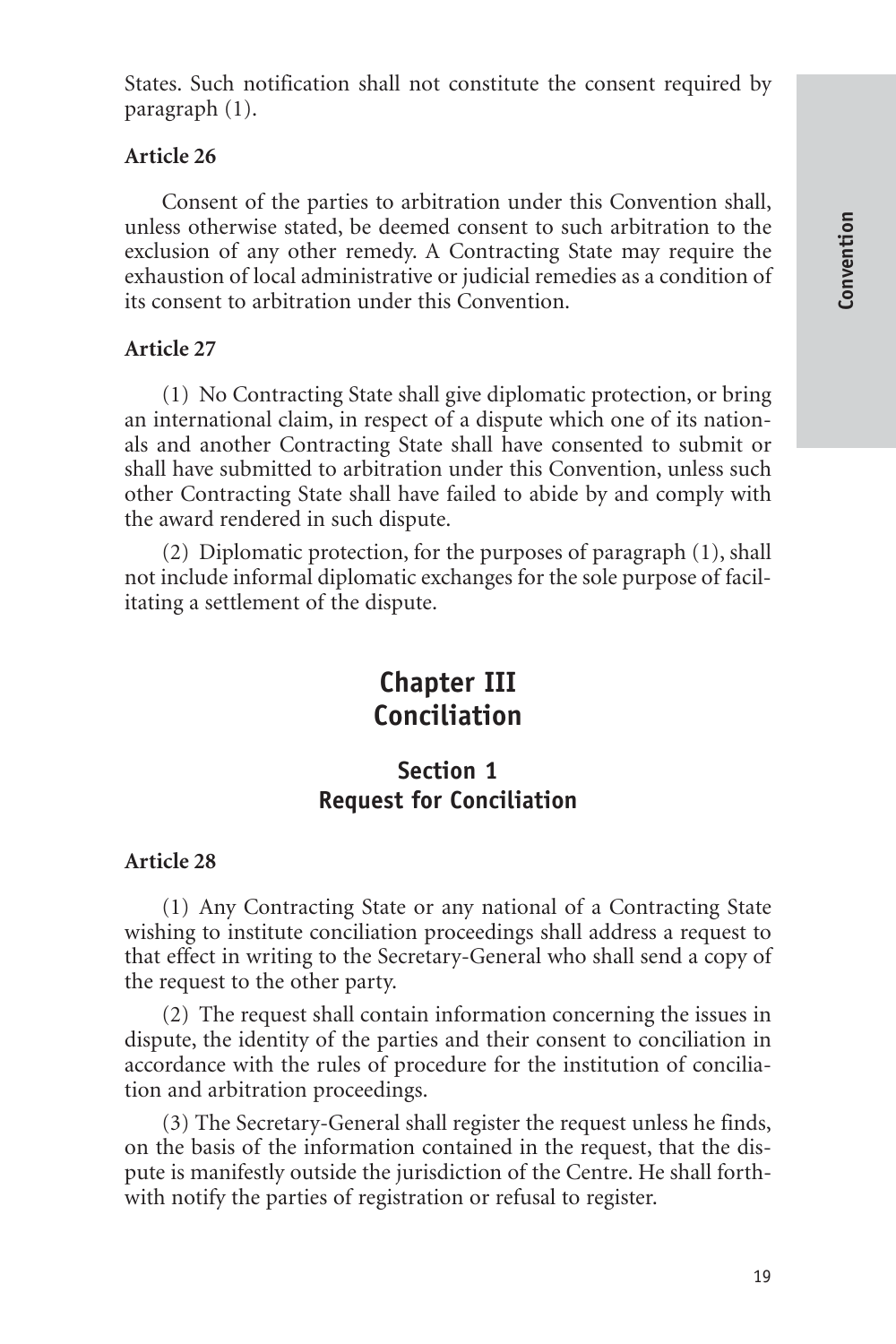## **Section 2 Constitution of the Conciliation Commission**

## **Article 29**

(1) The Conciliation Commission (hereinafter called the Commission) shall be constituted as soon as possible after registration of a request pursuant to Article 28.

- (2) (a) The Commission shall consist of a sole conciliator or any uneven number of conciliators appointed as the parties shall agree.
	- (b) Where the parties do not agree upon the number of conciliators and the method of their appointment, the Commission shall consist of three conciliators, one conciliator appointed by each party and the third, who shall be the president of the Commission, appointed by agreement of the parties.

## **Article 30**

If the Commission shall not have been constituted within 90 days after notice of registration of the request has been dispatched by the Secretary-General in accordance with paragraph (3) of Article 28, or such other period as the parties may agree, the Chairman shall, at the request of either party and after consulting both parties as far as possible, appoint the conciliator or conciliators not yet appointed.

## **Article 31**

(1) Conciliators may be appointed from outside the Panel of Conciliators, except in the case of appointments by the Chairman pursuant to Article 30.

(2) Conciliators appointed from outside the Panel of Conciliators shall possess the qualities stated in paragraph (1) of Article 14.

## **Section 3 Conciliation Proceedings**

## **Article 32**

(1) The Commission shall be the judge of its own competence.

(2) Any objection by a party to the dispute that that dispute is not within the jurisdiction of the Centre, or for other reasons is not within the competence of the Commission, shall be considered by the Com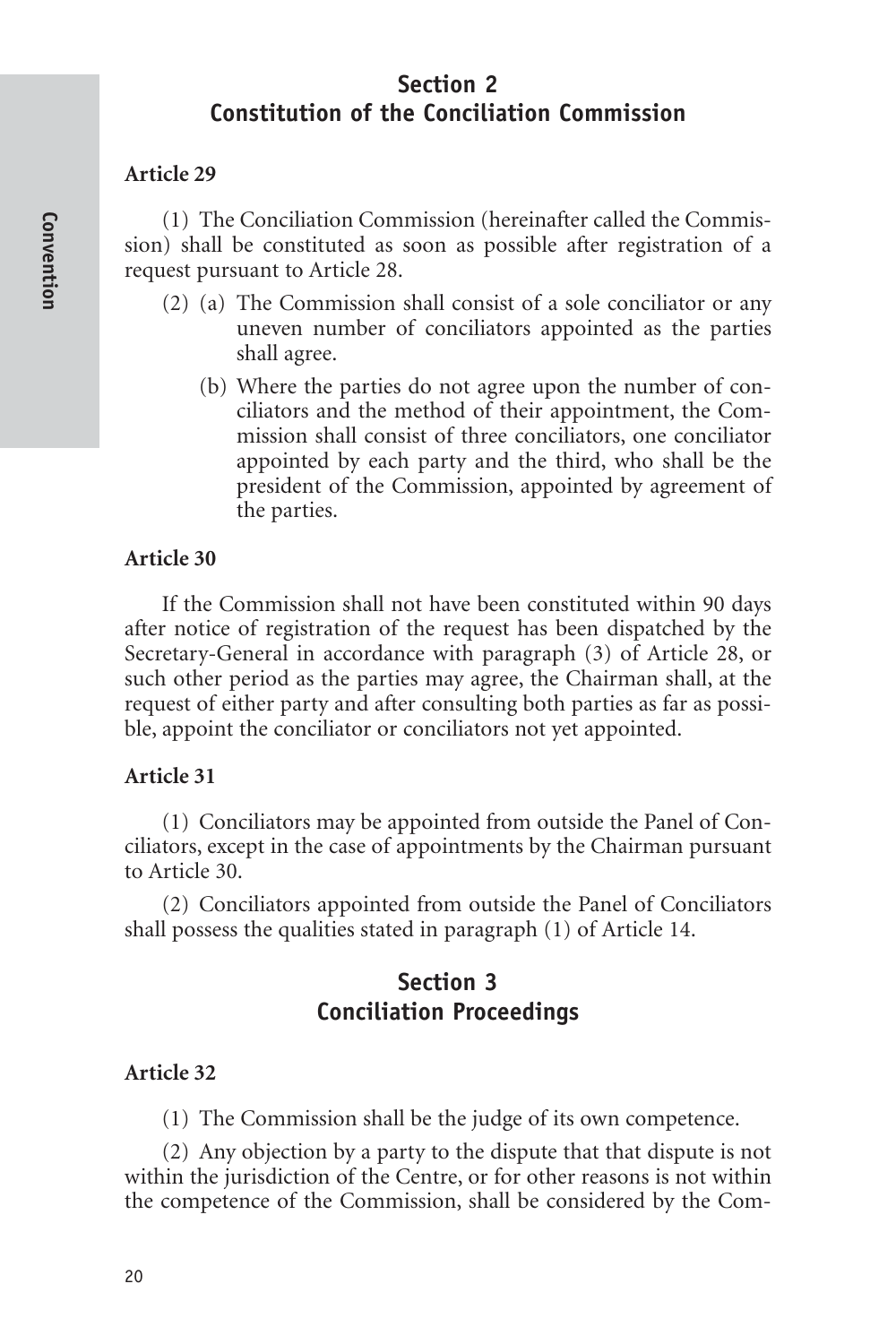mission which shall determine whether to deal with it as a preliminary question or to join it to the merits of the dispute.

## **Article 33**

Any conciliation proceeding shall be conducted in accordance with the provisions of this Section and, except as the parties otherwise agree, in accordance with the Conciliation Rules in effect on the date on which the parties consented to conciliation. If any question of procedure arises which is not covered by this Section or the Conciliation Rules or any rules agreed by the parties, the Commission shall decide the question.

## **Article 34**

(1) It shall be the duty of the Commission to clarify the issues in dispute between the parties and to endeavour to bring about agreement between them upon mutually acceptable terms. To that end, the Commission may at any stage of the proceedings and from time to time recommend terms of settlement to the parties. The parties shall cooperate in good faith with the Commission in order to enable the Commission to carry out its functions, and shall give their most serious consideration to its recommendations.

(2) If the parties reach agreement, the Commission shall draw up a report noting the issues in dispute and recording that the parties have reached agreement. If, at any stage of the proceedings, it appears to the Commission that there is no likelihood of agreement between the parties, it shall close the proceedings and shall draw up a report noting the submission of the dispute and recording the failure of the parties to reach agreement. If one party fails to appear or participate in the proceedings, the Commission shall close the proceedings and shall draw up a report noting that party's failure to appear or participate.

## **Article 35**

Except as the parties to the dispute shall otherwise agree, neither party to a conciliation proceeding shall be entitled in any other proceeding, whether before arbitrators or in a court of law or otherwise, to invoke or rely on any views expressed or statements or admissions or offers of settlement made by the other party in the conciliation proceedings, or the report or any recommendations made by the Commission.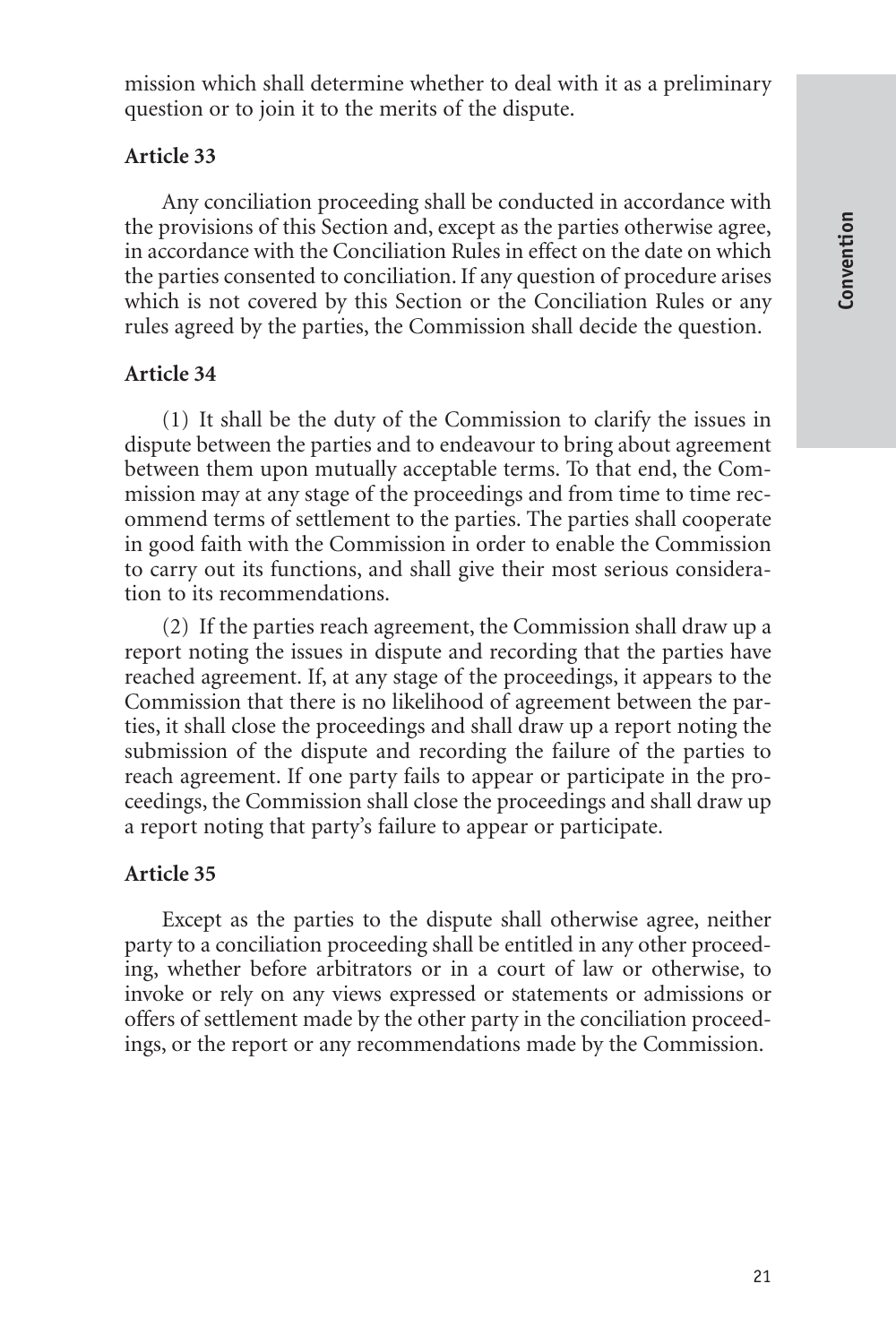# **Chapter IV Arbitration**

## **Section 1 Request for Arbitration**

#### **Article 36**

(1) Any Contracting State or any national of a Contracting State wishing to institute arbitration proceedings shall address a request to that effect in writing to the Secretary-General who shall send a copy of the request to the other party.

(2) The request shall contain information concerning the issues in dispute, the identity of the parties and their consent to arbitration in accordance with the rules of procedure for the institution of conciliation and arbitration proceedings.

(3) The Secretary-General shall register the request unless he finds, on the basis of the information contained in the request, that the dispute is manifestly outside the jurisdiction of the Centre. He shall forthwith notify the parties of registration or refusal to register.

## **Section 2 Constitution of the Tribunal**

## **Article 37**

(1) The Arbitral Tribunal (hereinafter called the Tribunal) shall be constituted as soon as possible after registration of a request pursuant to Article 36.

- (2) (a) The Tribunal shall consist of a sole arbitrator or any uneven number of arbitrators appointed as the parties shall agree.
	- (b) Where the parties do not agree upon the number of arbitrators and the method of their appointment, the Tribunal shall consist of three arbitrators, one arbitrator appointed by each party and the third, who shall be the president of the Tribunal, appointed by agreement of the parties.

## **Article 38**

If the Tribunal shall not have been constituted within 90 days after notice of registration of the request has been dispatched by the Secretary-General in accordance with paragraph (3) of Article 36, or such other period as the parties may agree, the Chairman shall, at the request of either party and after consulting both parties as far as possible,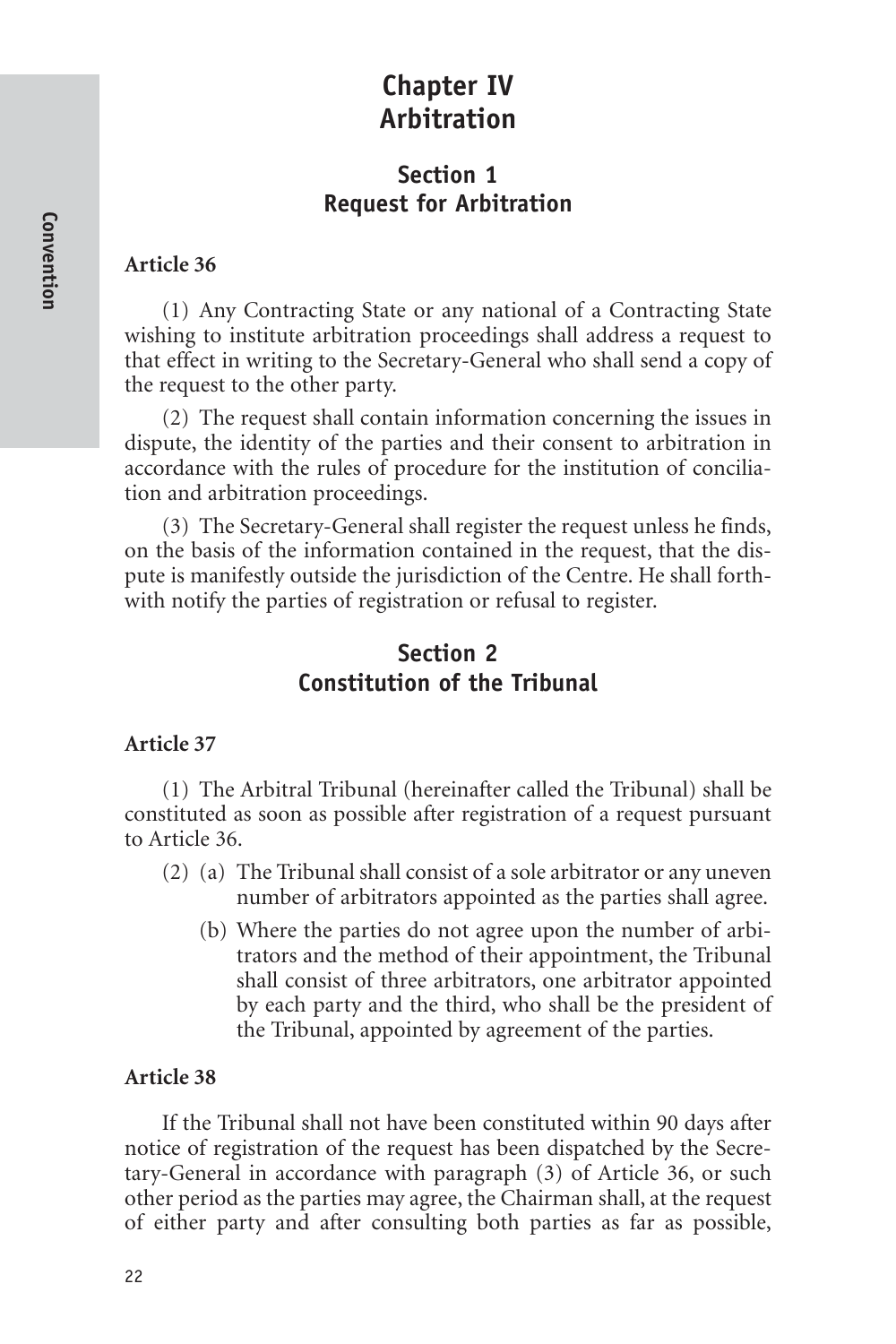appoint the arbitrator or arbitrators not yet appointed. Arbitrators appointed by the Chairman pursuant to this Article shall not be nationals of the Contracting State party to the dispute or of the Contracting State whose national is a party to the dispute.

## **Article 39**

The majority of the arbitrators shall be nationals of States other than the Contracting State party to the dispute and the Contracting State whose national is a party to the dispute; provided, however, that the foregoing provisions of this Article shall not apply if the sole arbitrator or each individual member of the Tribunal has been appointed by agreement of the parties.

## **Article 40**

(1) Arbitrators may be appointed from outside the Panel of Arbitrators, except in the case of appointments by the Chairman pursuant to Article 38.

(2) Arbitrators appointed from outside the Panel of Arbitrators shall possess the qualities stated in paragraph (1) of Article 14.

## **Section 3 Powers and Functions of the Tribunal**

## **Article 41**

(1) The Tribunal shall be the judge of its own competence.

(2) Any objection by a party to the dispute that that dispute is not within the jurisdiction of the Centre, or for other reasons is not within the competence of the Tribunal, shall be considered by the Tribunal which shall determine whether to deal with it as a preliminary question or to join it to the merits of the dispute.

## **Article 42**

(1) The Tribunal shall decide a dispute in accordance with such rules of law as may be agreed by the parties. In the absence of such agreement, the Tribunal shall apply the law of the Contracting State party to the dispute (including its rules on the conflict of laws) and such rules of international law as may be applicable.

(2) The Tribunal may not bring in a finding of *non liquet* on the ground of silence or obscurity of the law.

(3) The provisions of paragraphs (1) and (2) shall not prejudice the power of the Tribunal to decide a dispute *ex aequo et bono* if the parties so agree.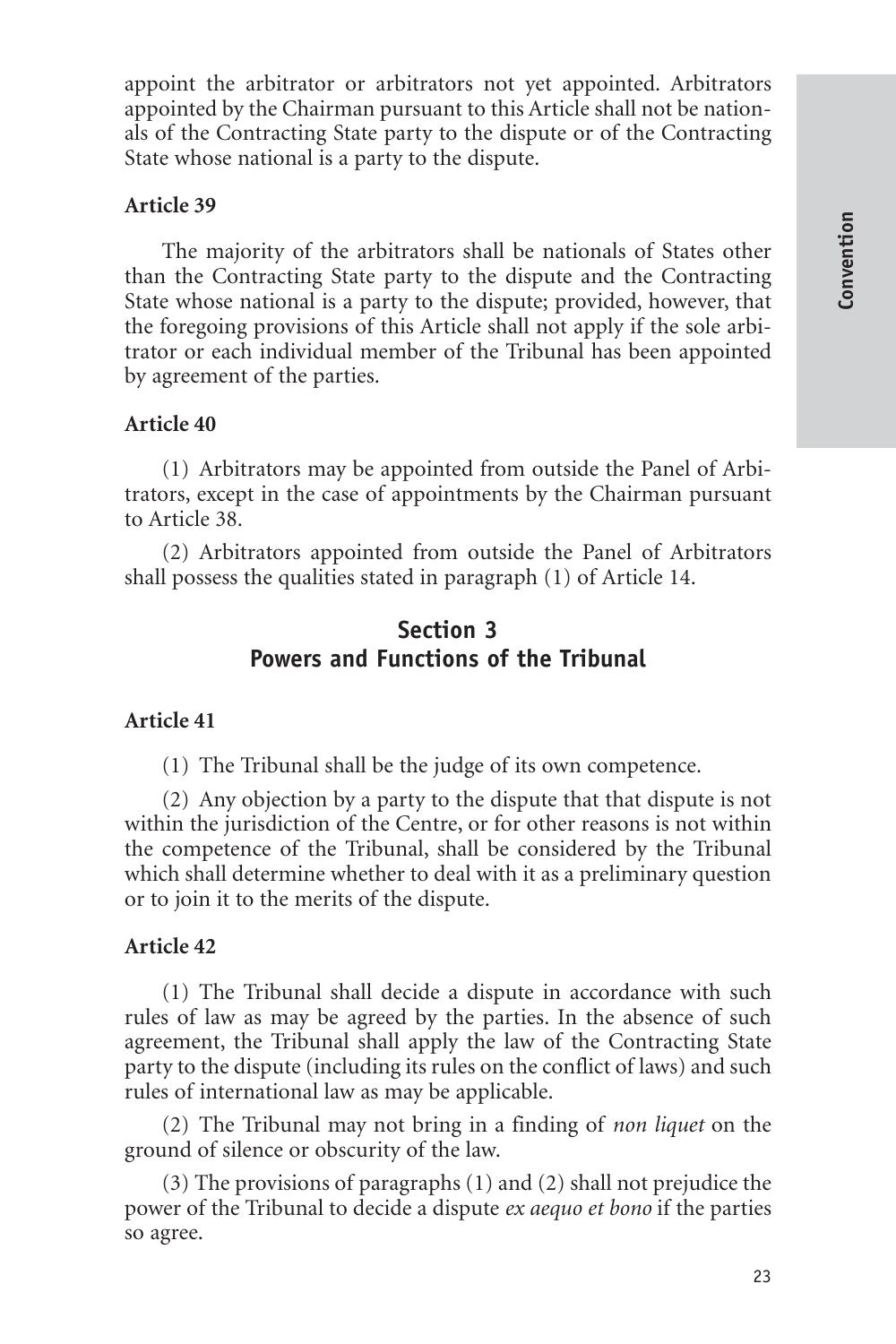## **Article 43**

Except as the parties otherwise agree, the Tribunal may, if it deems it necessary at any stage of the proceedings,

- (a) call upon the parties to produce documents or other evidence, and
- (b) visit the scene connected with the dispute, and conduct such inquiries there as it may deem appropriate.

## **Article 44**

Any arbitration proceeding shall be conducted in accordance with the provisions of this Section and, except as the parties otherwise agree, in accordance with the Arbitration Rules in effect on the date on which the parties consented to arbitration. If any question of procedure arises which is not covered by this Section or the Arbitration Rules or any rules agreed by the parties, the Tribunal shall decide the question.

#### **Article 45**

(1) Failure of a party to appear or to present his case shall not be deemed an admission of the other party's assertions.

(2) If a party fails to appear or to present his case at any stage of the proceedings the other party may request the Tribunal to deal with the questions submitted to it and to render an award. Before rendering an award, the Tribunal shall notify, and grant a period of grace to, the party failing to appear or to present its case, unless it is satisfied that that party does not intend to do so.

#### **Article 46**

Except as the parties otherwise agree, the Tribunal shall, if requested by a party, determine any incidental or additional claims or counterclaims arising directly out of the subject-matter of the dispute provided that they are within the scope of the consent of the parties and are otherwise within the jurisdiction of the Centre.

#### **Article 47**

Except as the parties otherwise agree, the Tribunal may, if it considers that the circumstances so require, recommend any provisional measures which should be taken to preserve the respective rights of either party.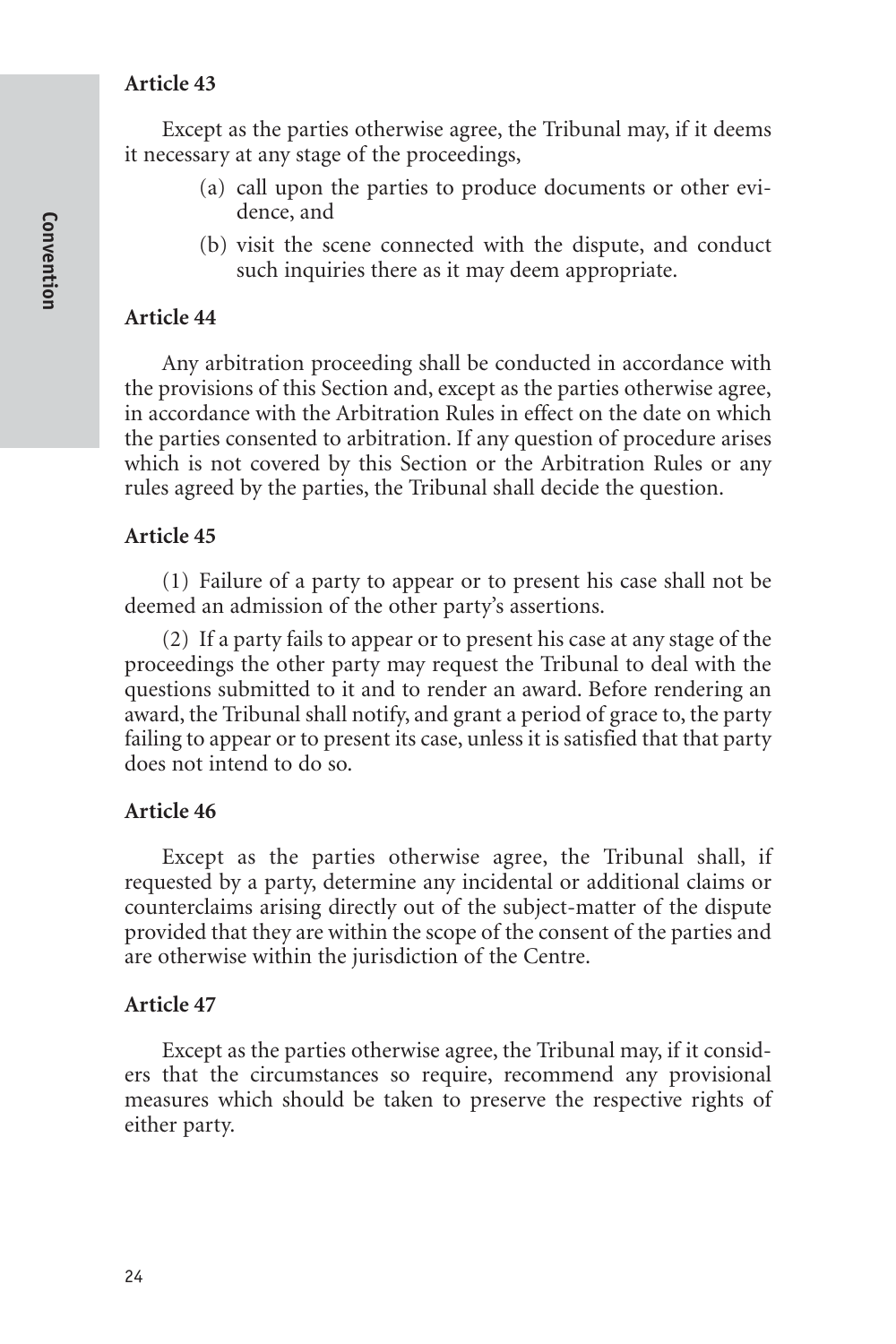## **Section 4 The Award**

## **Article 48**

(1) The Tribunal shall decide questions by a majority of the votes of all its members.

(2) The award of the Tribunal shall be in writing and shall be signed by the members of the Tribunal who voted for it.

(3) The award shall deal with every question submitted to the Tribunal, and shall state the reasons upon which it is based.

(4) Any member of the Tribunal may attach his individual opinion to the award, whether he dissents from the majority or not, or a statement of his dissent.

(5) The Centre shall not publish the award without the consent of the parties.

## **Article 49**

(1) The Secretary-General shall promptly dispatch certified copies of the award to the parties. The award shall be deemed to have been rendered on the date on which the certified copies were dispatched.

(2) The Tribunal upon the request of a party made within 45 days after the date on which the award was rendered may after notice to the other party decide any question which it had omitted to decide in the award, and shall rectify any clerical, arithmetical or similar error in the award. Its decision shall become part of the award and shall be notified to the parties in the same manner as the award. The periods of time provided for under paragraph (2) of Article 51 and paragraph (2) of Article 52 shall run from the date on which the decision was rendered.

## **Section 5 Interpretation, Revision and Annulment of the Award**

## **Article 50**

(1) If any dispute shall arise between the parties as to the meaning or scope of an award, either party may request interpretation of the award by an application in writing addressed to the Secretary-General.

(2) The request shall, if possible, be submitted to the Tribunal which rendered the award. If this shall not be possible, a new Tribunal shall be constituted in accordance with Section 2 of this Chapter. The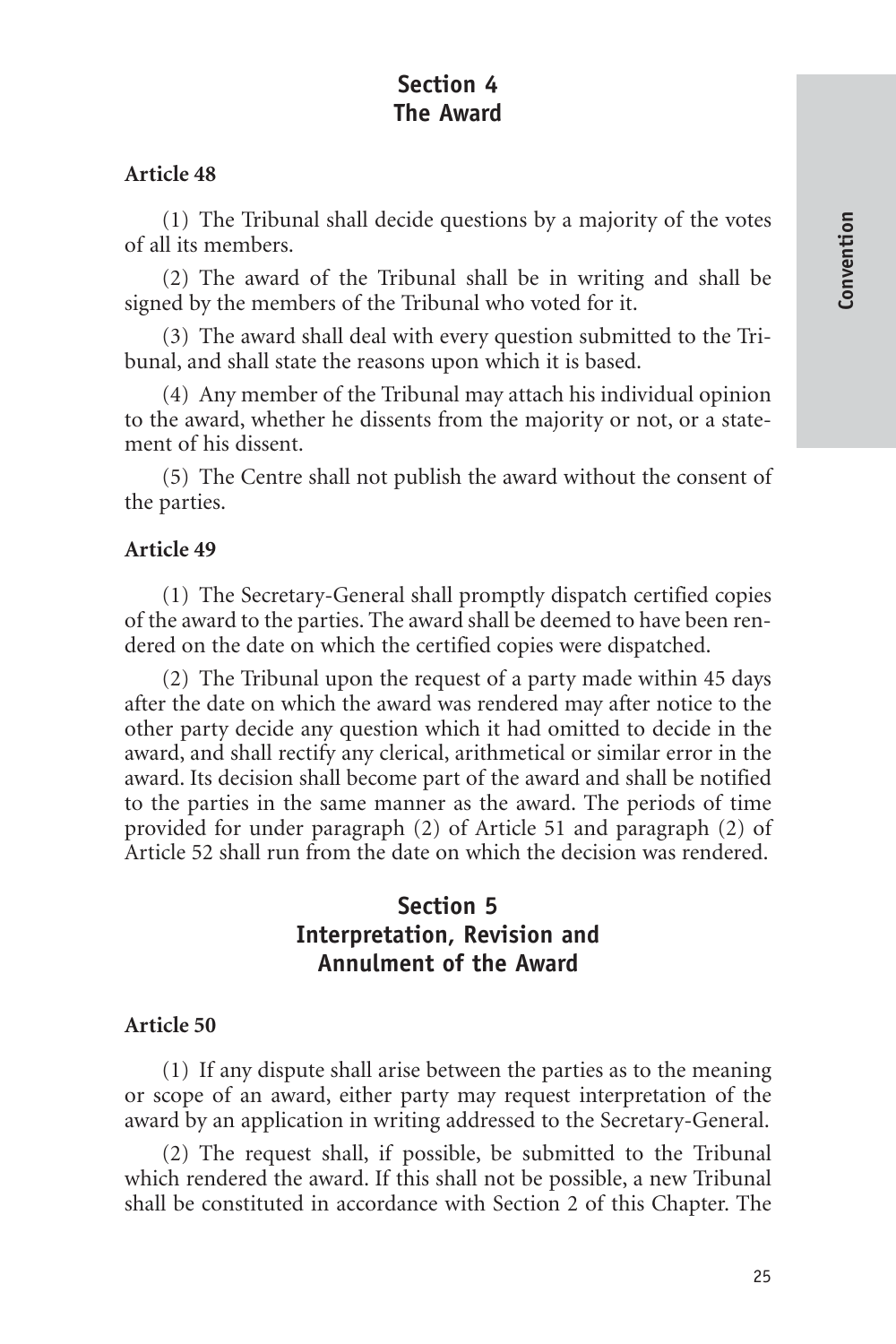Tribunal may, if it considers that the circumstances so require, stay enforcement of the award pending its decision.

## **Article 51**

(1) Either party may request revision of the award by an application in writing addressed to the Secretary-General on the ground of discovery of some fact of such a nature as decisively to affect the award, provided that when the award was rendered that fact was unknown to the Tribunal and to the applicant and that the applicant's ignorance of that fact was not due to negligence.

(2) The application shall be made within 90 days after the discovery of such fact and in any event within three years after the date on which the award was rendered.

(3) The request shall, if possible, be submitted to the Tribunal which rendered the award. If this shall not be possible, a new Tribunal shall be constituted in accordance with Section 2 of this Chapter.

(4) The Tribunal may, if it considers that the circumstances so require, stay enforcement of the award pending its decision. If the applicant requests a stay of enforcement of the award in his application, enforcement shall be stayed provisionally until the Tribunal rules on such request.

## **Article 52**

(1) Either party may request annulment of the award by an application in writing addressed to the Secretary-General on one or more of the following grounds:

- (a) that the Tribunal was not properly constituted;
- (b) that the Tribunal has manifestly exceeded its powers;
- (c) that there was corruption on the part of a member of the Tribunal;
- (d) that there has been a serious departure from a fundamental rule of procedure; or
- (e) that the award has failed to state the reasons on which it is based.

(2) The application shall be made within 120 days after the date on which the award was rendered except that when annulment is requested on the ground of corruption such application shall be made within 120 days after discovery of the corruption and in any event within three years after the date on which the award was rendered.

(3) On receipt of the request the Chairman shall forthwith appoint from the Panel of Arbitrators an *ad hoc* Committee of three persons. None of the members of the Committee shall have been a member of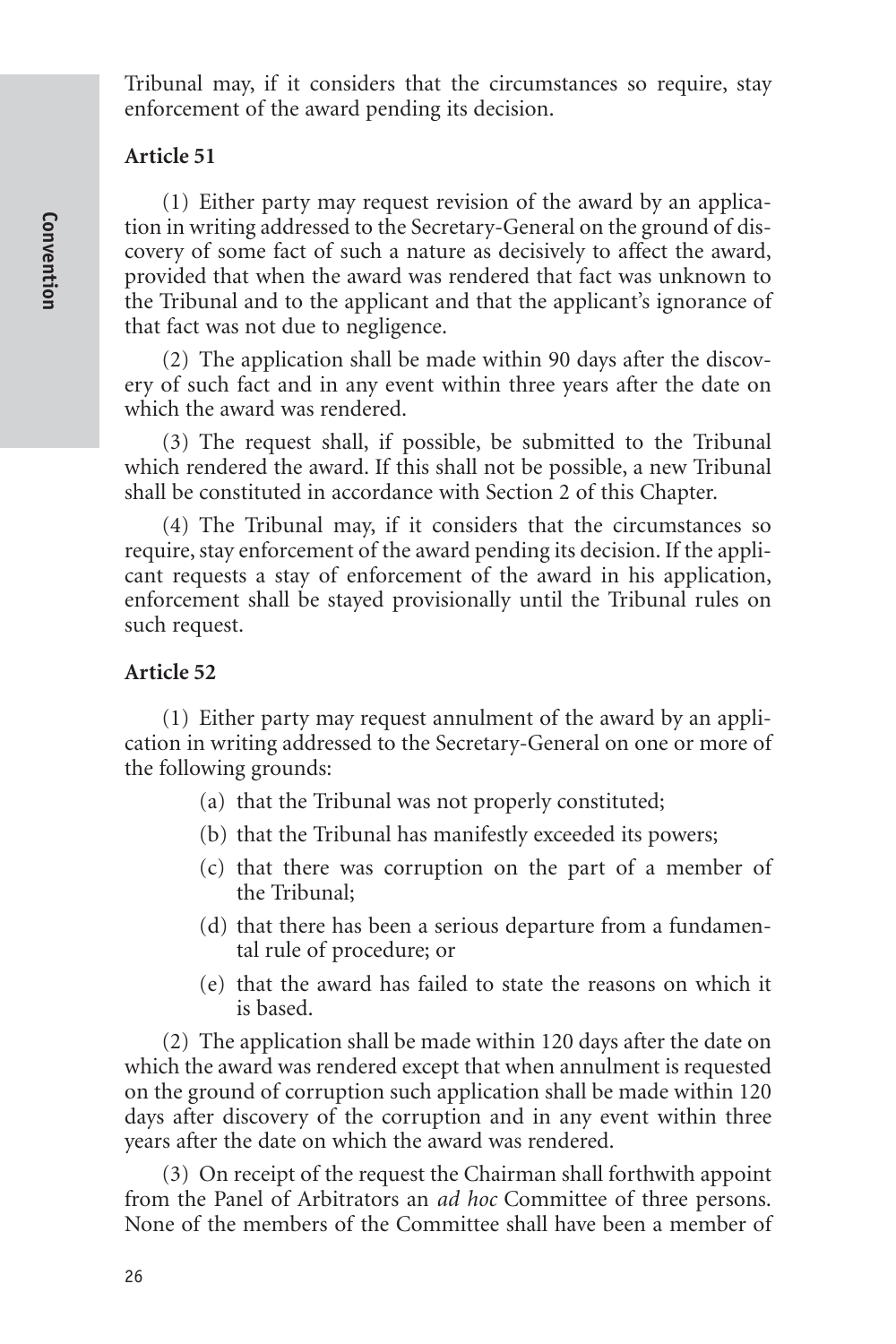the Tribunal which rendered the award, shall be of the same nationality as any such member, shall be a national of the State party to the dispute or of the State whose national is a party to the dispute, shall have been designated to the Panel of Arbitrators by either of those States, or shall have acted as a conciliator in the same dispute. The Committee shall have the authority to annul the award or any part thereof on any of the grounds set forth in paragraph (1).

(4) The provisions of Articles 41-45, 48, 49, 53 and 54, and of Chapters VI and VII shall apply *mutatis mutandis* to proceedings before the Committee.

(5) The Committee may, if it considers that the circumstances so require, stay enforcement of the award pending its decision. If the applicant requests a stay of enforcement of the award in his application, enforcement shall be stayed provisionally until the Committee rules on such request.

(6) If the award is annulled the dispute shall, at the request of either party, be submitted to a new Tribunal constituted in accordance with Section 2 of this Chapter.

## **Section 6 Recognition and Enforcement of the Award**

## **Article 53**

(1) The award shall be binding on the parties and shall not be subject to any appeal or to any other remedy except those provided for in this Convention. Each party shall abide by and comply with the terms of the award except to the extent that enforcement shall have been stayed pursuant to the relevant provisions of this Convention.

(2) For the purposes of this Section,"award" shall include any decision interpreting, revising or annulling such award pursuant to Articles 50, 51 or 52.

## **Article 54**

(1) Each Contracting State shall recognize an award rendered pursuant to this Convention as binding and enforce the pecuniary obligations imposed by that award within its territories as if it were a final judgment of a court in that State. A Contracting State with a federal constitution may enforce such an award in or through its federal courts and may provide that such courts shall treat the award as if it were a final judgment of the courts of a constituent state.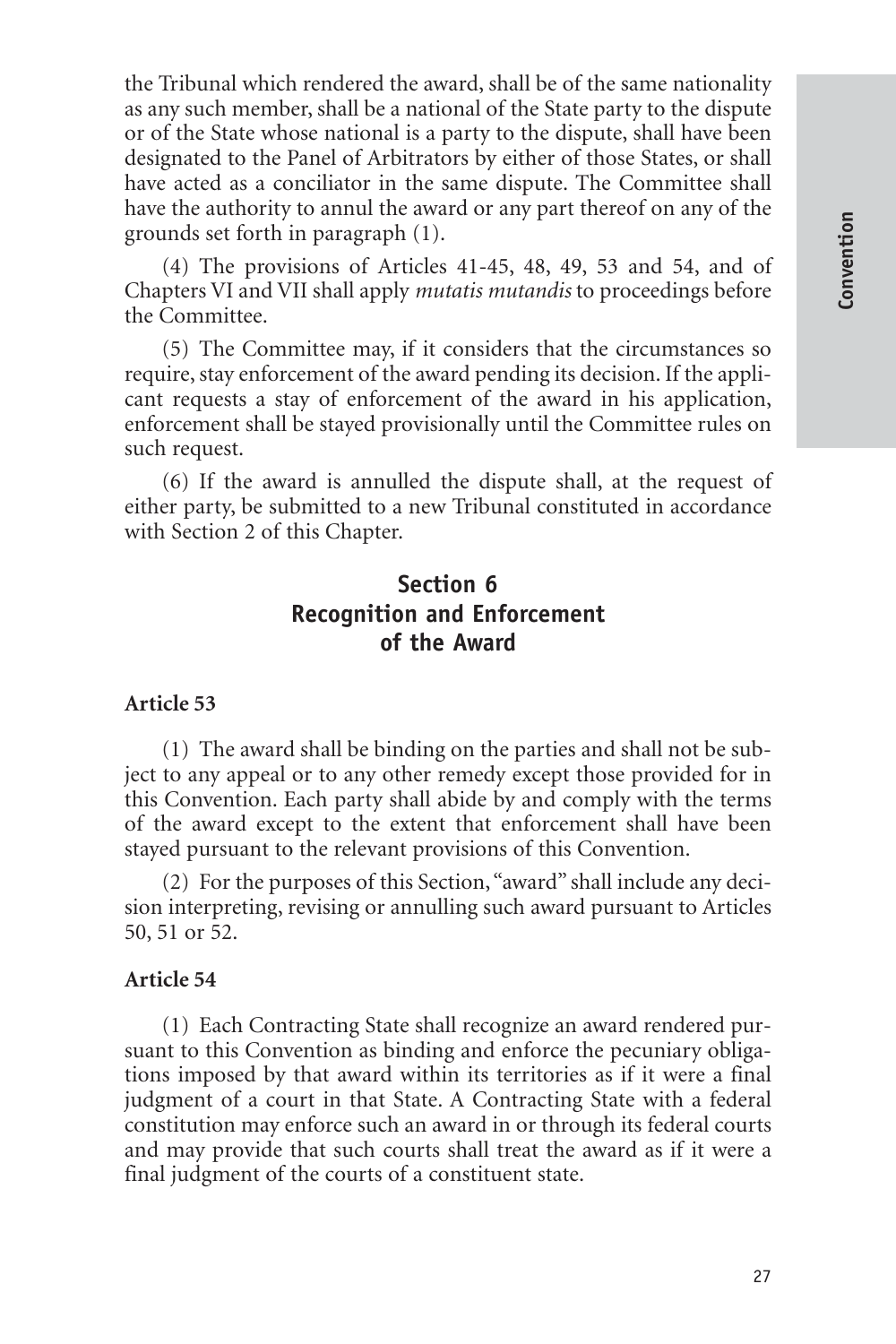(2) A party seeking recognition or enforcement in the territories of a Contracting State shall furnish to a competent court or other authority which such State shall have designated for this purpose a copy of the award certified by the Secretary-General. Each Contracting State shall notify the Secretary-General of the designation of the competent court or other authority for this purpose and of any subsequent change in such designation.

(3) Execution of the award shall be governed by the laws concerning the execution of judgments in force in the State in whose territories such execution is sought.

## **Article 55**

Nothing in Article 54 shall be construed as derogating from the law in force in any Contracting State relating to immunity of that State or of any foreign State from execution.

# **Chapter V Replacement and Disqualification of Conciliators and Arbitrators**

## **Article 56**

(1) After a Commission or a Tribunal has been constituted and proceedings have begun, its composition shall remain unchanged; provided, however, that if a conciliator or an arbitrator should die, become incapacitated, or resign, the resulting vacancy shall be filled in accordance with the provisions of Section 2 of Chapter III or Section 2 of Chapter IV.

(2) A member of a Commission or Tribunal shall continue to serve in that capacity notwithstanding that he shall have ceased to be a member of the Panel.

(3) If a conciliator or arbitrator appointed by a party shall have resigned without the consent of the Commission or Tribunal of which he was a member, the Chairman shall appoint a person from the appropriate Panel to fill the resulting vacancy.

## **Article 57**

A party may propose to a Commission or Tribunal the disqualification of any of its members on account of any fact indicating a manifest lack of the qualities required by paragraph (1) of Article 14. A party to arbitration proceedings may, in addition, propose the disqualification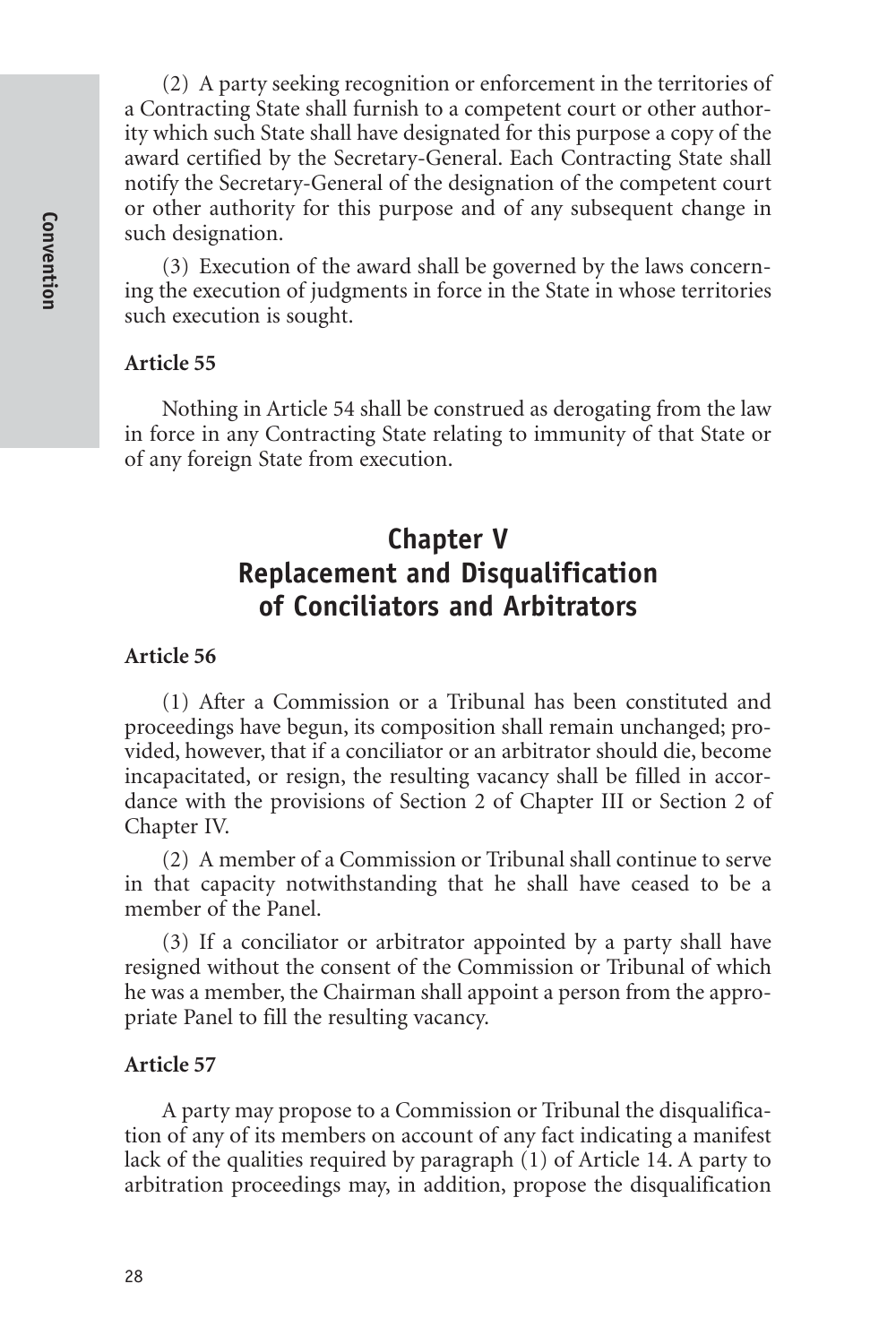of an arbitrator on the ground that he was ineligible for appointment to the Tribunal under Section 2 of Chapter IV.

## **Article 58**

The decision on any proposal to disqualify a conciliator or arbitrator shall be taken by the other members of the Commission or Tribunal as the case may be, provided that where those members are equally divided, or in the case of a proposal to disqualify a sole conciliator or arbitrator, or a majority of the conciliators or arbitrators, the Chairman shall take that decision. If it is decided that the proposal is well-founded the conciliator or arbitrator to whom the decision relates shall be replaced in accordance with the provisions of Section 2 of Chapter III or Section 2 of Chapter IV.

# **Chapter VI Cost of Proceedings**

## **Article 59**

The charges payable by the parties for the use of the facilities of the Centre shall be determined by the Secretary-General in accordance with the regulations adopted by the Administrative Council.

## **Article 60**

(1) Each Commission and each Tribunal shall determine the fees and expenses of its members within limits established from time to time by the Administrative Council and after consultation with the Secretary-General.

(2) Nothing in paragraph (1) of this Article shall preclude the parties from agreeing in advance with the Commission or Tribunal concerned upon the fees and expenses of its members.

## **Article 61**

(1) In the case of conciliation proceedings the fees and expenses of members of the Commission as well as the charges for the use of the facilities of the Centre, shall be borne equally by the parties. Each party shall bear any other expenses it incurs in connection with the proceedings.

(2) In the case of arbitration proceedings the Tribunal shall, except as the parties otherwise agree, assess the expenses incurred by the parties in connection with the proceedings, and shall decide how and by whom those expenses, the fees and expenses of the members of the Tri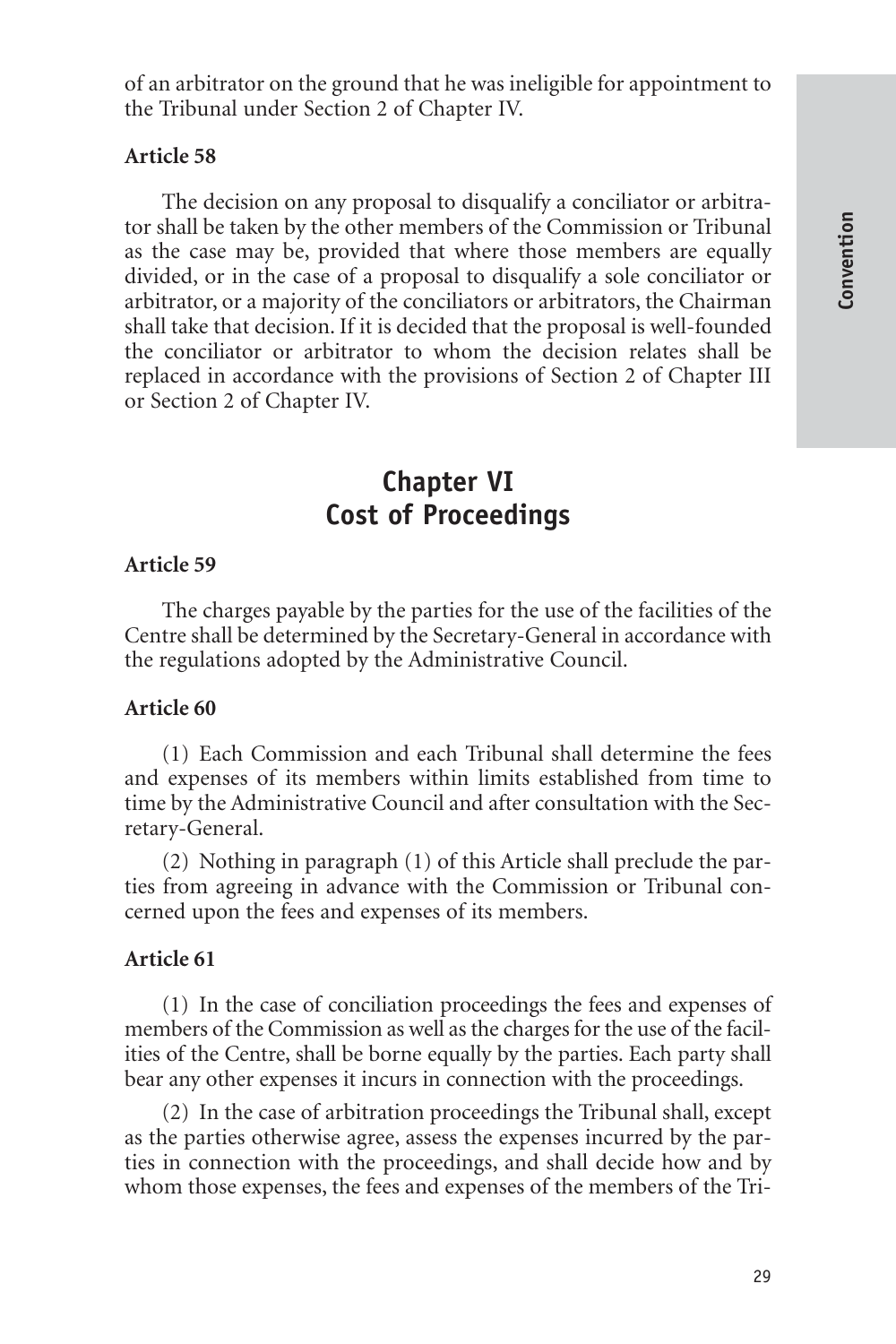bunal and the charges for the use of the facilities of the Centre shall be paid. Such decision shall form part of the award.

# **Chapter VII Place of Proceedings**

#### **Article 62**

Conciliation and arbitration proceedings shall be held at the seat of the Centre except as hereinafter provided.

#### **Article 63**

Conciliation and arbitration proceedings may be held, if the parties so agree,

- (a) at the seat of the Permanent Court of Arbitration or of any other appropriate institution, whether private or public, with which the Centre may make arrangements for that purpose; or
- (b) at any other place approved by the Commission or Tribunal after consultation with the Secretary-General.

# **Chapter VIII Disputes Between Contracting States**

#### **Article 64**

Any dispute arising between Contracting States concerning the interpretation or application of this Convention which is not settled by negotiation shall be referred to the International Court of Justice by the application of any party to such dispute, unless the States concerned agree to another method of settlement.

## **Chapter IX Amendment**

## **Article 65**

Any Contracting State may propose amendment of this Convention. The text of a proposed amendment shall be communicated to the Secretary-General not less than 90 days prior to the meeting of the Administrative Council at which such amendment is to be considered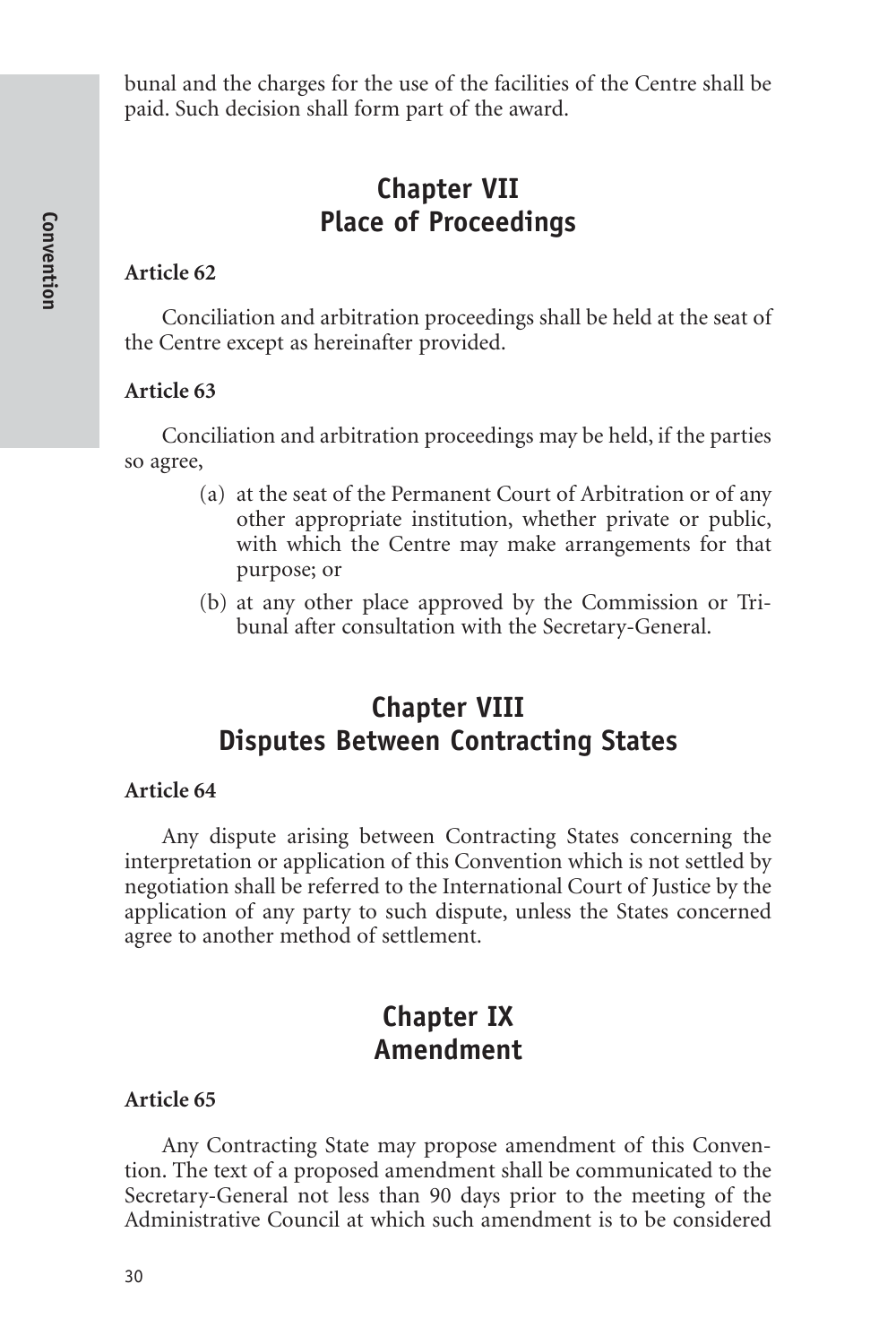and shall forthwith be transmitted by him to all the members of the Administrative Council.

## **Article 66**

(1) If the Administrative Council shall so decide by a majority of two-thirds of its members, the proposed amendment shall be circulated to all Contracting States for ratification, acceptance or approval. Each amendment shall enter into force 30 days after dispatch by the depositary of this Convention of a notification to Contracting States that all Contracting States have ratified, accepted or approved the amendment.

(2) No amendment shall affect the rights and obligations under this Convention of any Contracting State or of any of its constituent subdivisions or agencies, or of any national of such State arising out of consent to the jurisdiction of the Centre given before the date of entry into force of the amendment.

# **Chapter X Final Provisions**

## **Article 67**

This Convention shall be open for signature on behalf of States members of the Bank. It shall also be open for signature on behalf of any other State which is a party to the Statute of the International Court of Justice and which the Administrative Council, by a vote of two-thirds of its members, shall have invited to sign the Convention.

## **Article 68**

(1) This Convention shall be subject to ratification, acceptance or approval by the signatory States in accordance with their respective constitutional procedures.

(2) This Convention shall enter into force 30 days after the date of deposit of the twentieth instrument of ratification, acceptance or approval. It shall enter into force for each State which subsequently deposits its instrument of ratification, acceptance or approval 30 days after the date of such deposit.

## **Article 69**

Each Contracting State shall take such legislative or other measures as may be necessary for making the provisions of this Convention effective in its territories.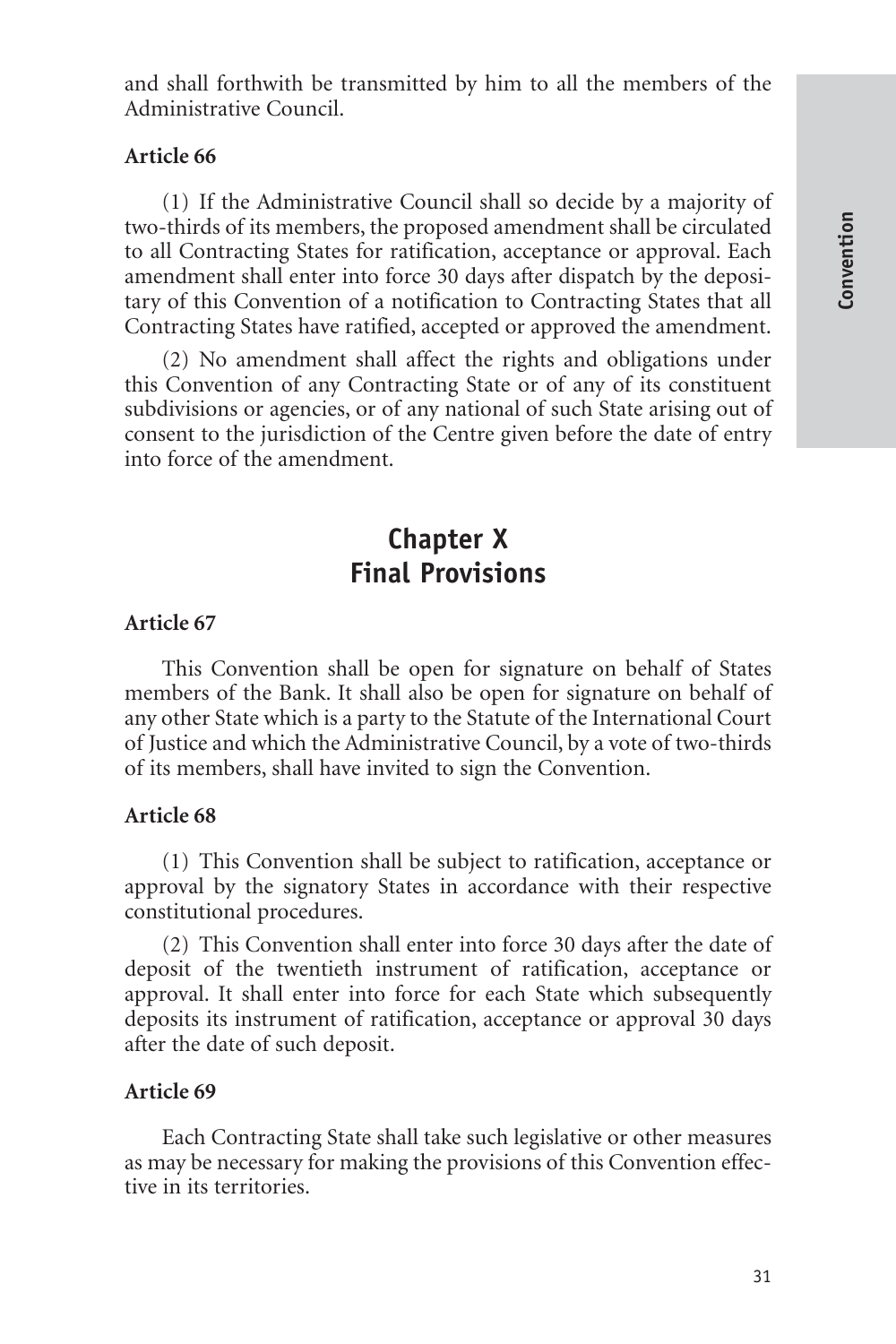## **Article 70**

This Convention shall apply to all territories for whose international relations a Contracting State is responsible, except those which are excluded by such State by written notice to the depositary of this Convention either at the time of ratification, acceptance or approval or subsequently.

#### **Article 71**

Any Contracting State may denounce this Convention by written notice to the depositary of this Convention. The denunciation shall take effect six months after receipt of such notice.

## **Article 72**

Notice by a Contracting State pursuant to Articles 70 or 71 shall not affect the rights or obligations under this Convention of that State or of any of its constituent subdivisions or agencies or of any national of that State arising out of consent to the jurisdiction of the Centre given by one of them before such notice was received by the depositary.

#### **Article 73**

Instruments of ratification, acceptance or approval of this Convention and of amendments thereto shall be deposited with the Bank which shall act as the depositary of this Convention. The depositary shall transmit certified copies of this Convention to States members of the Bank and to any other State invited to sign the Convention.

#### **Article 74**

The depositary shall register this Convention with the Secretariat of the United Nations in accordance with Article 102 of the Charter of the United Nations and the Regulations thereunder adopted by the General Assembly.

## **Article 75**

The depositary shall notify all signatory States of the following:

- (a) signatures in accordance with Article 67;
- (b) deposits of instruments of ratification, acceptance and approval in accordance with Article 73;
- (c) the date on which this Convention enters into force in accordance with Article 68;
- (d) exclusions from territorial application pursuant to Article 70;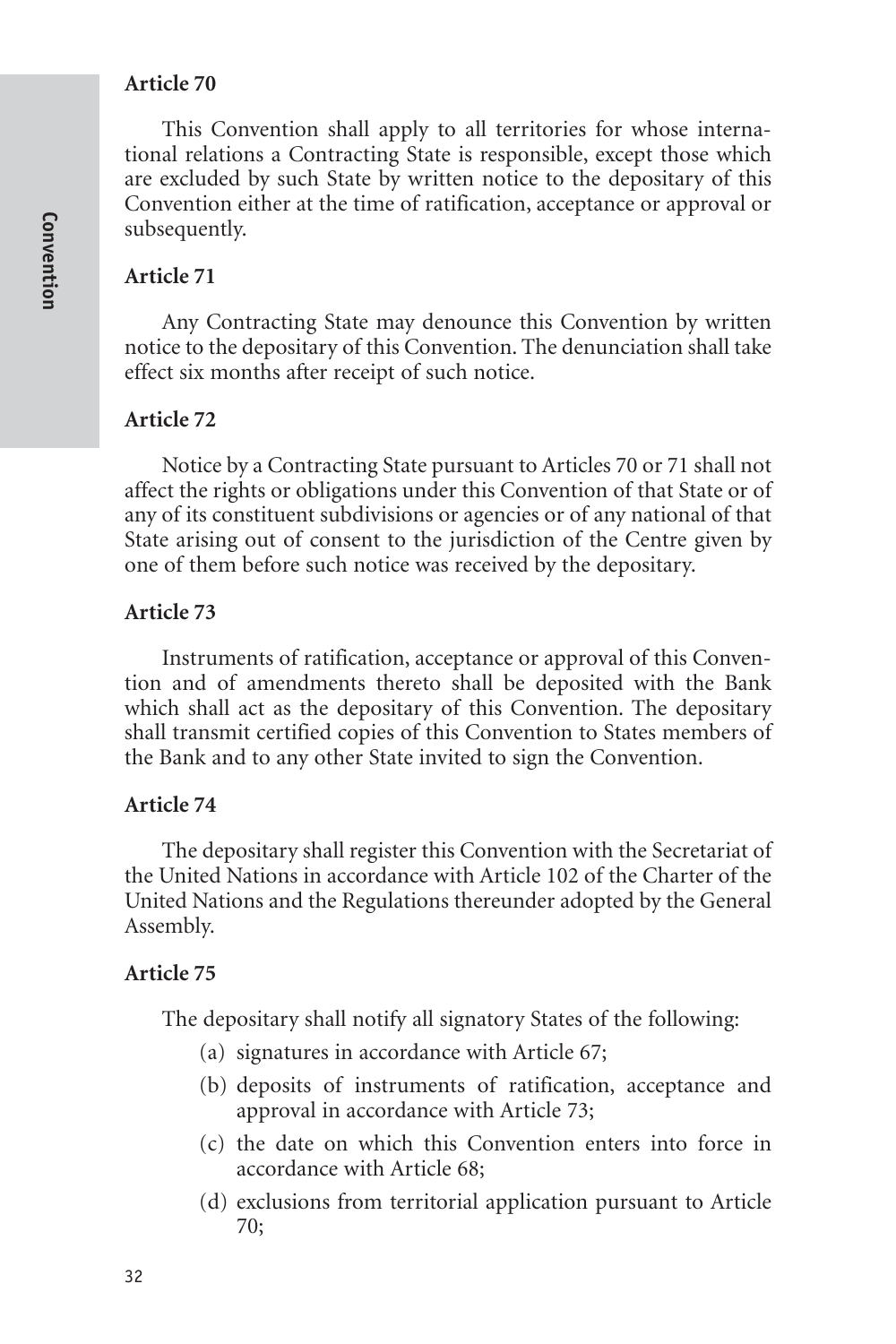- (e) the date on which any amendment of this Convention enters into force in accordance with Article 66; and
- (f) denunciations in accordance with Article 71.

DONE at Washington, in the English, French and Spanish languages, all three texts being equally authentic, in a single copy which shall remain deposited in the archives of the International Bank for Reconstruction and Development, which has indicated by its signature below its agreement to fulfil the functions with which it is charged under this Convention.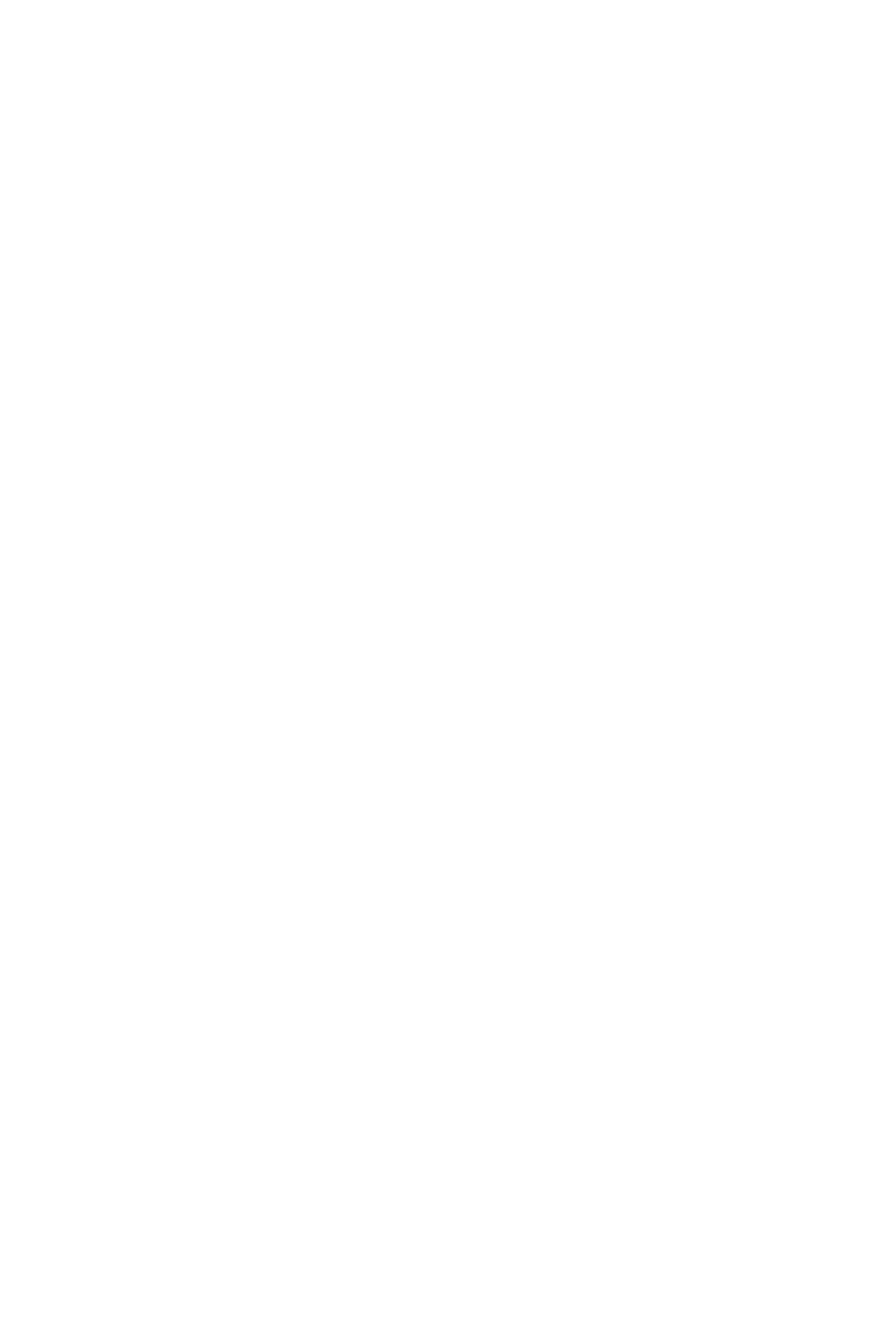Report of the Executive Directors **Report of the Executive Directors on the Convention** on the Convention

# **REPORT OF THE EXECUTIVE DIRECTORS ON THE CONVENTION ON THE SETTLEMENT OF INVESTMENT DISPUTES BETWEEN STATES AND NATIONALS OF OTHER STATES**

**International Bank for Reconstruction and Development March 18, 1965**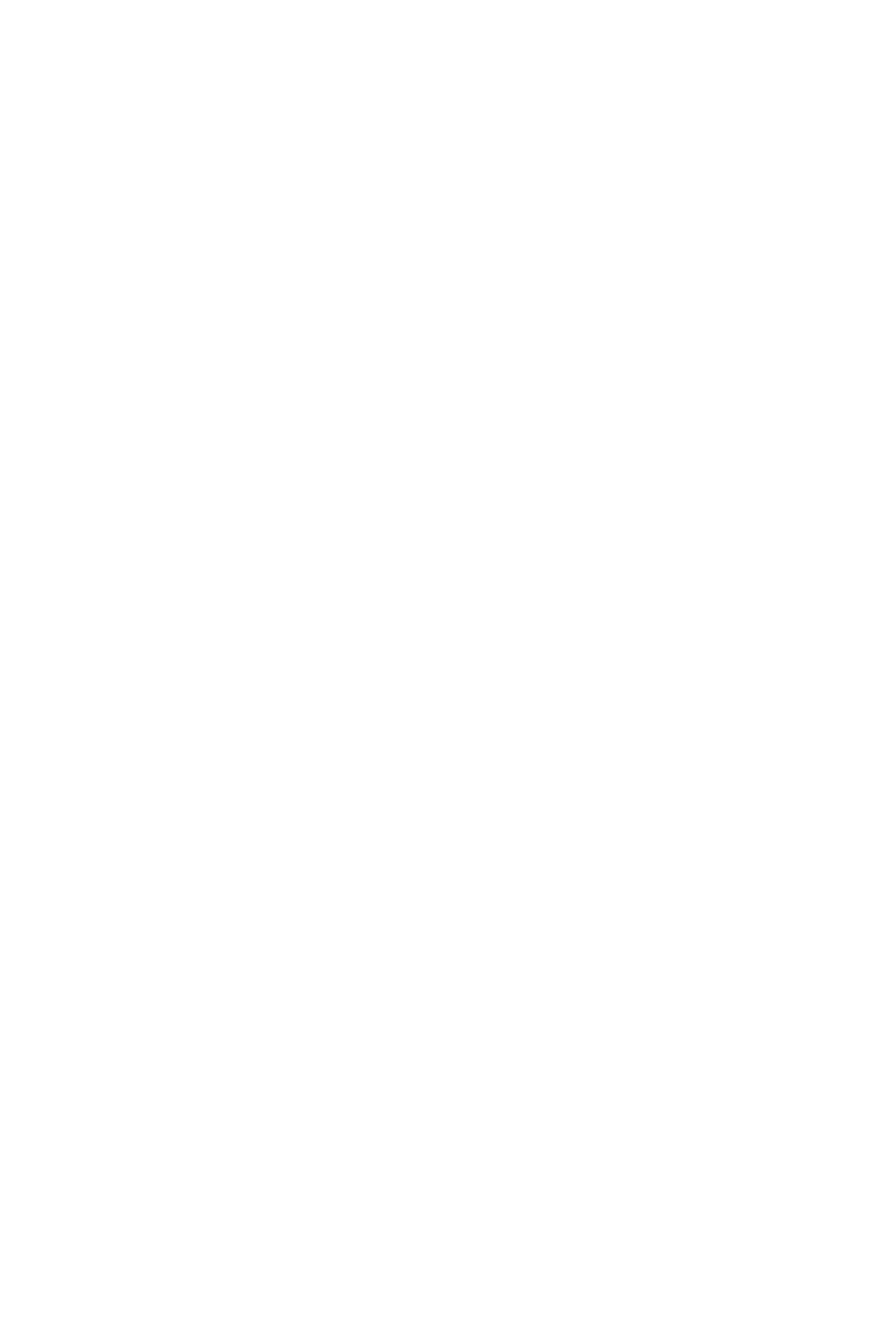# **REPORT OF THE EXECUTIVE DIRECTORS ON THE CONVENTION**

# **Table of Contents**

| Section     | Paragraph |                                                 | Page |
|-------------|-----------|-------------------------------------------------|------|
| $I$ -III    | $1 - 14$  |                                                 | 38   |
| IV          |           | The International Centre for Settlement         |      |
|             |           | of Investment Disputes                          |      |
|             | $15 - 18$ |                                                 | 41   |
|             | 19        | Functions of the Administrative Council         | 42   |
|             | 20        | Functions of the Secretary-General              | 42   |
|             | 21        | The Panels                                      | 43   |
| V           |           | Jurisdiction of the Centre                      |      |
|             | 22        |                                                 | 43   |
|             | $23 - 25$ | Consent                                         | 43   |
|             | $26 - 27$ | Nature of the Dispute                           | 44   |
|             | $28 - 30$ | Parties to the Dispute                          | 44   |
|             | 31        | Notifications by Contracting States             | 44   |
|             | 32        | Arbitration as Exclusive Remedy                 | 45   |
|             | 33        | Claims by the Investor's State                  | 45   |
| VI          |           | Proceedings under the Convention                |      |
|             | 34        | Institution of Proceedings                      | 45   |
|             | $35 - 36$ | <b>Constitution of Conciliation Commissions</b> |      |
|             |           | and Arbitral Tribunals                          | 46   |
|             | $37 - 40$ | <b>Conciliation Proceedings; Powers</b>         |      |
|             |           | and Functions of Arbitral Tribunals             | 46   |
|             | $41 - 43$ | Recognition and Enforcement of                  |      |
|             |           | Arbitral Awards                                 | 47   |
| <b>VII</b>  | 44        | Place of Proceedings                            | 48   |
|             |           |                                                 |      |
| <b>VIII</b> | 45        | Disputes Between Contracting States             | 48   |
| IX          | 46        | Entry into Force                                | 48   |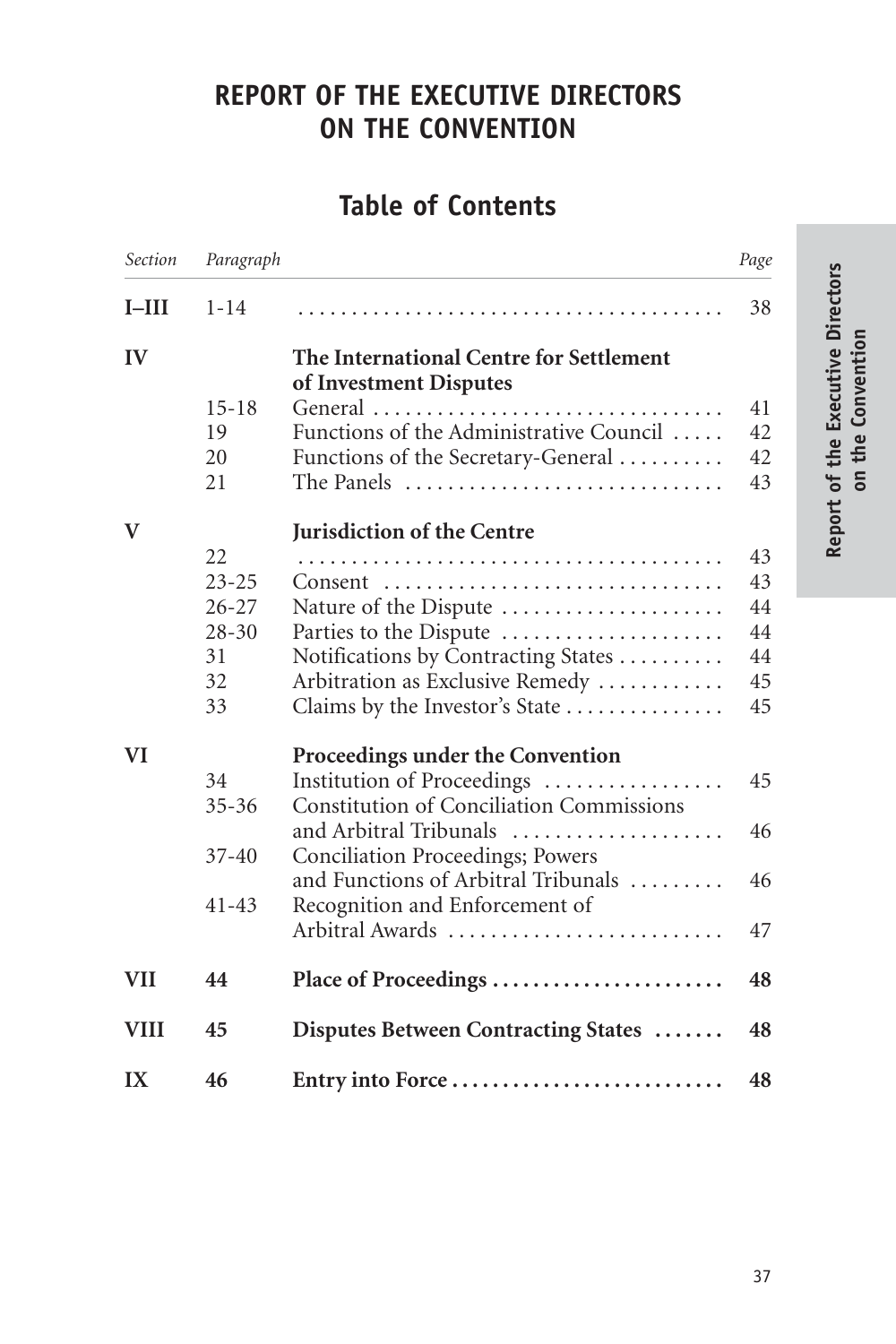# **Report of the Executive Directors on the Convention on the Settlement of Investment Disputes between States and Nationals of Other States**

**I**

1. Resolution No. 214, adopted by the Board of Governors of the International Bank for Reconstruction and Development on September 10, 1964, provides as follows:

"RESOLVED:

- (a) The report of the Executive Directors on "Settlement of Investment Disputes," dated August 6, 1964, is hereby approved.
- (b) The Executive Directors are requested to formulate a convention establishing facilities and procedures which would be available on a voluntary basis for the settlement of investment disputes between contracting States and Nationals of other contracting States through conciliation and arbitration.
- (c) In formulating such a convention, the Executive Directors shall take into account the views of member governments and shall keep in mind the desirability of arriving at a text which could be accepted by the largest possible number of governments.
- (d) The Executive Directors shall submit the text of such a convention to member governments with such recommendations as they shall deem appropriate."

2. The Executive Directors of the Bank, acting pursuant to the foregoing Resolution, have formulated a Convention on the Settlement of Investment Disputes between States and Nationals of Other States and, on March 18, 1965, approved the submission of the text of the Convention, as attached hereto, to member governments of the Bank. This action by the Executive Directors does not, of course, imply that the governments represented by the individual Executive Directors are committed to take action on the Convention.

3. The action by the Executive Directors was preceded by extensive preparatory work, details of which are given in paragraphs 6-8 below. The Executive Directors are satisfied that the Convention in the form attached hereto represents a broad consensus of the views of those governments which accept the principle of establishing by inter-gov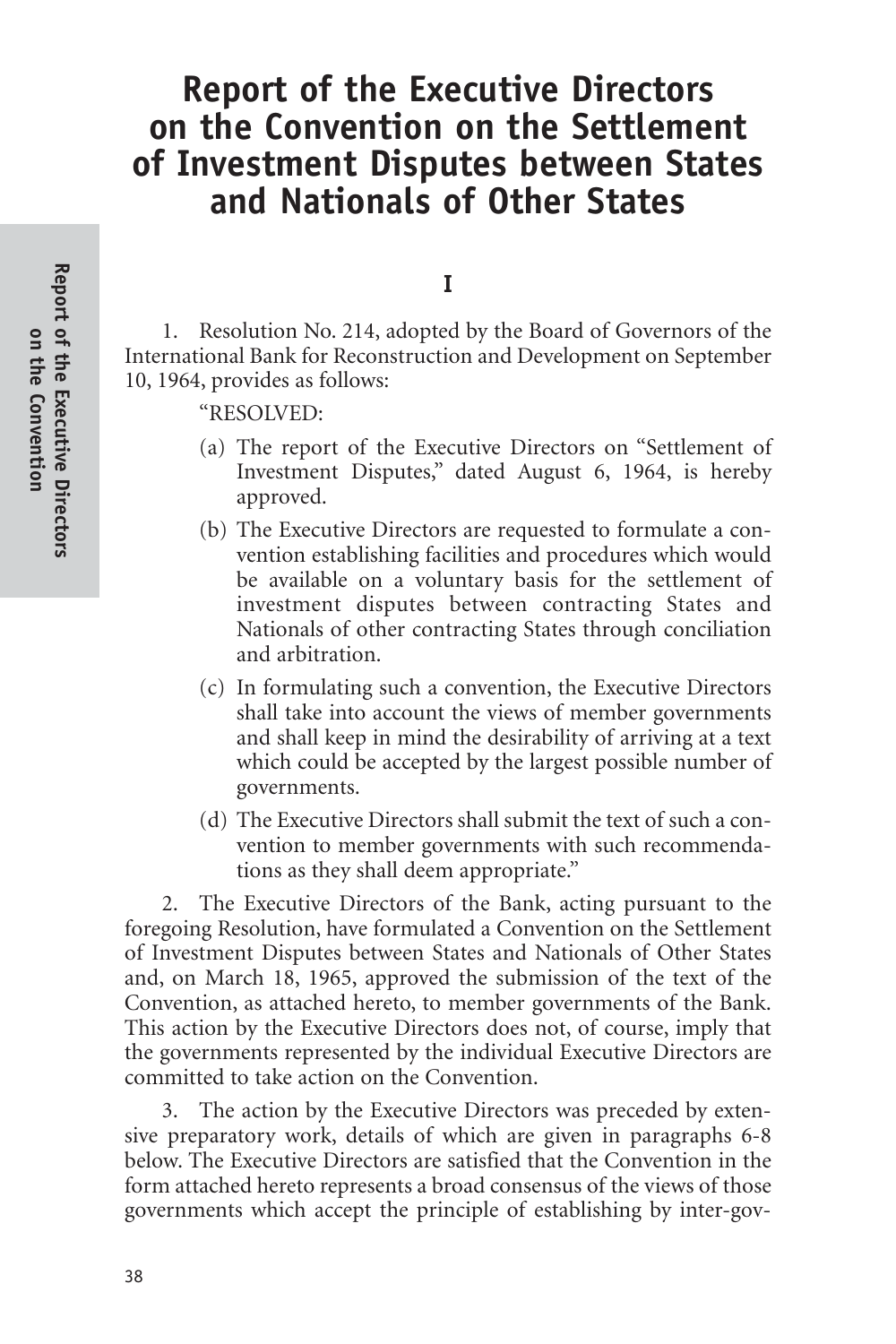ernmental agreement facilities and procedures for the settlement of investment disputes which States and foreign investors wish to submit to conciliation or arbitration. They are also satisfied that the Convention constitutes a suitable framework for such facilities and procedures. Accordingly, the text of the Convention is submitted to member governments for consideration with a view to signature and ratification, acceptance or approval.

4. The Executive Directors invite attention to the provision of Article 68(2) pursuant to which the Convention will enter into force as between the Contracting States 30 days after deposit with the Bank, the depositary of the Convention, of the twentieth instrument of ratification, acceptance or approval.

5. The attached text of the Convention in the English, French and Spanish languages has been deposited in the archives of the Bank, as depositary, and is open for signature.

#### **II**

6. The question of the desirability and practicability of establishing institutional facilities, sponsored by the Bank, for the settlement through conciliation and arbitration of investment disputes between States and foreign investors was first placed before the Board of Governors of the Bank at its Seventeenth Annual Meeting, held in Washington, D.C. in September 1962. At that Meeting the Board of Governors, by Resolution No. 174, adopted on September 18, 1962, requested the Executive Directors to study the question.

7. After a series of informal discussions on the basis of working papers prepared by the staff of the Bank, the Executive Directors decided that the Bank should convene consultative meetings of legal experts designated by member governments to consider the subject in greater detail. The consultative meetings were held on a regional basis in Addis Ababa (December 16-20, 1963), Santiago de Chile (February 3-7, 1964), Geneva (February 17-21, 1964) and Bangkok (April 27-May 1, 1964), with the administrative assistance of the United Nations Economic Commissions and the European Office of the United Nations, and took as the basis for discussion a Preliminary Draft of a Convention on Settlement of Investment Disputes between States and Nationals of Other States prepared by the staff of the Bank in the light of the discussions of the Executive Directors and the views of governments. The meetings were attended by legal experts from 86 countries.

8. In the light of the preparatory work and of the views expressed at the consultative meetings, the Executive Directors reported to the Board of Governors at its Nineteenth Annual Meeting in Tokyo, in September 1964, that it would be desirable to establish the institutional facilities envisaged, and to do so within the framework of an inter-gov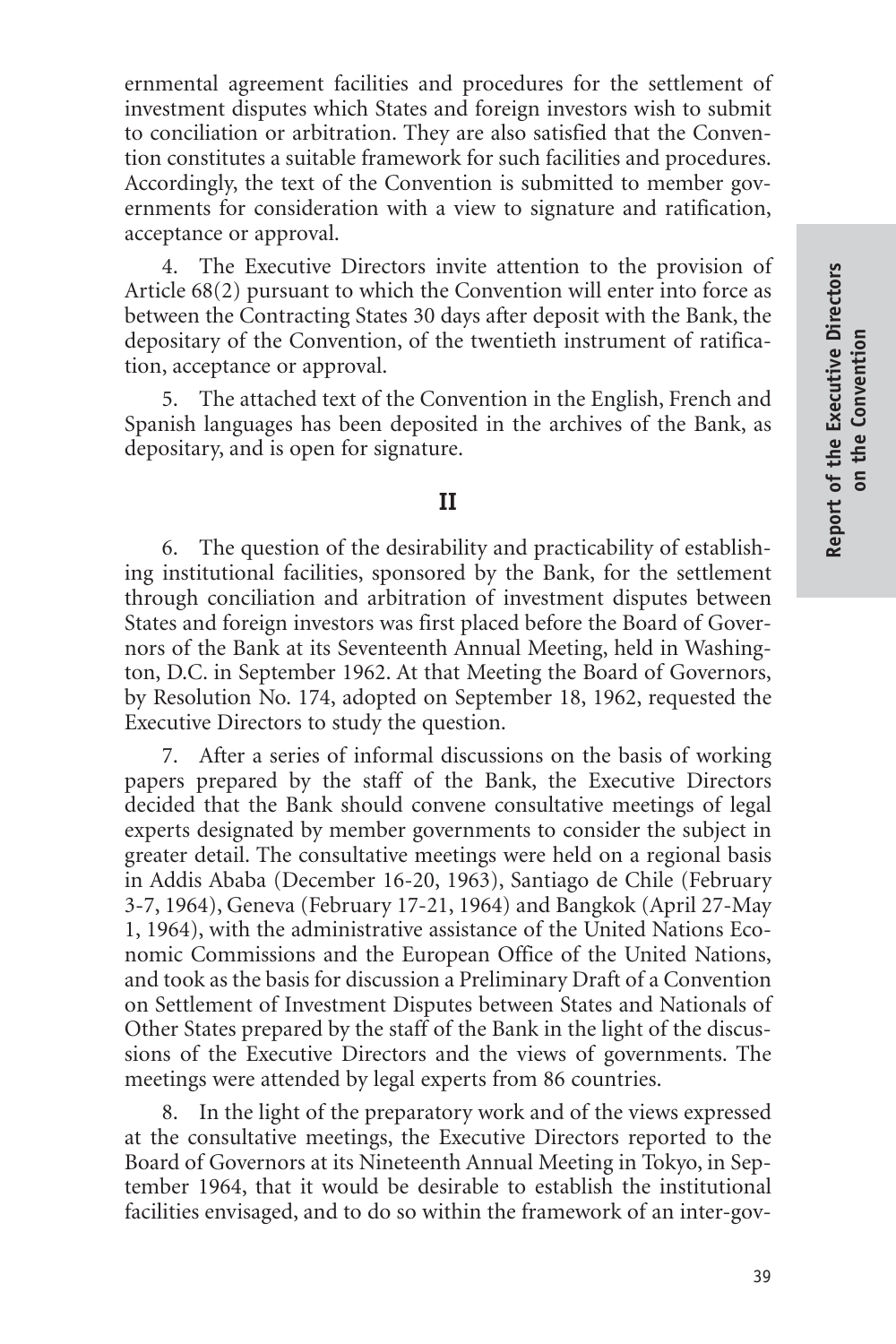ernmental agreement. The Board of Governors adopted the Resolution set forth in paragraph 1 of this Report, whereupon the Executive Directors undertook the formulation of the present Convention. With a view to arriving at a text which could be accepted by the largest possible number of governments, the Bank invited its members to designate representatives to a Legal Committee which would assist the Executive Directors in their task. This Committee met in Washington from November 23 through December 11, 1964, and the Executive Directors gratefully acknowledge the valuable advice they received from the representatives of the 61 member countries who served on the Committee.

#### **III**

9. In submitting the attached Convention to governments, the Executive Directors are prompted by the desire to strengthen the partnership between countries in the cause of economic development. The creation of an institution designed to facilitate the settlement of disputes between States and foreign investors can be a major step toward promoting an atmosphere of mutual confidence and thus stimulating a larger flow of private international capital into those countries which wish to attract it.

10. The Executive Directors recognize that investment disputes are as a rule settled through administrative, judicial or arbitral procedures available under the laws of the country in which the investment concerned is made. However, experience shows that disputes may arise which the parties wish to settle by other methods; and investment agreements entered into in recent years show that both States and investors frequently consider that it is in their mutual interest to agree to resort to international methods of settlement.

11. The present Convention would offer international methods of settlement designed to take account of the special characteristics of the disputes covered, as well as of the parties to whom it would apply. It would provide facilities for conciliation and arbitration by specially qualified persons of independent judgment carried out according to rules known and accepted in advance by the parties concerned. In particular, it would ensure that once a government or investor had given consent to conciliation or arbitration under the auspices of the Centre, such consent could not be unilaterally withdrawn.

12. The Executive Directors believe that private capital will continue to flow to countries offering a favorable climate for attractive and sound investments, even if such countries did not become parties to the Convention or, having joined, did not make use of the facilities of the Centre. On the other hand, adherence to the Convention by a country would provide additional inducement and stimulate a larger flow of private international investment into its territories, which is the primary purpose of the Convention.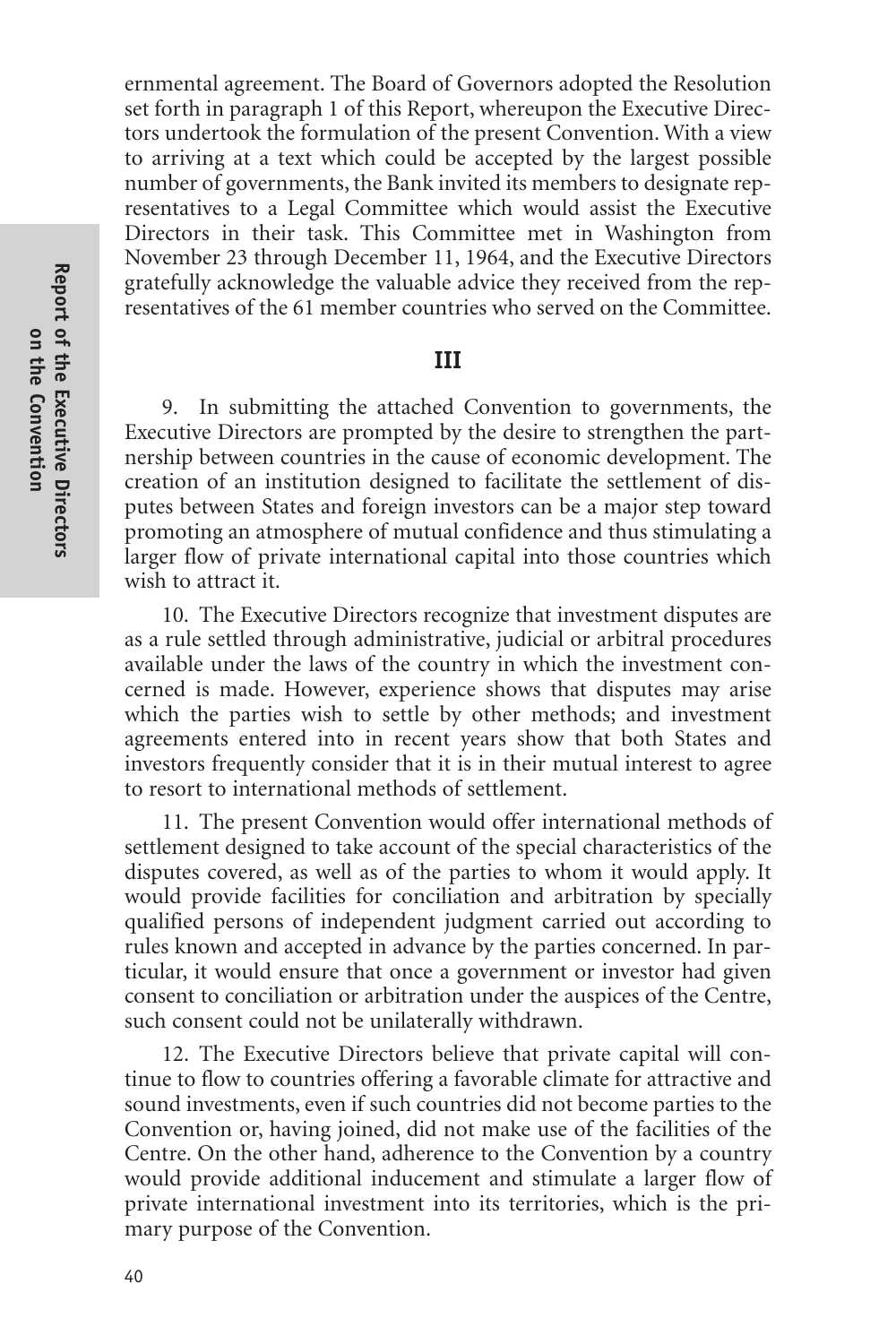13. While the broad objective of the Convention is to encourage a larger flow of private international investment, the provisions of the Convention maintain a careful balance between the interests of investors and those of host States. Moreover, the Convention permits the institution of proceedings by host States as well as by investors and the Executive Directors have constantly had in mind that the provisions of the Convention should be equally adapted to the requirements of both cases.

14. The provisions of the attached Convention are for the most part self-explanatory. Brief comment on a few principal features may, however, be useful to member governments in their consideration of the Convention.

#### **IV The International Centre for Settlement of Investment Disputes**

#### **General**

15. The Convention establishes the International Centre for Settlement of Investment Disputes as an autonomous international institution (Articles 18-24). The purpose of the Centre is "to provide facilities for conciliation and arbitration of investment disputes  $* * *$ " (Article 1(2)). The Centre will not itself engage in conciliation or arbitration activities. This will be the task of Conciliation Commissions and Arbitral Tribunals constituted in accordance with the provisions of the Convention.

16. As sponsor of the establishment of the institution the Bank will provide the Centre with premises for its seat (Article 2) and, pursuant to arrangements between the two institutions, with other administrative facilities and services (Article 6(d)).

17. With respect to the financing of the Centre (Article 17), the Executive Directors have decided that the Bank should be prepared to provide the Centre with office accommodation free of charge as long as the Centre has its seat at the Bank's headquarters and to underwrite, within reasonable limits, the basic overhead expenditure of the Centre for a period of years to be determined after the Centre is established.

18. Simplicity and economy consistent with the efficient discharge of the functions of the Centre characterize its structure. The organs of the Centre are the Administrative Council (Articles 4-8) and the Secretariat (Article 9-11). The Administrative Council will be composed of one representative of each Contracting State, serving without remuneration from the Centre. Each member of the Council casts one vote and matters before the Council are decided by a majority of the votes cast unless a different majority is required by the Convention. The President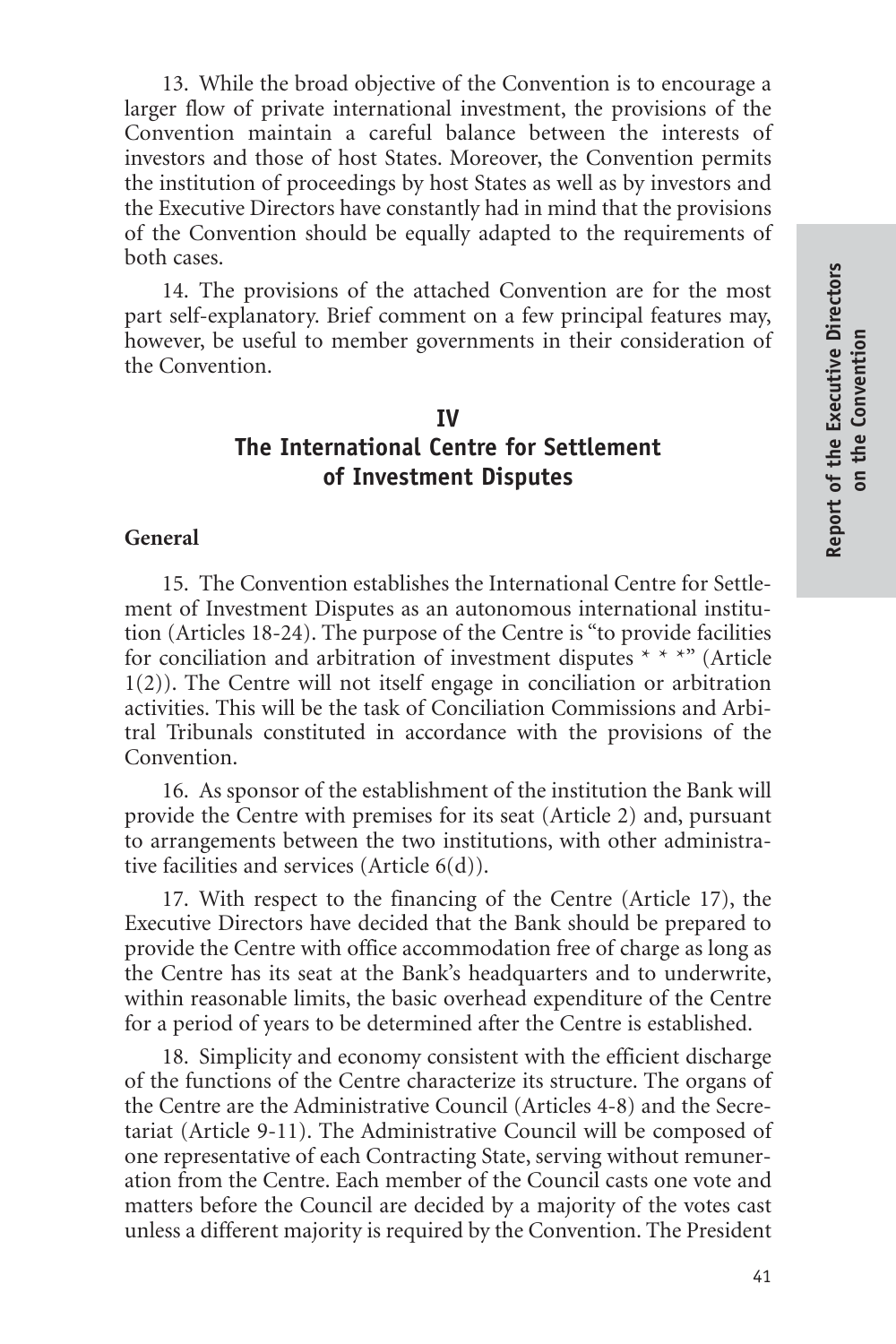of the Bank will serve *ex officio* as the Council's Chairman but will have no vote. The Secretariat will consist of a Secretary-General, one or more Deputy Secretaries-General and staff. In the interest of flexibility the Convention provides for the possibility of there being more than one Deputy Secretary-General, but the Executive Directors do not now foresee a need for more than one or two full time high officials of the Centre. Article 10, which requires that the Secretary-General and any Deputy Secretary-General be elected by the Administrative Council by a majority of two-thirds of its members, on the nomination of the Chairman, limits their terms of office to a period not exceeding six years and permits their re-election. The Executive Directors believe that the initial election, which will take place shortly after the Convention will have come into force, should be for a short term so as not to deprive the States which ratify the Convention after its entry into force of the possibility of participating in the selection of the high officials of the Centre. Article 10 also limits the extent to which these officials may engage in activities other than their official functions.

#### **Functions of the Administrative Council**

19. The principal functions of the Administrative Council are the election of the Secretary-General and any Deputy Secretary-General, the adoption of the budget of the Centre and the adoption of administrative and financial regulations, rules governing the institution of proceedings and rules of procedure for conciliation and arbitration proceedings. Action on all these matters requires a majority of twothirds of the members of the Council.

#### **Functions of the Secretary-General**

20. The Convention requires the Secretary-General to perform a variety of administrative functions as legal representative, registrar and principal officer of the Centre (Articles  $7(1)$ ,  $11$ ,  $16(3)$ ,  $25(4)$ ,  $28$ ,  $36$ ,  $49(1)$ ,  $50(1)$ ,  $51(1)$ ,  $52(1)$ ,  $54(2)$ ,  $59$ ,  $60(1)$ ,  $63(b)$  and  $65)$ . In addition, the Secretary-General is given the power to refuse registration of a request for conciliation proceedings or arbitration proceedings, and thereby to prevent the institution of such proceedings, if on the basis of the information furnished by the applicant he finds that the dispute is *manifestly* outside the jurisdiction of the Centre (Article 28(3) and 36(3)). The Secretary-General is given this limited power to "screen" requests for conciliation or arbitration proceedings with a view to avoiding the embarrassment to a party (particularly a State) which might result from the institution of proceedings against it in a dispute which it had not consented to submit to the Centre, as well as the possibility that the machinery of the Centre would be set in motion in cases which for other reasons were obviously outside the jurisdiction of the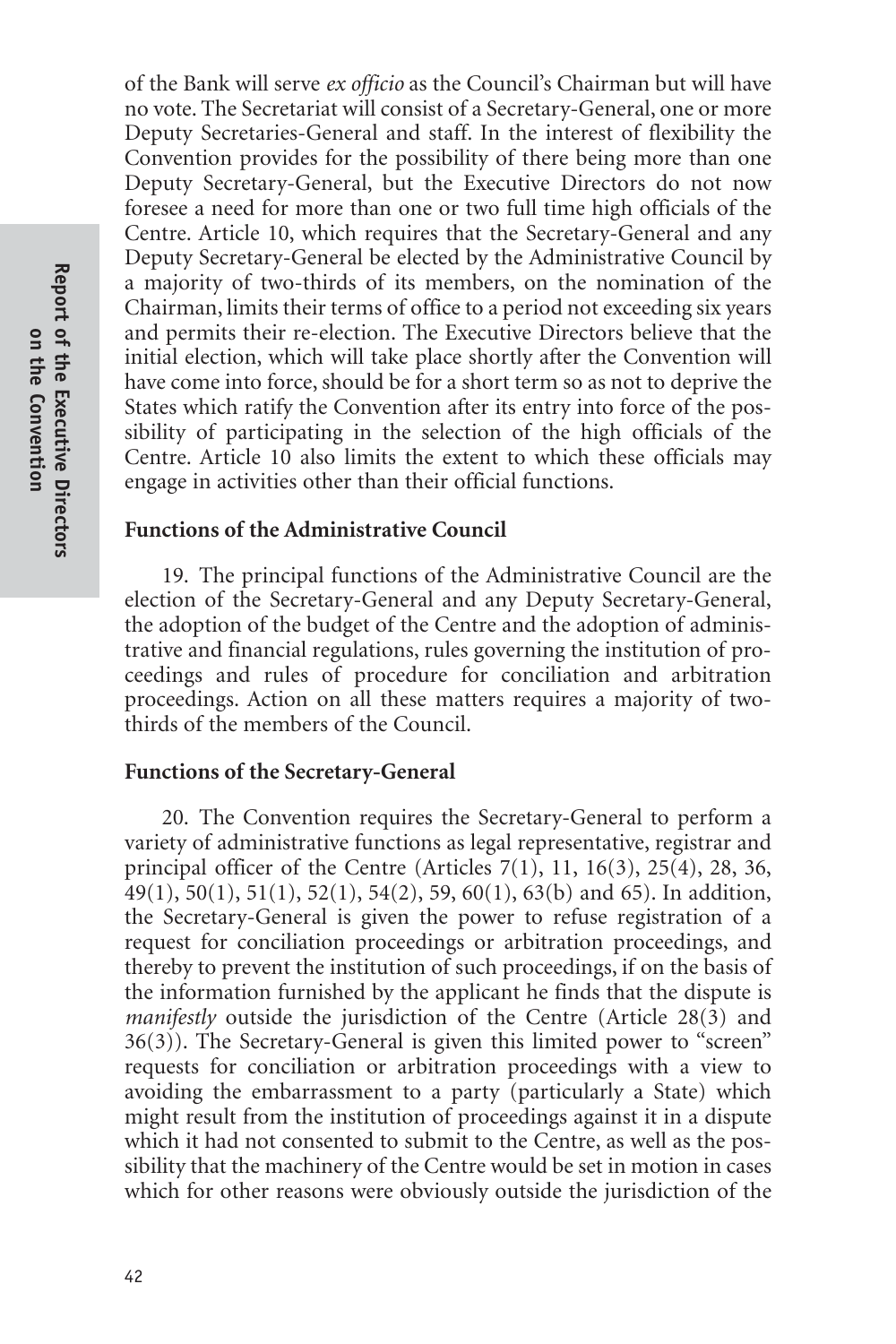Centre e.g., because either the applicant or the other party was not eligible to be a party in proceedings under the Convention.

#### **The Panels**

21. Article 3 requires the Centre to maintain a Panel of Conciliators and a Panel of Arbitrators, while Articles 12-16 outline the manner and terms of designation of Panel members. In particular, Article 14(1) seeks to ensure that Panel members will possess a high degree of competence and be capable of exercising independent judgment. In keeping with the essentially flexible character of the proceedings, the Convention permits the parties to appoint conciliators and arbitrators from outside the Panels but requires (Articles  $31(2)$  and  $40(2)$ ) that such appointees possess the qualities stated in Article 14(1). The Chairman, when called upon to appoint a conciliator or arbitrator pursuant to Article 30 or 38, is restricted in his choice to Panel members.

#### **V**

#### **Jurisdiction of the Centre**

22. The term "jurisdiction of the Centre" is used in the Convention as a convenient expression to mean the limits within which the provisions of the Convention will apply and the facilities of the Centre will be available for conciliation and arbitration proceedings. The jurisdiction of the Centre is dealt with in Chapter II of the Convention (Articles 25-27).

#### **Consent**

23. Consent of the parties is the cornerstone of the jurisdiction of the Centre. Consent to jurisdiction must be in writing and once given cannot be withdrawn unilaterally (Article 25(1)).

24. Consent of the parties must exist when the Centre is seized (Articles 28(3) and 36(3)) but the Convention does not otherwise specify the time at which consent should be given. Consent may be given, for example, in a clause included in an investment agreement, providing for the submission to the Centre of future disputes arising out of that agreement, or in a *compromis* regarding a dispute which has already arisen. Nor does the Convention require that the consent of both parties be expressed in a single instrument. Thus, a host State might in its investment promotion legislation offer to submit disputes arising out of certain classes of investments to the jurisdiction of the Centre, and the investor might give his consent by accepting the offer in writing.

25. While consent of the parties is an essential prerequisite for the jurisdiction of the Centre, consent alone will not suffice to bring a dispute within its jurisdiction. In keeping with the purpose of the Con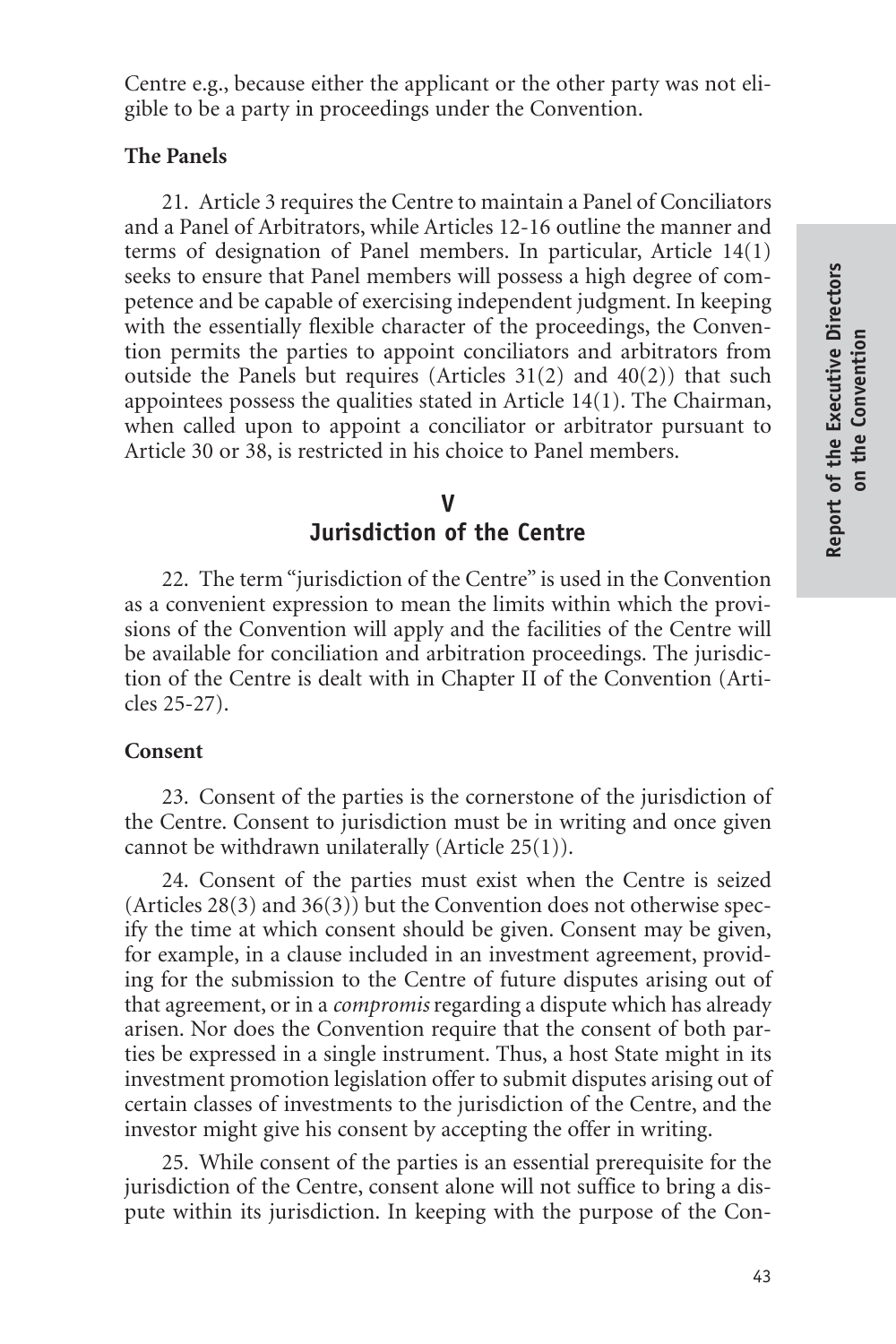vention, the jurisdiction of the Centre is further limited by reference to the nature of the dispute and the parties thereto.

#### **Nature of the Dispute**

26. Article 25(1) requires that the dispute must be a "legal dispute arising directly out of an investment." The expression "legal dispute" has been used to make clear that while conflicts of rights are within the jurisdiction of the Centre, mere conflicts of interests are not. The dispute must concern the existence or scope of a legal right or obligation, or the nature or extent of the reparation to be made for breach of a legal obligation.

27. No attempt was made to define the term "investment" given the essential requirement of consent by the parties, and the mechanism through which Contracting States can make known in advance, if they so desire, the classes of disputes which they would or would not consider submitting to the Centre (Article 25(4)).

#### **Parties to the Dispute**

28. For a dispute to be within the jurisdiction of the Centre one of the parties must be a Contracting State (or a constituent subdivision or agency of a Contracting State) and the other party must be a "national of another Contracting State." The latter term as defined in paragraph (2) of Article 25 covers both natural persons and juridical persons.

29. It should be noted that under clause (a) of Article 25(2) a natural person who was a national of the State party to the dispute would not be eligible to be a party in proceedings under the auspices of the Centre, even if at the same time he had the nationality of another State. This ineligibility is absolute and cannot be cured even if the State party to the dispute had given its consent.

30. Clause (b) of Article 25(2), which deals with juridical persons, is more flexible. A juridical person which had the nationality of the State party to the dispute would be eligible to be a party to proceedings under the auspices of the Centre if that State had agreed to treat it as a national of another Contracting State because of foreign control.

#### **Notifications by Contracting States**

31. While no conciliation or arbitration proceedings could be brought against a Contracting State without its consent and while no Contracting State is under any obligation to give its consent to such proceedings, it was nevertheless felt that adherence to the Convention might be interpreted as holding out an expectation that Contracting States would give favorable consideration to requests by investors for the submission of a dispute to the Centre. It was pointed out in that connection that there might be classes of investment disputes which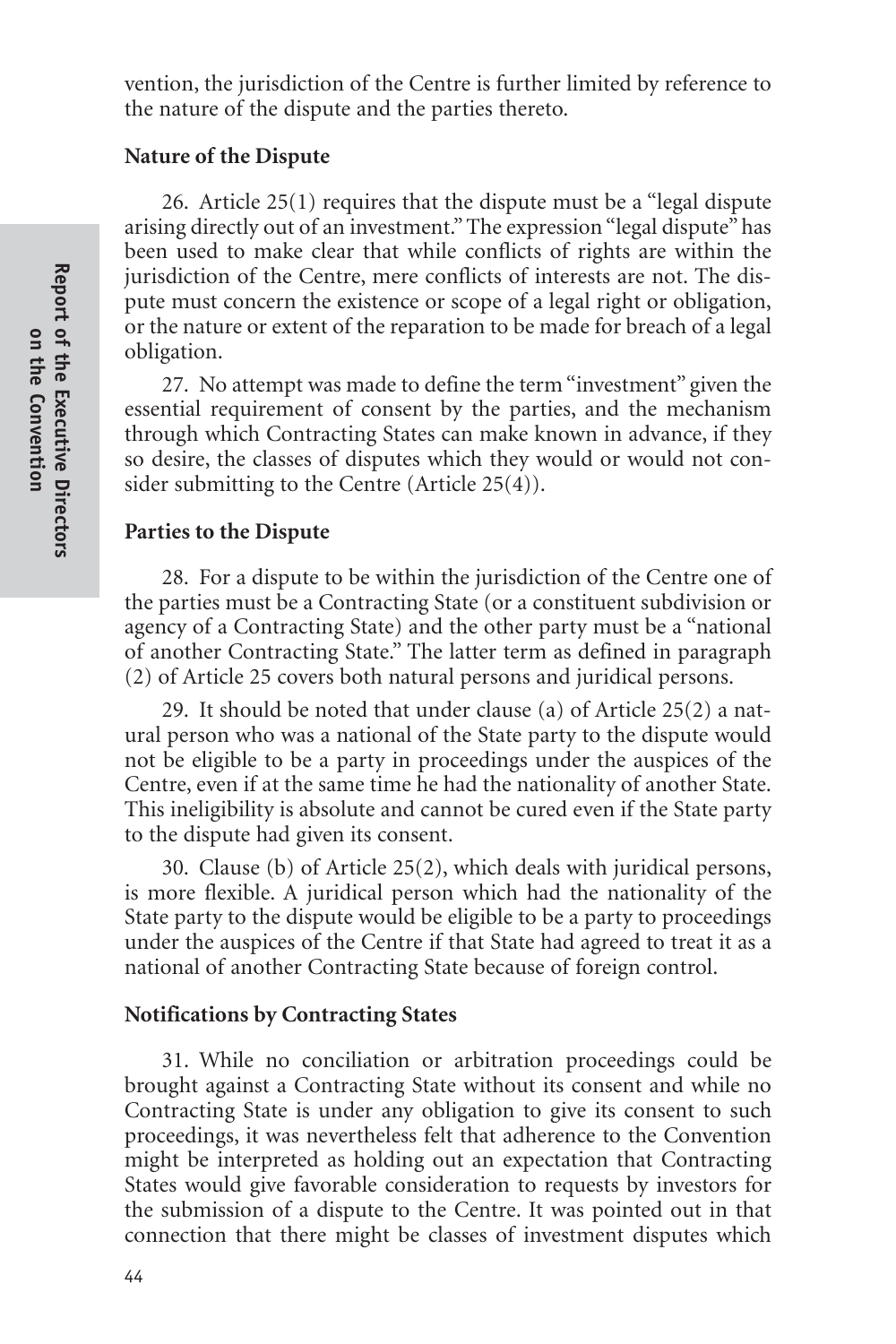governments would consider unsuitable for submission to the Centre or which, under their own law, they were not permitted to submit to the Centre. In order to avoid any risk of misunderstanding on this score, Article 25(4) expressly permits Contracting States to make known to the Centre in advance, if they so desire, the classes of disputes which they would or would not consider submitting to the Centre. The provision makes clear that a statement by a Contracting State that it would consider submitting a certain class of dispute to the Centre would serve for purposes of information only and would not constitute the consent required to give the Centre jurisdiction. Of course, a statement excluding certain classes of disputes from consideration would not constitute a reservation to the Convention.

#### **Arbitration as Exclusive Remedy**

32. It may be presumed that when a State and an investor agree to have recourse to arbitration, and do not reserve the right to have recourse to other remedies or require the prior exhaustion of other remedies, the intention of the parties is to have recourse to arbitration to the exclusion of any other remedy. This rule of interpretation is embodied in the first sentence of Article 26. In order to make clear that it was not intended thereby to modify the rules of international law regarding the exhaustion of local remedies, the second sentence explicitly recognizes the right of a State to require the prior exhaustion of local remedies.

#### **Claims by the Investor's State**

33. When a host State consents to the submission of a dispute with an investor to the Centre, thereby giving the investor direct access to an international jurisdiction, the investor should not be in a position to ask his State to espouse his case and that State should not be permitted to do so. Accordingly, Article 27 expressly prohibits a Contracting State from giving diplomatic protection, or bringing an international claim, in respect of a dispute which one of its nationals and another Contracting State have consented to submit, or have submitted, to arbitration under the Convention, unless the State party to the dispute fails to honor the award rendered in that dispute.

#### **VI Proceedings under the Convention**

#### **Institution of Proceedings**

34. Proceedings are instituted by means of a request addressed to the Secretary-General (Articles 28 and 36). After registration of the request the Conciliation Commission or Arbitral Tribunal, as the case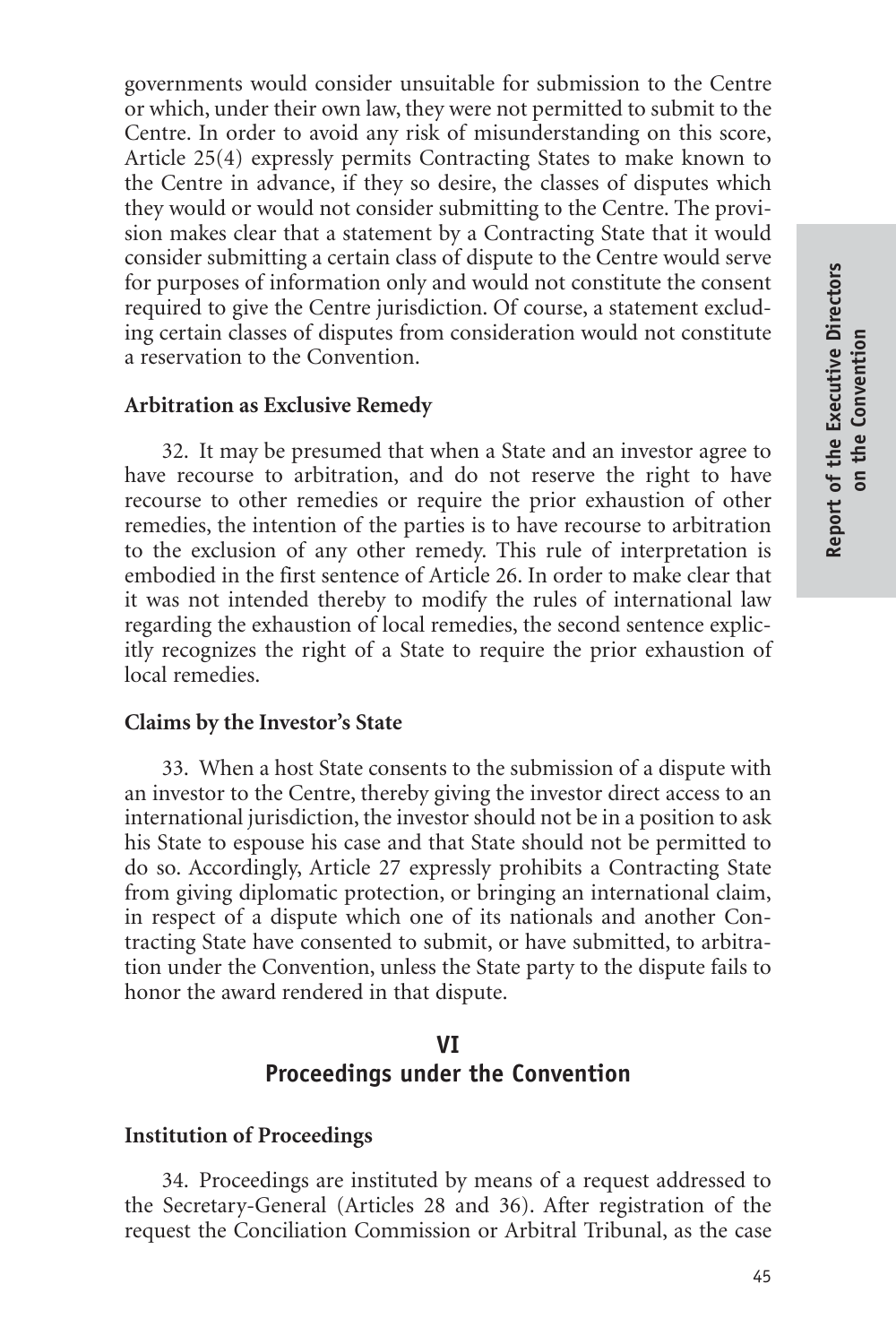may be, will be constituted. Reference is made to paragraph 20 above on the power of the Secretary-General to refuse registration.

#### **Constitution of Conciliation Commissions and Arbitral Tribunals**

35. Although the Convention leaves the parties a large measure of freedom as regards the constitution of Commissions and Tribunals, it assures that a lack of agreement between the parties on these matters or the unwillingness of a party to cooperate will not frustrate proceedings (Articles 29-30 and 37-38, respectively).

36. Mention has already been made of the fact that the parties are free to appoint conciliators and arbitrators from outside the Panels (see paragraph 21 above). While the Convention does not restrict the appointment of conciliators with reference to nationality, Article 39 lays down the rule that the majority of the members of an Arbitral Tribunal should not be nationals of the State party to the dispute or of the State whose national is a party to the dispute. This rule is likely to have the effect of excluding persons having these nationalities from serving on a Tribunal composed of not more than three members. However, the rule will not apply where each and every arbitrator on the Tribunal has been appointed by agreement of the parties.

#### **Conciliation Proceedings; Powers and Functions of Arbitral Tribunals**

37. In general, the provisions of Articles 32-35 dealing with conciliation proceedings and of Articles 41-49, dealing with the powers and functions of Arbitral Tribunals and awards rendered by such Tribunals, are self-explanatory. The differences between the two sets of provisions reflect the basic distinction between the process of conciliation which seeks to bring the parties to agreement and that of arbitration which aims at a binding determination of the dispute by the Tribunal.

38. Article 41 reiterates the well-established principle that international tribunals are to be the judges of their own competence and Article 32 applies the same principle to Conciliation Commissions. It is to be noted in this connection that the power of the Secretary-General to refuse registration of a request for conciliation or arbitration (see paragraph 20 above) is so narrowly defined as not to encroach on the prerogative of Commissions and Tribunals to determine their own competence and, on the other hand, that registration of a request by the Secretary-General does not, of course, preclude a Commission or Tribunal from finding that the dispute is outside the jurisdiction of the Centre.

39. In keeping with the consensual character of proceedings under the Convention, the parties to conciliation or arbitration proceedings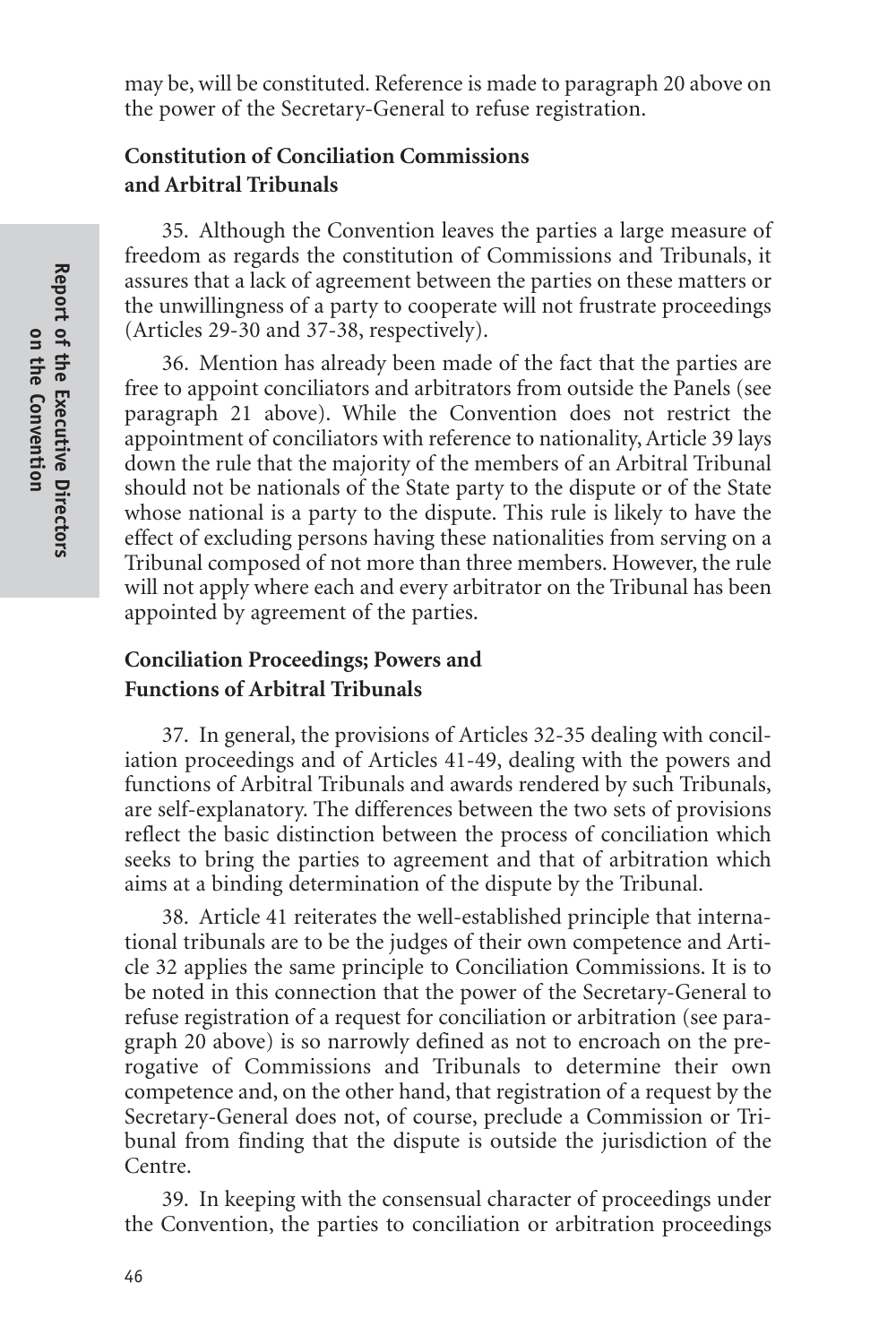may agree on the rules of procedure which will apply in those proceedings. However, if or to the extent that they have not so agreed the Conciliation Rules and Arbitration Rules adopted by the Administrative Council will apply (Articles 33 and 44).

40. Under the Convention an Arbitral Tribunal is required to apply the law agreed by the parties. Failing such agreement, the Tribunal must apply the law of the State party to the dispute (unless that law calls for the application of some other law), as well as such rules of international law as may be applicable. The term "international law" as used in this context should be understood in the sense given to it by Article 38(1) of the Statute of the International Court of Justice, allowance being made for the fact that Article 38 was designed to apply to inter-State disputes.<sup>1</sup>

#### **Recognition and Enforcement of Arbitral Awards**

41. Article 53 declares that the parties are bound by the award and that it shall not be subject to appeal or to any other remedy except those provided for in the Convention. The remedies provided for are revision (Article 51) and annulment (Article 52). In addition, a party may ask a Tribunal which omitted to decide any question submitted to it, to supplement its award (Article 49(2)) and may request interpretation of the award (Article 50).

42. Subject to any stay of enforcement in connection with any of the above proceedings in accordance with the provisions of the Convention, the parties are obliged to abide by and comply with the award and Article 54 requires every Contracting State to recognize the award as binding and to enforce the pecuniary obligations imposed by the award as if it were a final decision of a domestic court. Because of the different legal techniques followed in common law and civil law jurisdictions and the different judicial systems found in unitary and federal or other non-unitary States, Article 54 does not prescribe any particular method to be followed in its domestic implementation, but requires each Contracting State to meet the requirements of the Article in accordance with its own legal system.

43. The doctrine of sovereign immunity may prevent the forced execution in a State of judgments obtained against foreign States or

such disputes as are submitted to it, shall apply:

<sup>&</sup>lt;sup>1</sup> Article 38(1) of the Statute of the International Court of Justice reads as follows: "1. The Court, whose function it is to decide in accordance with international law

a. international conventions, whether general or particular, establishing rules expressly recognized by the contesting states;

b. international custom, as evidence of a general practice accepted as law;

c. the general principles of law recognized by civilized nations;

d. subject to the provisions of Article 59, judicial decisions and the teachings of the most highly qualified publicists of the various nations, as subsidiary means for the determination of rules of law."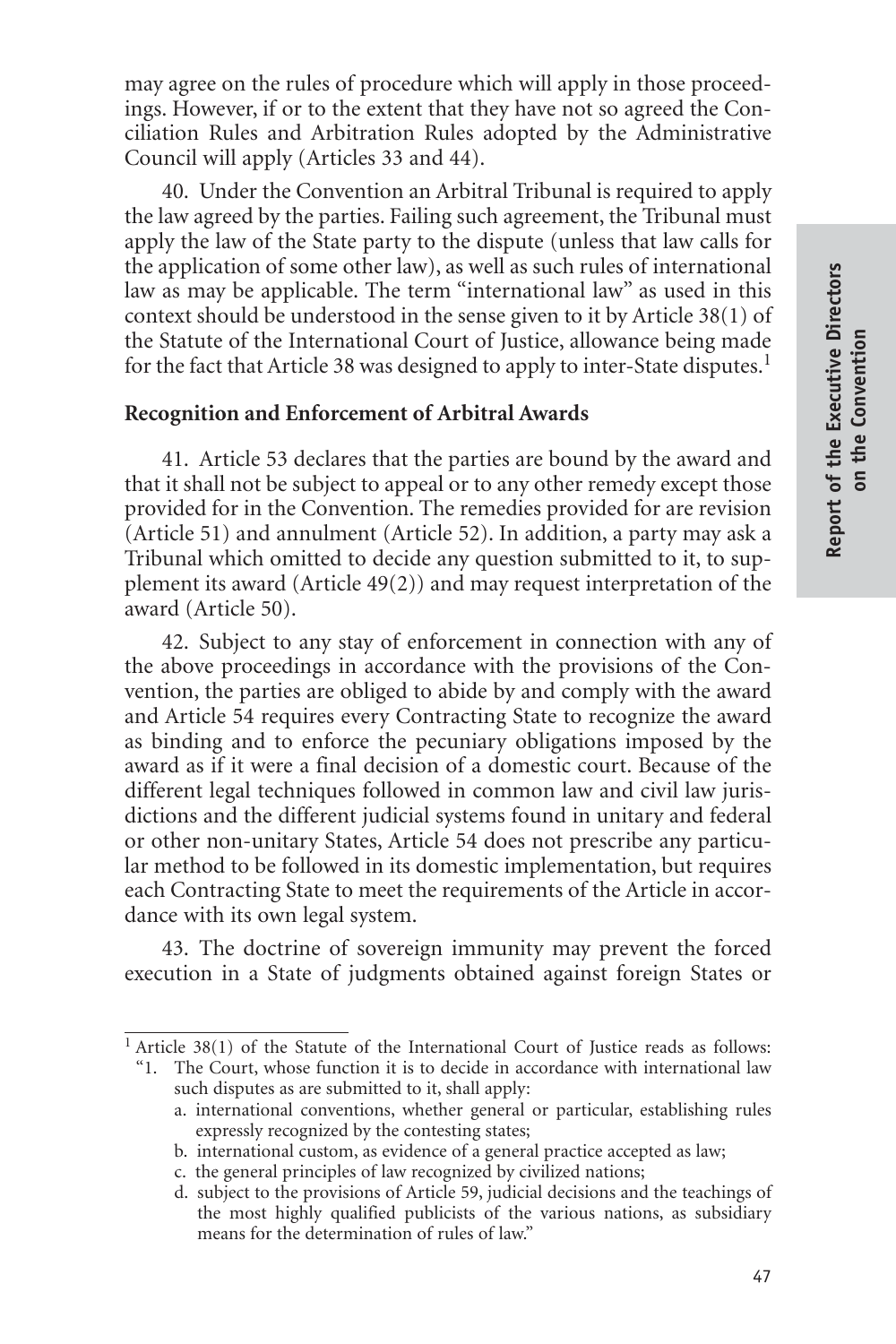against the State in which execution is sought. Article 54 requires Contracting States to equate an award rendered pursuant to the Convention with a final judgment of its own courts. It does not require them to go beyond that and to undertake forced execution of awards rendered pursuant to the Convention in cases in which final judgments could not be executed. In order to leave no doubt on this point Article 55 provides that nothing in Article 54 shall be construed as derogating from the law in force in any Contracting State relating to immunity of that State or of any foreign State from execution.

#### **VII**

#### **Place of Proceedings**

44. In dealing with proceedings away from the Centre, Article 63 provides that proceedings may be held, if the parties so agree, at the seat of the Permanent Court of Arbitration or of any other appropriate institution with which the Centre may enter into arrangements for that purpose. These arrangements are likely to vary with the type of institution and to range from merely making premises available for the proceedings to the provision of complete secretariat services.

#### **VIII Disputes Between Contracting States**

45. Article 64 confers on the International Court of Justice jurisdiction over disputes between Contracting States regarding the interpretation or application of the Convention which are not settled by negotiation and which the parties do not agree to settle by other methods. While the provision is couched in general terms, it must be read in the context of the Convention as a whole. Specifically, the provision does not confer jurisdiction on the Court to review the decision of a Conciliation Commission or Arbitral Tribunal as to its competence with respect to any dispute before it. Nor does it empower a State to institute proceedings before the Court in respect of a dispute which one of its nationals and another Contracting State have consented to submit or have submitted to arbitration, since such proceedings would contravene the provisions of Article 27, unless the other Contracting State had failed to abide by and comply with the award rendered in that dispute.

#### **IX**

#### **Entry into Force**

46. The Convention is open for signature on behalf of States members of the Bank. It will also be open for signature on behalf of any other State which is a party to the Statute of the International Court of Justice and which the Administrative Council, by a vote of two-thirds of its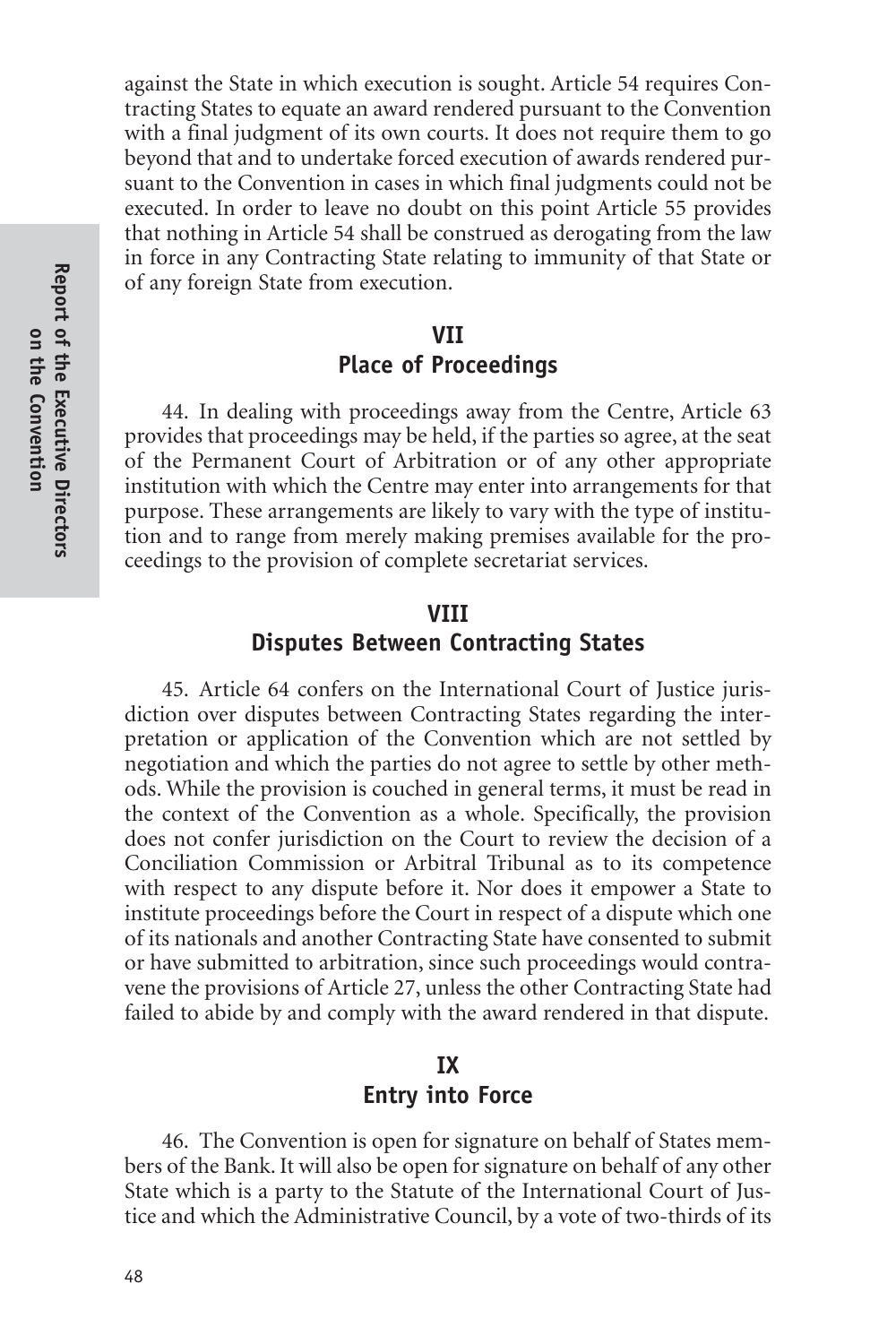members, shall have invited to sign. No time limit has been prescribed for signature. Signature is required both of States joining before the Convention enters into force and those joining thereafter (Article 67). The Convention is subject to ratification, acceptance or approval by the signatory States in accordance with their constitutional procedures (Article 68). As already stated, the Convention will enter into force upon the deposit of the twentieth instrument of ratification, acceptance or approval.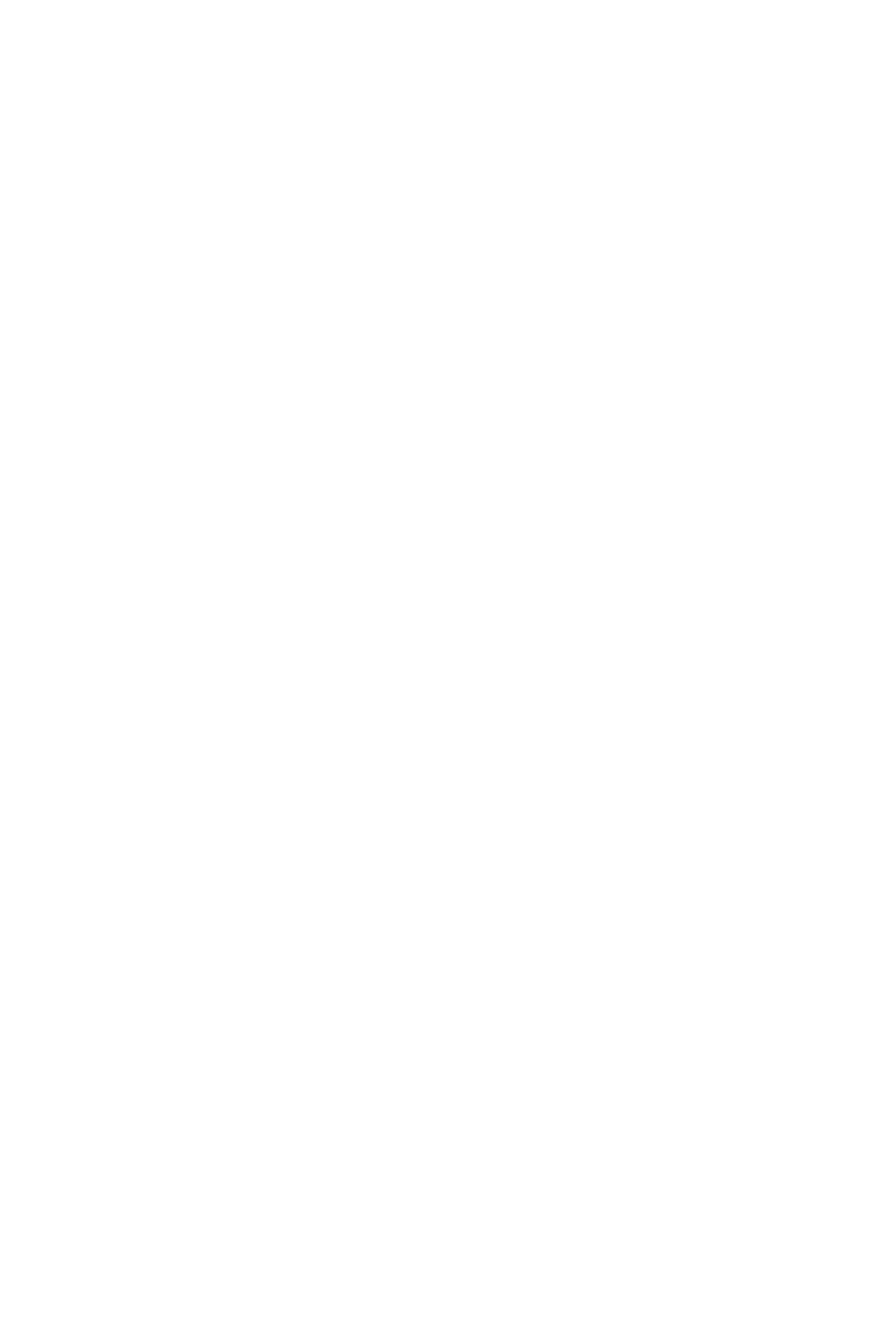# **ADMINISTRATIVE AND FINANCIAL REGULATIONS**

Administrative and<br>Financial Regulations **Financial Regulations Administrative and**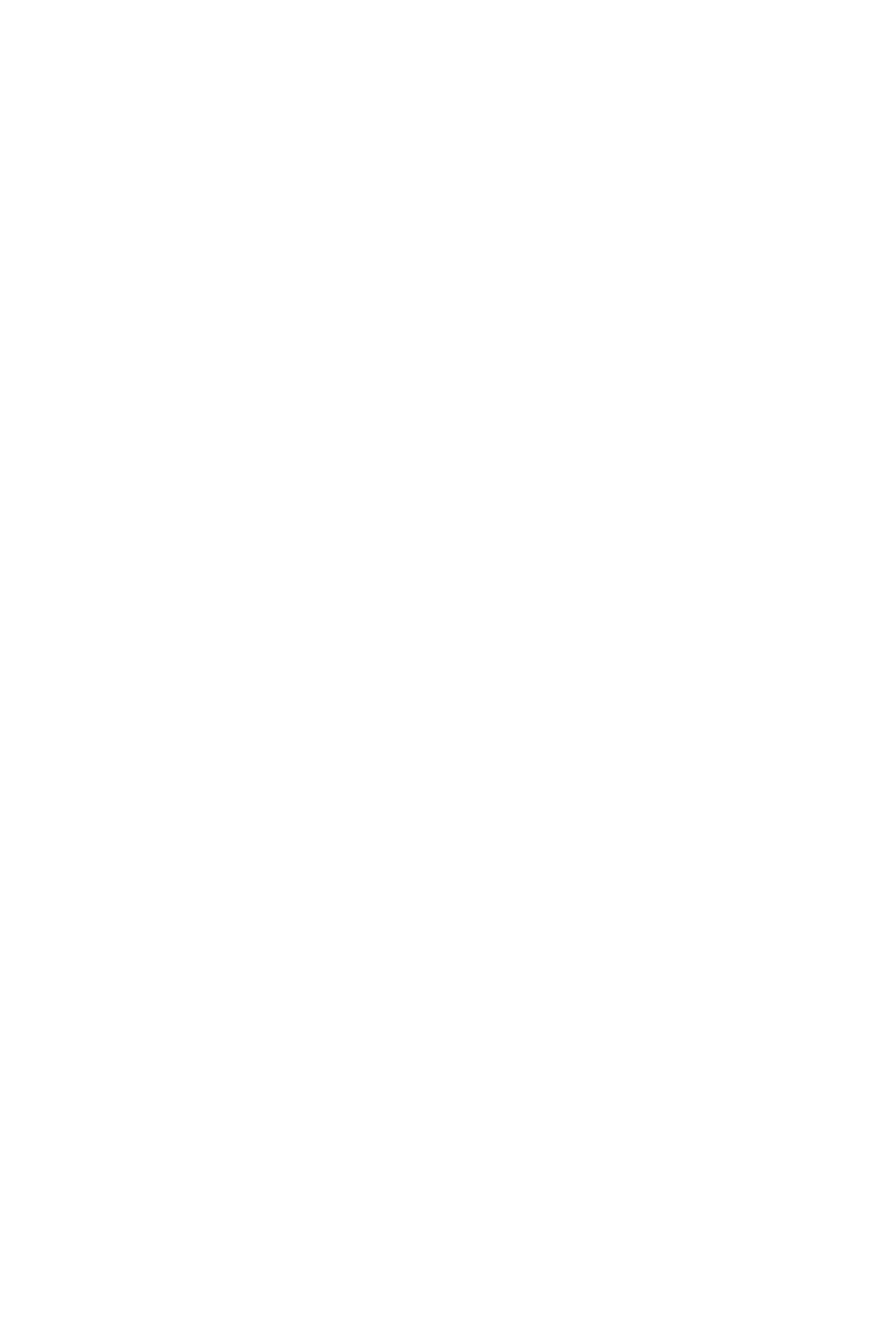# **ADMINISTRATIVE AND FINANCIAL REGULATIONS**

# **Table of Contents**

| Chapter | Regulation     |                                             | Page |
|---------|----------------|---------------------------------------------|------|
| I       |                | Procedures of the Administrative Council    |      |
|         | 1              | Date and Place of the Annual Meeting        | 55   |
|         | $\overline{2}$ | Notice of Meetings                          | 55   |
|         | $\overline{3}$ | Agenda for Meetings                         | 56   |
|         | $\overline{4}$ | Presiding Officer                           | 56   |
|         | 5              | Secretary of the Council                    | 56   |
|         | 6              | Attendance at Meetings                      | 57   |
|         | $\overline{7}$ |                                             | 57   |
| П       |                | The Secretariat                             |      |
|         | 8              | Election of the Secretary-General           |      |
|         |                | and His Deputies                            | 58   |
|         | 9              | Acting Secretary-General                    | 58   |
|         | 10             | Appointment of Staff Members                | 59   |
|         | 11             | Conditions of Employment                    | 59   |
|         | 12             | Authority of the Secretary-General          | 59   |
|         | 13             | Incompatibility of Functions                | 59   |
| III     |                | <b>Financial Provisions</b>                 |      |
|         | 14             | Direct Costs of Individual Proceedings      | 60   |
|         | 15             | Special Services to Parties                 | 62   |
|         | 16             | Fee for Lodging Requests                    | 62   |
|         | 17             | The Budget                                  | 63   |
|         | 18             | Assessment of Contributions                 | 63   |
|         | 19             | Audits                                      | 64   |
| IV      |                | <b>General Functions of the Secretariat</b> |      |
|         | 20             | List of Contracting States                  | 64   |
|         | 21             | Establishment of Panels                     | 65   |
|         | 22             |                                             | 66   |
| V       |                | <b>Functions with Respect to</b>            |      |
|         |                | <b>Individual Proceedings</b>               |      |
|         | 23             | The Registers                               | 66   |
|         | 24             | Means of Communication                      | 67   |
|         | 25             | Secretary                                   | 67   |
|         | 26             | Place of Proceedings                        | 68   |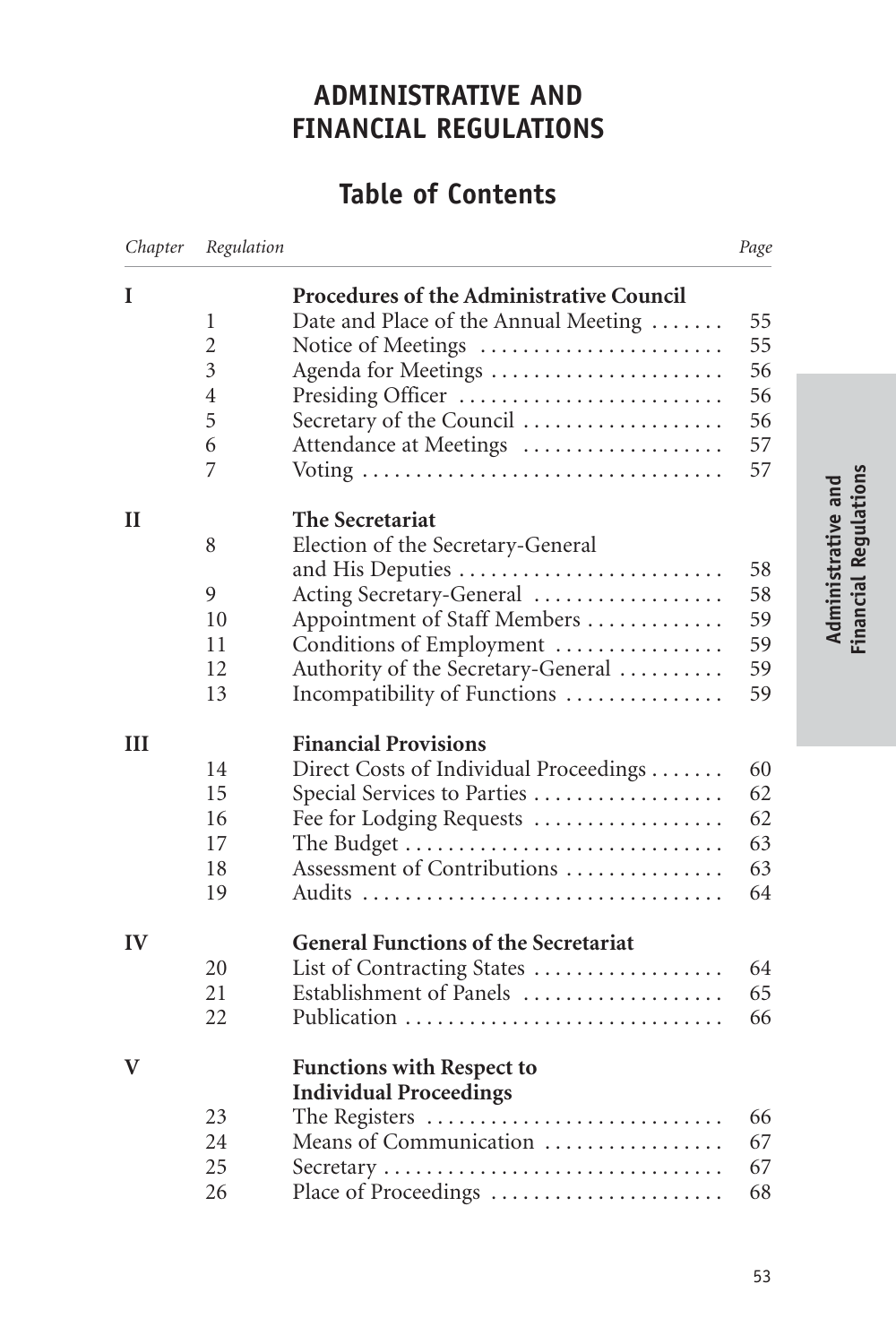|             | 27<br>28 | Other Assistance<br>Depositary Functions          | 68<br>68 |
|-------------|----------|---------------------------------------------------|----------|
| <b>VI</b>   |          | <b>Special Provisions Relating to Proceedings</b> |          |
|             | 29       |                                                   | 69       |
|             | 30       | Supporting Documentation                          | 69       |
| <b>VII</b>  |          | <b>Immunities and Privileges</b>                  |          |
|             | 31       | Certificate of Official Travel                    | 70       |
|             | 32       | Waiver of Immunities                              | 70       |
| <b>VIII</b> |          | Miscellaneous                                     |          |
|             | 33       | Communications with Contracting States            | 71       |
|             | 34       | Official Languages                                | 71       |
|             |          |                                                   |          |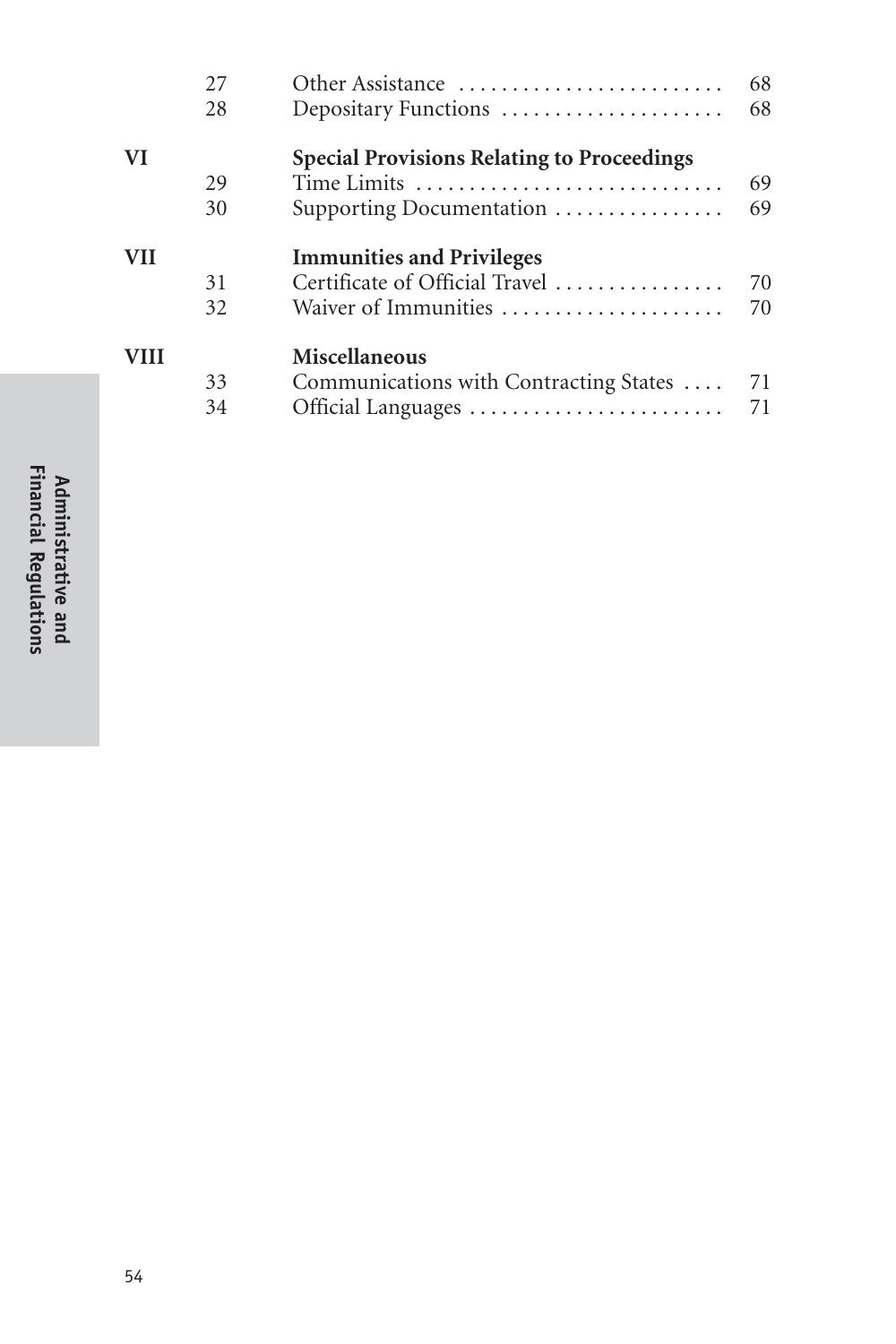*The Administrative and Financial Regulations of ICSID were adopted by the Administrative Council of the Centre pursuant to Article 6(1)(a) of the ICSID Convention.*

*The Regulations of particular interest to parties to proceedings under the Convention are: 14-16, 22-31 and 34(1). They are intended to be complementary both to the Convention and to the Institution, Conciliation and Arbitration Rules adopted pursuant to Article 6(1)(b) and (c) of the Convention.*

# **Administrative and Financial Regulations**

# **Chapter I Procedures of the Administrative Council**

### **Regulation 1 Date and Place of the Annual Meeting**

(1) The Annual Meeting of the Administrative Council shall take place in conjunction with the Annual Meeting of the Board of Governors of the International Bank for Reconstruction and Development (hereinafter referred to as the "Bank"), unless the Council specifies otherwise.

(2) The Secretary-General shall coordinate the arrangements for the Annual Meeting of the Administrative Council with the appropriate officers of the Bank.

### **Regulation 2 Notice of Meetings**

(1) The Secretary-General shall, by any rapid means of communication, give each member notice of the time and place of each meeting of the Administrative Council, which notice shall be dispatched not less than 42 days prior to the date set for such meeting, except that in urgent cases such notice shall be sufficient if dispatched by telegram or cable not less than 10 days prior to the date set for such meeting.

(2) Any meeting of the Administrative Council at which no quorum is present may be adjourned from time to time by a majority of the members present and notice of the adjourned meeting need not be given.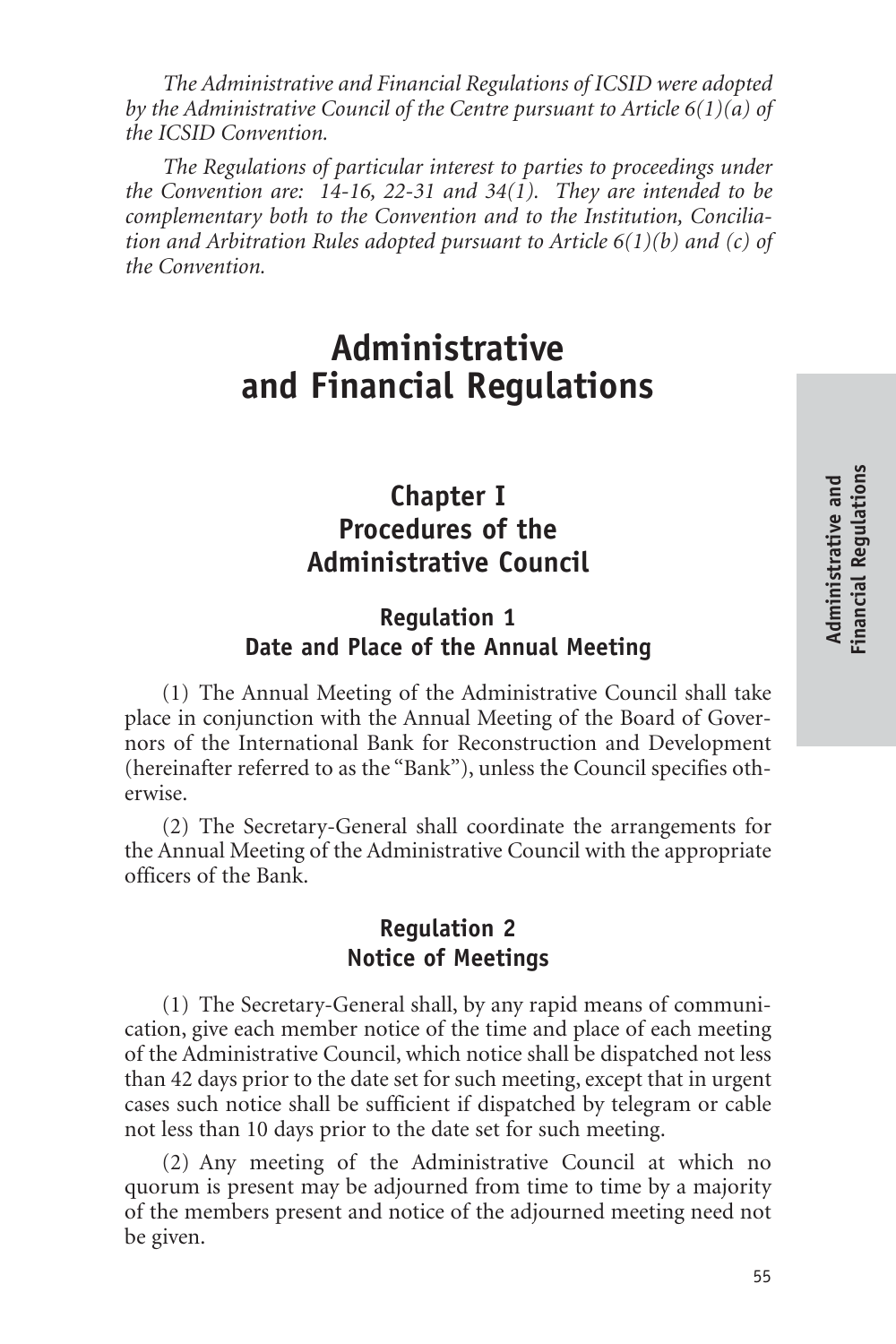(1) Under the direction of the Chairman, the Secretary-General shall prepare a brief agenda for each meeting of the Administrative Council and shall transmit such agenda to each member with the notice of such meeting.

(2) Additional subjects may be placed on the agenda for any meeting of the Administrative Council by any member provided that he shall give notice thereof to the Secretary-General not less than seven days prior to the date set for such meeting. In special circumstances the Chairman, or the Secretary-General after consulting the Chairman, may at any time place additional subjects on the agenda for any meeting of the Council. The Secretary-General shall as promptly as possible give each member notice of the addition of any subject to the agenda for any meeting.

(3) The Administrative Council may at any time authorize any subject to be placed on the agenda for any meeting even though the notice required by this Regulation shall not have been given.

#### **Regulation 4 Presiding Officer**

(1) The Chairman shall be the Presiding Officer at meetings of the Administrative Council.

(2) If the Chairman is unable to preside over all or part of a meeting of the Council, one of the members of the Administrative Council shall act as temporary Presiding Officer. This member shall be the Representative, Alternate Representative or temporary Alternate Representative of that Contracting State represented at the meeting that stands highest on a list of Contracting States arranged chronologically according to the date of the deposit of instruments of ratification, acceptance or approval of the Convention, starting with the State following the one that had on the last previous occasion provided a temporary Presiding Officer. A temporary Presiding Officer may cast the vote of the State he represents, or he may assign another member of his delegation to do so.

### **Regulation 5 Secretary of the Council**

(1) The Secretary-General shall serve as Secretary of the Administrative Council.

(2) Except as otherwise specifically directed by the Administrative Council, the Secretary-General, in consultation with the Chairman,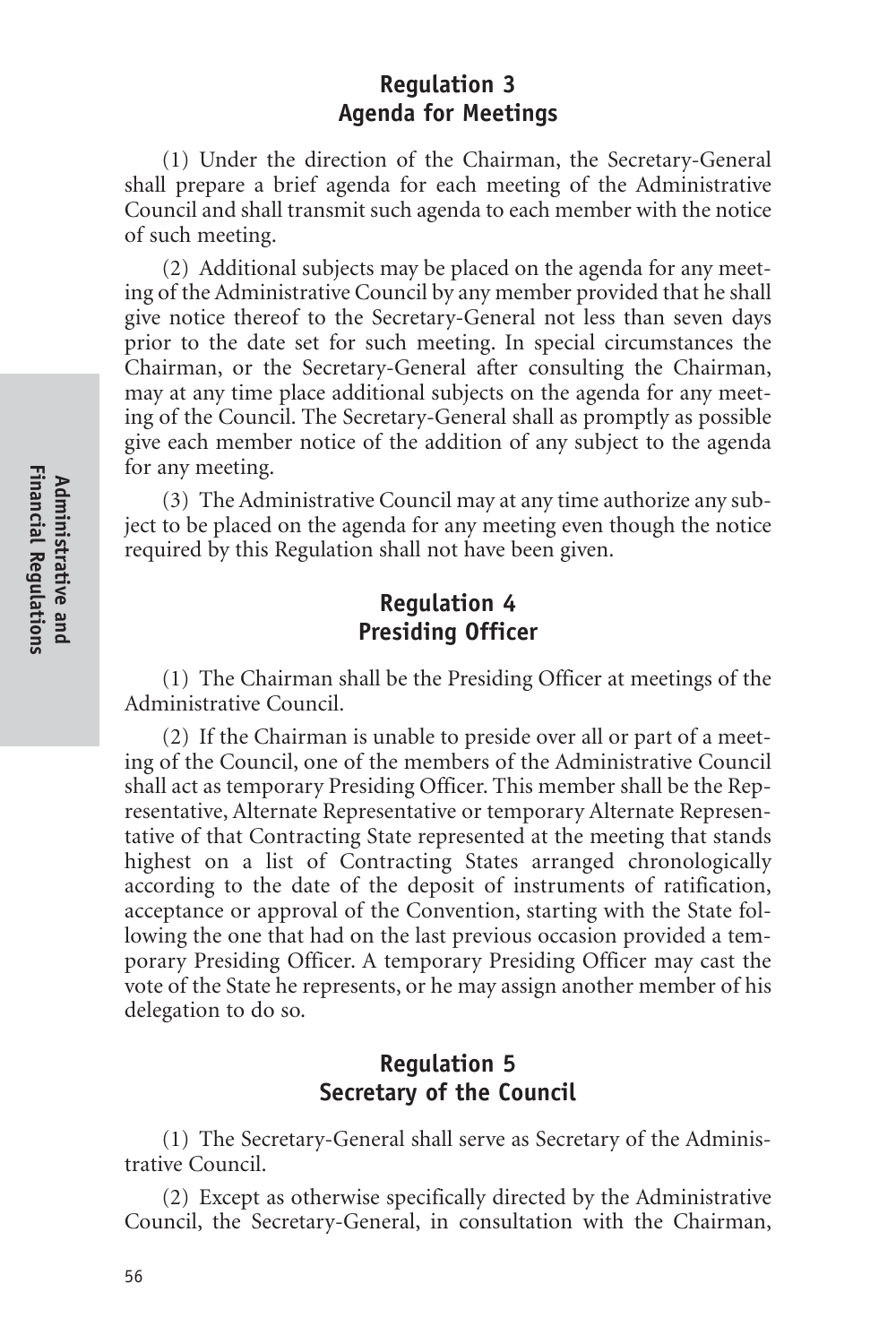shall have charge of all arrangements for the holding of meetings of the Council.

(3) The Secretary-General shall keep a summary record of the proceedings of the Administrative Council, copies of which shall be provided to all members.

(4) The Secretary-General shall present to each Annual Meeting of the Administrative Council, for its approval pursuant to Article  $6(1)(g)$ of the Convention, the annual report on the operation of the Centre.

### **Regulation 6 Attendance at Meetings**

(1) The Secretary-General and the Deputy Secretaries-General may attend all meetings of the Administrative Council.

(2) The Secretary-General, in consultation with the Chairman, may invite observers to attend any meeting of the Administrative Council.

#### **Regulation 7 Voting**

(1) Except as otherwise specifically provided in the Convention, all decisions of the Administrative Council shall be taken by a majority of the votes cast. At any meeting the Presiding Officer may ascertain the sense of the meeting in lieu of a formal vote but he shall require a formal vote upon the request of any member. Whenever a formal vote is required the written text of the motion shall be distributed to the members.

(2) No member of the Administrative Council may vote by proxy or by any other method than in person, but the representative of a Contracting State may designate a temporary alternate to vote for him at any meeting at which the regular alternate is not present.

(3) Whenever, in the judgment of the Chairman, any action must be taken by the Administrative Council which should not be postponed until the next Annual Meeting of the Council and does not warrant the calling of a special meeting, the Secretary-General shall transmit to each member by any rapid means of communication a motion embodying the proposed action with a request for a vote by the members of the Council. Votes shall be cast during a period ending 21 days after such dispatch, unless a longer period is approved by the Chairman. At the expiration of the established period, the Secretary-General shall record the results and notify all members of the Council. If the replies received do not include those of a majority of the members, the motion shall be considered lost.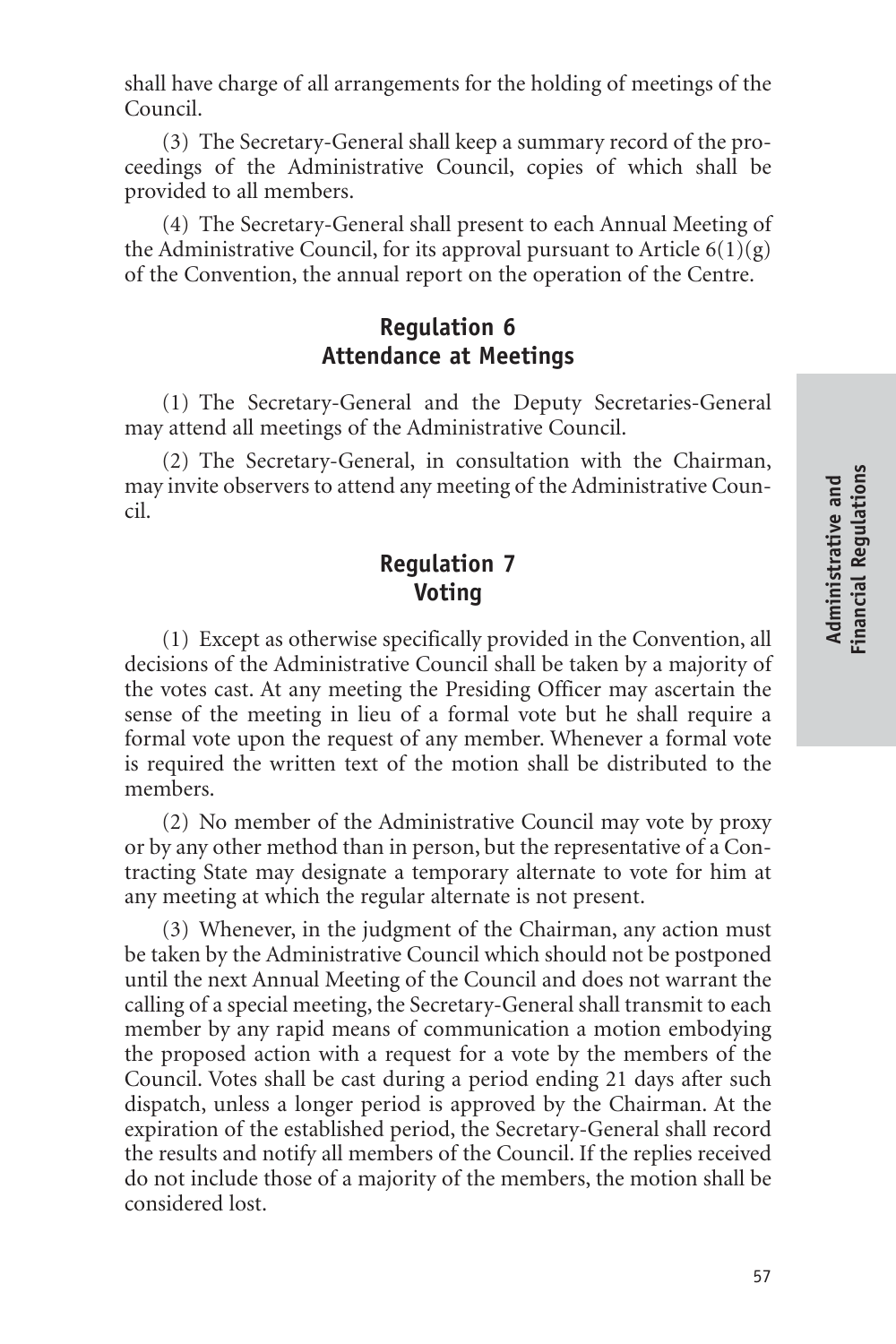(4) Whenever at a meeting of the Administrative Council at which all Contracting States are not represented, the votes necessary to adopt a proposed decision by a majority of two-thirds of the members of the Council are not obtained, the Council with the concurrence of the Chairman may decide that the votes of those members of the Council represented at the meeting shall be registered and the votes of the absent members shall be solicited in accordance with paragraph (3) of this Regulation. Votes registered at the meeting may be changed by the member before the expiration of the voting period established pursuant to that paragraph.

# **Chapter II The Secretariat**

### **Regulation 8 Election of the Secretary-General and His Deputies**

In proposing to the Administrative Council one or more candidates for the office of Secretary-General or any Deputy Secretary-General, the Chairman shall at the same time make proposals with respect to:

- (a) the length of the term of service;
- (b) approval for any of the candidates to hold, if elected, any other employment or to engage in any other occupation;
- (c) the conditions of service, taking into account any proposals made pursuant to paragraph (b).

#### **Regulation 9 Acting Secretary-General**

(1) If, on the election of a Deputy Secretary-General, there should at any time be more than one Deputy Secretary-General, the Chairman shall immediately after such election propose to the Administrative Council the order in which these Deputies shall act as Secretary-General pursuant to Article 10(3) of the Convention. In the absence of such a decision the order shall be that of seniority in the post of Deputy.

(2) The Secretary-General shall designate the member of the staff of the Centre who shall act for him during his absence or inability to act, if all Deputy Secretaries-General should also be absent or unable to act or if the office of Deputy should be vacant. If there should be a simultaneous vacancy in the offices of Secretary-General and Deputy Secretary-General, the Chairman shall designate the member of the staff who shall act for the Secretary-General.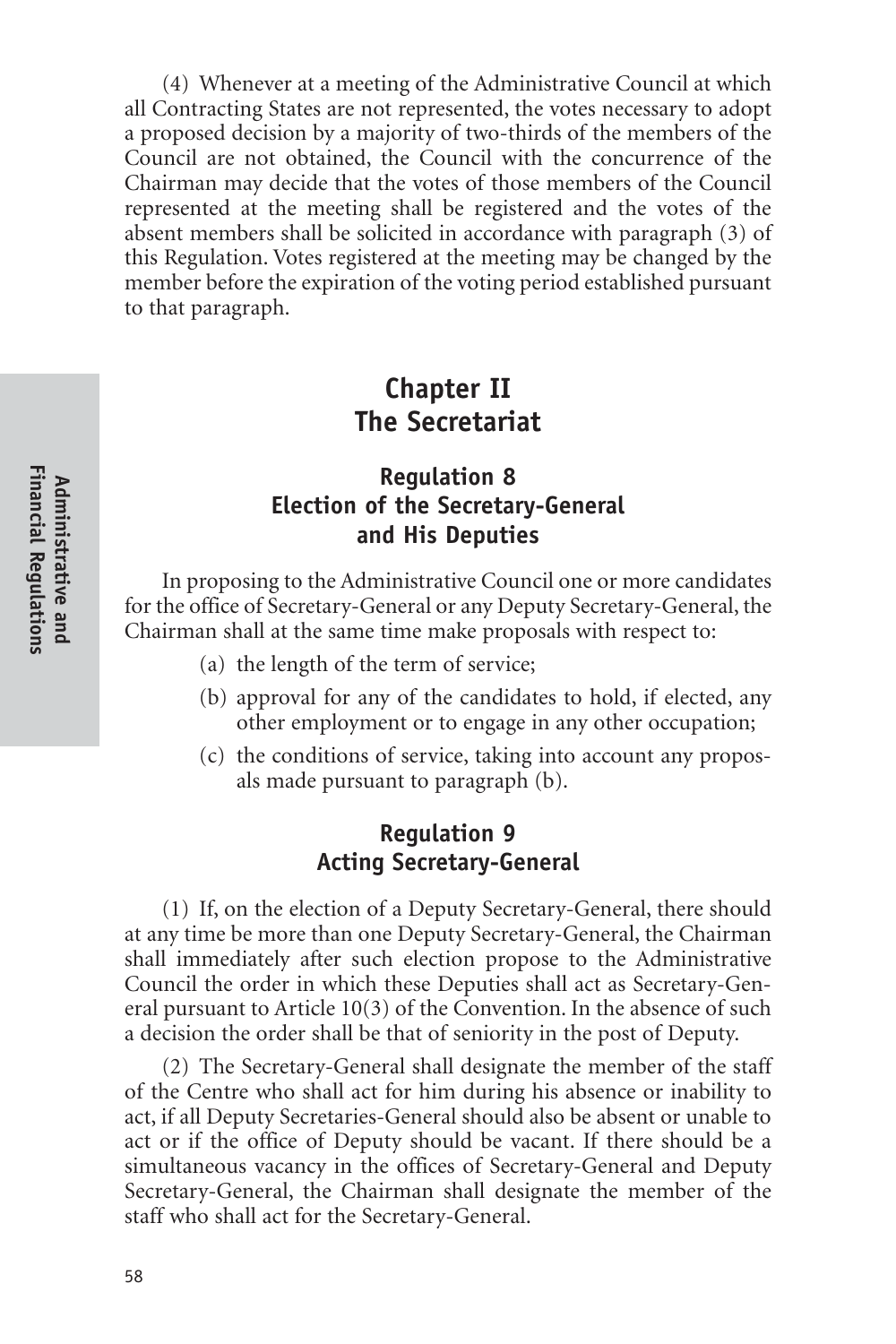### **Regulation 10 Appointment of Staff Members**

The Secretary-General shall appoint the members of the staff of the Centre. Appointments may be made directly or by secondment.

## **Regulation 11 Conditions of Employment**

(1) The conditions of service of the members of the staff of the Centre shall be the same as those of the staff of the Bank.

(2) The Secretary-General shall make arrangements with the Bank, within the framework of the general administrative arrangements approved by the Administrative Council pursuant to Article  $6(1)(d)$  of the Convention, for the participation of members of the Secretariat in the Staff Retirement Plan of the Bank as well as in other facilities and contractual arrangements established for the benefit of the staff of the Bank.

# **Regulation 12 Authority of the Secretary-General**

(1) Deputy Secretaries-General and the members of the staff, whether on direct appointment or on secondment, shall act solely under the direction of the Secretary-General.

(2) The Secretary-General shall have authority to dismiss members of the Secretariat and to impose disciplinary measures. In the case of Deputy Secretaries-General dismissal may only be imposed with the concurrence of the Administrative Council.

# **Regulation 13 Incompatibility of Functions**

The Secretary-General, the Deputy Secretaries-General and the members of the staff may not serve on the Panel of Conciliators or of Arbitrators, or as members of any Commission or Tribunal.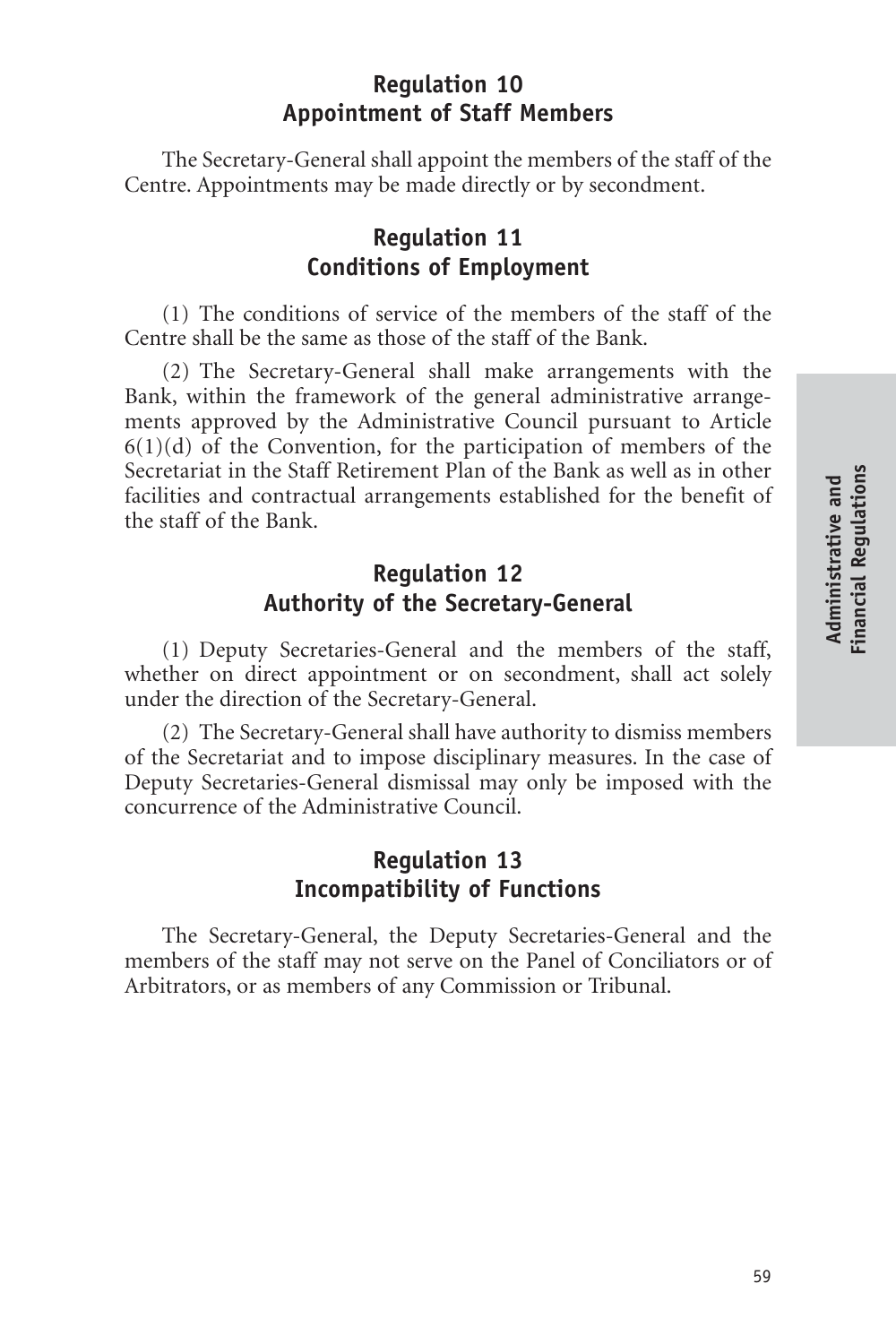# **Chapter III Financial Provisions**

#### **Regulation 14 Direct Costs of Individual Proceedings**

(1) Unless otherwise agreed pursuant to Article 60(2) of the Convention, and in addition to receiving reimbursement for any direct expenses reasonably incurred, each member of a Commission, a Tribunal or an *ad hoc* Committee appointed from the Panel of Arbitrators pursuant to Article 52(3) of the Convention (hereinafter referred to as "Committee") shall receive:

- (a) a fee for each day on which he participates in meetings of the body of which he is a member;
- (b) a fee for the equivalent of each eight-hour day of other work performed in connection with the proceedings;
- (c) in lieu of reimbursement of subsistence expenses when away from his normal place of residence, a *per diem* allowance based on the allowance established from time to time for the Executive Directors of the Bank;
- (d) travel expenses in connection with meetings of the body of which he is a member based on the norms established from time to time for the Executive Directors of the Bank.

The amounts of the fees referred to in paragraphs (a) and (b) above shall be determined from time to time by the Secretary-General, with the approval of the Chairman. Any request for a higher amount shall be made through the Secretary-General.

(2) All payments, including reimbursement of expenses, to the following shall in all cases be made by the Centre and not by or through either party to the proceeding:

- (a) members of Commissions, Tribunals and Committees;
- (b) witnesses and experts summoned at the initiative of a Commission, Tribunal or Committee, and not of one of the parties;
- (c) members of the Secretariat of the Centre, including persons (such as interpreters, translators, reporters or secretaries) especially engaged by the Centre for a particular proceeding;
- (d) the host of any proceeding held away from the seat of the Centre pursuant to Article 63 of the Convention.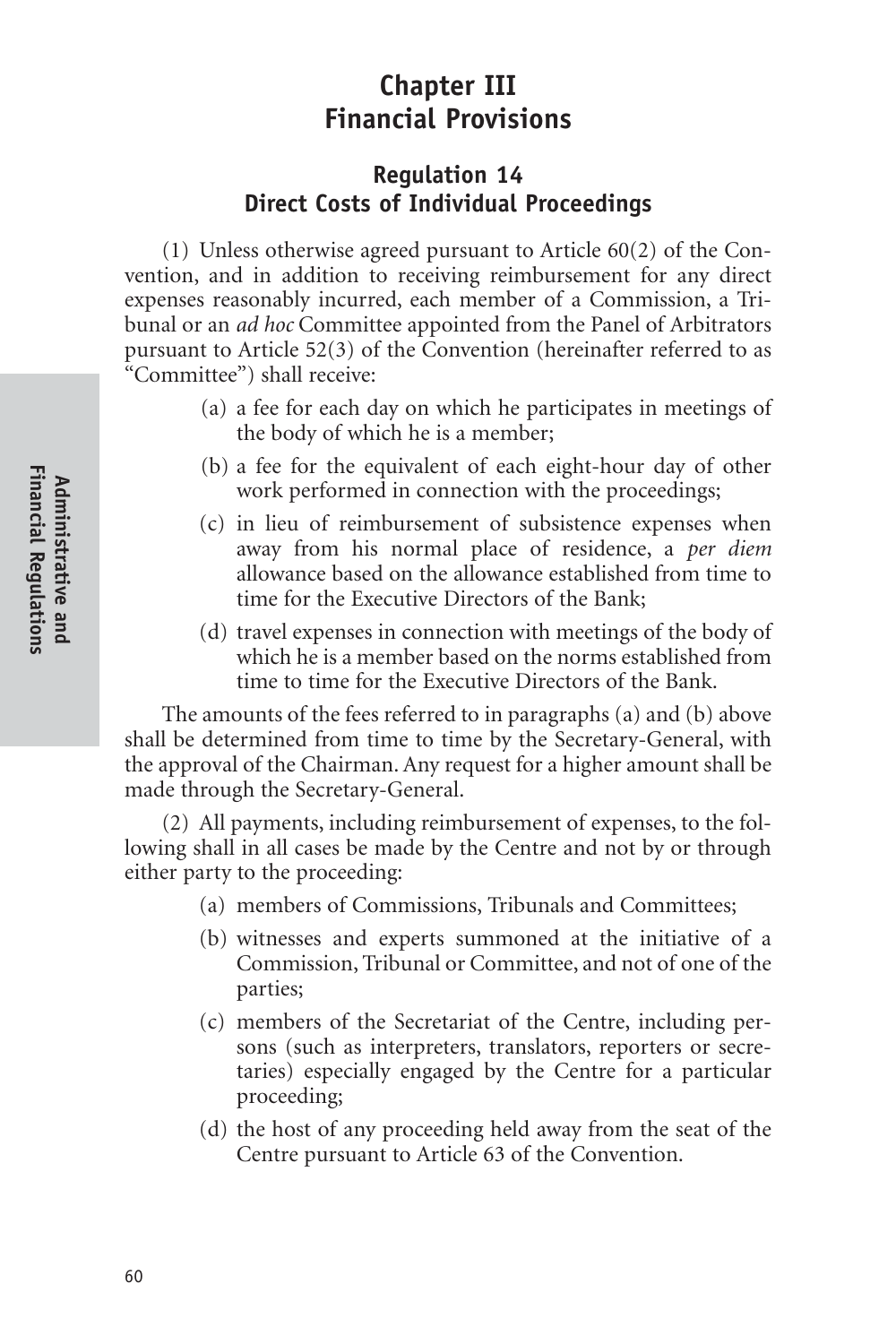(3) In order to enable the Centre to make the payments provided for in paragraph (2), as well as to incur other direct expenses in connection with a proceeding (other than expenses covered by Regulation 15):

- (a) the parties shall make advance payments to the Centre as follows:
	- (i) initially as soon as a Commission or Tribunal has been constituted, the Secretary-General shall, after consultation with the President of the body in question and, as far as possible, the parties, estimate the expenses that will be incurred by the Centre during the next three to six months and request the parties to make an advance payment of this amount;
	- (ii) if at any time the Secretary-General determines, after consultation with the President of the body in question and as far as possible the parties, that the advances made by the parties will not cover a revised estimate of expenses for the period or any subsequent period, he shall request the parties to make supplementary advance payments.
- (b) the Centre shall not be required to provide any service in connection with a proceeding or to pay the fees, allowances or expenses of the members of any Commission, Tribunal or Committee, unless sufficient advance payments shall previously have been made;
- (c) if the initial advance payments are insufficient to cover estimated future expenses, prior to requesting the parties to make additional advance payments, the Secretary-General shall ascertain the actual expenses incurred and commitments entered into by the Centre with regard to each proceeding and shall appropriately charge or credit the parties;
- (d) in connection with every conciliation proceeding, and in connection with every arbitration proceeding unless a different division is provided for in the Arbitration Rules or is decided by the parties or the Tribunal, each party shall pay one half of each advance or supplemental charge, without prejudice to the final decision on the payment of the cost of an arbitration proceeding to be made by the Tribunal pursuant to Article 61(2) of the Convention. All advances and charges shall be payable, at the place and in the currencies specified by the Secretary-General, as soon as a request for payment is made by him. If the amounts requested are not paid in full within 30 days, then the Secretary-General shall inform both parties of the default and give an opportunity to either of them to make the required payment. At any time 15 days after such information is sent by the Secre-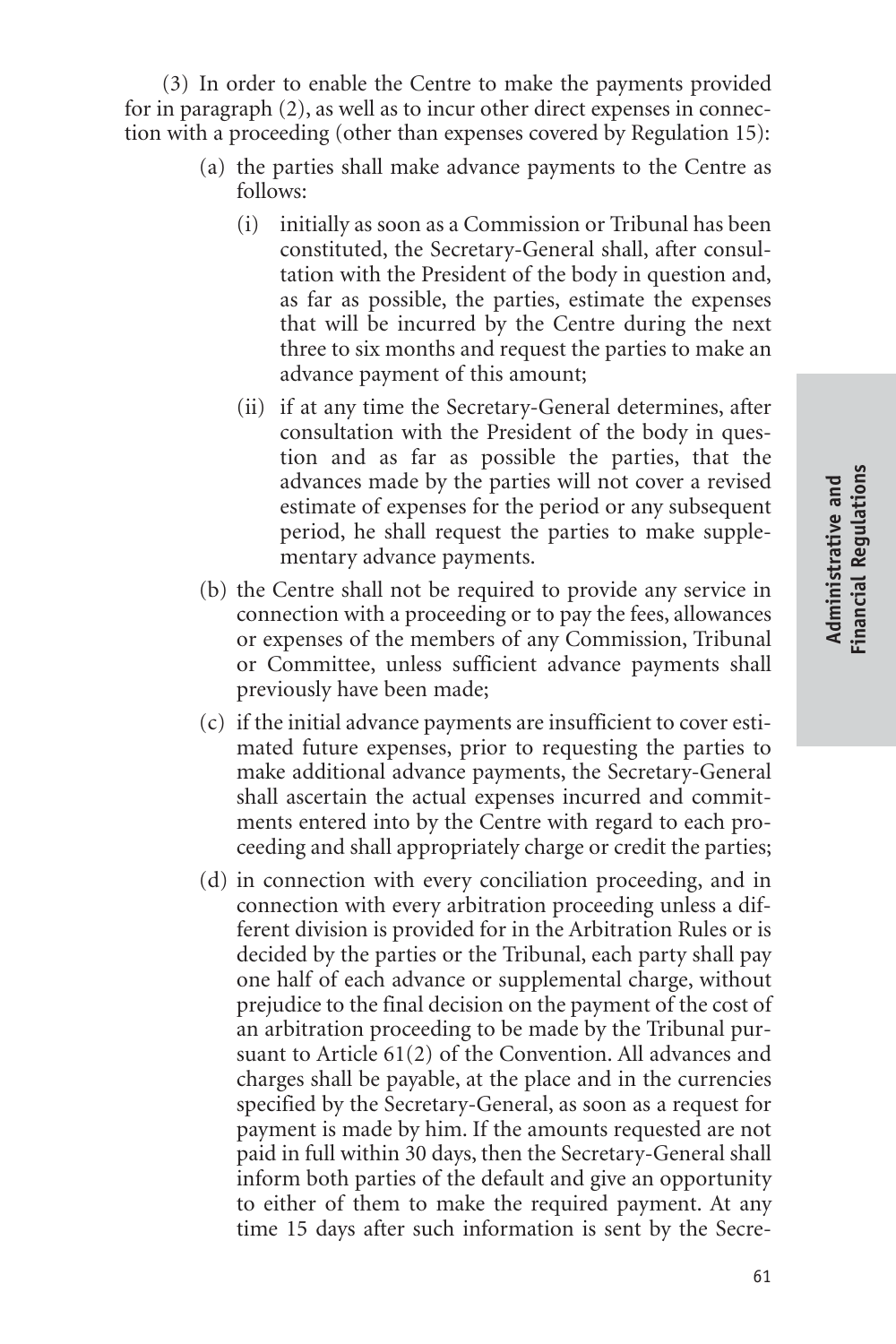tary-General, he may move that the Commission or Tribunal stay the proceeding, if by the date of such motion any part of the required payment is still outstanding. If any proceeding is stayed for non-payment for a consecutive period in excess of six months, the Secretary-General may, after notice to and as far as possible in consultation with the parties, move that the competent body discontinue the proceeding;

(e) in the event that an application for annulment of an award is registered, the above provisions of this Rule shall apply *mutatis mutandis,* except that the applicant shall be solely responsible for making the advance payments requested by the Secretary-General to cover expenses following the constitution of the Committee, and without prejudice to the right of the Committee in accordance with Article 52(4) of the Convention to decide how and by whom expenses incurred in connection with the annulment proceeding shall be paid.

#### **Regulation 15 Special Services to Parties**

(1) The Centre shall only perform any special service for a party in connection with a proceeding (for example, the provision of translations or copies) if the party shall in advance have deposited an amount sufficient to cover the charge for such service.

(2) Charges for special services shall normally be based on a schedule of fees to be promulgated from time to time by the Secretary-General and communicated by him to all Contracting States as well as to the parties to all pending proceedings.

#### **Regulation 16 Fee for Lodging Requests**

The party or parties (if a request is made jointly) wishing to institute a conciliation or arbitration proceeding, requesting a supplementary decision to, or the rectification, interpretation, revision or annulment of an arbitral award, or requesting resubmission of a dispute to a new Tribunal after the annulment of an arbitral award, shall pay to the Centre a non-refundable fee determined from time to time by the Secretary-General.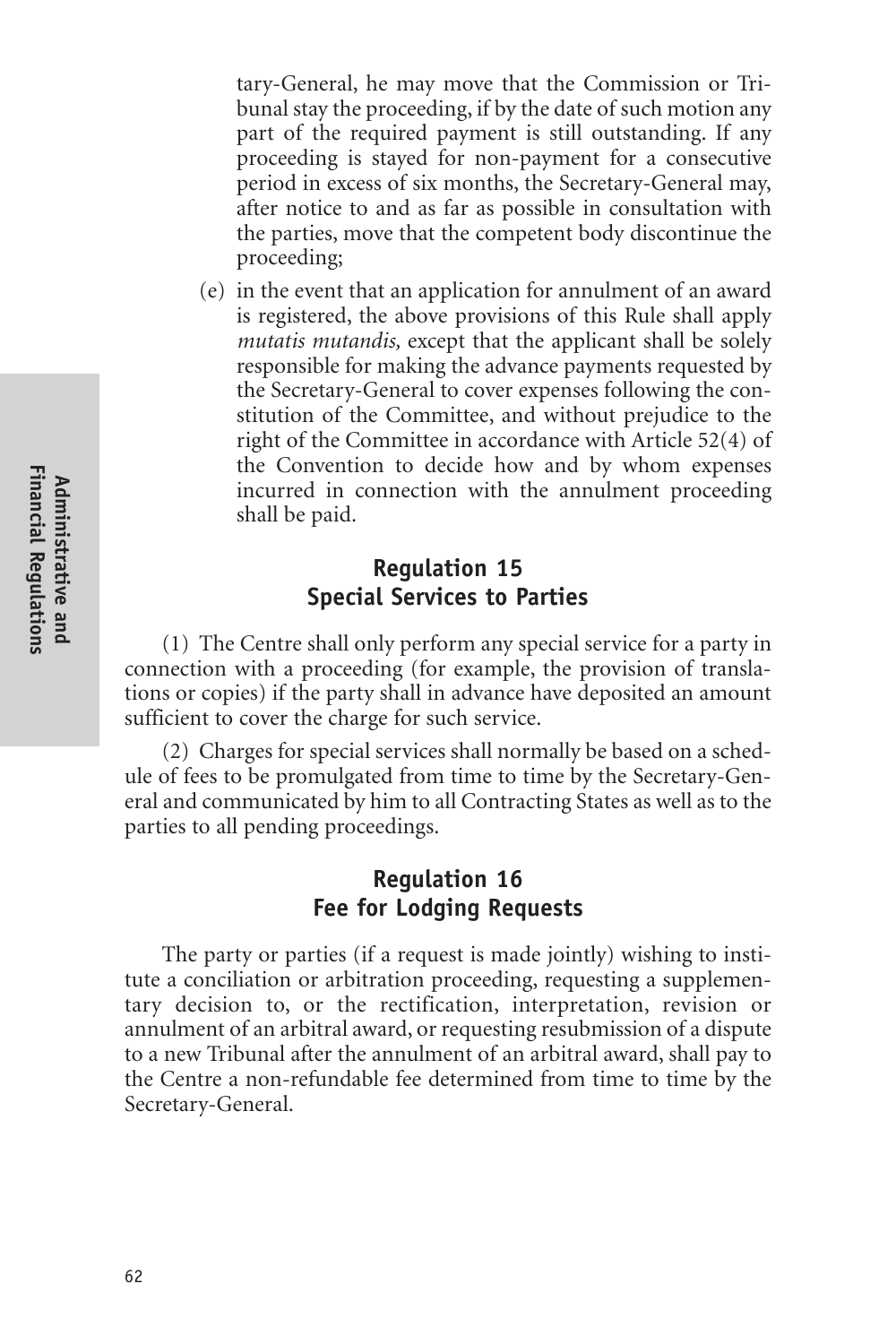#### **Regulation 17 The Budget**

(1) The fiscal year of the Centre shall run from July 1 of each year to June 30 of the following year.

(2) Before the end of each fiscal year the Secretary-General shall prepare and submit, for adoption by the Administrative Council at its next Annual Meeting and in accordance with Article  $6(1)(f)$  of the Convention, a budget for the following fiscal year. This budget is to indicate the expected expenditures of the Centre (excepting those to be incurred on a reimbursable basis) and the expected revenues (excepting reimbursements).

(3) If, during the course of a fiscal year, the Secretary-General determines that the expected expenditures will exceed those authorized in the budget, or if he should wish to incur expenditures not previously authorized, he shall, in consultation with the Chairman, prepare a supplementary budget, which he shall submit to the Administrative Council for adoption, either at the Annual Meeting or at any other meeting, or in accordance with Regulation 7(3).

(4) The adoption of a budget constitutes authority for the Secretary-General to make expenditures and incur obligations for the purposes and within the limits specified in the budget. Unless otherwise provided by the Administrative Council, the Secretary-General may exceed the amount specified for any given budget item, provided that the total amount of the budget is not exceeded.

(5) Pending the adoption of the budget by the Administrative Council, the Secretary-General may incur expenditures for the purposes and within the limits specified in the budget he submitted to the Council, up to one quarter of the amount authorized to be expended in the previous fiscal year but in no event exceeding the amount that the Bank has agreed to make available for the current fiscal year.

### **Regulation 18 Assessment of Contributions**

(1) Any excess of expected expenditures over expected revenues shall be assessed on the Contracting States. Each State that is not a member of the Bank shall be assessed a fraction of the total assessment equal to the fraction of the budget of the International Court of Justice that it would have to bear if that budget were divided only among the Contracting States in proportion to the then current scale of contributions applicable to the budget of the Court; the balance of the total assessment shall be divided among the Contracting States that are members of the Bank in proportion to their respective subscription to the capital stock of the Bank. The assessments shall be calculated by the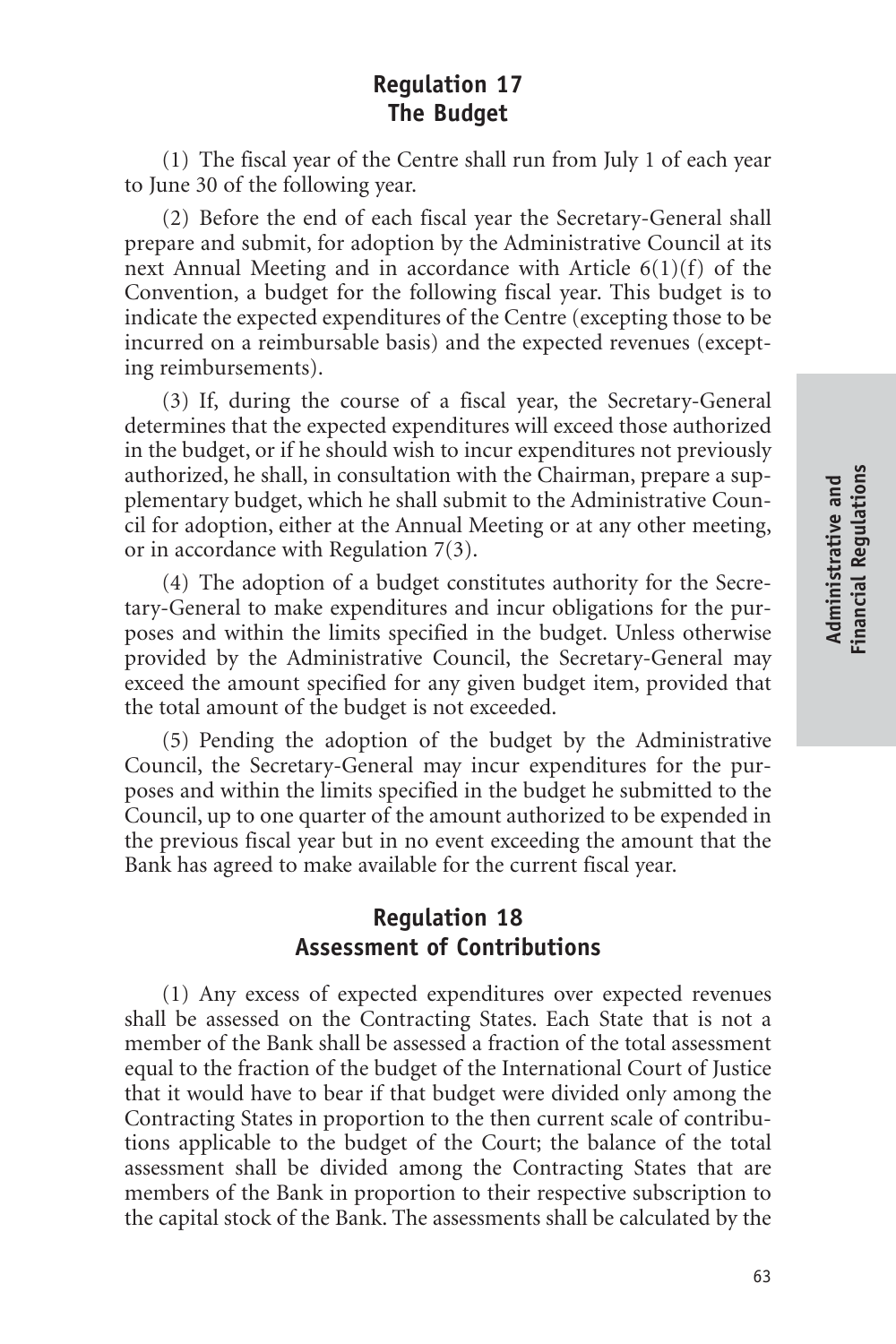Secretary-General immediately after the adoption of the annual budget, on the basis of the then current membership of the Centre, and shall be promptly communicated to all Contracting States. The assessments shall be payable as soon as they are thus communicated.

(2) On the adoption of a supplementary budget, the Secretary-General shall immediately calculate supplementary assessments, which shall be payable as soon as they are communicated to the Contracting States.

(3) A State which is party to the Convention during any part of a fiscal year shall be assessed for the entire fiscal year. If a State becomes a party to the Convention after the assessments for a given fiscal year have been calculated, its assessment shall be calculated by the application of the same appropriate factor as was applied in calculating the original assessments, and no recalculation of the assessments of the other Contracting States shall be made.

(4) If, after the close of a fiscal year, it is determined that there is a cash surplus, such surplus shall, unless the Administrative Council otherwise decides, be credited to the Contracting States in proportion to the assessed contributions they had paid for that fiscal year. These credits shall be made with respect to the assessments for the fiscal year commencing two years after the end of the fiscal year to which the surplus pertains.

### **Regulation 19 Audits**

The Secretary-General shall have an audit of the accounts of the Centre made once each year and on the basis of this audit submit a financial statement to the Administrative Council for consideration at the Annual Meeting.

# **Chapter IV General Functions of the Secretariat**

#### **Regulation 20 List of Contracting States**

The Secretary-General shall maintain a list, which he shall transmit from time to time to all Contracting States and on request to any State or person, of the Contracting States (including former Contracting States, showing the date on which their notice of denunciation was received by the depositary), indicating for each: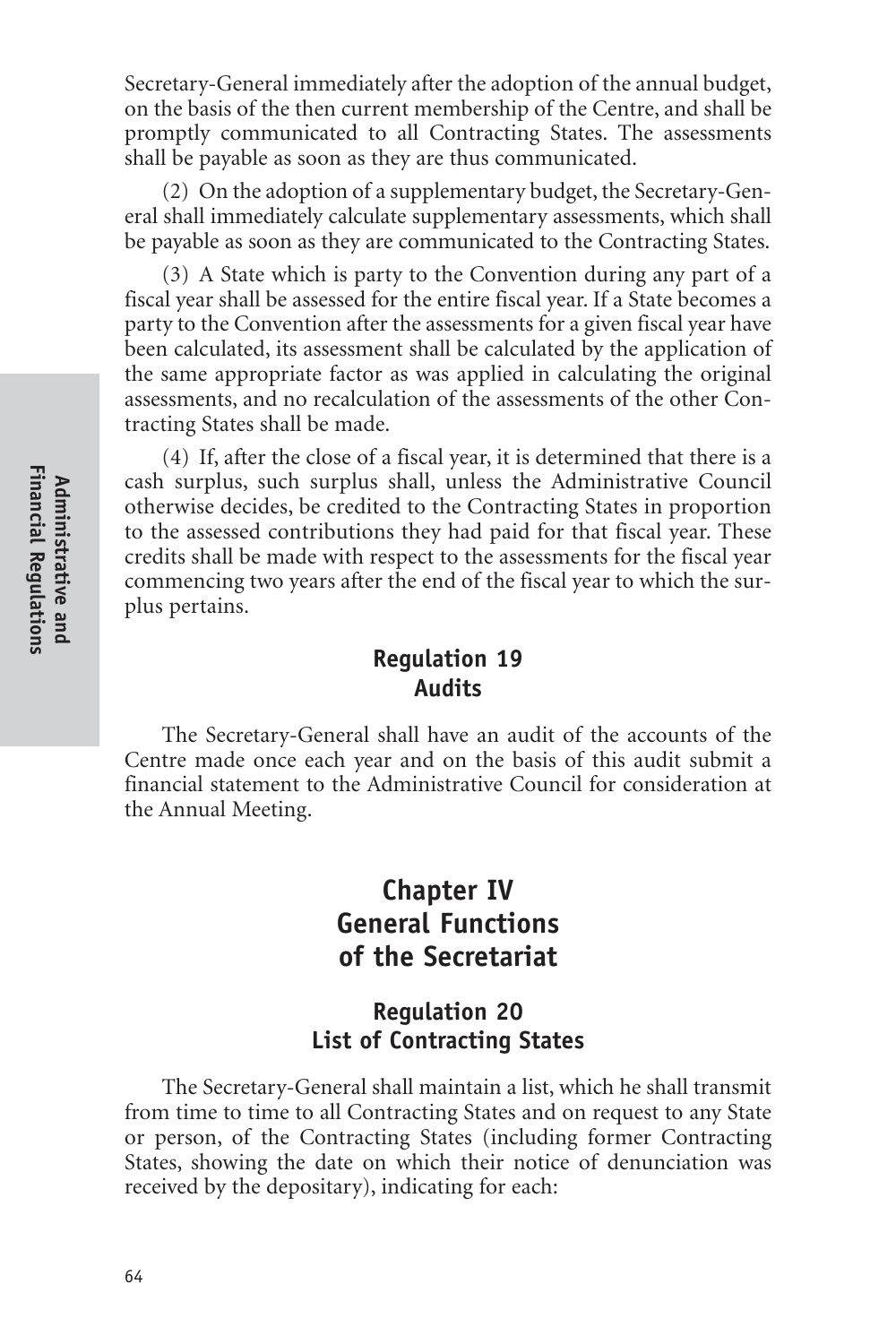- (a) the date on which the Convention entered into force with respect to it;
- (b) any territories excluded pursuant to Article 70 of the Convention and the dates on which the notice of exclusion and any modification of such notice were received by the depositary;
- (c) any designation, pursuant to Article 25(1) of the Convention, of constituent subdivisions or agencies to whose investment disputes the jurisdiction of the Centre extends;
- (d) any notification, pursuant to Article 25(3) of the Convention, that no approval by the State is required for the consent by a constituent subdivision or agency to the jurisdiction of the Centre;
- (e) any notification, pursuant to Article 25(4) of the Convention, of the class or classes of disputes which the State would or would not consider submitting to the jurisdiction of the Centre;
- (f) the competent court or other authority for the recognition and enforcement of arbitral awards, designated pursuant to Article 54(2) of the Convention;
- (g) any legislative or other measures taken, pursuant to Article 69 of the Convention, for making its provisions effective in the territories of the State and communicated by the State to the Centre.

### **Regulation 21 Establishment of Panels**

(1) Whenever a Contracting State has the right to make one or more designations to the Panel of Conciliators or of Arbitrators, the Secretary-General shall invite the State to make such designations.

(2) Each designation made by a Contracting State or by the Chairman shall indicate the name, address and nationality of the designee, and include a statement of his qualifications, with particular reference to his competence in the fields of law, commerce, industry and finance.

(3) As soon as the Secretary-General is notified of a designation, he shall inform the designee thereof, indicating to him the designating authority and the terminal date of the period of designation, and requesting confirmation that the designee is willing to serve.

(4) The Secretary-General shall maintain lists, which he shall transmit from time to time to all Contracting States and on request to any State or person, of the members of the Panels of Conciliators and of Arbitrators, indicating for each member: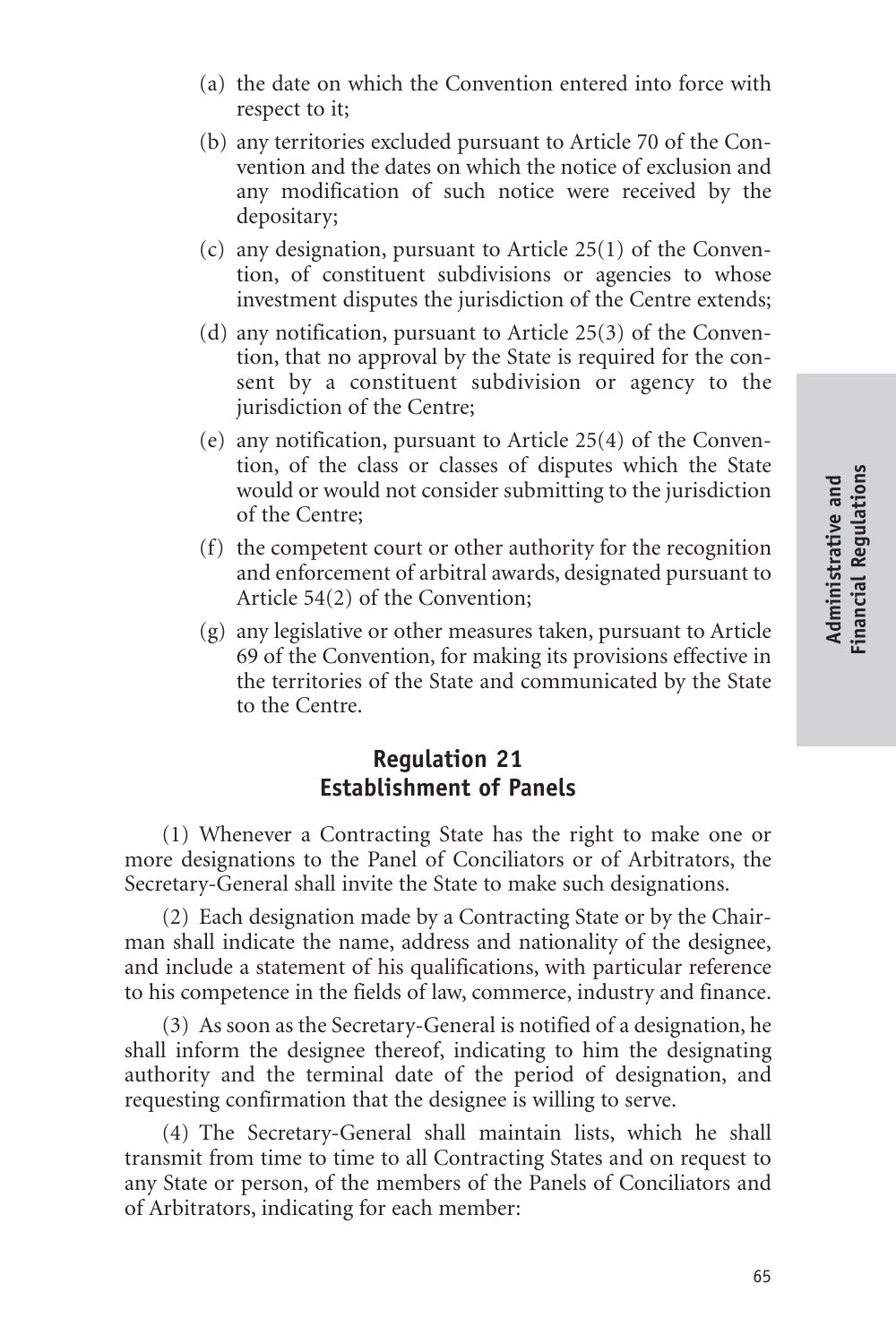- (a) his address;
- (b) his nationality;
- (c) the terminal date of the current designation;
- (d) the designating authority;
- (e) his qualifications.

### **Regulation 22 Publication**

(1) The Secretary-General shall appropriately publish information about the operation of the Centre, including the registration of all requests for conciliation or arbitration and in due course an indication of the date and method of the termination of each proceeding.

(2) If both parties to a proceeding consent to the publication of:

- (a) reports of Conciliation Commissions;
- (b) arbitral awards; or
- (c) the minutes and other records of proceedings,

the Secretary-General shall arrange for the publication thereof, in an appropriate form with a view to furthering the development of international law in relation to investments.

# **Chapter V Functions with Respect to Individual Proceedings**

#### **Regulation 23 The Registers**

(1) The Secretary-General shall maintain, in accordance with rules to be promulgated by him, separate Registers for requests for conciliation and requests for arbitration. In these he shall enter all significant data concerning the institution, conduct and disposition of each proceeding, including in particular the method of constitution and the membership of each Commission, Tribunal and Committee. On the Arbitration Register he shall also enter, with respect to each award, all significant data concerning any request for the supplementation, rectification, interpretation, revision or annulment of the award, and any stay of enforcement.

(2) The Registers shall be open for inspection by any person. The Secretary-General shall promulgate rules concerning access to the Reg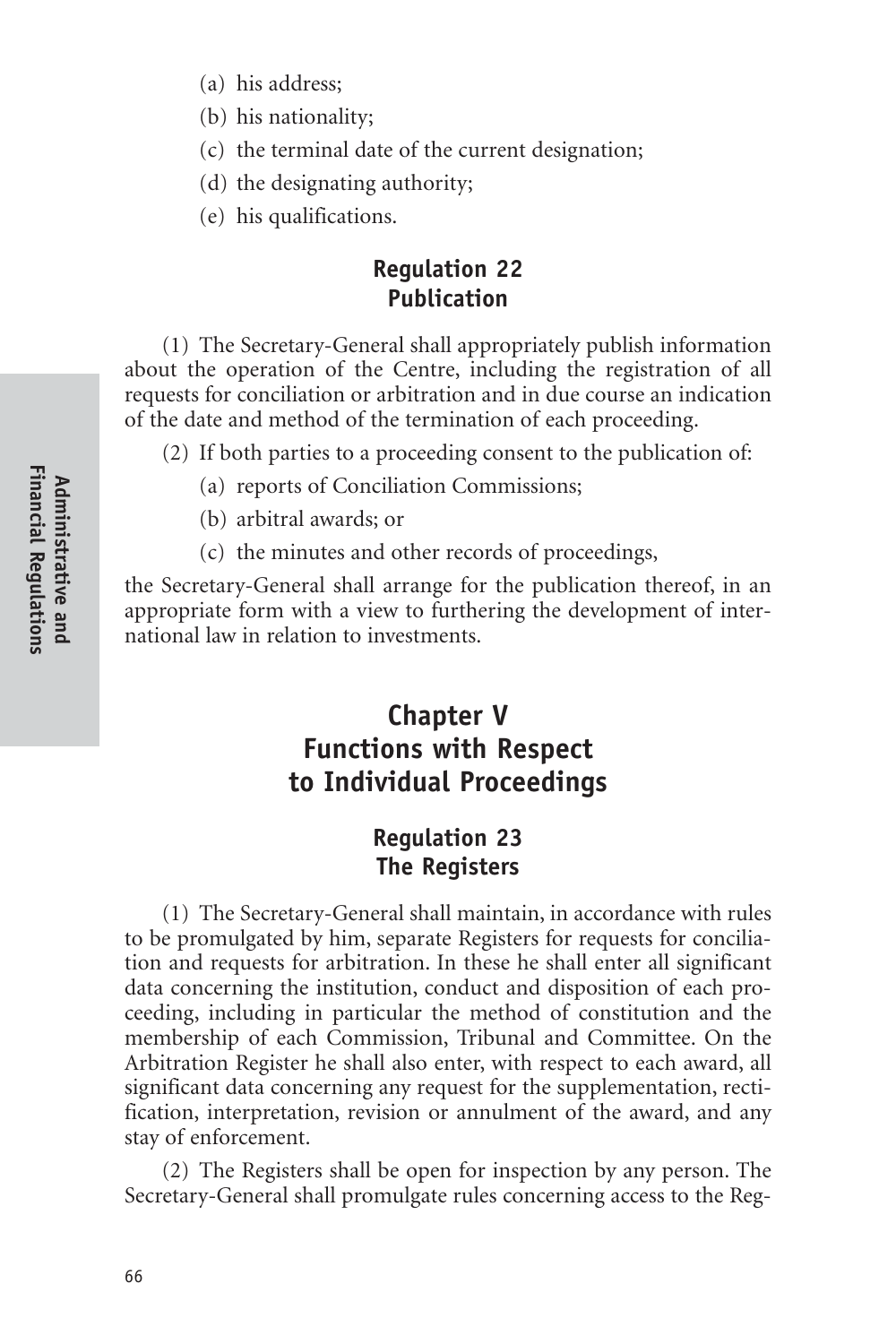isters, and a schedule of charges for the provision of certified and uncertified extracts therefrom.

### **Regulation 24 Means of Communication**

(1) During the pendency of any proceeding the Secretary-General shall be the official channel of written communications among the parties, the Commission, Tribunal or Committee, and the Chairman of the Administrative Council, except that:

- (a) the parties may communicate directly with each other unless the communication is one required by the Convention or the Institution, Conciliation or Arbitration Rules (hereinafter referred to as the "Rules");
- (b) the members of any Commission, Tribunal or Committee shall communicate directly with each other.

(2) Instruments and documents shall be introduced into the proceeding by transmitting them to the Secretary-General, who shall retain the original for the files of the Centre and arrange for appropriate distribution of copies. If the instrument or document does not meet the applicable requirements, the Secretary-General:

- (a) shall inform the party submitting it of the deficiency, and of any consequent action the Secretary-General is taking;
- (b) may, if the deficiency is merely a formal one, accept it subject to subsequent correction;
- (c) may, if the deficiency consists merely of an insufficiency in the number of copies or the lack of required translations, provide the necessary copies or translations at the cost of the party concerned.

### **Regulation 25 Secretary**

The Secretary-General shall appoint a Secretary for each Commission, Tribunal and Committee. The Secretary may be drawn from among the Secretariat of the Centre, and shall in any case, while serving in that capacity, be considered as a member of its staff. He shall:

- (a) represent the Secretary-General and may perform all functions assigned to the latter by these Regulations or the Rules with regard to individual proceedings or assigned to the latter by the Convention, and delegated by him to the Secretary;
- (b) be the channel through which the parties may request particular services from the Centre;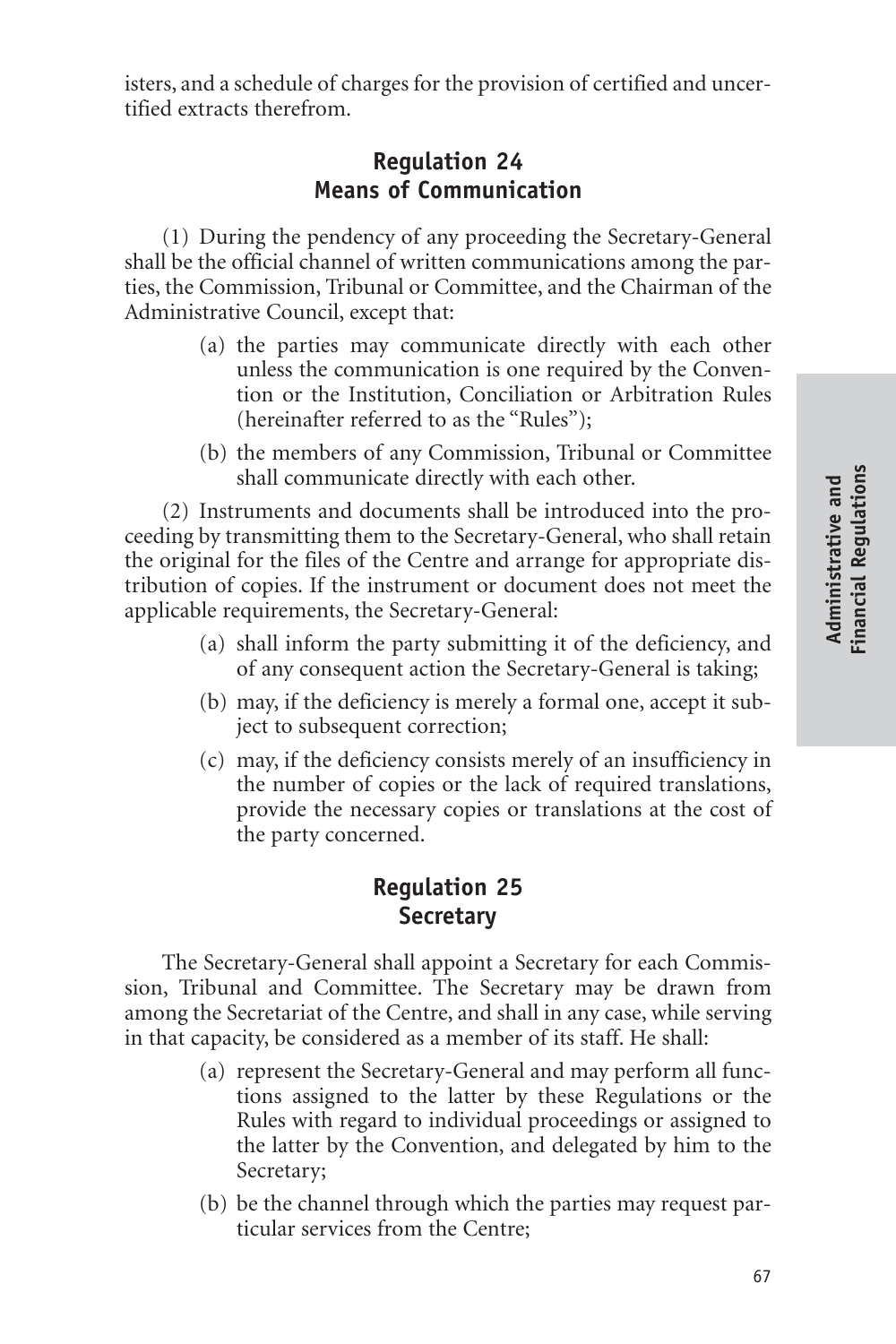- (c) keep summary minutes of hearings, unless the parties agree with the Commission, Tribunal or Committee on another manner of keeping the record of the hearings; and
- (d) perform other functions with respect to the proceeding at the request of the President of the Commission, Tribunal or Committee, or at the direction of the Secretary-General.

## **Regulation 26 Place of Proceedings**

(1) The Secretary-General shall make arrangements for the holding of conciliation and arbitration proceedings at the seat of the Centre or shall, at the request of the parties and as provided in Article 63 of the Convention, make or supervise arrangements if proceedings are held elsewhere.

(2) The Secretary-General shall assist a Commission or Tribunal, at its request, in visiting any place connected with a dispute or in conducting inquiries there.

## **Regulation 27 Other Assistance**

(1) The Secretary-General shall provide such other assistance as may be required in connection with all meetings of Commissions, Tribunals and Committees, in particular in making translations and interpretations from one official language of the Centre into another.

(2) The Secretary-General may also provide, by use of the staff and equipment of the Centre or of persons employed and equipment acquired on a short-time basis, other services required for the conduct of proceedings, such as the duplication and translation of documents, or interpretations from and to a language other than an official language of the Centre.

#### **Regulation 28 Depositary Functions**

(1) The Secretary-General shall deposit in the archives of the Centre and shall make arrangements for the permanent retention of the original text:

- (a) of the request and of all instruments and documents filed or prepared in connection with any proceeding, including the minutes of any hearing;
- (b) of any report by a Commission or of any award or decision by a Tribunal or Committee.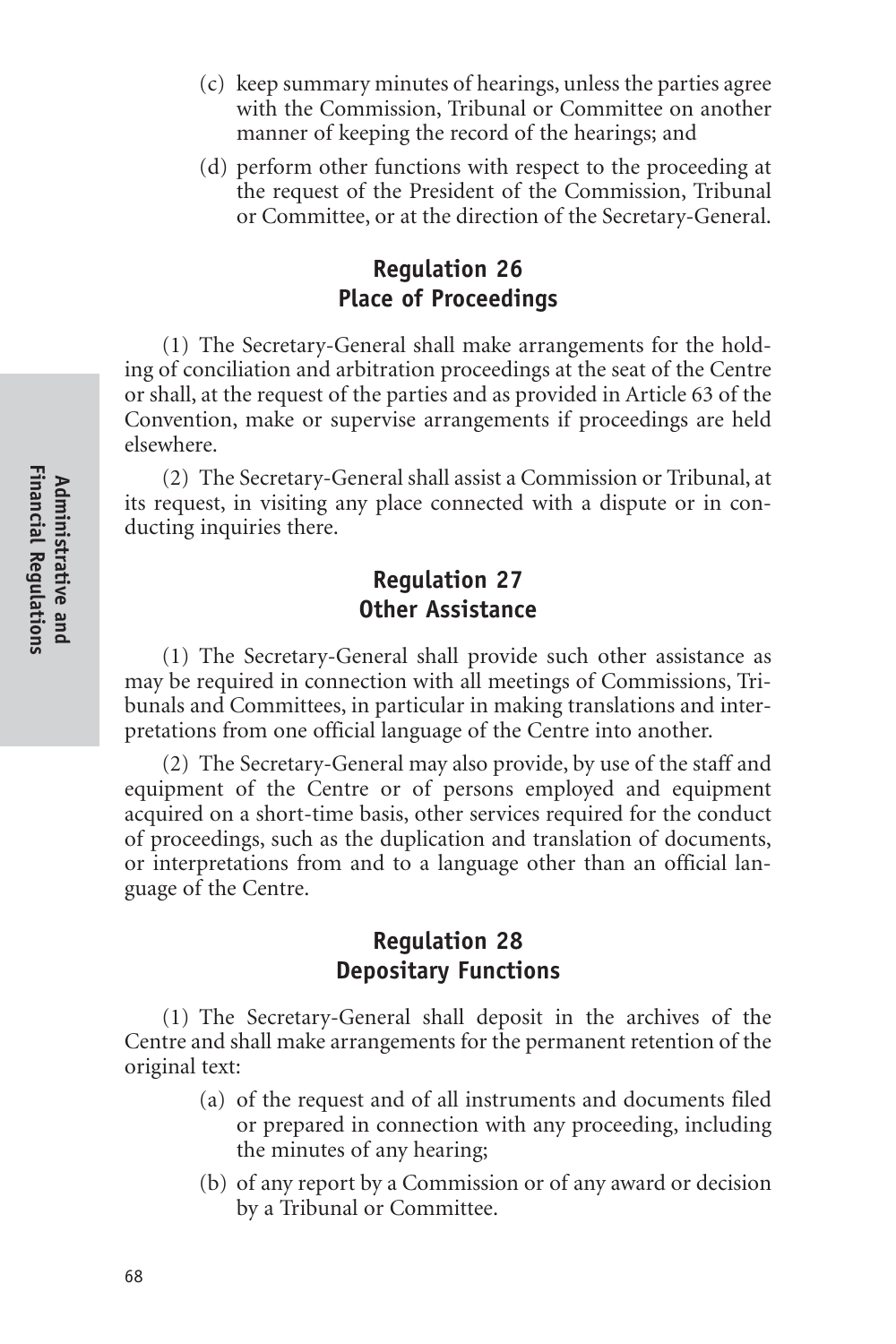(2) Subject to the Rules and to the agreement of the parties to particular proceedings, and upon payment of any charges in accordance with a schedule to be promulgated by the Secretary-General, he shall make available to the parties certified copies of reports and awards (reflecting thereon any supplementary decision, rectification, interpretation, revision or annulment duly made, and any stay of enforcement while it is in effect), as well as of other instruments, documents and minutes.

# **Chapter VI Special Provisions Relating to Proceedings**

#### **Regulation 29 Time Limits**

(1) All time limits, specified in the Convention or the Rules or fixed by a Commission, Tribunal, Committee or the Secretary-General, shall be computed from the date on which the limit is announced in the presence of the parties or their representatives or on which the Secretary-General dispatches the pertinent notification or instrument (which date shall be marked on it). The day of such announcement or dispatch shall be excluded from the calculation.

(2) A time limit shall be satisfied if a notification or instrument dispatched by a party is delivered at the seat of the Centre, or to the Secretary of the competent Commission, Tribunal or Committee that is meeting away from the seat of the Centre, before the close of business on the indicated date or, if that day is a Saturday, a Sunday, a public holiday observed at the place of delivery or a day on which for any reason regular mail delivery is restricted at the place of delivery, then before the close of business on the next subsequent day on which regular mail service is available.

#### **Regulation 30 Supporting Documentation**

(1) Documentation filed in support of any request, pleading, application, written observation or other instrument introduced into a proceeding shall consist of one original and of the number of additional copies specified in paragraph (2). The original shall, unless otherwise agreed by the parties or ordered by the competent Commission, Tribunal or Committee, consist of the complete document or of a duly certified copy or extract, except if the party is unable to obtain such document or certified copy or extract (in which case the reason for such inability must be stated).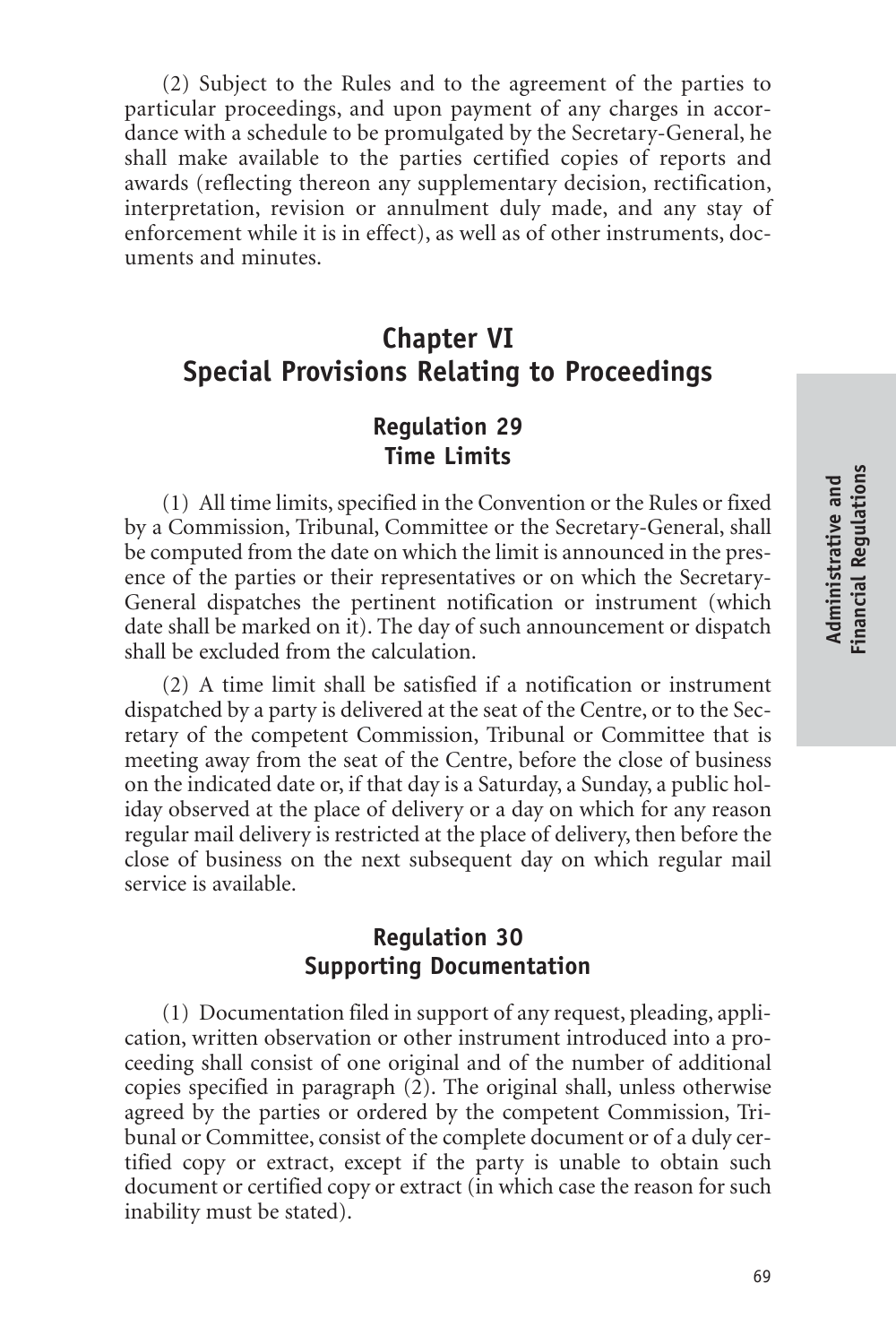(2) The number of additional copies of any document shall be equal to the number of additional copies required of the instrument to which the documentation relates, except that no such copies are required if the document has been published and is readily available. Each additional copy shall be certified by the party presenting it to be a true and complete copy of the original, except that if the document is lengthy and relevant only in part, it is sufficient if it is certified to be a true and complete extract of the relevant parts, which must be precisely specified.

(3) Each original and additional copy of a document which is not in a language approved for the proceeding in question, shall, unless otherwise ordered by the competent Commission, Tribunal or Committee, be accompanied by a certified translation into such a language. However, if the document is lengthy and relevant only in part, it is sufficient if only the relevant parts, which must be precisely specified, are translated, provided that the competent body may require a fuller or a complete translation.

(4) Whenever an extract of an original document is presented pursuant to paragraph (1) or a partial copy or translation pursuant to paragraph (2) or (3), each such extract, copy and translation shall be accompanied by a statement that the omission of the remainder of the text does not render the portion presented misleading.

# **Chapter VII Immunities and Privileges**

#### **Regulation 31 Certificates of Official Travel**

The Secretary-General may issue certificates to members of Commissions, Tribunals or Committees, to officers and employees of the Secretariat and to the parties, agents, counsel, advocates, witnesses and experts appearing in proceedings, indicating that they are traveling in connection with a proceeding under the Convention.

#### **Regulation 32 Waiver of Immunities**

- (1) The Secretary-General may waive the immunity of:
	- (a) the Centre;
	- (b) members of the staff of the Centre.
- (2) The Chairman of the Council may waive the immunity of:
	- (a) the Secretary-General or any Deputy Secretary-General;
	- (b) members of a Commission, Tribunal or Committee;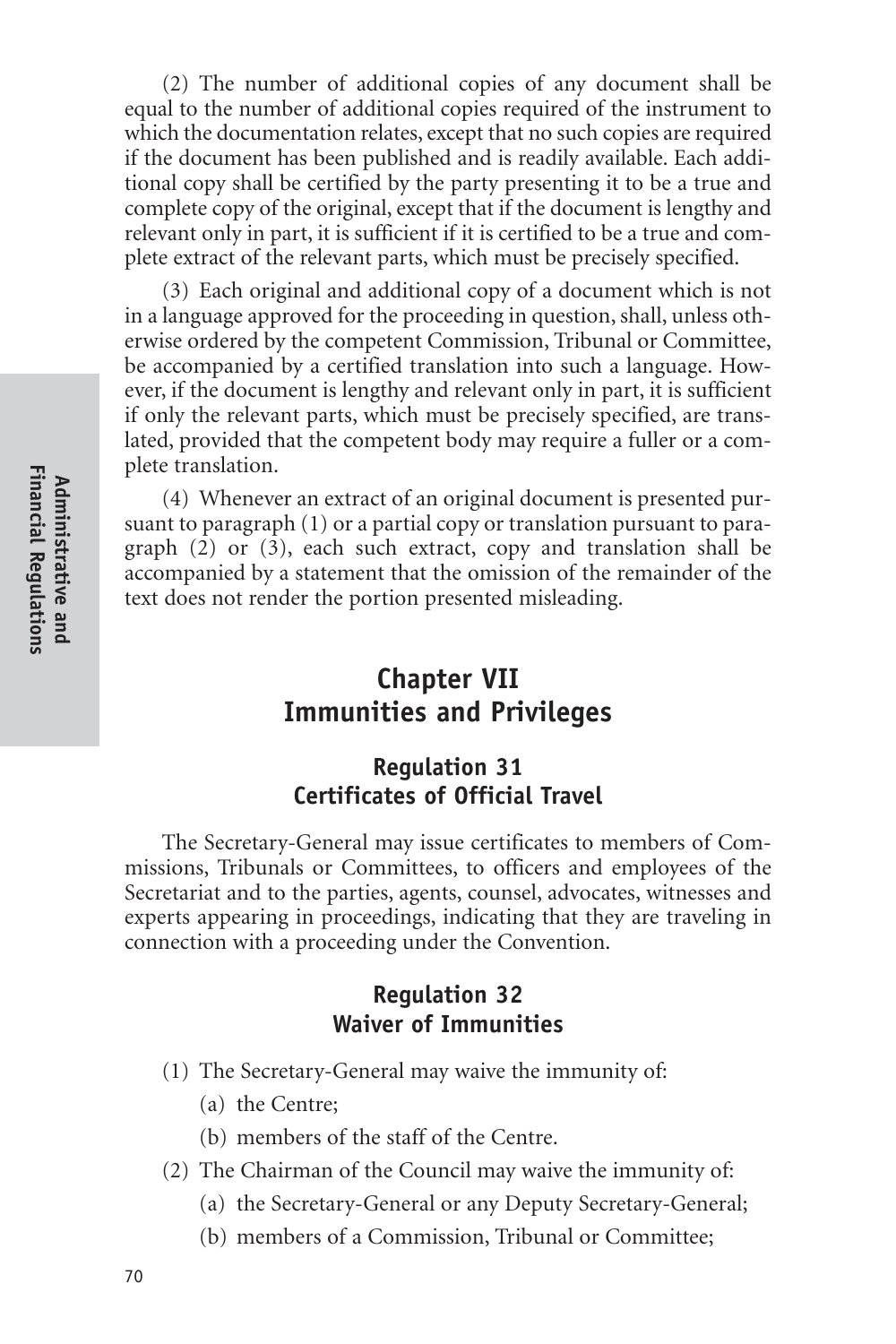- (c) the parties, agents, counsel, advocates, witnesses or experts appearing in a proceeding, if a recommendation for such waiver is made by the Commission, Tribunal or Committee concerned.
- (3) The Administrative Council may waive the immunity of:
	- (a) the Chairman and members of the Council;
	- (b) the parties, agents, counsel, advocates, witnesses or experts appearing in a proceeding, even if no recommendation for such a waiver is made by the Commission, Tribunal or Committee concerned;
	- (c) the Centre or any person mentioned in paragraph (1) or (2).

# **Chapter VIII Miscellaneous**

## **Regulation 33 Communications with Contracting States**

Unless another channel of communications is specified by the State concerned, all communications required by the Convention or these Regulations to be sent to Contracting States shall be addressed to the State's representative on the Administrative Council.

# **Regulation 34 Official Languages**

(1) The official languages of the Centre shall be English, French and Spanish.

(2) The texts of these Regulations in each official language shall be equally authentic.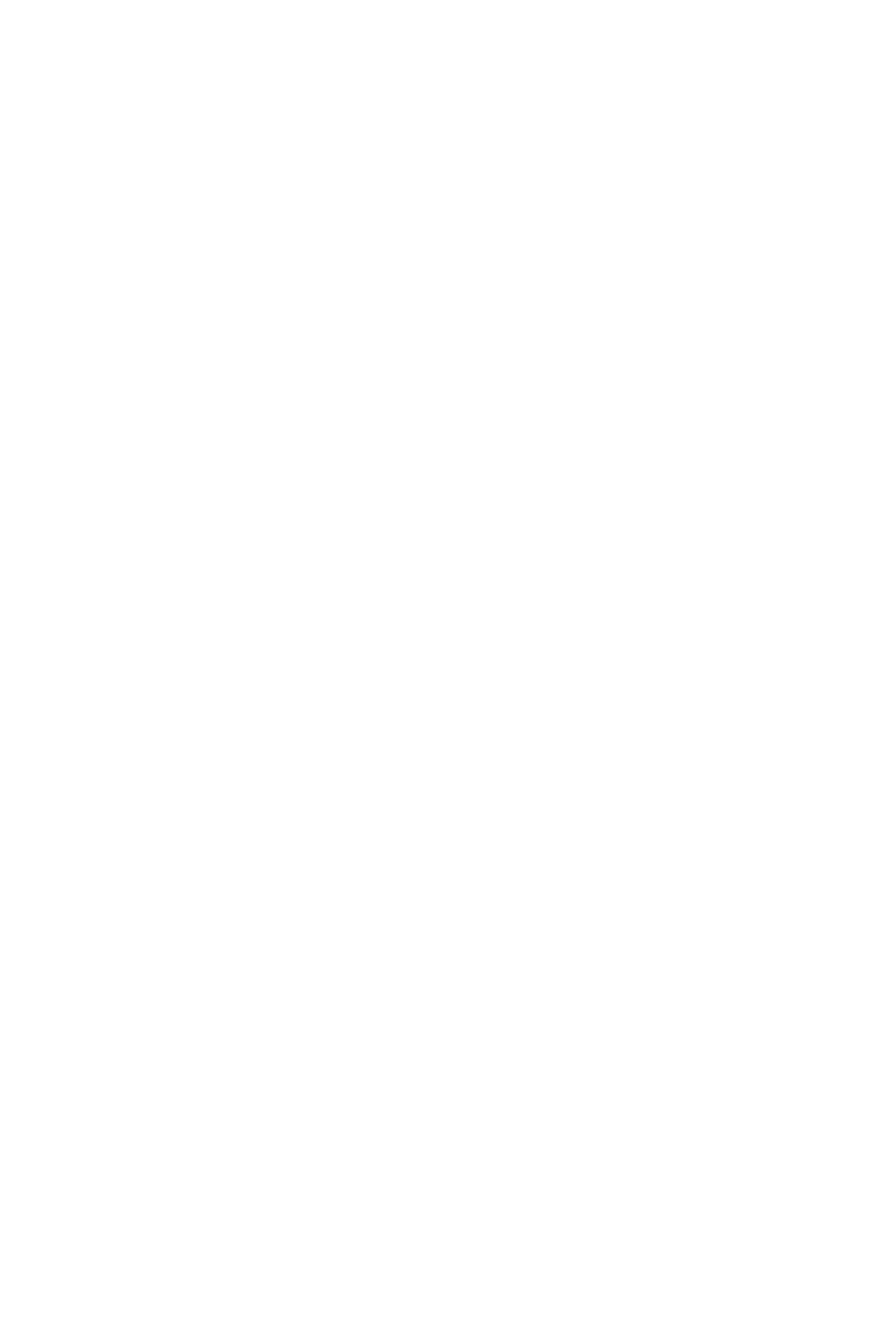# **RULES OF PROCEDURE FOR THE INSTITUTION OF CONCILIATION AND ARBITRATION PROCEEDINGS (INSTITUTION RULES)**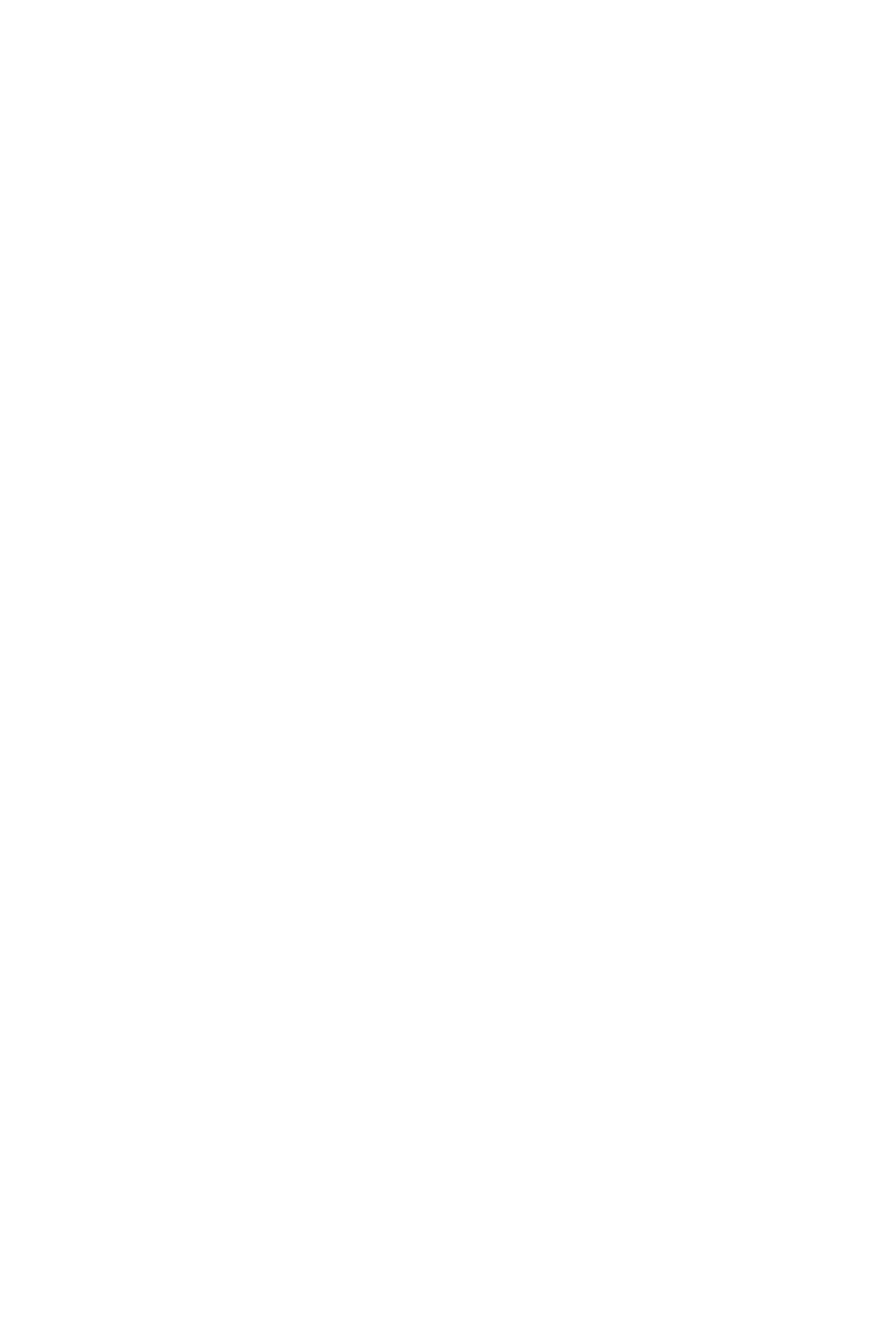# **RULES OF PROCEDURE FOR THE INSTITUTION OF CONCILIATION AND ARBITRATION PROCEEDINGS (INSTITUTION RULES)**

# **Table of Contents** *Rule Page*

| $\mathbf{1}$   | The Request $\dots\dots\dots\dots\dots\dots\dots\dots\dots\dots\dots\dots\dots\dots$ | 76 |
|----------------|--------------------------------------------------------------------------------------|----|
| 2              |                                                                                      | 76 |
| $\mathfrak{Z}$ | Optional Information in the Request                                                  | 77 |
| $\overline{4}$ |                                                                                      | 77 |
| 5              | Acknowledgement of the Request                                                       | 78 |
| 6              |                                                                                      | 78 |
| 7              |                                                                                      | 78 |
| 8              |                                                                                      | 79 |
| 9              |                                                                                      | 79 |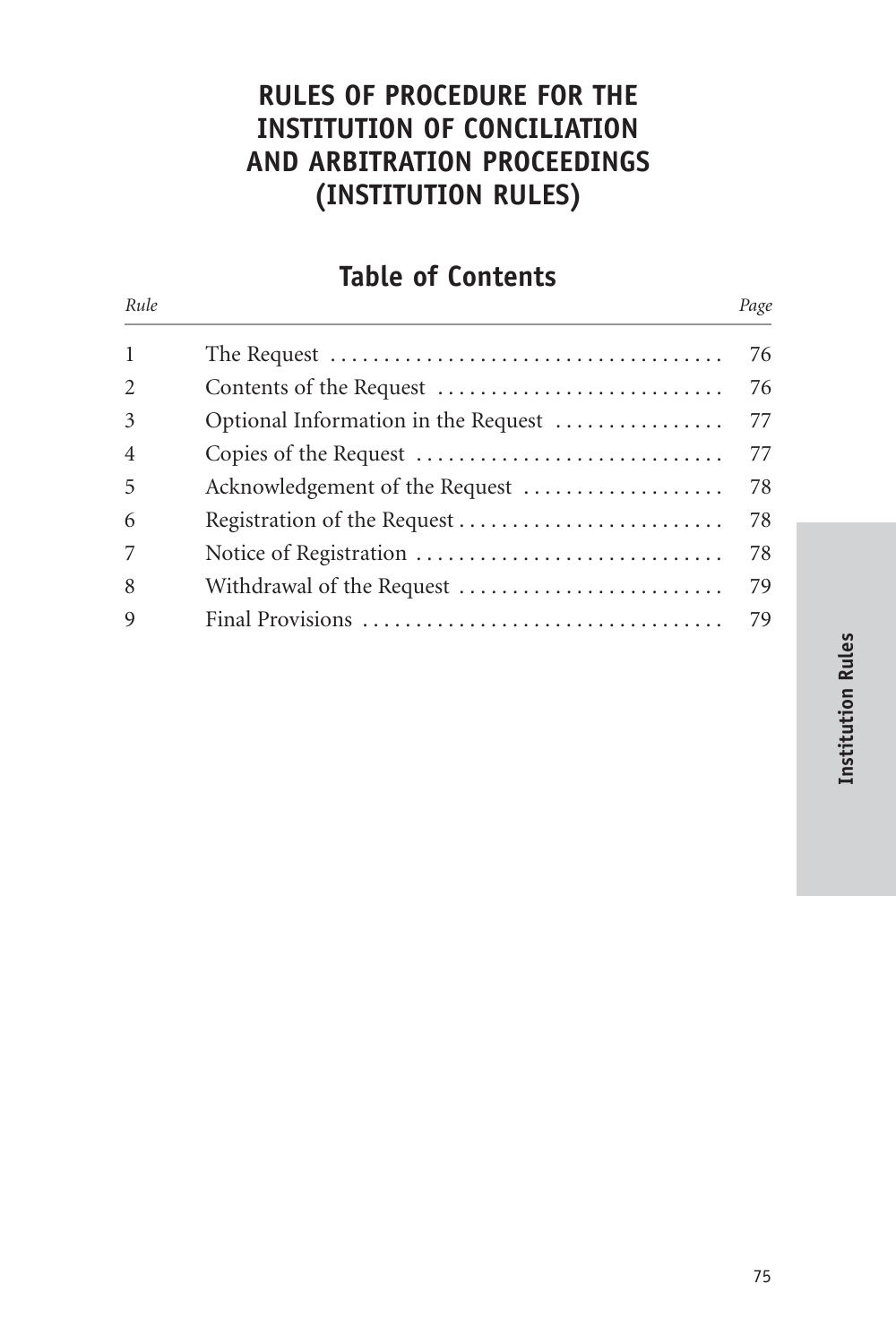*The Rules of Procedure for the Institution of Conciliation and Arbitration Proceedings (the Institution Rules) of ICSID were adopted by the Administrative Council of the Centre pursuant to Article 6(1)(b) of the ICSID Convention.*

*The Institution Rules are supplemented by the Administrative and Financial Regulations of the Centre, in particular by Regulations 16, 22(1), 23, 24, 30 and 34(1).*

*The Institution Rules are restricted in scope to the period of time from the filing of a request to the dispatch of the notice of registration. All transactions subsequent to that time are to be regulated in accordance with the Conciliation and the Arbitration Rules.*

# **Institution Rules**

#### **Rule 1 The Request**

(1) Any Contracting State or any national of a Contracting State wishing to institute conciliation or arbitration proceedings under the Convention shall address a request to that effect in writing to the Secretary-General at the seat of the Centre. The request shall indicate whether it relates to a conciliation or an arbitration proceeding. It shall be drawn up in an official language of the Centre, shall be dated, and shall be signed by the requesting party or its duly authorized representative.

(2) The request may be made jointly by the parties to the dispute.

#### **Rule 2 Contents of the Request**

(1) The request shall:

- (a) designate precisely each party to the dispute and state the address of each;
- (b) state, if one of the parties is a constituent subdivision or agency of a Contracting State, that it has been designated to the Centre by that State pursuant to Article 25(1) of the Convention;
- (c) indicate the date of consent and the instruments in which it is recorded, including, if one party is a constituent subdivision or agency of a Contracting State, similar data on the approval of such consent by that State unless it had notified the Centre that no such approval is required;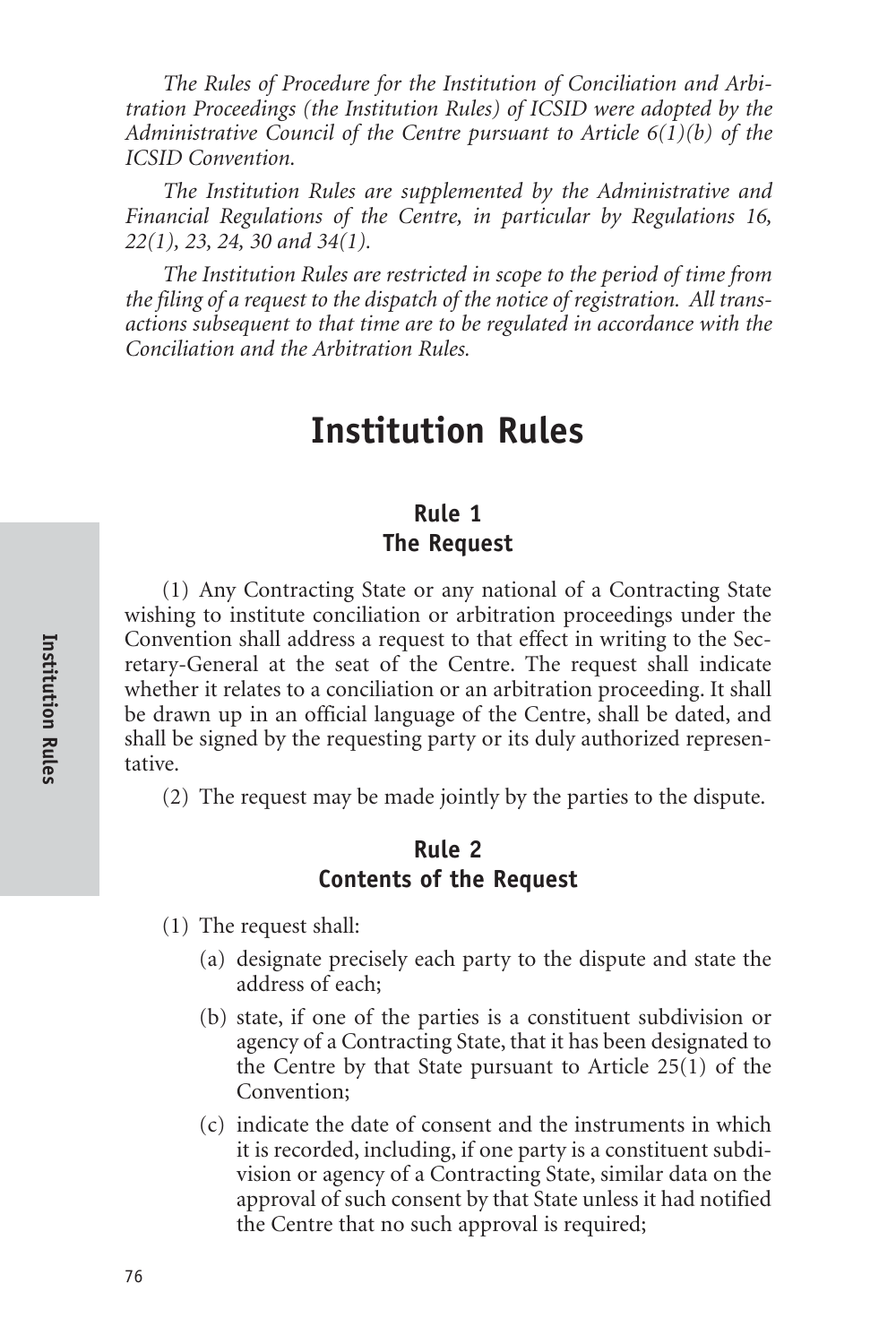- (d) indicate with respect to the party that is a national of a Contracting State:
	- (i) its nationality on the date of consent; and
	- (ii) if the party is a natural person:
		- (A) his nationality on the date of the request; and
		- (B) that he did not have the nationality of the Contracting State party to the dispute either on the date of consent or on the date of the request; or
	- (iii) if the party is a juridical person which on the date of consent had the nationality of the Contracting State party to the dispute, the agreement of the parties that it should be treated as a national of another Contracting State for the purposes of the Convention;
- (e) contain information concerning the issues in dispute indicating that there is, between the parties, a legal dispute arising directly out of an investment; and
- (f) state, if the requesting party is a juridical person, that it has taken all necessary internal actions to authorize the request.

(2) The information required by subparagraphs  $(1)(c)$ ,  $(1)(d)(iii)$ and  $(1)(f)$  shall be supported by documentation.

(3) "Date of consent" means the date on which the parties to the dispute consented in writing to submit it to the Centre; if both parties did not act on the same day, it means the date on which the second party acted.

## **Rule 3 Optional Information in the Request**

The request may in addition set forth any provisions agreed by the parties regarding the number of conciliators or arbitrators and the method of their appointment, as well as any other provisions agreed concerning the settlement of the dispute.

## **Rule 4 Copies of the Request**

(1) The request shall be accompanied by five additional signed copies. The Secretary-General may require such further copies as he may deem necessary.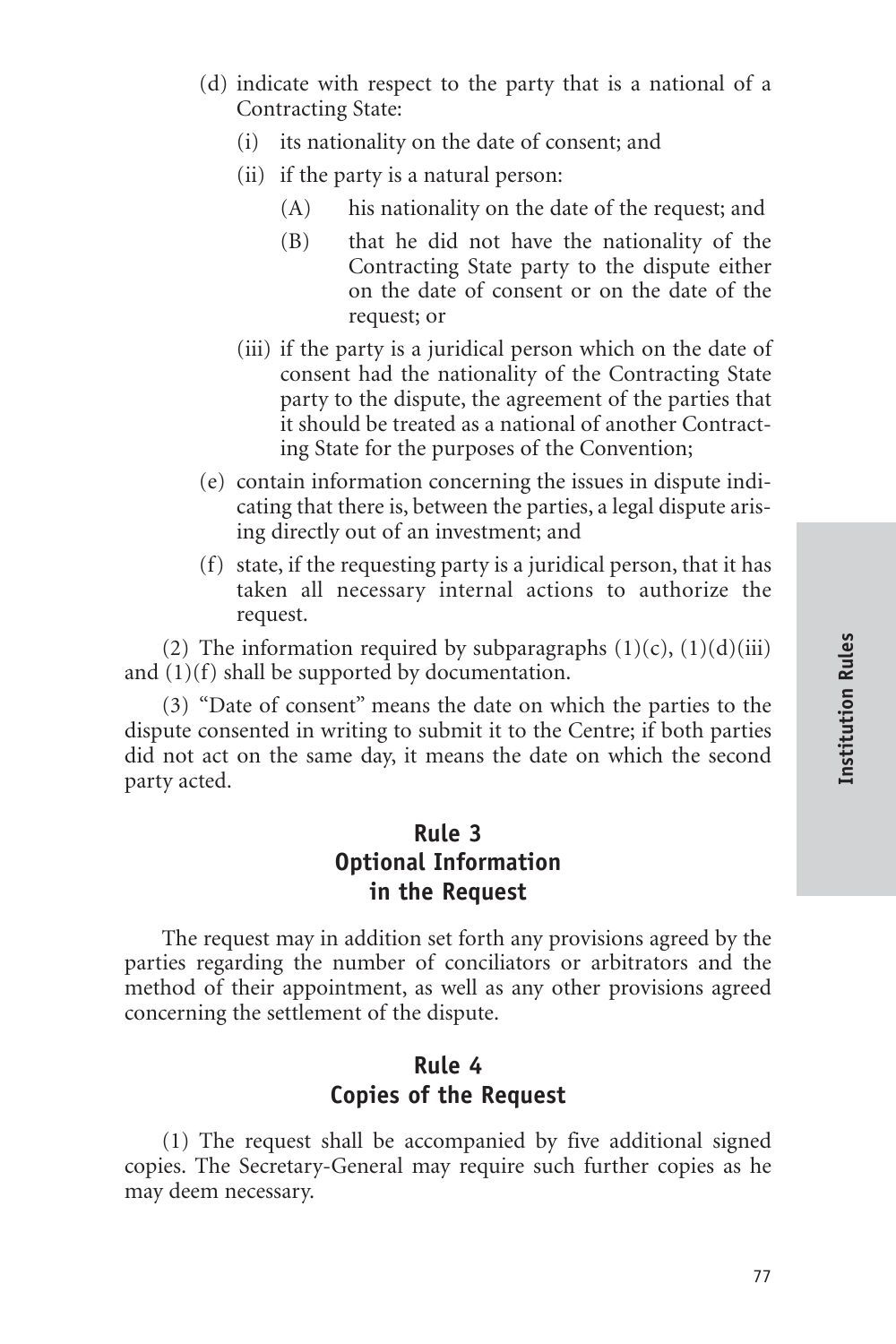(2) Any documentation submitted with the request shall conform to the requirements of Administrative and Financial Regulation 30.

## **Rule 5 Acknowledgement of the Request**

(1) On receiving a request the Secretary-General shall:

- (a) send an acknowledgement to the requesting party;
- (b) take no other action with respect to the request until he has received payment of the prescribed fee.

(2) As soon as he has received the fee for lodging the request, the Secretary-General shall transmit a copy of the request and of the accompanying documentation to the other party.

# **Rule 6 Registration of the Request**

(1) The Secretary-General shall, subject to Rule  $5(1)(b)$ , as soon as possible, either:

- (a) register the request in the Conciliation or the Arbitration Register and on the same day notify the parties of the registration; or
- (b) if he finds, on the basis of the information contained in the request, that the dispute is manifestly outside the jurisdiction of the Centre, notify the parties of his refusal to register the request and of the reasons therefor.

(2) A proceeding under the Convention shall be deemed to have been instituted on the date of the registration of the request.

# **Rule 7 Notice of Registration**

The notice of registration of a request shall:

- (a) record that the request is registered and indicate the date of the registration and of the dispatch of that notice;
- (b) notify each party that all communications and notices in connection with the proceeding will be sent to the address stated in the request, unless another address is indicated to the Centre;
- (c) unless such information has already been provided, invite the parties to communicate to the Secretary-General any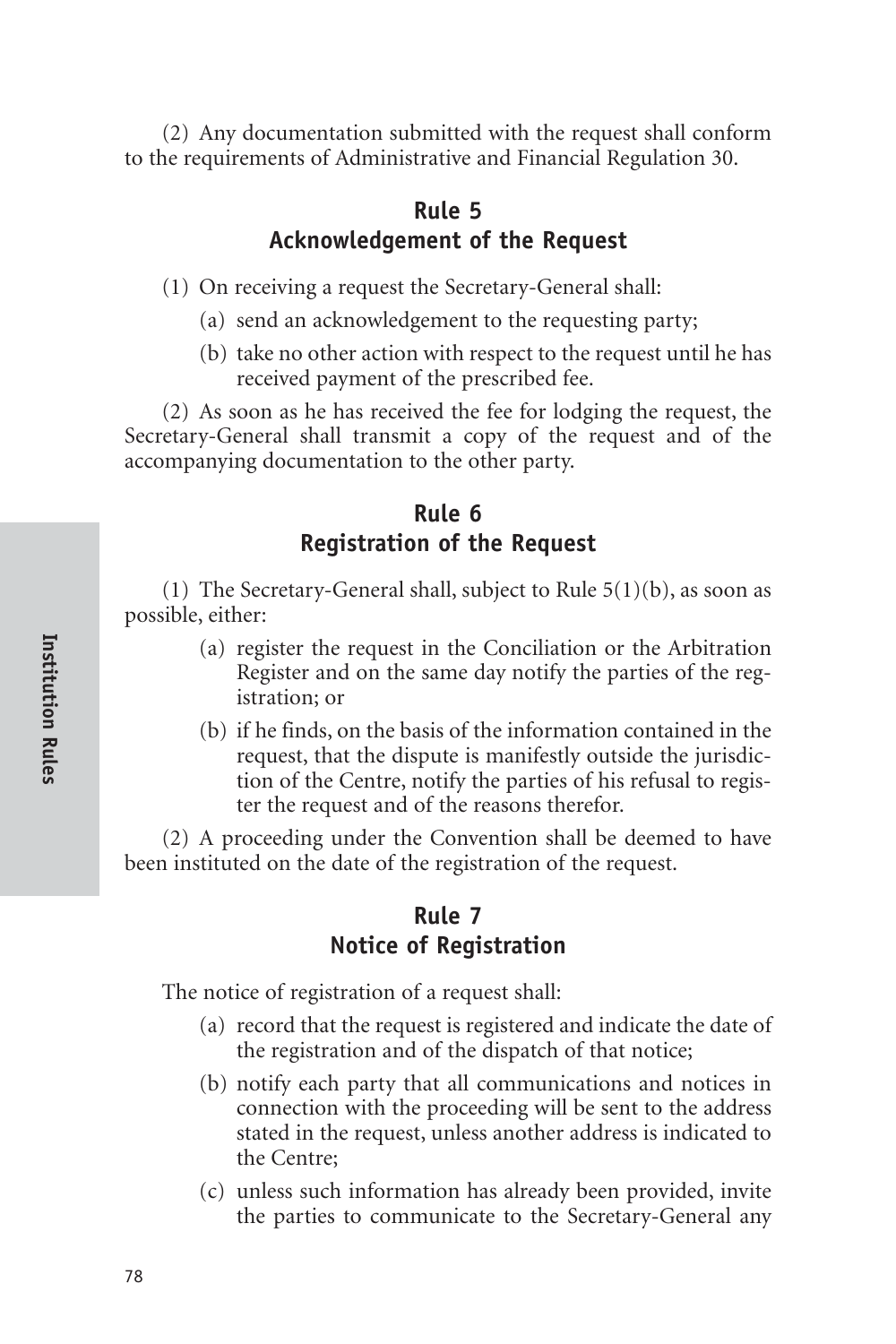provisions agreed by them regarding the number and the method of appointment of the conciliators or arbitrators;

- (d) invite the parties to proceed, as soon as possible, to constitute a Conciliation Commission in accordance with Articles 29 to 31 of the Convention, or an Arbitral Tribunal in accordance with Articles 37 to 40;
- (e) remind the parties that the registration of the request is without prejudice to the powers and functions of the Conciliation Commission or Arbitral Tribunal in regard to jurisdiction, competence and the merits; and
- (f) be accompanied by a list of the members of the Panel of Conciliators or of Arbitrators of the Centre.

#### **Rule 8 Withdrawal of the Request**

The requesting party may, by written notice to the Secretary-General, withdraw the request before it has been registered. The Secretary-General shall promptly notify the other party, unless, pursuant to Rule  $5(1)(b)$ , the request had not been transmitted to it.

#### **Rule 9 Final Provisions**

(1) The texts of these Rules in each official language of the Centre shall be equally authentic.

(2) These Rules may be cited as the "Institution Rules" of the Centre.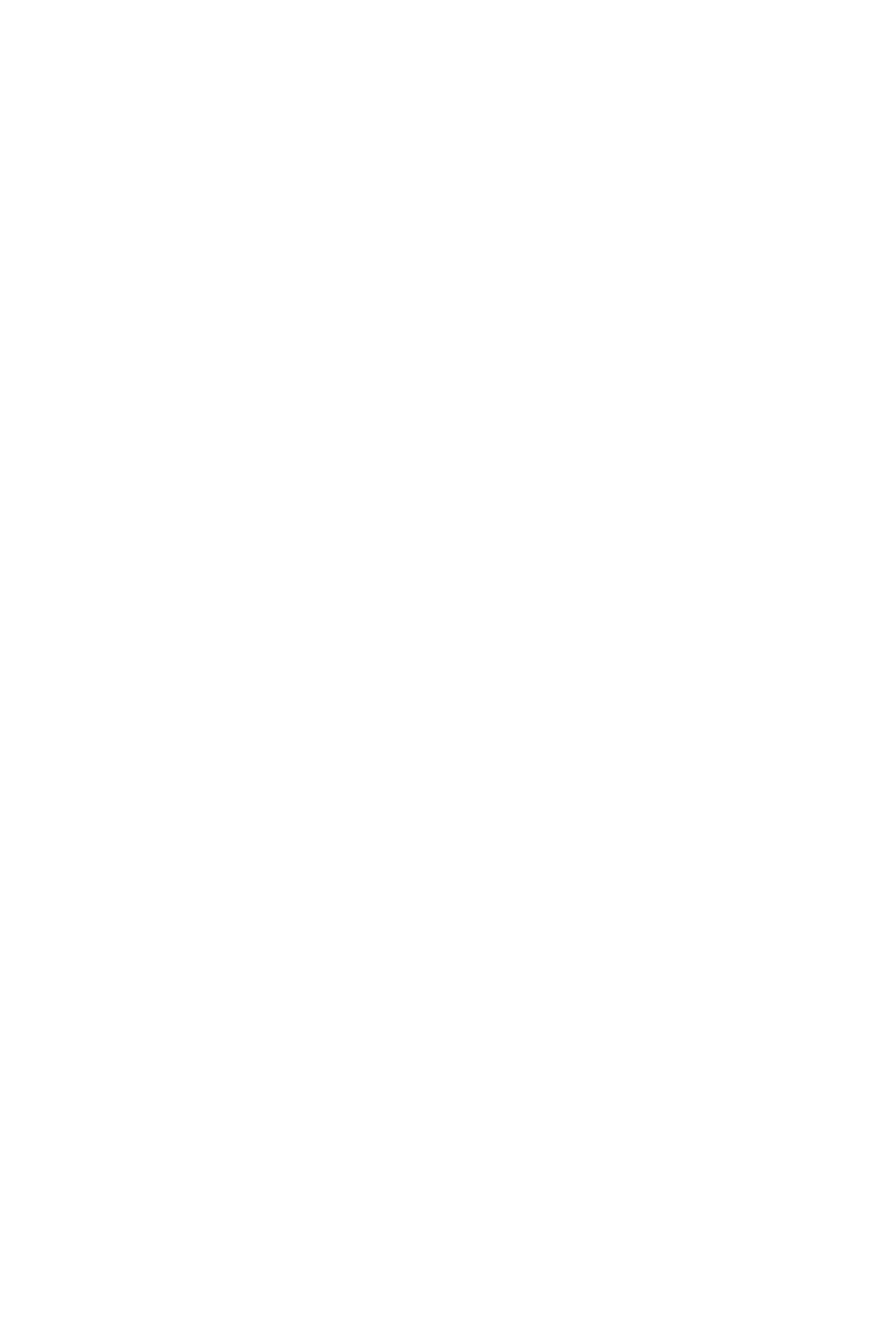# **RULES OF PROCEDURE FOR CONCILIATION PROCEEDINGS (CONCILIATION RULES)**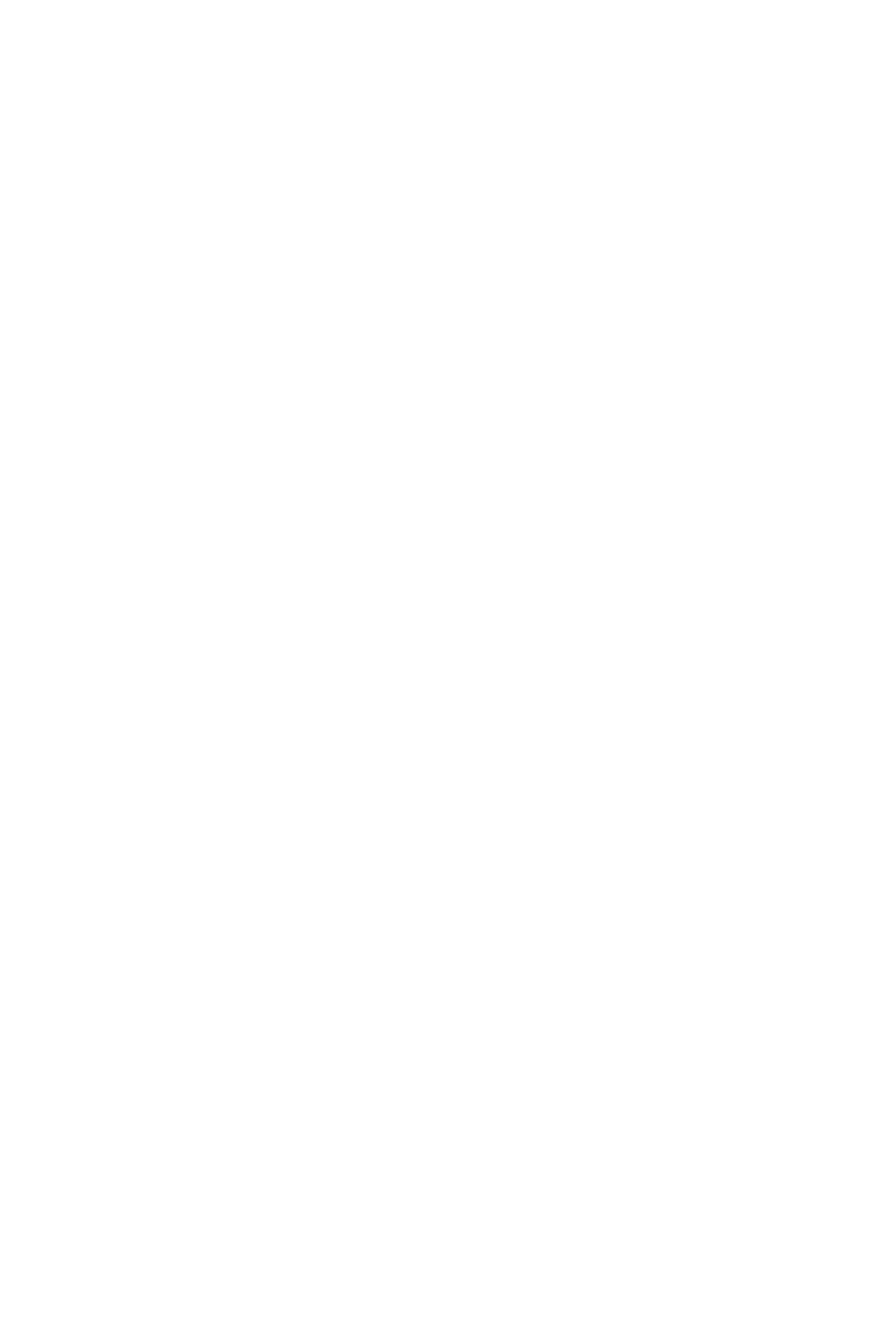# **RULES OF PROCEDURE FOR CONCILIATION PROCEEDINGS (CONCILIATION RULES)**

# **Table of Contents**

| Chapter      | Rule           |                                                  | Page |
|--------------|----------------|--------------------------------------------------|------|
| I            |                | <b>Establishment of the Commission</b>           |      |
|              | $\mathbf{1}$   | General Obligations                              | 85   |
|              | $\overline{2}$ | Method of Constituting the Commission            |      |
|              |                | in the Absence of Previous Agreement             | 85   |
|              | 3              | Appointment of Conciliators to a                 |      |
|              |                | Commission Constituted in Accordance             |      |
|              |                | with Convention Article $29(2)(b)$               | 86   |
|              | 4              | Appointment of Conciliators by the               |      |
|              |                | Chairman of the Administrative Council           | 87   |
|              | 5              | Acceptance of Appointments                       | 87   |
|              | 6              | Constitution of the Commission                   | 88   |
|              | 7              | Replacement of Conciliators                      | 88   |
|              | 8              | Incapacity or Resignation of Conciliators        | 88   |
|              | 9              | Disqualification of Conciliators                 | 89   |
|              | 10             | Procedure during a Vacancy on the Commission.    | 89   |
|              | 11             | Filling Vacancies on the Commission              | 90   |
|              | 12             | Resumption of Proceeding after Filling a Vacancy | 90   |
| $\mathbf{I}$ |                | <b>Working of the Commission</b>                 |      |
|              | 13             | Sessions of the Commission                       | 90   |
|              | 14             | Sittings of the Commission                       | 91   |
|              | 15             | Deliberations of the Commission                  | 91   |
|              | 16             | Decisions of the Commission                      | 92   |
|              | 17             | Incapacity of the President                      | 92   |
|              | 18             | Representation of the Parties                    | 92   |
| III          |                | <b>General Procedural Provisions</b>             |      |
|              | 19             | Procedural Orders                                | 92   |
|              | 20             | Preliminary Procedural Consultation              | 93   |
|              | 21             | Procedural Languages                             | 93   |
| IV           |                | <b>Conciliation Procedures</b>                   |      |
|              | 22             | Functions of the Commission                      | 94   |
|              | 23             | Cooperation of the Parties                       | 94   |
|              | 24             | Transmission of the Request                      | 95   |
|              | 25             | Written Statements                               | 95   |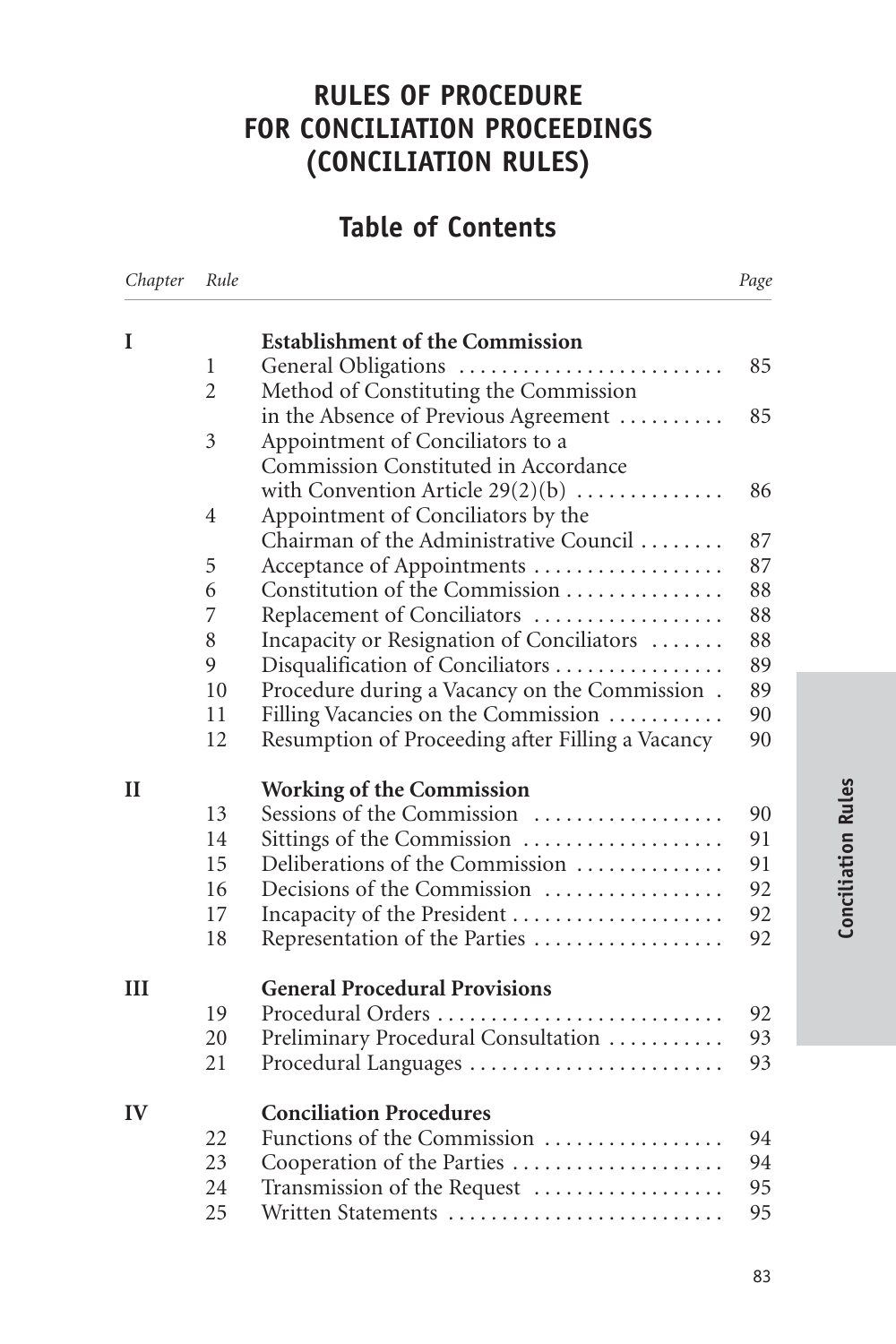|    | 26<br>27<br>28 | Supporting Documentation<br>Witnesses and Experts | 95<br>95<br>96 |
|----|----------------|---------------------------------------------------|----------------|
| V  |                | <b>Termination of the Proceeding</b>              |                |
|    | 29             | Objections to Jurisdiction                        | 96             |
|    | 30             | Closure of the Proceeding                         | 97             |
|    | 31             | Preparation of the Report                         | 97             |
|    | 32             |                                                   | 97             |
|    | 33             | Communication of the Report                       | 98             |
| VI | 34             | <b>General Provisions</b><br>Final Provisions     | 98             |
|    |                |                                                   |                |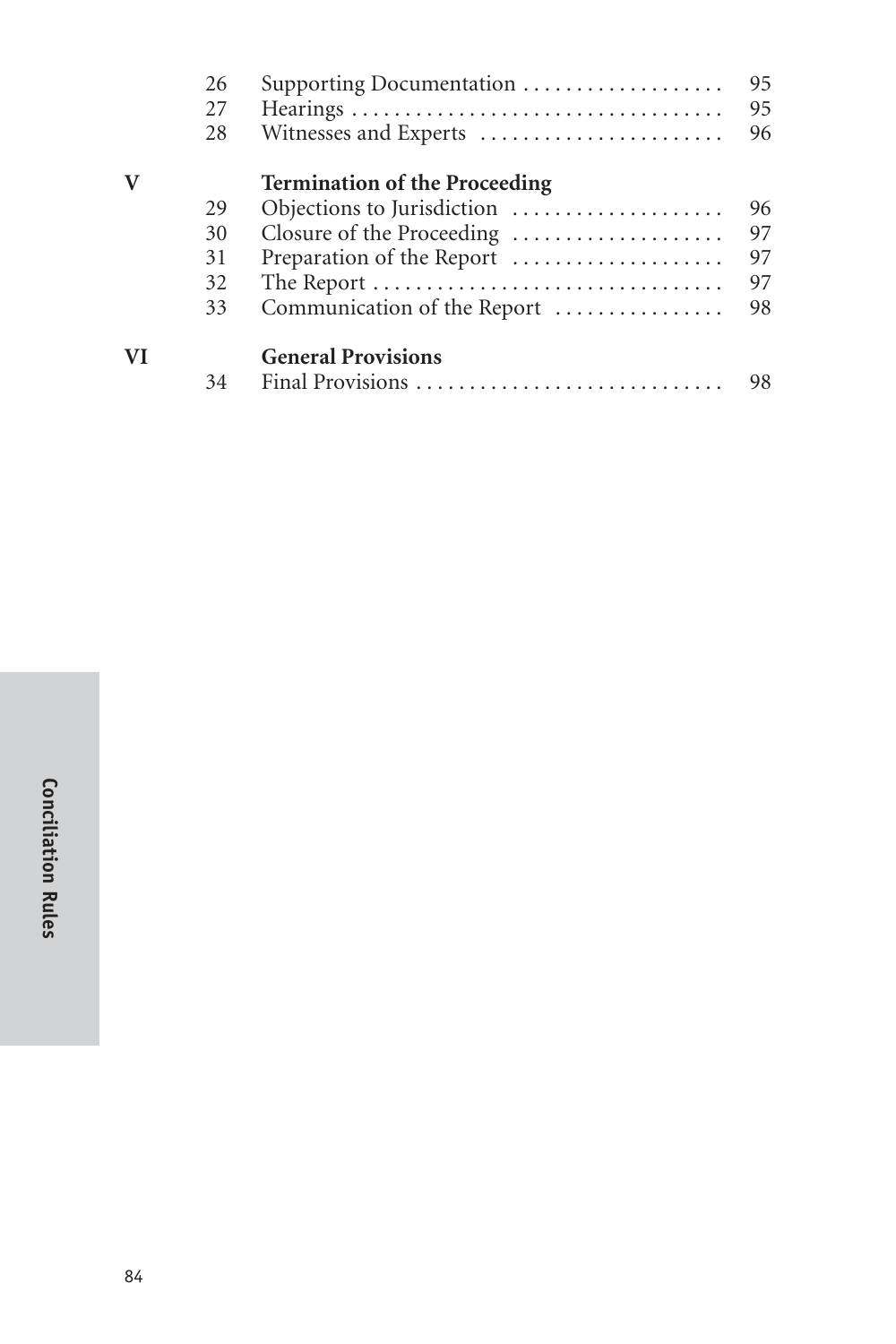*The Rules of Procedure for Conciliation Proceedings (the Conciliation Rules) of ICSID were adopted by the Administrative Council of the Centre pursuant to Article 6(1)(c) of the ICSID Convention.*

*The Conciliation Rules are supplemented by the Administrative and Financial Regulations of the Centre, in particular by Regulations 14-16, 22-31 and 34(1).*

*The Conciliation Rules cover the period of time from the dispatch of the notice of registration of a request for conciliation until a report is drawn up. The transactions previous to that time are to be regulated in accordance with the Institution Rules.*

# **Conciliation Rules**

# **Chapter I Establishment of the Commission**

# **Rule 1 General Obligations**

(1) Upon notification of the registration of the request for conciliation, the parties shall, with all possible dispatch, proceed to constitute a Commission, with due regard to Section 2 of Chapter III of the Convention.

(2) Unless such information is provided in the request, the parties shall communicate to the Secretary-General as soon as possible any provisions agreed by them regarding the number of conciliators and the method of their appointment.

## **Rule 2 Method of Constituting the Commission in the Absence of Previous Agreement**

(1) If the parties, at the time of the registration of the request for conciliation, have not agreed upon the number of conciliators and the method of their appointment, they shall, unless they agree otherwise, follow the following procedure:

> (a) the requesting party shall, within 10 days after the registration of the request, propose to the other party the appointment of a sole conciliator or of a specified uneven number of conciliators and specify the method proposed for their appointment;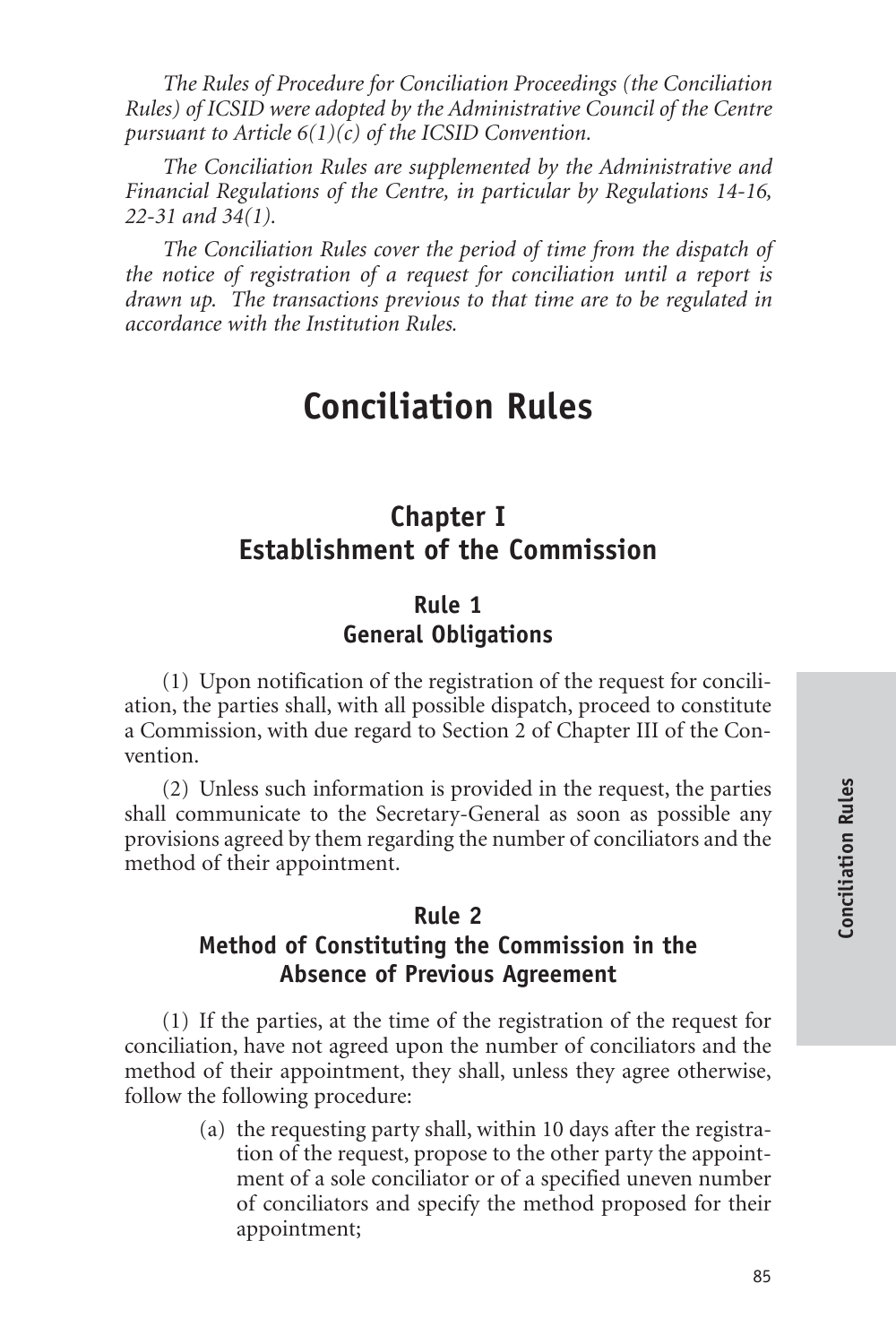- (b) within 20 days after receipt of the proposals made by the requesting party, the other party shall:
	- (i) accept such proposals; or
	- (ii) make other proposals regarding the number of conciliators and the method of their appointment;
- (c) within 20 days after receipt of the reply containing any such other proposals, the requesting party shall notify the other party whether it accepts or rejects such proposals.

(2) The communications provided for in paragraph (1) shall be made or promptly confirmed in writing and shall either be transmitted through the Secretary-General or directly between the parties with a copy to the Secretary-General. The parties shall promptly notify the Secretary-General of the contents of any agreement reached.

(3) At any time 60 days after the registration of the request, if no agreement on another procedure is reached, either party may inform the Secretary-General that it chooses the formula provided for in Article 29(2)(b) of the Convention. The Secretary-General shall thereupon promptly inform the other party that the Commission is to be constituted in accordance with that Article.

#### **Rule 3**

# **Appointment of Conciliators to a Commission Constituted in Accordance with Convention Article 29(2)(b)**

(1) If the Commission is to be constituted in accordance with Article 29(2)(b) of the Convention:

- (a) either party shall, in a communication to the other party:
	- (i) name two persons, identifying one of them as the conciliator appointed by it and the other as the conciliator proposed to be the President of the Commission; and
	- (ii) invite the other party to concur in the appointment of the conciliator proposed to be the President of the Commission and to appoint another conciliator;
- (b) promptly upon receipt of this communication the other party shall, in its reply:
	- (i) name a person as the conciliator appointed by it; and
	- (ii) concur in the appointment of the conciliator proposed to be the President of the Commission or name another person as the conciliator proposed to be President;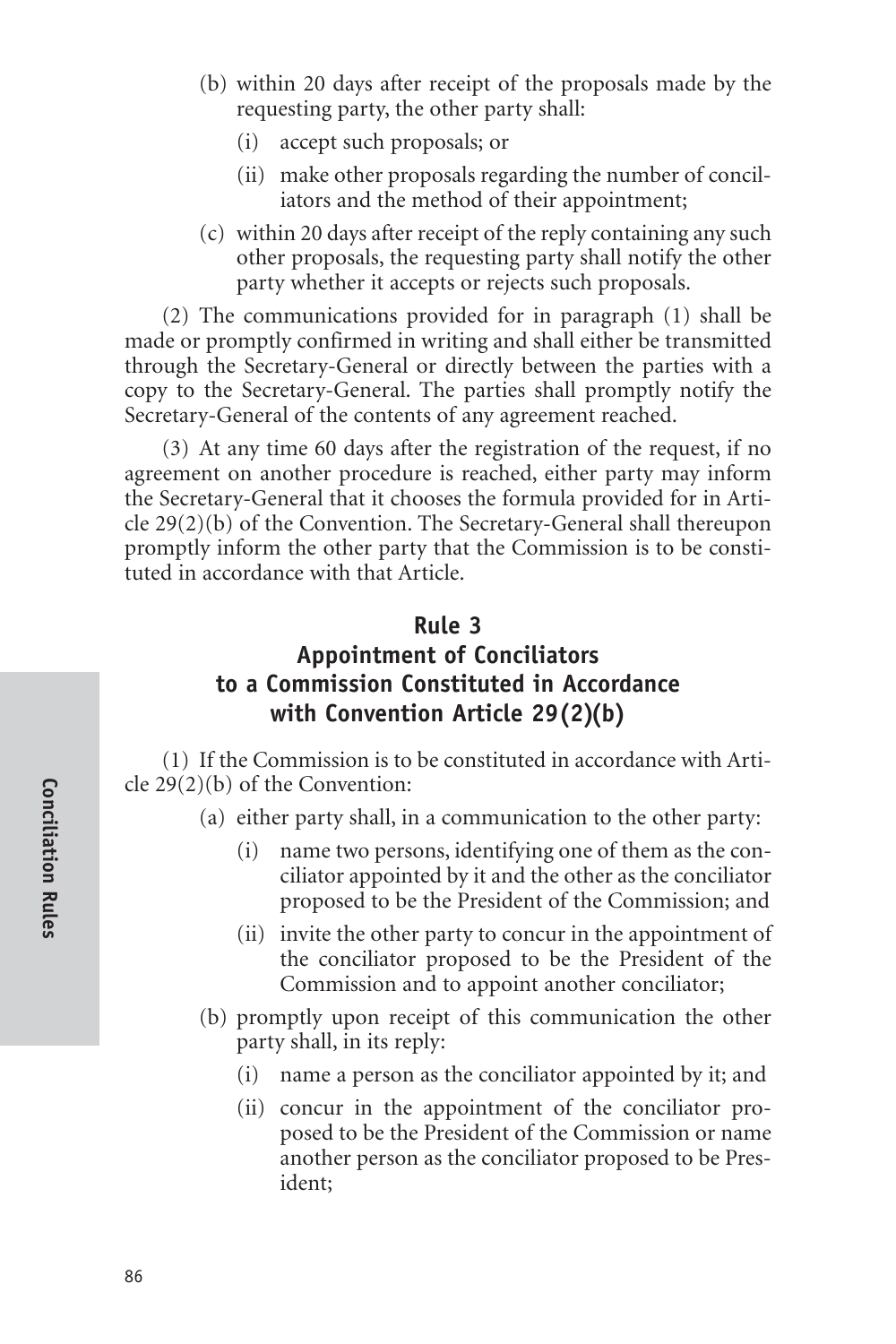(c) promptly upon receipt of the reply containing such a proposal, the initiating party shall notify the other party whether it concurs in the appointment of the conciliator proposed by that party to be the President of the Commission.

(2) The communications provided for in this Rule shall be made or promptly confirmed in writing and shall either be transmitted through the Secretary-General or directly between the parties with a copy to the Secretary-General.

## **Rule 4**

# **Appointment of Conciliators by the Chairman of the Administrative Council**

(1) If the Commission is not constituted within 90 days after the dispatch by the Secretary-General of the notice of registration, or such other period as the parties may agree, either party may, through the Secretary-General, address to the Chairman of the Administrative Council a request in writing to appoint the conciliator or conciliators not yet appointed and to designate a conciliator to be the President of the Commission.

(2) The provision of paragraph (1) shall apply *mutatis mutandis* in the event that the parties have agreed that the conciliators shall elect the President of the Commission and they fail to do so.

(3) The Secretary-General shall forthwith send a copy of the request to the other party.

(4) The Chairman shall use his best efforts to comply with that request within 30 days after its receipt. Before he proceeds to make an appointment or designation, with due regard to Article 31(1) of the Convention, he shall consult both parties as far as possible.

(5) The Secretary-General shall promptly notify the parties of any appointment or designation made by the Chairman.

#### **Rule 5 Acceptance of Appointments**

(1) The party or parties concerned shall notify the Secretary-General of the appointment of each conciliator and indicate the method of his appointment.

(2) As soon as the Secretary-General has been informed by a party or the Chairman of the Administrative Council of the appointment of a conciliator, he shall seek an acceptance from the appointee.

(3) If a conciliator fails to accept his appointment within 15 days, the Secretary-General shall promptly notify the parties, and if appropriate the Chairman, and invite them to proceed to the appointment of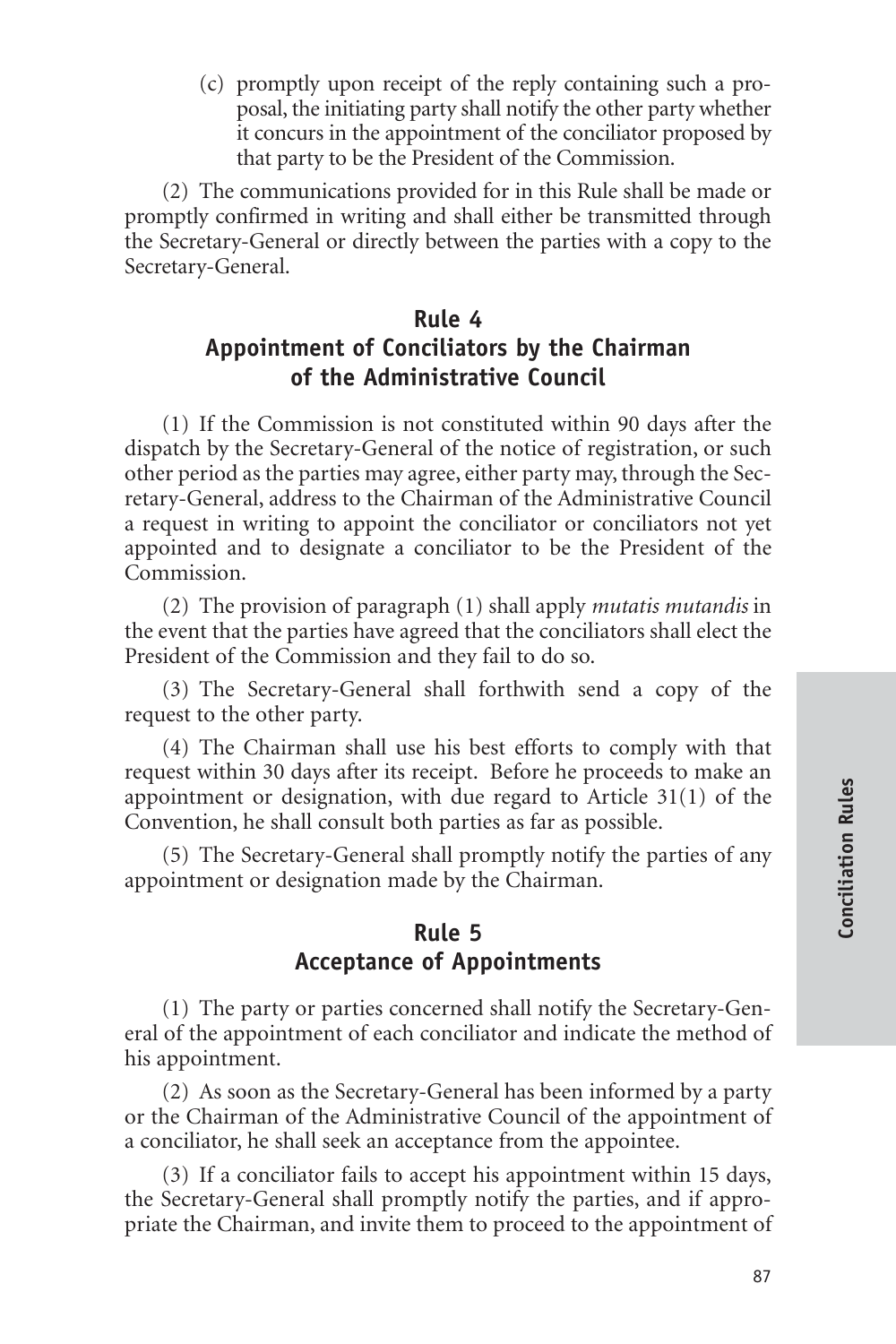another conciliator in accordance with the method followed for the previous appointment.

## **Rule 6 Constitution of the Commission**

(1) The Commission shall be deemed to be constituted and the proceeding to have begun on the date the Secretary-General notifies the parties that all the conciliators have accepted their appointment.

(2) Before or at the first session of the Commission, each conciliator shall sign a declaration in the following form:

"To the best of my knowledge there is no reason why I should not serve on the Conciliation Commission constituted by the International Centre for Settlement of Investment Disputes with respect to a dispute between \_\_\_\_\_\_\_\_\_\_\_\_\_\_\_\_\_and \_\_\_\_\_\_\_\_\_\_\_\_\_\_\_\_\_.

"I shall keep confidential all information coming to my knowledge as a result of my participation in this proceeding, as well as the contents of any report drawn up by the Commission.

"I shall not accept any instruction or compensation with regard to the proceeding from any source except as provided in the Convention on the Settlement of Investment Disputes between States and Nationals of Other States and in the Regulations and Rules made pursuant thereto.

"A statement of my past and present professional, business and other relationships (if any) with the parties is attached hereto."

Any conciliator failing to sign such a declaration by the end of the first session of the Commission shall be deemed to have resigned.

#### **Rule 7 Replacement of Conciliators**

At any time before the Commission is constituted, each party may replace any conciliator appointed by it and the parties may by common consent agree to replace any conciliator. The procedure of such replacement shall be in accordance with Rules 1, 5 and 6.

#### **Rule 8 Incapacity or Resignation of Conciliators**

(1) If a conciliator becomes incapacitated or unable to perform the duties of his office, the procedure in respect of the disqualification of conciliators set forth in Rule 9 shall apply.

(2) A conciliator may resign by submitting his resignation to the other members of the Commission and the Secretary-General. If the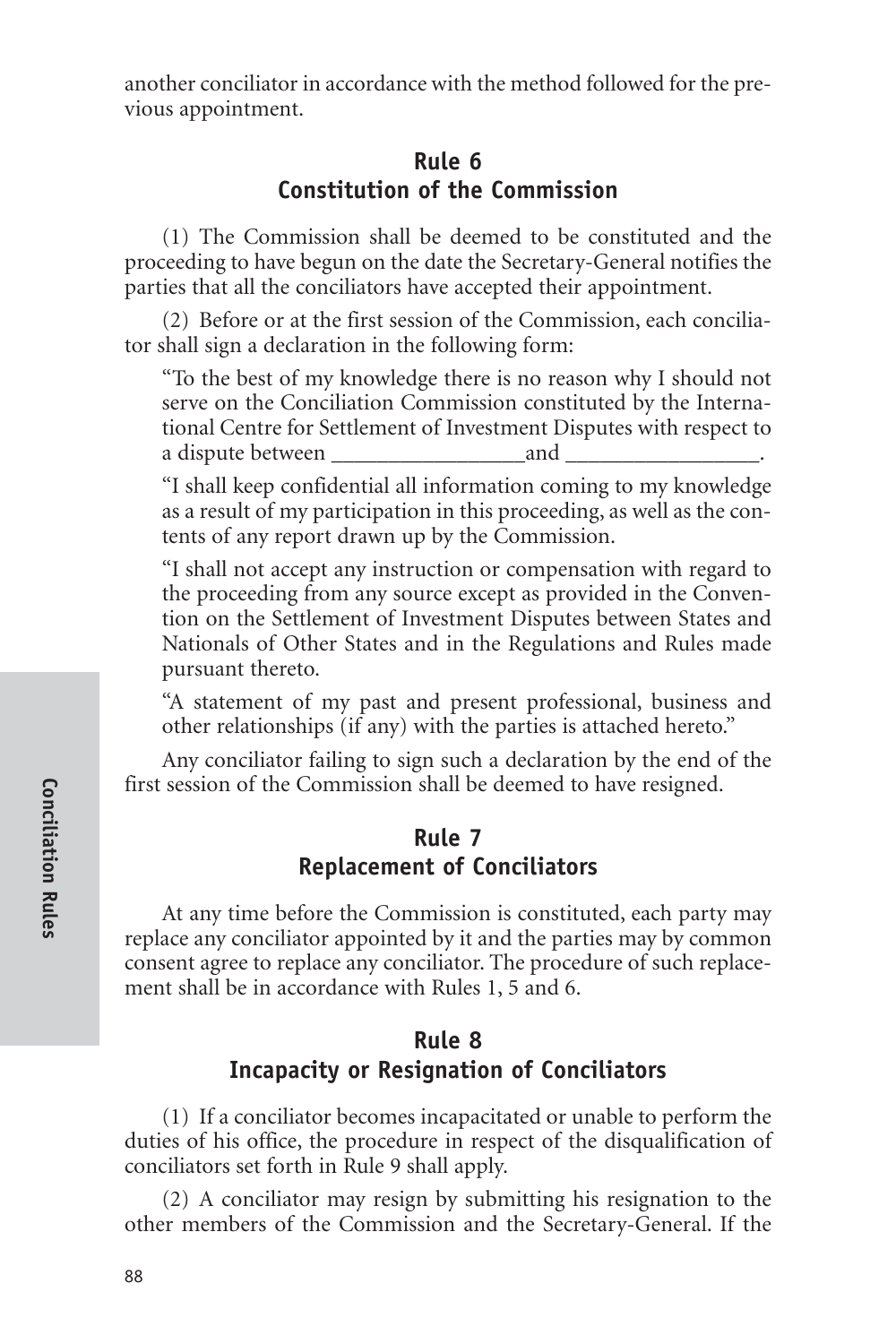conciliator was appointed by one of the parties, the Commission shall promptly consider the reasons for his resignation and decide whether it consents thereto. The Commission shall promptly notify the Secretary-General of its decision.

## **Rule 9 Disqualification of Conciliators**

(1) A party proposing the disqualification of a conciliator pursuant to Article 57 of the Convention shall promptly, and in any event before the Commission first recommends terms of settlement of the dispute to the parties or when the proceeding is closed (whichever occurs earlier), file its proposal with the Secretary-General, stating its reasons therefor.

- (2) The Secretary-General shall forthwith:
	- (a) transmit the proposal to the members of the Commission and, if it relates to a sole conciliator or to a majority of the members of the Commission, to the Chairman of the Administrative Council; and
	- (b) notify the other party of the proposal.

(3) The conciliator to whom the proposal relates may, without delay, furnish explanations to the Commission or the Chairman, as the case may be.

(4) Unless the proposal relates to a majority of the members of the Commission, the other members shall promptly consider and vote on the proposal in the absence of the conciliator concerned. If those members are equally divided, they shall, through the Secretary-General, promptly notify the Chairman of the proposal, of any explanation furnished by the conciliator concerned and of their failure to reach a decision.

(5) Whenever the Chairman has to decide on a proposal to disqualify a conciliator, he shall use his best efforts to take that decision within 30 days after he has received the proposal.

(6) The proceeding shall be suspended until a decision has been taken on the proposal.

# **Rule 10 Procedure during a Vacancy on the Commission**

(1) The Secretary-General shall forthwith notify the parties and, if necessary, the Chairman of the Administrative Council of the disqualification, death, incapacity or resignation of a conciliator and of the consent, if any, of the Commission to a resignation.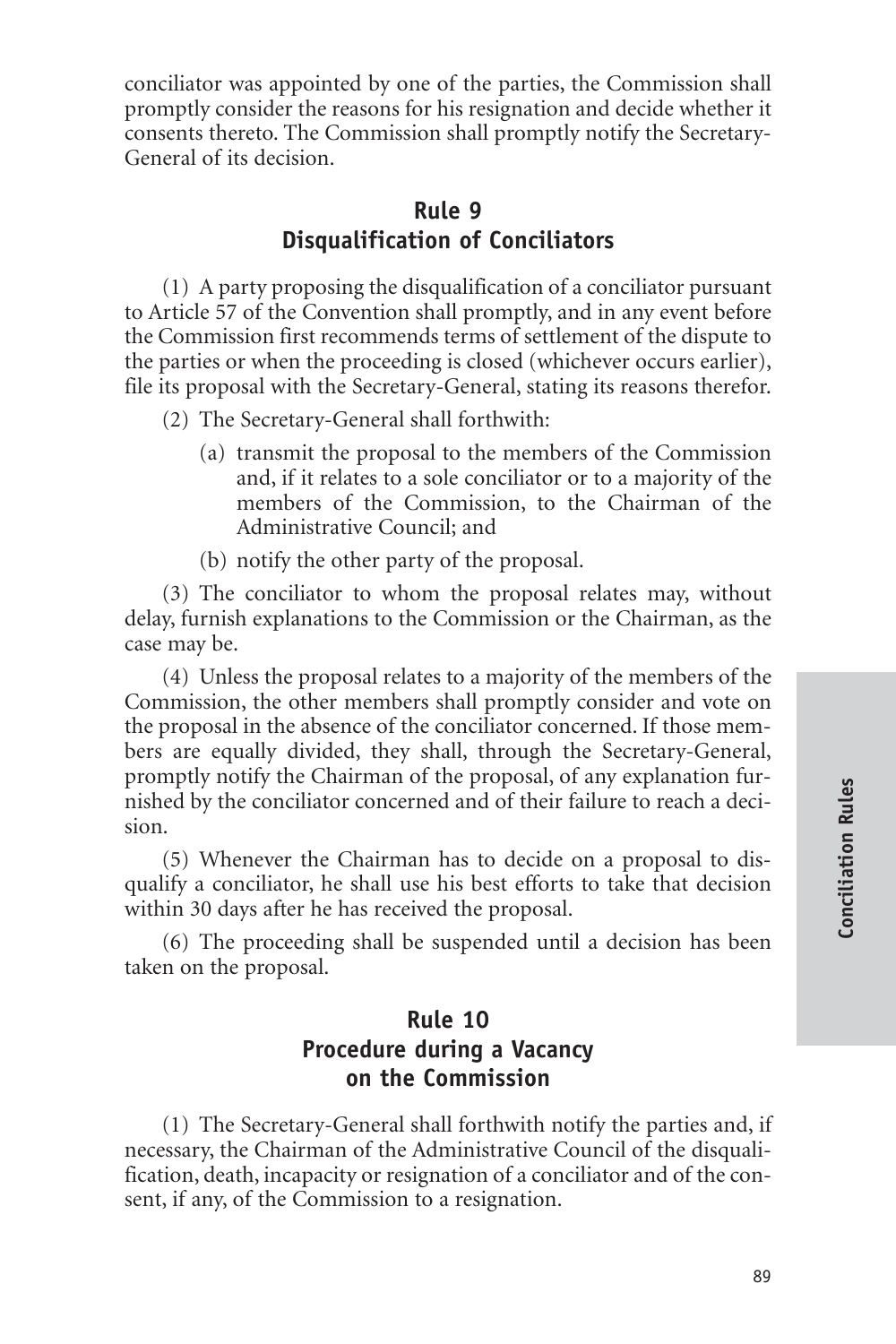(2) Upon the notification by the Secretary-General of a vacancy on the Commission, the proceeding shall be or remain suspended until the vacancy has been filled.

## **Rule 11 Filling Vacancies on the Commission**

(1) Except as provided in paragraph (2), a vacancy resulting from the disqualification, death, incapacity or resignation of a conciliator shall be promptly filled by the same method by which his appointment had been made.

(2) In addition to filling vacancies relating to conciliators appointed by him, the Chairman of the Administrative Council shall appoint a person from the Panel of Conciliators:

- (a) to fill a vacancy caused by the resignation, without the consent of the Commission, of a conciliator appointed by a party; or
- (b) at the request of either party, to fill any other vacancy, if no new appointment is made and accepted within 45 days of the notification of the vacancy by the Secretary-General.

(3) The procedure for filling a vacancy shall be in accordance with Rules 1, 4(4), 4(5), 5 and, *mutatis mutandis,* 6(2).

## **Rule 12 Resumption of Proceeding after Filling a Vacancy**

As soon as a vacancy on the Commission has been filled, the proceeding shall continue from the point it had reached at the time the vacancy occurred. The newly appointed conciliator may, however, require that any hearings be repeated in whole or in part.

# **Chapter II Working of the Commission**

#### **Rule 13 Sessions of the Commission**

(1) The Commission shall hold its first session within 60 days after its constitution or such other period as the parties may agree. The dates of that session shall be fixed by the President of the Commission after consultation with its members and the Secretary-General. If upon its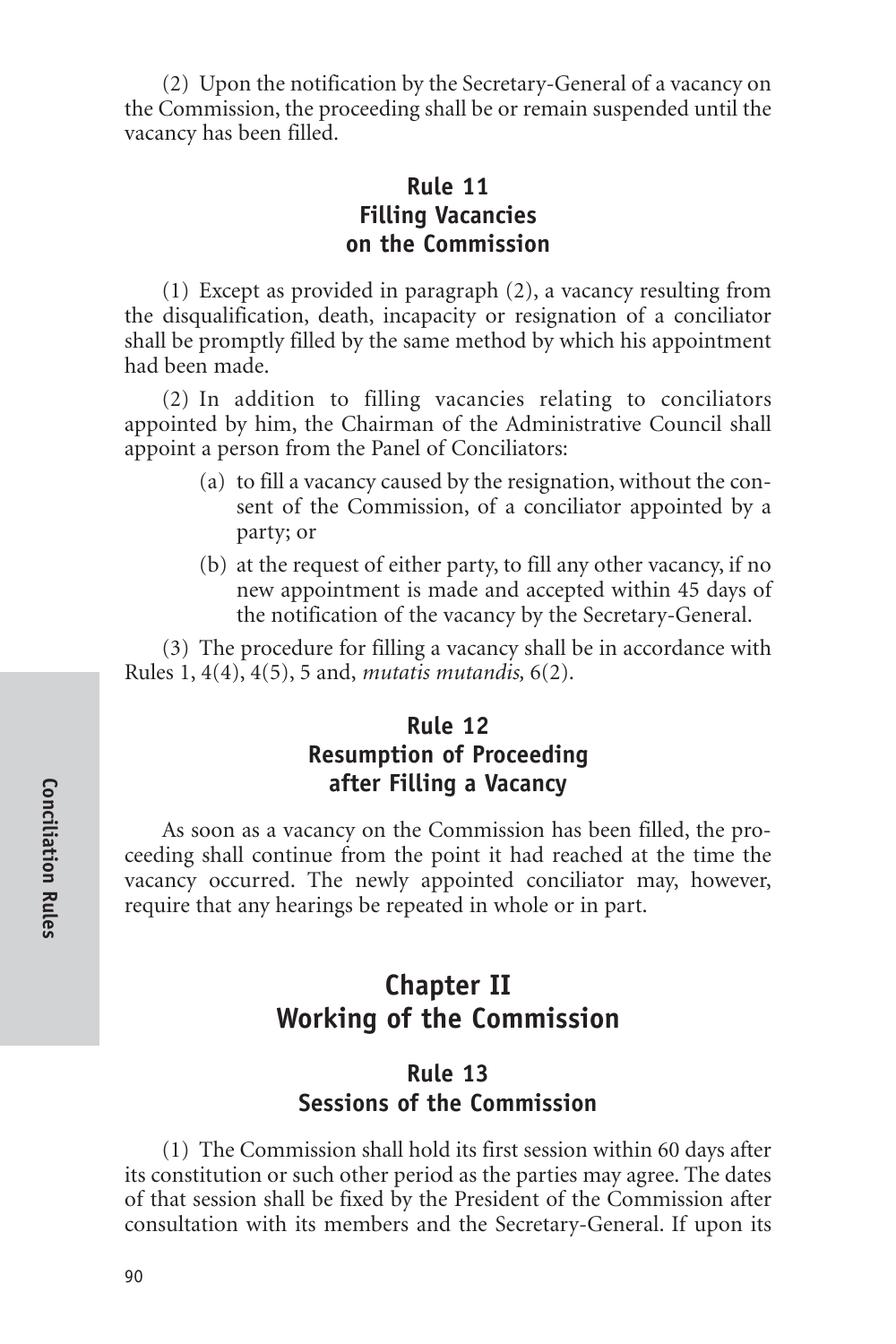constitution the Commission has no President because the parties have agreed that the President shall be elected by its members, the Secretary-General shall fix the dates of that session. In both cases, the parties shall be consulted as far as possible.

(2) The dates of subsequent sessions shall be determined by the Commission, after consultation with the Secretary-General and with the parties as far as possible.

(3) The Commission shall meet at the seat of the Centre or at such other place as may have been agreed by the parties in accordance with Article 63 of the Convention. If the parties agree that the proceeding shall be held at a place other than the Centre or an institution with which the Centre has made the necessary arrangements, they shall consult with the Secretary-General and request the approval of the Commission. Failing such approval, the Commission shall meet at the seat of the Centre.

(4) The Secretary-General shall notify the members of the Commission and the parties of the dates and place of the sessions of the Commission in good time.

# **Rule 14 Sittings of the Commission**

(1) The President of the Commission shall conduct its hearings and preside at its deliberations.

(2) Except as the parties otherwise agree, the presence of a majority of the members of the Commission shall be required at its sittings.

(3) The President of the Commission shall fix the date and hour of its sittings.

## **Rule 15 Deliberations of the Commission**

(1) The deliberations of the Commission shall take place in private and remain secret.

(2) Only members of the Commission shall take part in its deliberations. No other person shall be admitted unless the Commission decides otherwise.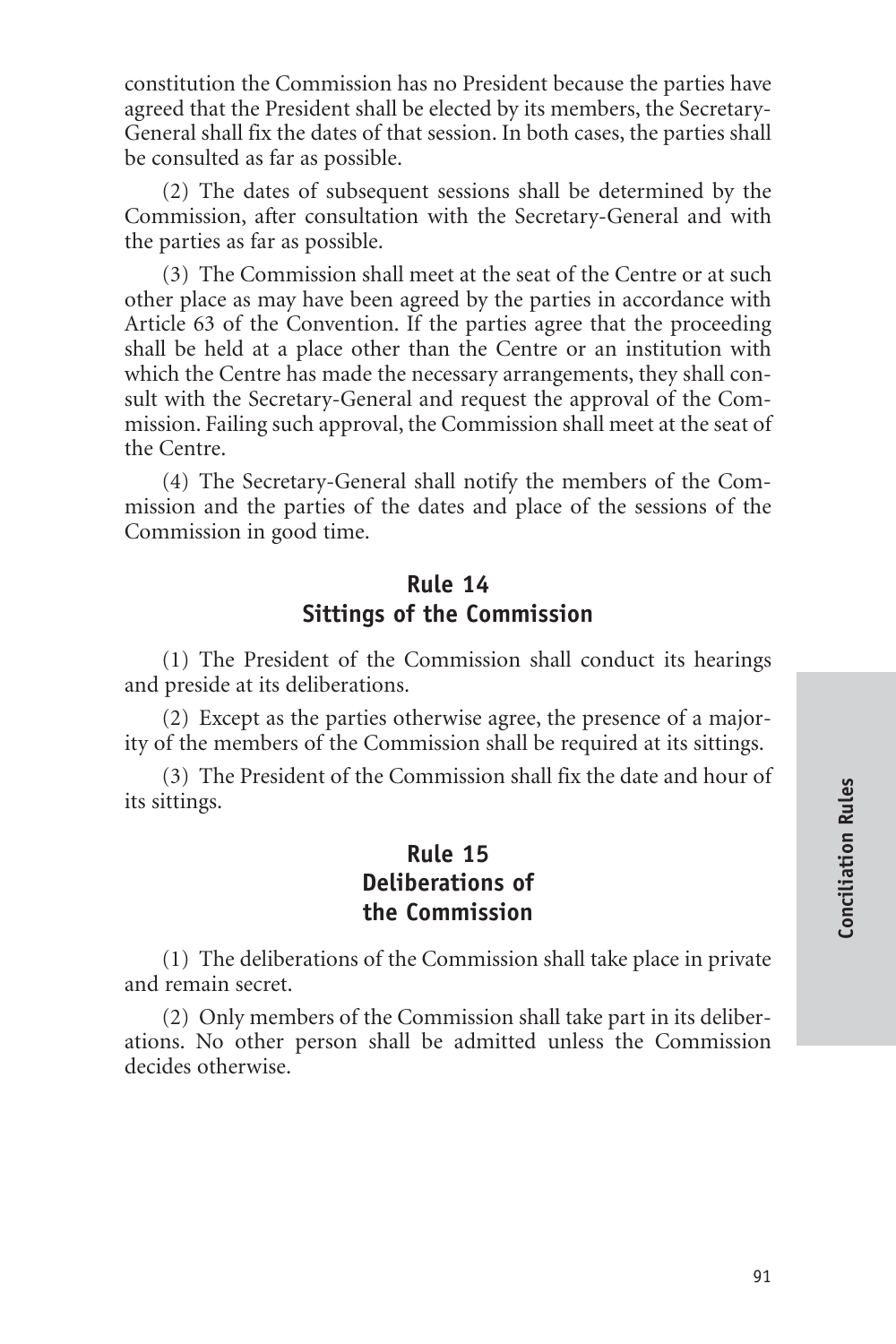## **Rule 16 Decisions of the Commission**

(1) Decisions of the Commission shall be taken by a majority of the votes of all its members. Abstention shall count as a negative vote.

(2) Except as otherwise provided by these Rules or decided by the Commission, it may take any decision by correspondence among its members, provided that all of them are consulted. Decisions so taken shall be certified by the President of the Commission.

## **Rule 17 Incapacity of the President**

If at any time the President of the Commission should be unable to act, his functions shall be performed by one of the other members of the Commission, acting in the order in which the Secretary-General had received the notice of their acceptance of their appointment to the Commission.

#### **Rule 18 Representation of the Parties**

(1) Each party may be represented or assisted by agents, counsel or advocates whose names and authority shall be notified by that party to the Secretary-General, who shall promptly inform the Commission and the other party.

(2) For the purposes of these Rules, the expression "party" includes, where the context so admits, an agent, counsel or advocate authorized to represent that party.

# **Chapter III General Procedural Provisions**

# **Rule 19 Procedural Orders**

The Commission shall make the orders required for the conduct of the proceeding.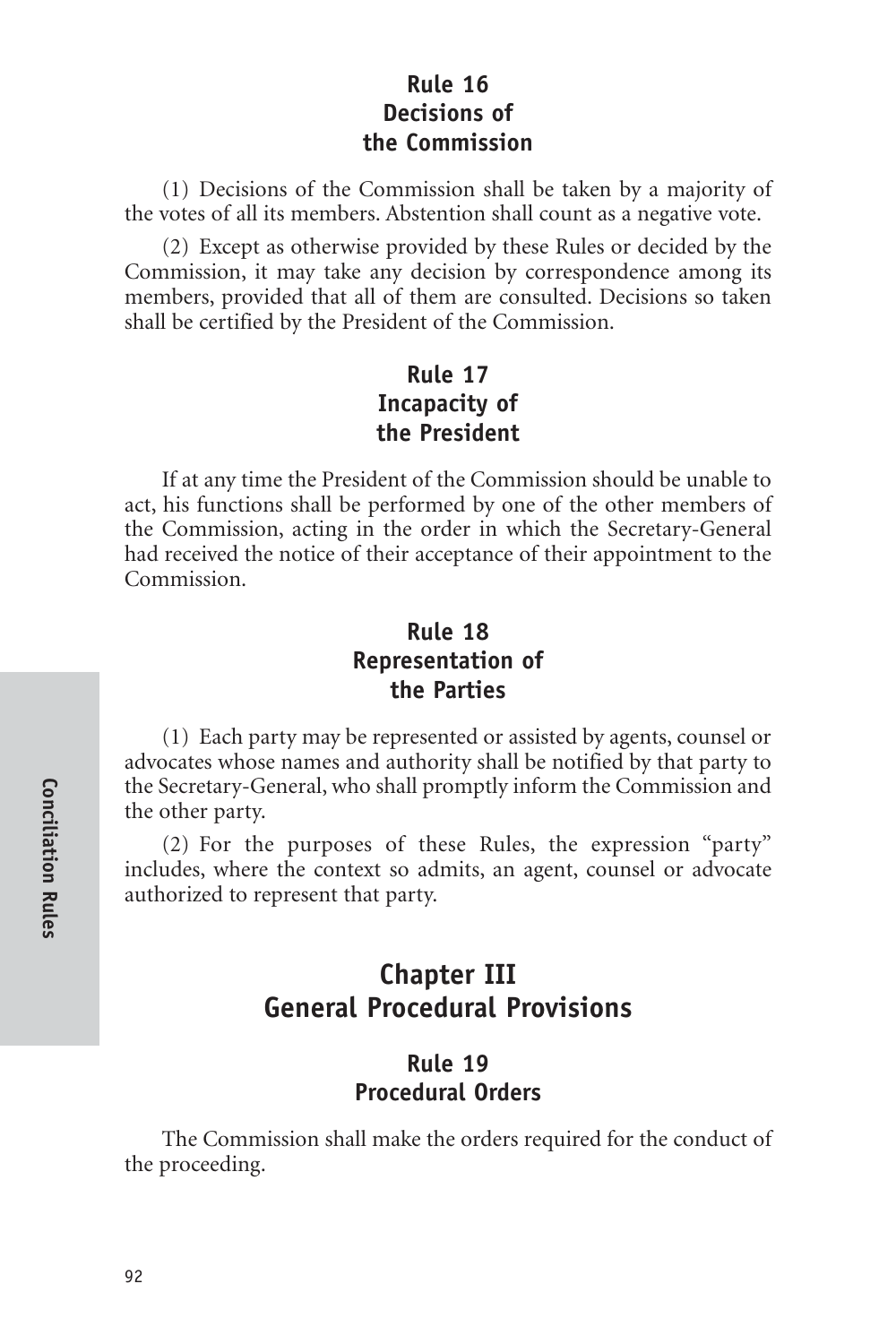# **Rule 20 Preliminary Procedural Consultation**

(1) As early as possible after the constitution of a Commission, its President shall endeavor to ascertain the views of the parties regarding questions of procedure. For this purpose he may request the parties to meet him. He shall, in particular, seek their views on the following matters:

- (a) the number of members of the Commission required to constitute a quorum at its sittings;
- (b) the language or languages to be used in the proceeding;
- (c) the evidence, oral or written, which each party intends to produce or to request the Commission to call for, and the written statements which each party intends to file, as well as the time limits within which such evidence should be produced and such statements filed;
- (d) the number of copies desired by each party of instruments filed by the other; and
- (e) the manner in which the record of the hearings shall be kept.

(2) In the conduct of the proceeding the Commission shall apply any agreement between the parties on procedural matters, except as otherwise provided in the Convention or the Administrative and Financial Regulations.

#### **Rule 21 Procedural Languages**

(1) The parties may agree on the use of one or two languages to be used in the proceeding, provided that, if they agree on any language that is not an official language of the Centre, the Commission, after consultation with the Secretary-General, gives its approval. If the parties do not agree on any such procedural language, each of them may select one of the official languages (i.e., English, French and Spanish) for this purpose.

(2) If two procedural languages are selected by the parties, any instrument may be filed in either language. Either language may be used at the hearings, subject, if the Commission so requires, to translation and interpretation. The recommendations and the report of the Commission shall be rendered and the record kept in both procedural languages, both versions being equally authentic.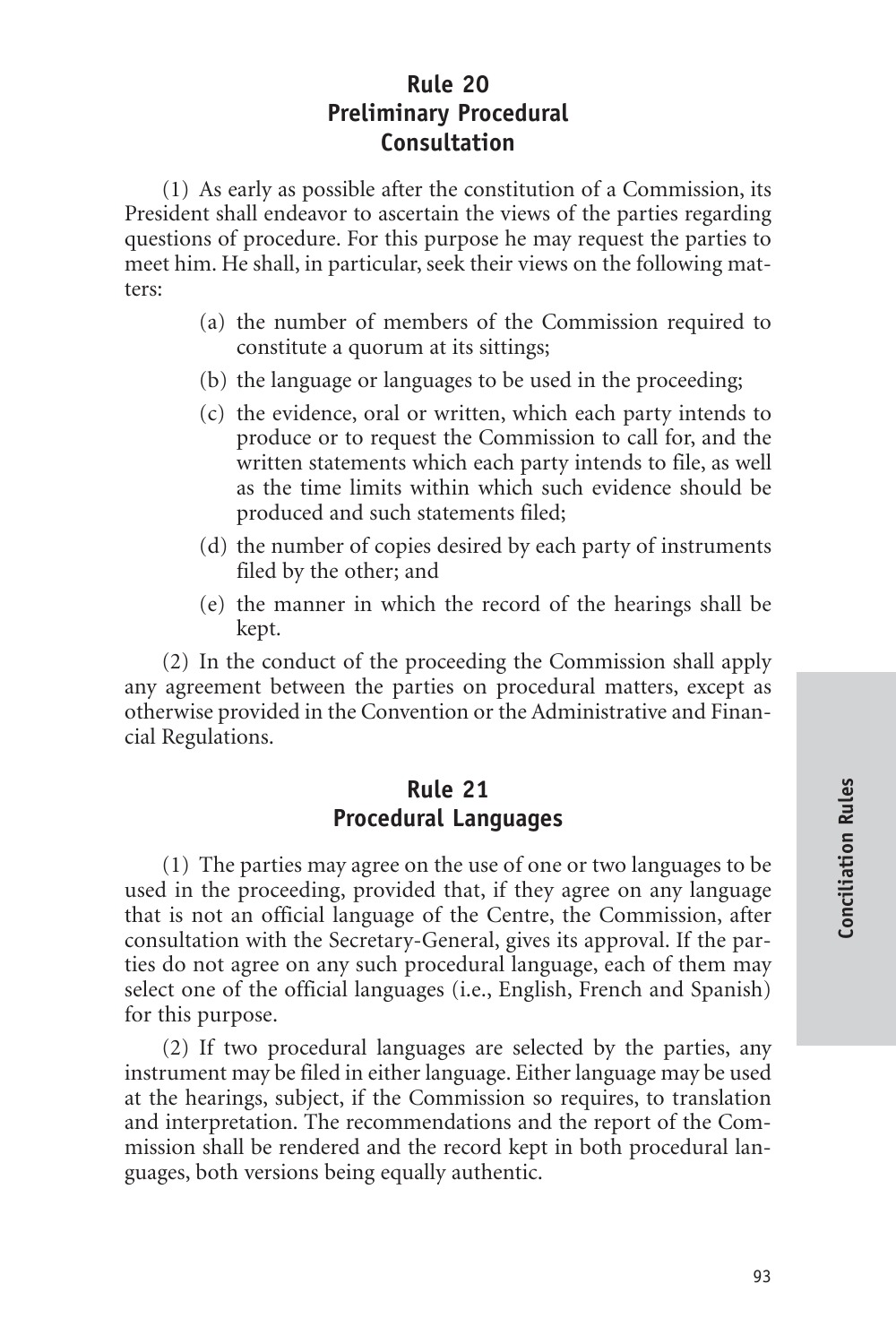# **Chapter IV Conciliation Procedures**

#### **Rule 22 Functions of the Commission**

(1) In order to clarify the issues in dispute between the parties, the Commission shall hear the parties and shall endeavor to obtain any information that might serve this end. The parties shall be associated with its work as closely as possible.

(2) In order to bring about agreement between the parties, the Commission may, from time to time at any stage of the proceeding, make—orally or in writing—recommendations to the parties. It may recommend that the parties accept specific terms of settlement or that they refrain, while it seeks to bring about agreement between them, from specific acts that might aggravate the dispute; it shall point out to the parties the arguments in favor of its recommendations. It may fix time limits within which each party shall inform the Commission of its decision concerning the recommendations made.

(3) The Commission, in order to obtain information that might enable it to discharge its functions, may at any stage of the proceeding:

- (a) request from either party oral explanations, documents and other information;
- (b) request evidence from other persons; and
- (c) with the consent of the party concerned, visit any place connected with the dispute or conduct inquiries there, provided that the parties may participate in any such visits and inquiries.

#### **Rule 23 Cooperation of the Parties**

(1) The parties shall cooperate in good faith with the Commission and, in particular, at its request furnish all relevant documents, information and explanations as well as use the means at their disposal to enable the Commission to hear witnesses and experts whom it desires to call. The parties shall also facilitate visits to and inquiries at any place connected with the dispute that the Commission desires to undertake.

(2) The parties shall comply with any time limits agreed with or fixed by the Commission.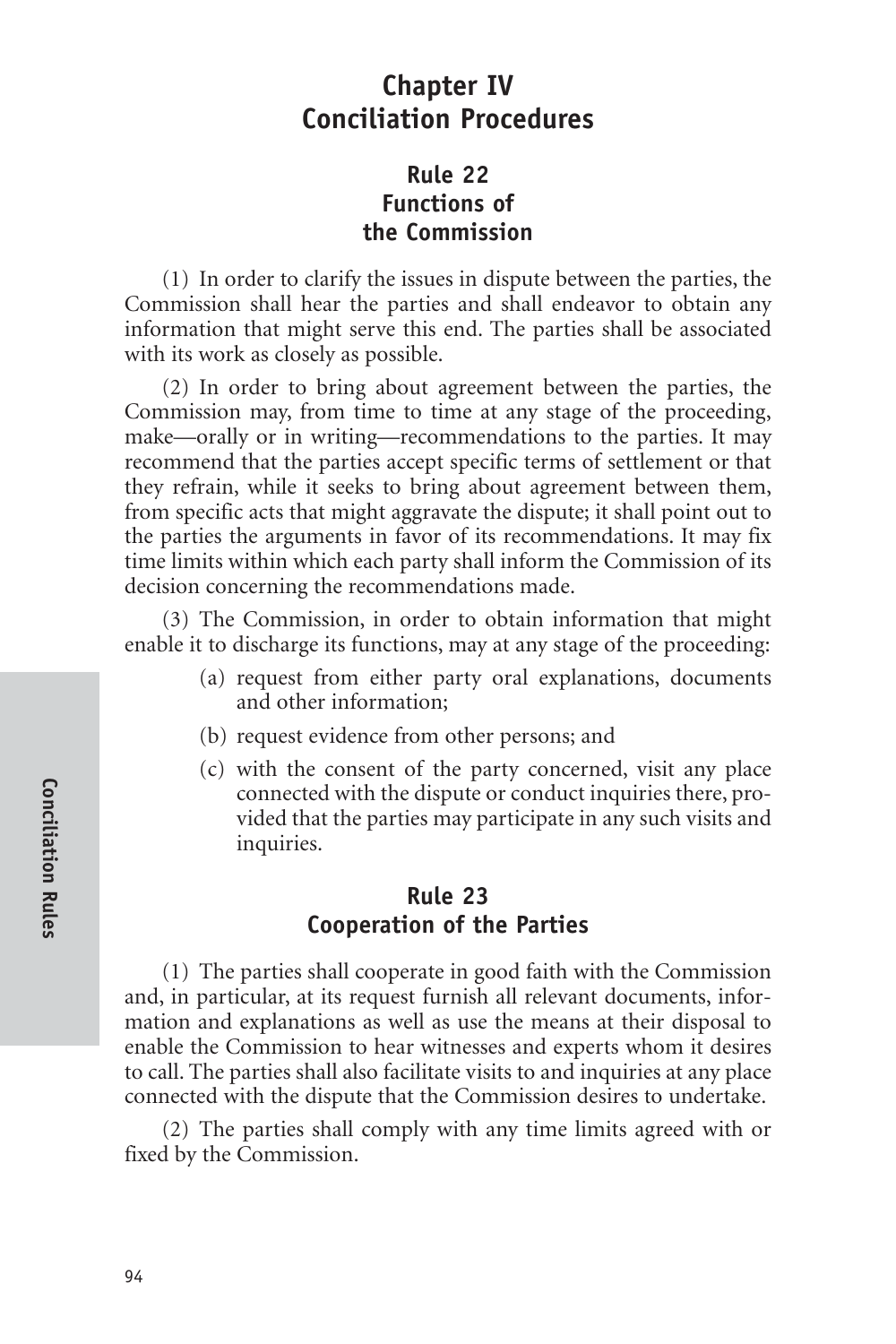#### **Rule 24 Transmission of the Request**

As soon as the Commission is constituted, the Secretary-General shall transmit to each member a copy of the request by which the proceeding was initiated, of the supporting documentation, of the notice of registration and of any communication received from either party in response thereto.

#### **Rule 25 Written Statements**

(1) Upon the constitution of the Commission, its President shall invite each party to file, within 30 days or such longer time limit as he may fix, a written statement of its position. If, upon its constitution, the Commission has no President, such invitation shall be issued and any such longer time limit shall be fixed by the Secretary-General. At any stage of the proceeding, within such time limits as the Commission shall fix, either party may file such other written statements as it deems useful and relevant.

(2) Except as otherwise provided by the Commission after consultation with the parties and the Secretary-General, every written statement or other instrument shall be filed in the form of a signed original accompanied by additional copies whose number shall be two more than the number of members of the Commission.

# **Rule 26 Supporting Documentation**

(1) Every written statement or other instrument filed by a party may be accompanied by supporting documentation, in such form and number of copies as required by Administrative and Financial Regulation 30.

(2) Supporting documentation shall ordinarily be filed together with the instrument to which it relates, and in any case within the time limit fixed for the filing of such instrument.

#### **Rule 27 Hearings**

(1) The hearings of the Commission shall take place in private and, except as the parties otherwise agree, shall remain secret.

(2) The Commission shall decide, with the consent of the parties, which other persons besides the parties, their agents, counsel and advo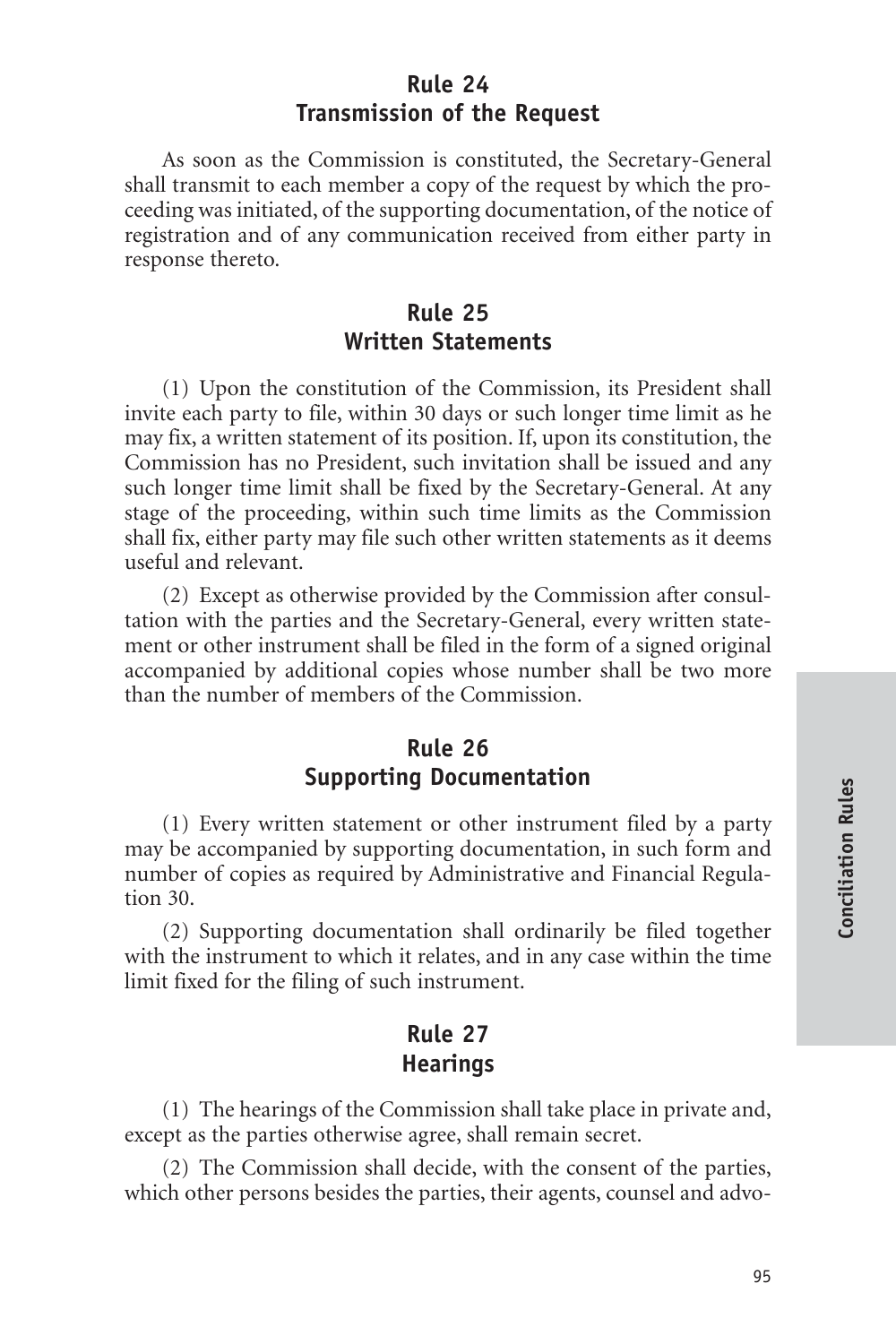cates, witnesses and experts during their testimony, and officers of the Commission may attend the hearings.

#### **Rule 28 Witnesses and Experts**

(1) Each party may, at any stage of the proceeding, request that the Commission hear the witnesses and experts whose evidence the party considers relevant. The Commission shall fix a time limit within which such hearing shall take place.

(2) Witnesses and experts shall, as a rule, be examined before the Commission by the parties under the control of its President. Questions may also be put to them by any member of the Commission.

(3) If a witness or expert is unable to appear before it, the Commission, in agreement with the parties, may make appropriate arrangements for the evidence to be given in a written deposition or to be taken by examination elsewhere. The parties may participate in any such examination.

# **Chapter V Termination of the Proceeding**

# **Rule 29 Objections to Jurisdiction**

(1) Any objection that the dispute is not within the jurisdiction of the Centre or, for other reasons, is not within the competence of the Commission shall be made as early as possible. A party shall file the objection with the Secretary-General no later than in its first written statement or at the first hearing if that occurs earlier, unless the facts on which the objection is based are unknown to the party at that time.

(2) The Commission may on its own initiative consider, at any stage of the proceeding, whether the dispute before it is within the jurisdiction of the Centre and within its own competence.

(3) Upon the formal raising of an objection, the proceeding on the merits shall be suspended. The Commission shall obtain the views of the parties on the objection.

(4) The Commission may deal with the objection as a preliminary question or join it to the merits of the dispute. If the Commission overrules the objection or joins it to the merits, it shall resume consideration of the latter without delay.

(5) If the Commission decides that the dispute is not within the jurisdiction of the Centre or not within its own competence, it shall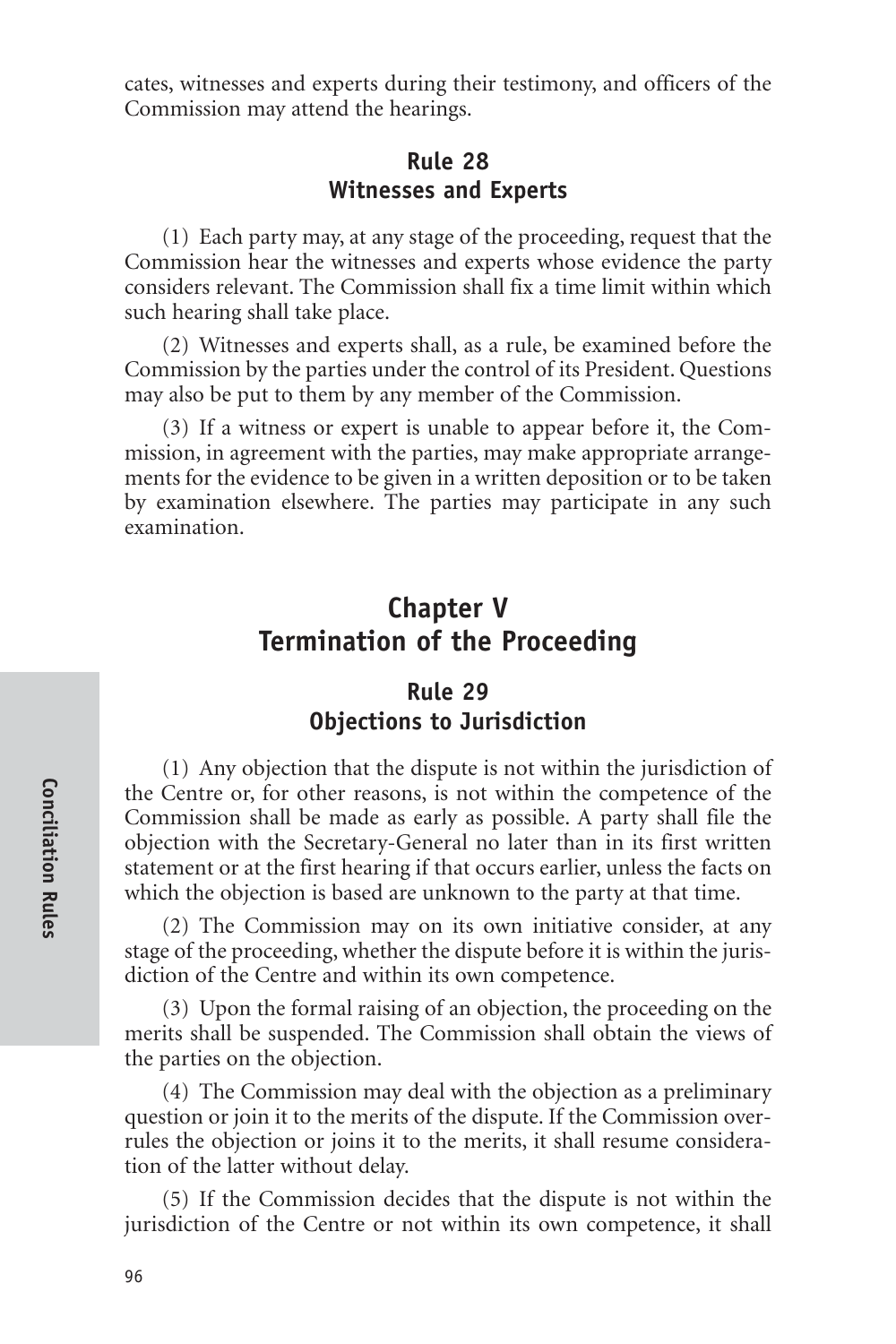close the proceeding and draw up a report to that effect, in which it shall state its reasons.

## **Rule 30 Closure of the Proceeding**

(1) If the parties reach agreement on the issues in dispute, the Commission shall close the proceeding and draw up its report noting the issues in dispute and recording that the parties have reached agreement. At the request of the parties, the report shall record the detailed terms and conditions of their agreement.

(2) If at any stage of the proceeding it appears to the Commission that there is no likelihood of agreement between the parties, the Commission shall, after notice to the parties, close the proceeding and draw up its report noting the submission of the dispute to conciliation and recording the failure of the parties to reach agreement.

(3) If one party fails to appear or participate in the proceeding, the Commission shall, after notice to the parties, close the proceeding and draw up its report noting the submission of the dispute to conciliation and recording the failure of that party to appear or participate.

#### **Rule 31 Preparation of the Report**

The report of the Commission shall be drawn up and signed within 60 days after the closure of the proceeding.

# **Rule 32 The Report**

(1) The report shall be in writing and shall contain, in addition to the material specified in paragraph (2) and in Rule 30:

- (a) a precise designation of each party;
- (b) a statement that the Commission was established under the Convention, and a description of the method of its constitution;
- (c) the names of the members of the Commission, and an identification of the appointing authority of each;
- (d) the names of the agents, counsel and advocates of the parties;
- (e) the dates and place of the sittings of the Commission; and
- (f) a summary of the proceeding.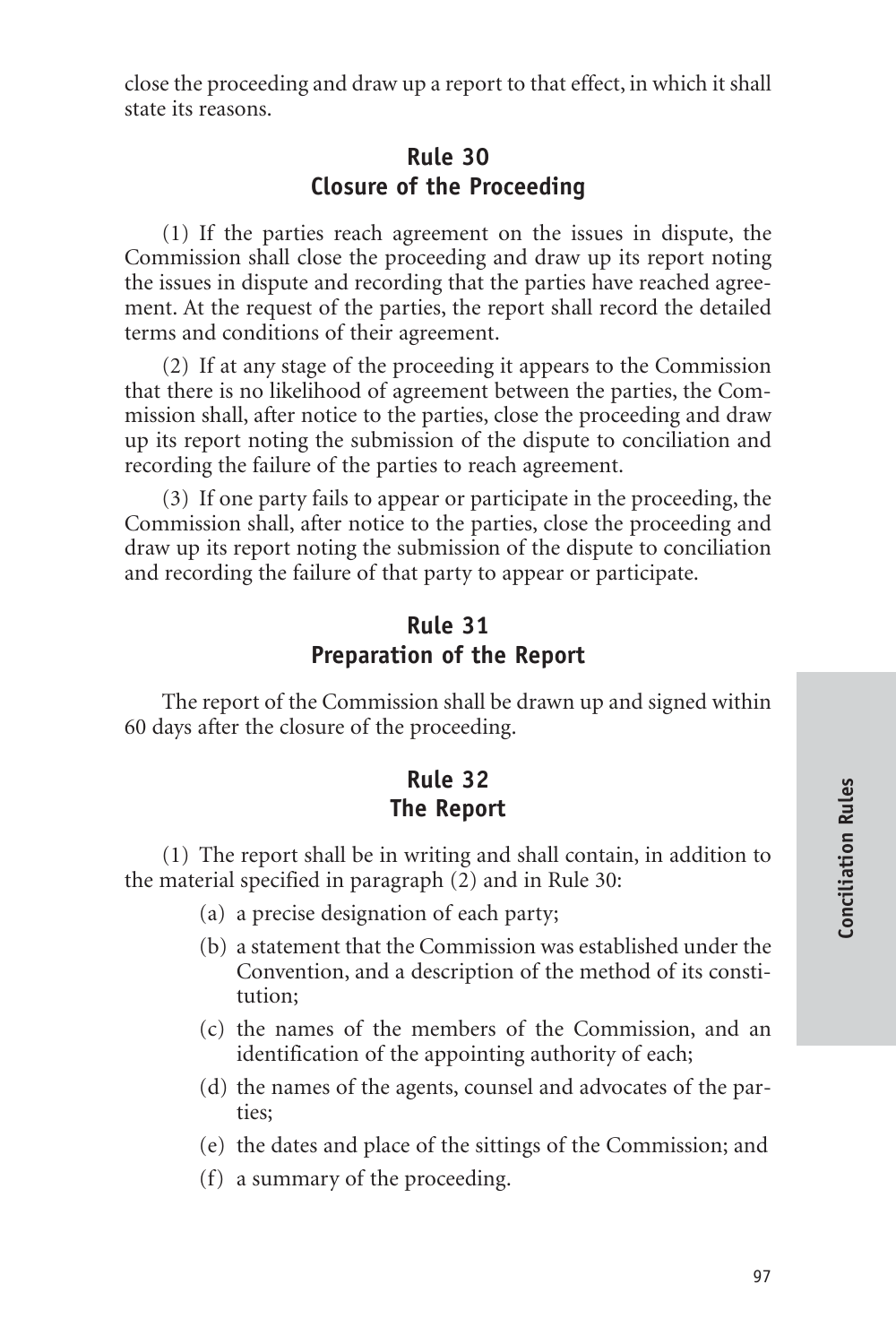(2) The report shall also record any agreement of the parties, pursuant to Article 35 of the Convention, concerning the use in other proceedings of the views expressed or statements or admissions or offers of settlement made in the proceeding before the Commission or of the report or any recommendation made by the Commission.

(3) The report shall be signed by the members of the Commission; the date of each signature shall be indicated. The fact that a member refuses to sign the report shall be recorded therein.

# **Rule 33 Communication of the Report**

(1) Upon signature by the last conciliator to sign, the Secretary-General shall promptly:

- (a) authenticate the original text of the report and deposit it in the archives of the Centre; and
- (b) dispatch a certified copy to each party, indicating the date of dispatch on the original text and on all copies.

(2) The Secretary-General shall, upon request, make available to a party additional certified copies of the report.

(3) The Centre shall not publish the report without the consent of the parties.

# **Chapter VI General Provisions**

#### **Rule 34 Final Provisions**

(1) The texts of these Rules in each official language of the Centre shall be equally authentic.

(2) These Rules may be cited as the "Conciliation Rules" of the Centre.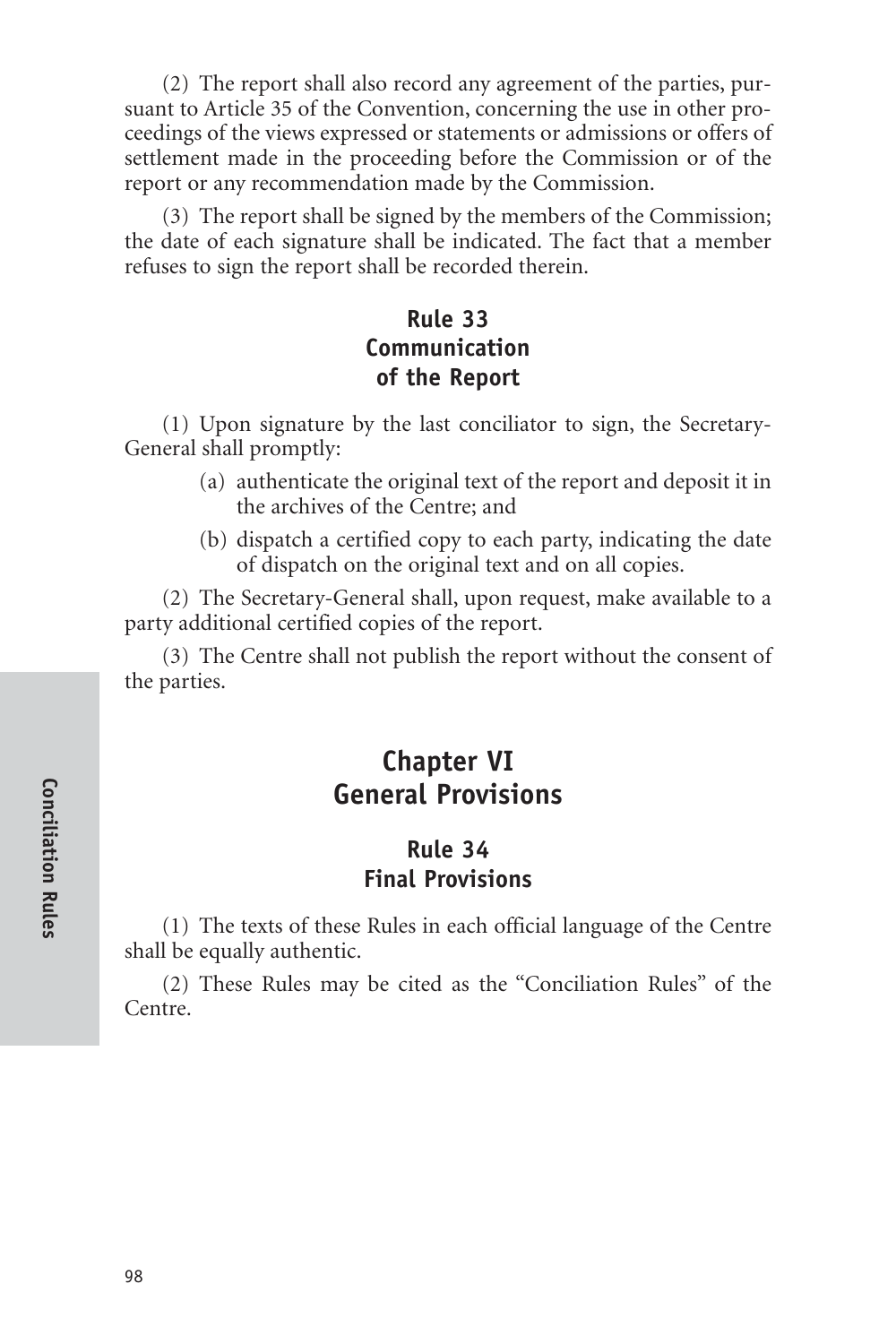# **RULES OF PROCEDURE FOR ARBITRATION PROCEEDINGS (ARBITRATION RULES)**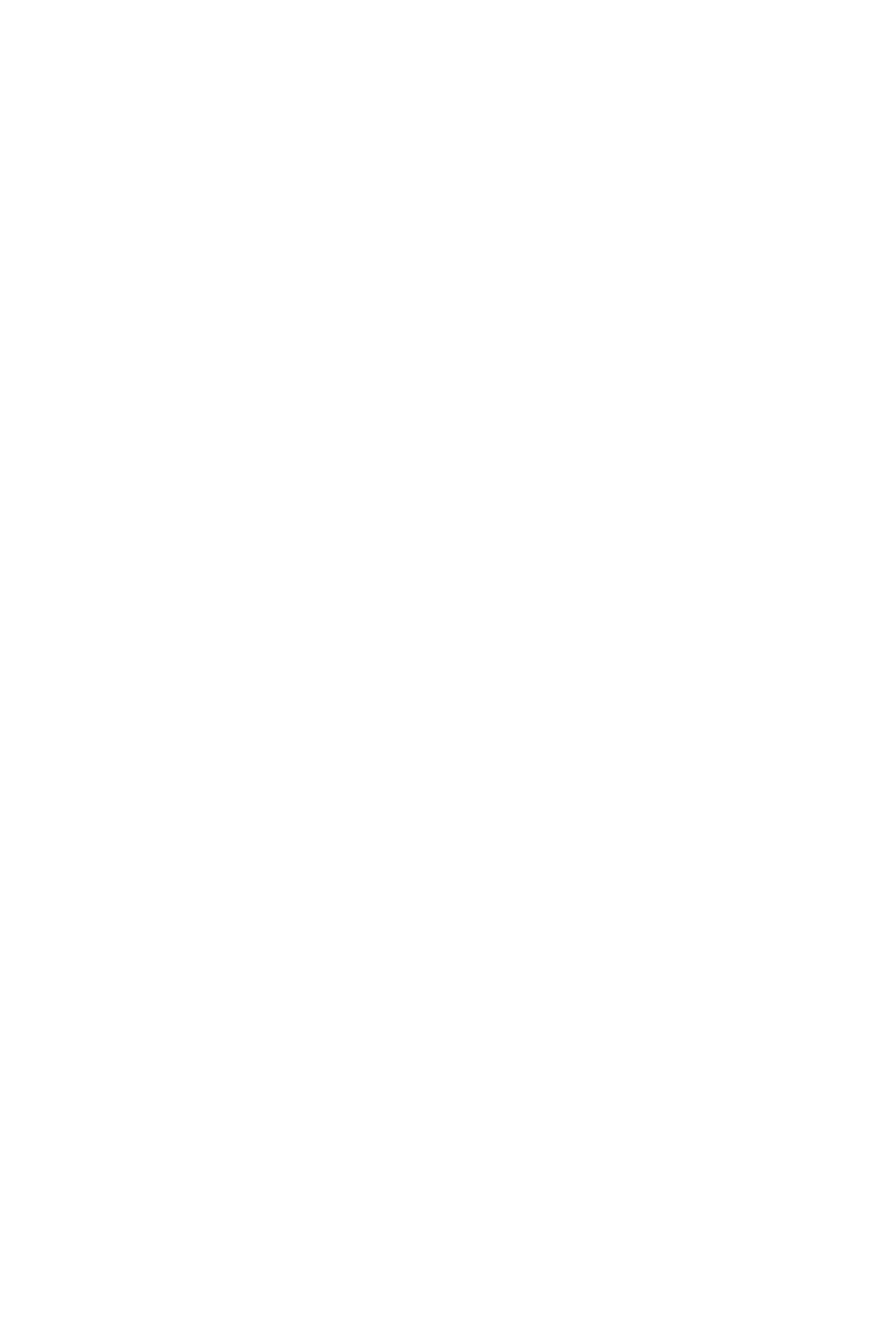# **RULES OF PROCEDURE FOR ARBITRATION PROCEEDINGS (ARBITRATION RULES)**

# **Table of Contents**

| Chapter      | Rule           |                                            | Page |
|--------------|----------------|--------------------------------------------|------|
| I            |                | <b>Establishment of the Tribunal</b>       |      |
|              | $\mathbf{1}$   | General Obligations                        | 103  |
|              | $\overline{2}$ | Method of Constituting the Tribunal        |      |
|              |                | in the Absence of Previous Agreement       | 104  |
|              | 3              | Appointment of Arbitrators to a            |      |
|              |                | Tribunal Constituted in Accordance         |      |
|              |                | with Convention Article $37(2)(b)$         | 104  |
|              | $\overline{4}$ | Appointment of Arbitrators by the          |      |
|              |                | Chairman of the Administrative Council     | 105  |
|              | 5              | Acceptance of Appointments                 | 106  |
|              | 6              | Constitution of the Tribunal               | 106  |
|              | $\overline{7}$ | Replacement of Arbitrators                 | 107  |
|              | 8              | Incapacity or Resignation of Arbitrators   | 107  |
|              | 9              | Disqualification of Arbitrators            | 107  |
|              | 10             | Procedure during a Vacancy on the Tribunal | 108  |
|              | 11             | Filling Vacancies on the Tribunal          | 108  |
|              | 12             | Resumption of Proceeding after             |      |
|              |                | Filling a Vacancy                          | 109  |
| $\mathbf{I}$ |                | <b>Working of the Tribunal</b>             |      |
|              | 13             | Sessions of the Tribunal                   | 109  |
|              | 14             | Sittings of the Tribunal                   | 110  |
|              | 15             | Deliberations of the Tribunal              | 110  |
|              | 16             | Decisions of the Tribunal                  | 110  |
|              | 17             | Incapacity of the President                | 110  |
|              | 18             | Representation of the Parties              | 110  |
| III          |                | <b>General Procedural Provisions</b>       |      |
|              | 19             | Procedural Orders                          | 111  |
|              | 20             | Preliminary Procedural Consultation        | 111  |
|              | 21             | Pre-Hearing Conference                     | 111  |
|              | 22             | Procedural Languages                       | 112  |
|              | 23             | Copies of Instruments                      | 112  |
|              | 24             | Supporting Documentation                   | 112  |
|              | 25             | Correction of Errors                       | 113  |
|              | 26             | Time Limits                                | 113  |

**Arbitration Rules Arbitration Rules**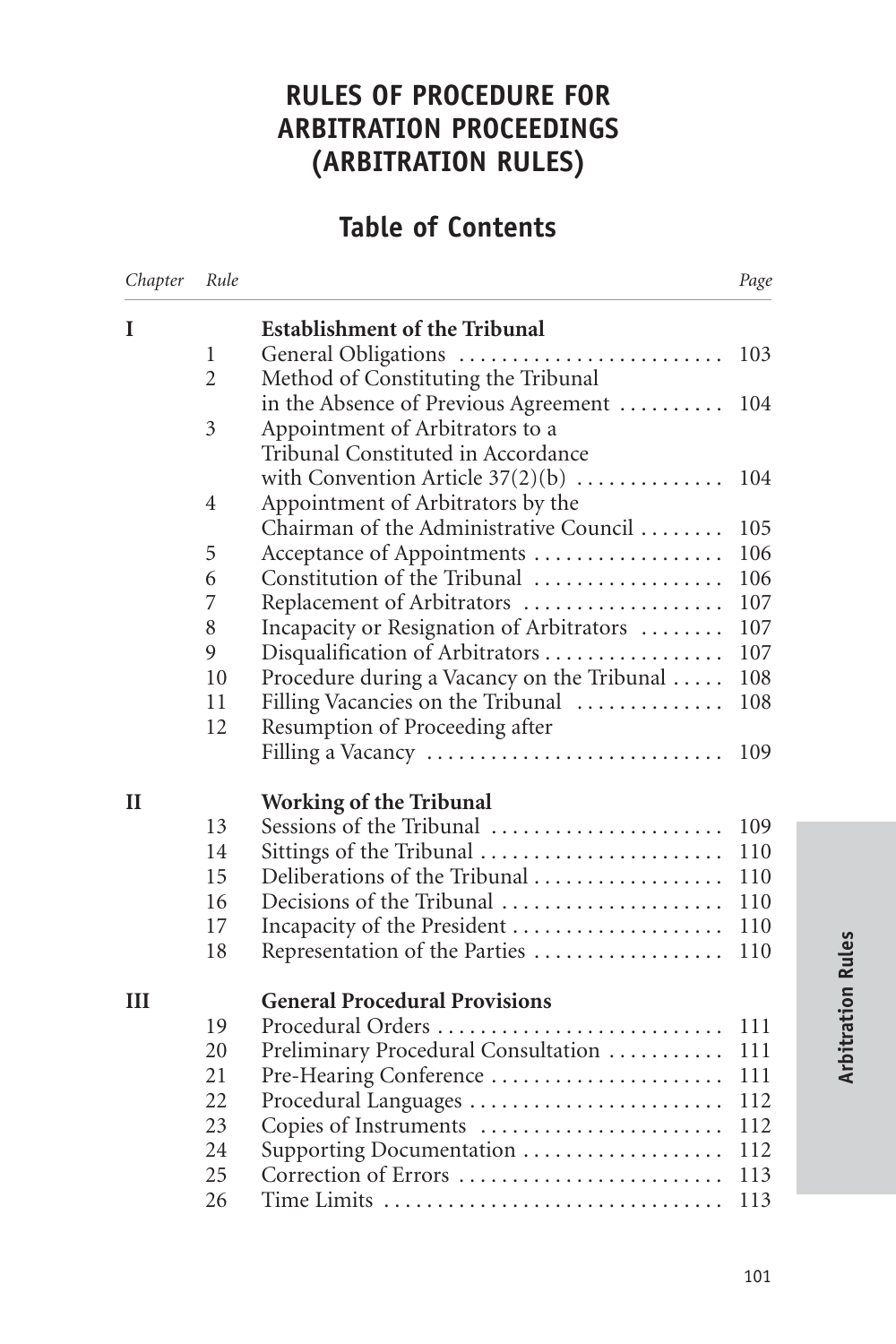|            | 27<br>28 | Cost of Proceeding                                                   | 113<br>113 |
|------------|----------|----------------------------------------------------------------------|------------|
|            |          |                                                                      |            |
| IV         |          | <b>Written and Oral Procedures</b>                                   |            |
|            | 29       | Normal Procedures                                                    | 114        |
|            | 30<br>31 | Transmission of the Request                                          | 114        |
|            | 32       | The Written Procedure                                                | 114        |
|            | 33       | The Oral Procedure                                                   | 115<br>115 |
|            | 34       | Marshalling of Evidence                                              | 115        |
|            | 35       | Evidence: General Principles<br>Examination of Witnesses and Experts | 116        |
|            | 36       | Witnesses and Experts: Special Rules                                 | 116        |
|            | 37       | Visits and Inquiries; Submissions of                                 |            |
|            |          | Non-disputing Parties                                                | 117        |
|            | 38       | Closure of the Proceeding                                            | 117        |
| $\bf V$    |          | <b>Particular Procedures</b>                                         |            |
|            | 39       | Provisional Measures                                                 | 118        |
|            | 40       | Ancillary Claims                                                     | 118        |
|            | 41       | Preliminary Objections                                               | 119        |
|            | 42       |                                                                      | 120        |
|            | 43       | Settlement and Discontinuance                                        | 120        |
|            | 44       | Discontinuance at Request of a Party                                 | 121        |
|            | 45       | Discontinuance for Failure of Parties to Act                         | 121        |
| VI         |          | The Award                                                            |            |
|            | 46       | Preparation of the Award                                             | 121        |
|            | 47       | The Award                                                            | 121        |
|            | 48       | Rendering of the Award                                               | 122        |
|            | 49       | Supplementary Decisions and Rectification                            | 123        |
| <b>VII</b> |          | <b>Interpretation, Revision and Annulment</b>                        |            |
|            |          | of the Award                                                         |            |
|            | 50       |                                                                      | 124        |
|            | 51       | Interpretation or Revision: Further Procedures                       | 125        |
|            | 52       | Annulment: Further Procedures                                        | 126        |
|            | 53       | Rules of Procedure                                                   | 126        |
|            | 54       | Stay of Enforcement of the Award                                     | 126        |
|            | 55       | Resubmission of Dispute after an Annulment                           | 127        |
| VIII       |          | <b>General Provisions</b>                                            |            |
|            | 56       | Final Provisions                                                     | 128        |
|            |          |                                                                      |            |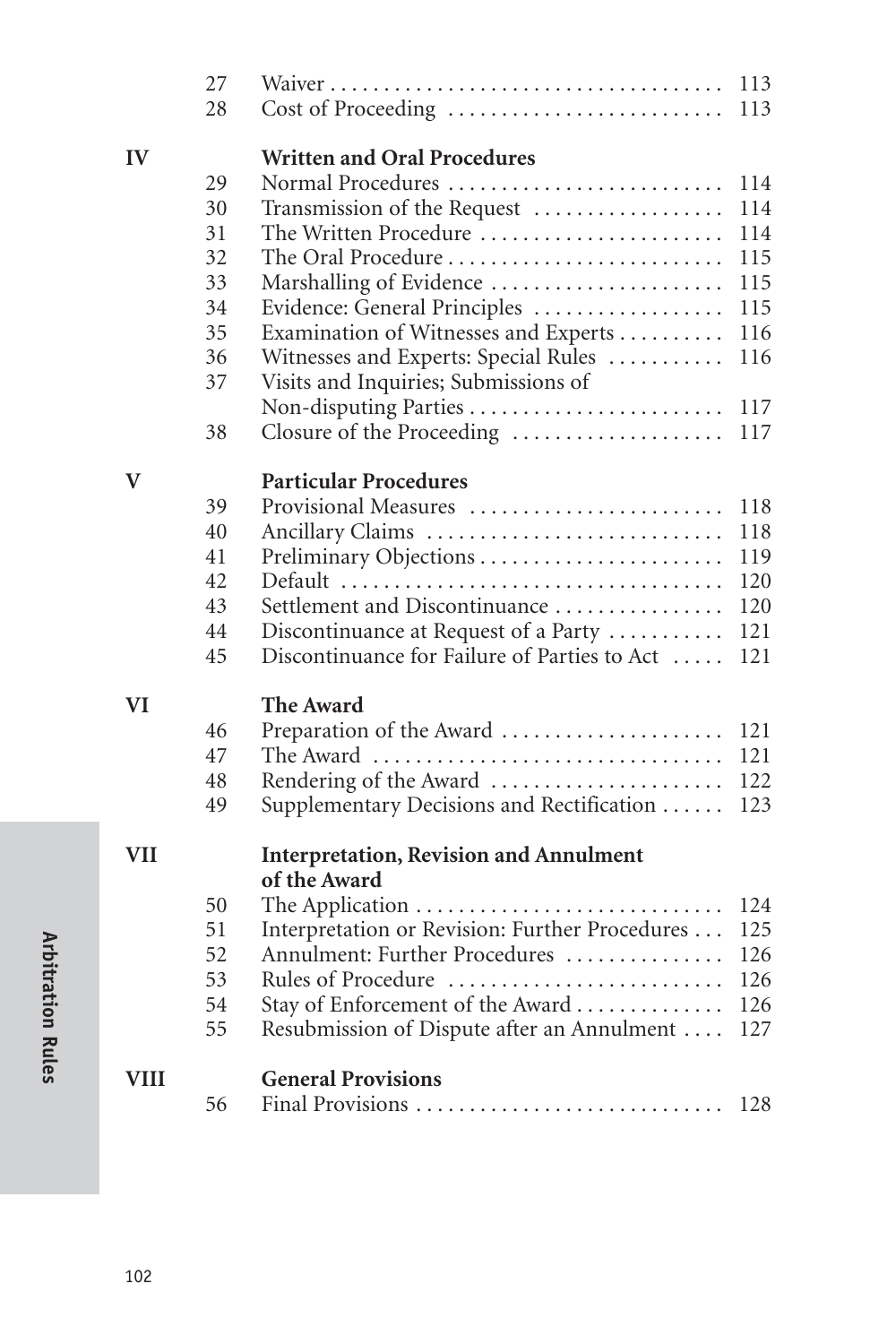*The Rules of Procedure for Arbitration Proceedings (the Arbitration Rules) of ICSID were adopted by the Administrative Council of the Centre pursuant to Article 6(1)(c) of the ICSID Convention.*

*The Arbitration Rules are supplemented by the Administrative and Financial Regulations of the Centre, in particular by Regulations 14-16, 22-31 and 34(1).*

*The Arbitration Rules cover the period of time from the dispatch of the notice of registration of a request for arbitration until an award is rendered and all challenges possible to it under the Convention have been exhausted. The transactions previous to that time are to be regulated in accordance with the Institution Rules.*

# **Arbitration Rules**

# **Chapter I Establishment of the Tribunal**

## **Rule 1 General Obligations**

(1) Upon notification of the registration of the request for arbitration, the parties shall, with all possible dispatch, proceed to constitute a Tribunal, with due regard to Section 2 of Chapter IV of the Convention.

(2) Unless such information is provided in the request, the parties shall communicate to the Secretary-General as soon as possible any provisions agreed by them regarding the number of arbitrators and the method of their appointment.

(3) The majority of the arbitrators shall be nationals of States other than the State party to the dispute and of the State whose national is a party to the dispute, unless the sole arbitrator or each individual member of the Tribunal is appointed by agreement of the parties. Where the Tribunal is to consist of three members, a national of either of these States may not be appointed as an arbitrator by a party without the agreement of the other party to the dispute. Where the Tribunal is to consist of five or more members, nationals of either of these States may not be appointed as arbitrators by a party if appointment by the other party of the same number of arbitrators of either of these nationalities would result in a majority of arbitrators of these nationalities.

(4) No person who had previously acted as a conciliator or arbitrator in any proceeding for the settlement of the dispute may be appointed as a member of the Tribunal.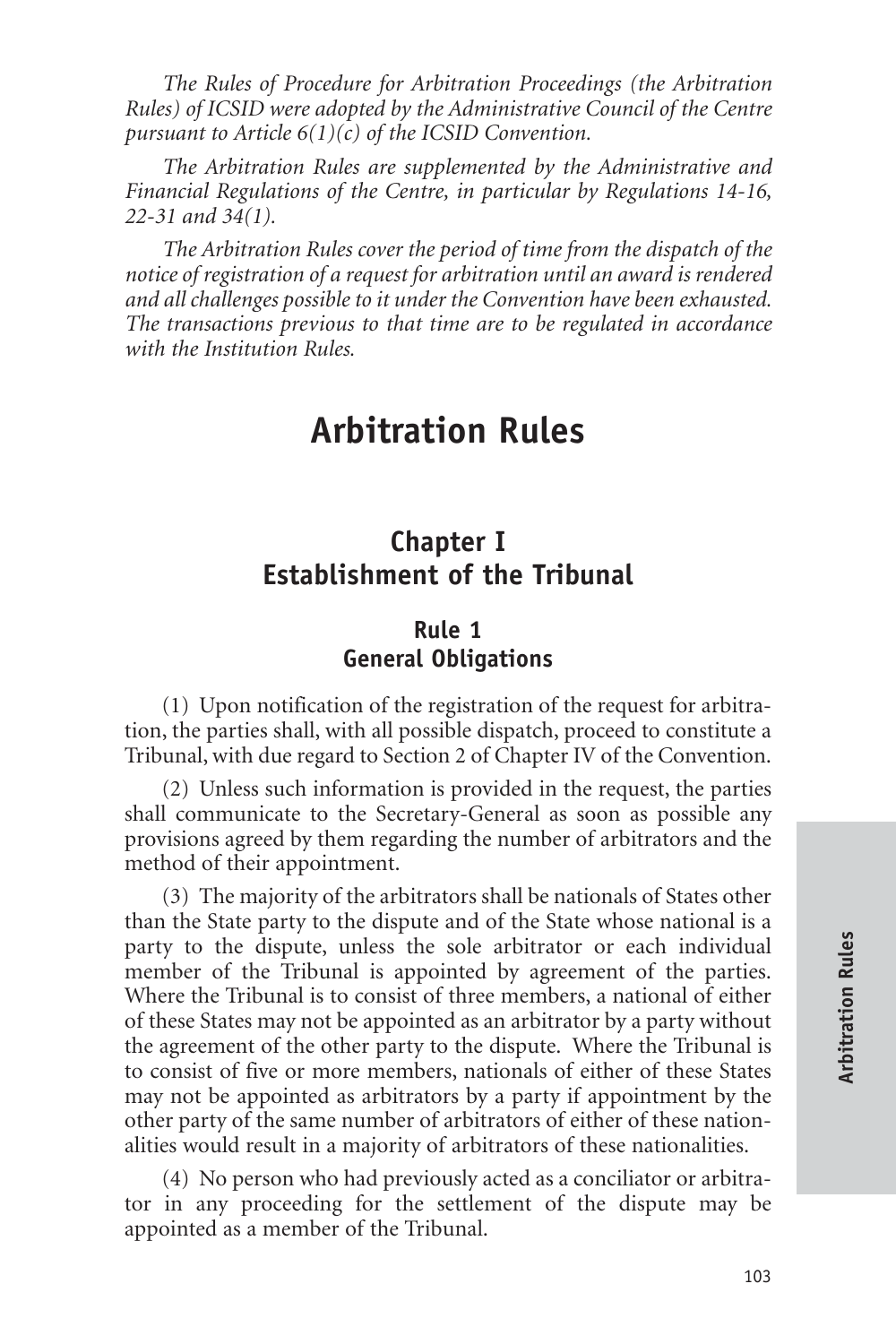# **Rule 2 Method of Constituting the Tribunal in the Absence of Previous Agreement**

(1) If the parties, at the time of the registration of the request for arbitration, have not agreed upon the number of arbitrators and the method of their appointment, they shall, unless they agree otherwise, follow the following procedure:

- (a) the requesting party shall, within 10 days after the registration of the request, propose to the other party the appointment of a sole arbitrator or of a specified uneven number of arbitrators and specify the method proposed for their appointment;
- (b) within 20 days after receipt of the proposals made by the requesting party, the other party shall:
	- (i) accept such proposals; or
	- (ii) make other proposals regarding the number of arbitrators and the method of their appointment;
- (c) within 20 days after receipt of the reply containing any such other proposals, the requesting party shall notify the other party whether it accepts or rejects such proposals.

(2) The communications provided for in paragraph (1) shall be made or promptly confirmed in writing and shall either be transmitted through the Secretary-General or directly between the parties with a copy to the Secretary-General. The parties shall promptly notify the Secretary-General of the contents of any agreement reached.

(3) At any time 60 days after the registration of the request, if no agreement on another procedure is reached, either party may inform the Secretary-General that it chooses the formula provided for in Article 37(2)(b) of the Convention. The Secretary-General shall thereupon promptly inform the other party that the Tribunal is to be constituted in accordance with that Article.

#### **Rule 3**

# **Appointment of Arbitrators to a Tribunal Constituted in Accordance with Convention Article 37(2)(b)**

(1) If the Tribunal is to be constituted in accordance with Article 37(2)(b) of the Convention:

(a) either party shall in a communication to the other party: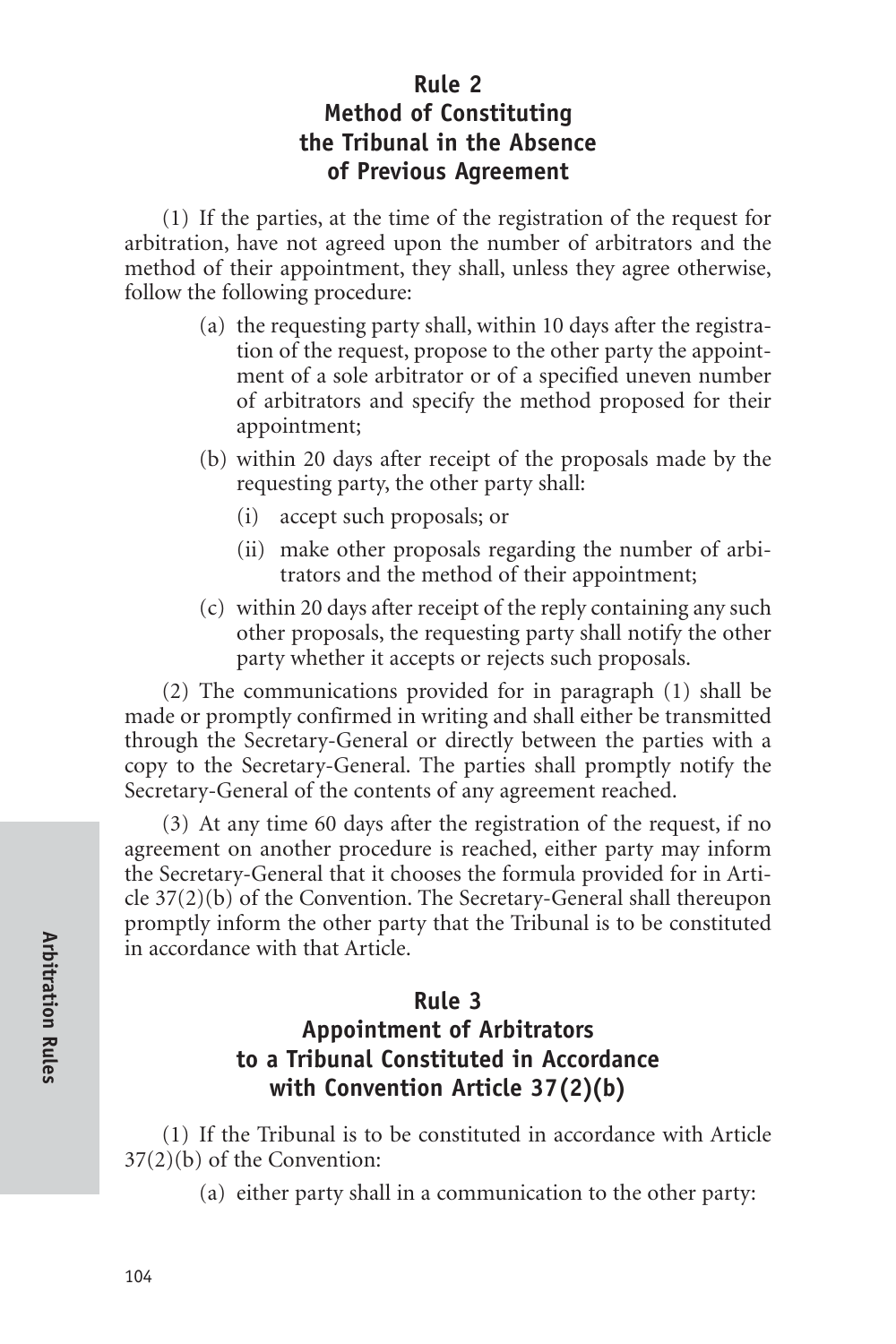- (i) name two persons, identifying one of them, who shall not have the same nationality as nor be a national of either party, as the arbitrator appointed by it, and the other as the arbitrator proposed to be the President of the Tribunal; and
- (ii) invite the other party to concur in the appointment of the arbitrator proposed to be the President of the Tribunal and to appoint another arbitrator;
- (b) promptly upon receipt of this communication the other party shall, in its reply:
	- (i) name a person as the arbitrator appointed by it, who shall not have the same nationality as nor be a national of either party; and
	- (ii) concur in the appointment of the arbitrator proposed to be the President of the Tribunal or name another person as the arbitrator proposed to be President;
- (c) promptly upon receipt of the reply containing such a proposal, the initiating party shall notify the other party whether it concurs in the appointment of the arbitrator proposed by that party to be the President of the Tribunal.

(2) The communications provided for in this Rule shall be made or promptly confirmed in writing and shall either be transmitted through the Secretary-General or directly between the parties with a copy to the Secretary-General.

# **Rule 4 Appointment of Arbitrators by the Chairman of the Administrative Council**

(1) If the Tribunal is not constituted within 90 days after the dispatch by the Secretary-General of the notice of registration, or such other period as the parties may agree, either party may, through the Secretary-General, address to the Chairman of the Administrative Council a request in writing to appoint the arbitrator or arbitrators not yet appointed and to designate an arbitrator to be the President of the Tribunal.

(2) The provision of paragraph (1) shall apply *mutatis mutandis* in the event that the parties have agreed that the arbitrators shall elect the President of the Tribunal and they fail to do so.

(3) The Secretary-General shall forthwith send a copy of the request to the other party.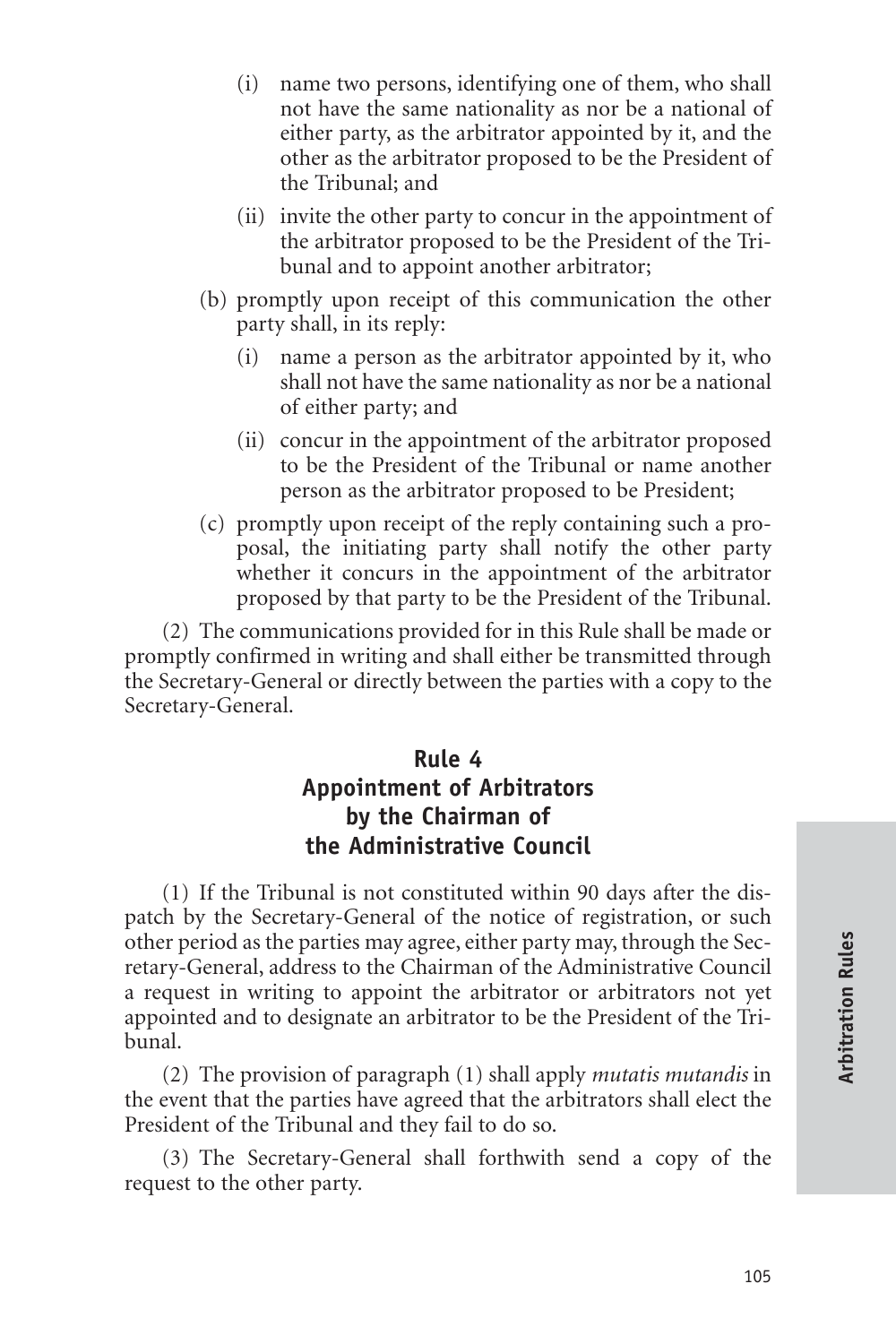(4) The Chairman shall use his best efforts to comply with that request within 30 days after its receipt. Before he proceeds to make an appointment or designation, with due regard to Articles 38 and 40(1) of the Convention, he shall consult both parties as far as possible.

(5) The Secretary-General shall promptly notify the parties of any appointment or designation made by the Chairman.

#### **Rule 5 Acceptance of Appointments**

(1) The party or parties concerned shall notify the Secretary-General of the appointment of each arbitrator and indicate the method of his appointment.

(2) As soon as the Secretary-General has been informed by a party or the Chairman of the Administrative Council of the appointment of an arbitrator, he shall seek an acceptance from the appointee.

(3) If an arbitrator fails to accept his appointment within 15 days, the Secretary-General shall promptly notify the parties, and if appropriate the Chairman, and invite them to proceed to the appointment of another arbitrator in accordance with the method followed for the previous appointment.

#### **Rule 6 Constitution of the Tribunal**

(1) The Tribunal shall be deemed to be constituted and the proceeding to have begun on the date the Secretary-General notifies the parties that all the arbitrators have accepted their appointment.

(2) Before or at the first session of the Tribunal, each arbitrator shall sign a declaration in the following form:

"To the best of my knowledge there is no reason why I should not serve on the Arbitral Tribunal constituted by the International Centre for Settlement of Investment Disputes with respect to a dispute between and

"I shall keep confidential all information coming to my knowledge as a result of my participation in this proceeding, as well as the contents of any award made by the Tribunal.

"I shall judge fairly as between the parties, according to the applicable law, and shall not accept any instruction or compensation with regard to the proceeding from any source except as provided in the Convention on the Settlement of Investment Disputes between States and Nationals of Other States and in the Regulations and Rules made pursuant thereto.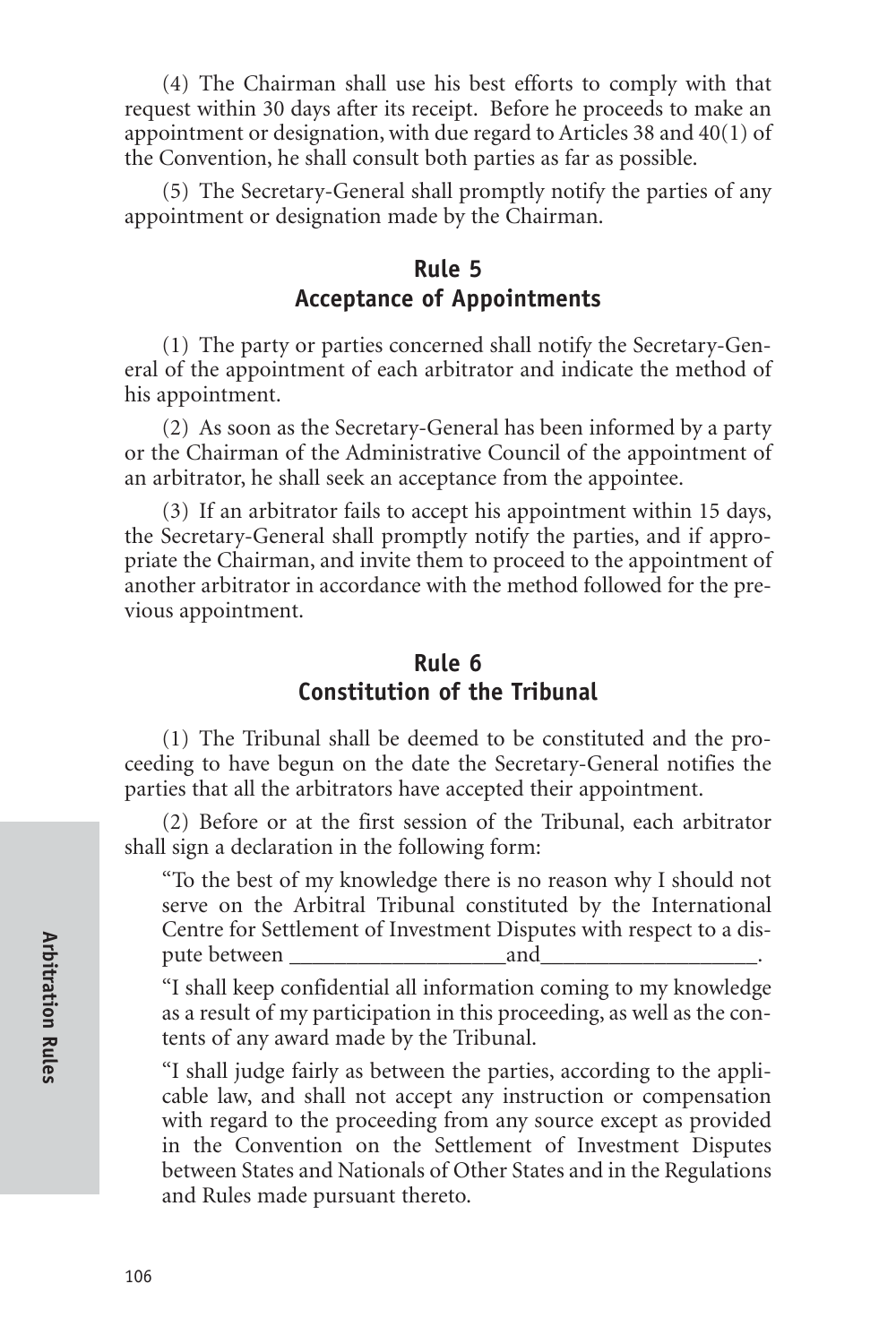"Attached is a statement of (a) my past and present professional, business and other relationships (if any) with the parties and (b) any other circumstance that might cause my reliability for independent judgment to be questioned by a party. I acknowledge that by signing this declaration, I assume a continuing obligation promptly to notify the Secretary-General of the Centre of any such relationship or circumstance that subsequently arises during this proceeding."

Any arbitrator failing to sign a declaration by the end of the first session of the Tribunal shall be deemed to have resigned.

#### **Rule 7 Replacement of Arbitrators**

At any time before the Tribunal is constituted, each party may replace any arbitrator appointed by it and the parties may by common consent agree to replace any arbitrator. The procedure of such replacement shall be in accordance with Rules 1, 5 and 6.

# **Rule 8 Incapacity or Resignation of Arbitrators**

(1) If an arbitrator becomes incapacitated or unable to perform the duties of his office, the procedure in respect of the disqualification of arbitrators set forth in Rule 9 shall apply.

(2) An arbitrator may resign by submitting his resignation to the other members of the Tribunal and the Secretary-General. If the arbitrator was appointed by one of the parties, the Tribunal shall promptly consider the reasons for his resignation and decide whether it consents thereto. The Tribunal shall promptly notify the Secretary-General of its decision.

#### **Rule 9 Disqualification of Arbitrators**

(1) A party proposing the disqualification of an arbitrator pursuant to Article 57 of the Convention shall promptly, and in any event before the proceeding is declared closed, file its proposal with the Secretary-General, stating its reasons therefor.

- (2) The Secretary-General shall forthwith:
	- (a) transmit the proposal to the members of the Tribunal and, if it relates to a sole arbitrator or to a majority of the members of the Tribunal, to the Chairman of the Administrative Council; and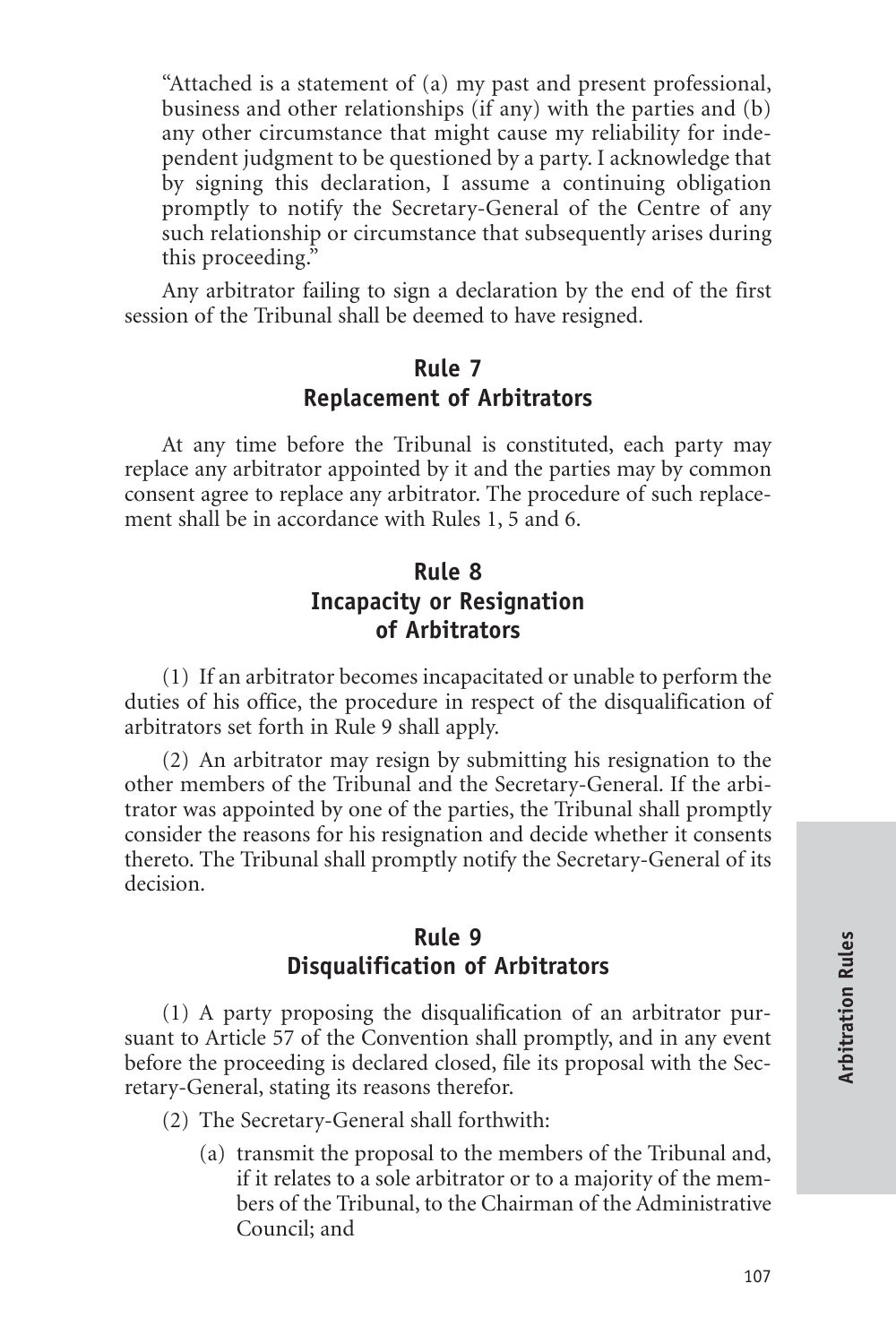(b) notify the other party of the proposal.

(3) The arbitrator to whom the proposal relates may, without delay, furnish explanations to the Tribunal or the Chairman, as the case may be.

(4) Unless the proposal relates to a majority of the members of the Tribunal, the other members shall promptly consider and vote on the proposal in the absence of the arbitrator concerned. If those members are equally divided, they shall, through the Secretary-General, promptly notify the Chairman of the proposal, of any explanation furnished by the arbitrator concerned and of their failure to reach a decision.

(5) Whenever the Chairman has to decide on a proposal to disqualify an arbitrator, he shall use his best efforts to take that decision within 30 days after he has received the proposal.

(6) The proceeding shall be suspended until a decision has been taken on the proposal.

# **Rule 10 Procedure during a Vacancy on the Tribunal**

(1) The Secretary-General shall forthwith notify the parties and, if necessary, the Chairman of the Administrative Council of the disqualification, death, incapacity or resignation of an arbitrator and of the consent, if any, of the Tribunal to a resignation.

(2) Upon the notification by the Secretary-General of a vacancy on the Tribunal, the proceeding shall be or remain suspended until the vacancy has been filled.

#### **Rule 11 Filling Vacancies on the Tribunal**

(1) Except as provided in paragraph (2), a vacancy resulting from the disqualification, death, incapacity or resignation of an arbitrator shall be promptly filled by the same method by which his appointment had been made.

(2) In addition to filling vacancies relating to arbitrators appointed by him, the Chairman of the Administrative Council shall appoint a person from the Panel of Arbitrators:

> (a) to fill a vacancy caused by the resignation, without the consent of the Tribunal, of an arbitrator appointed by a party; or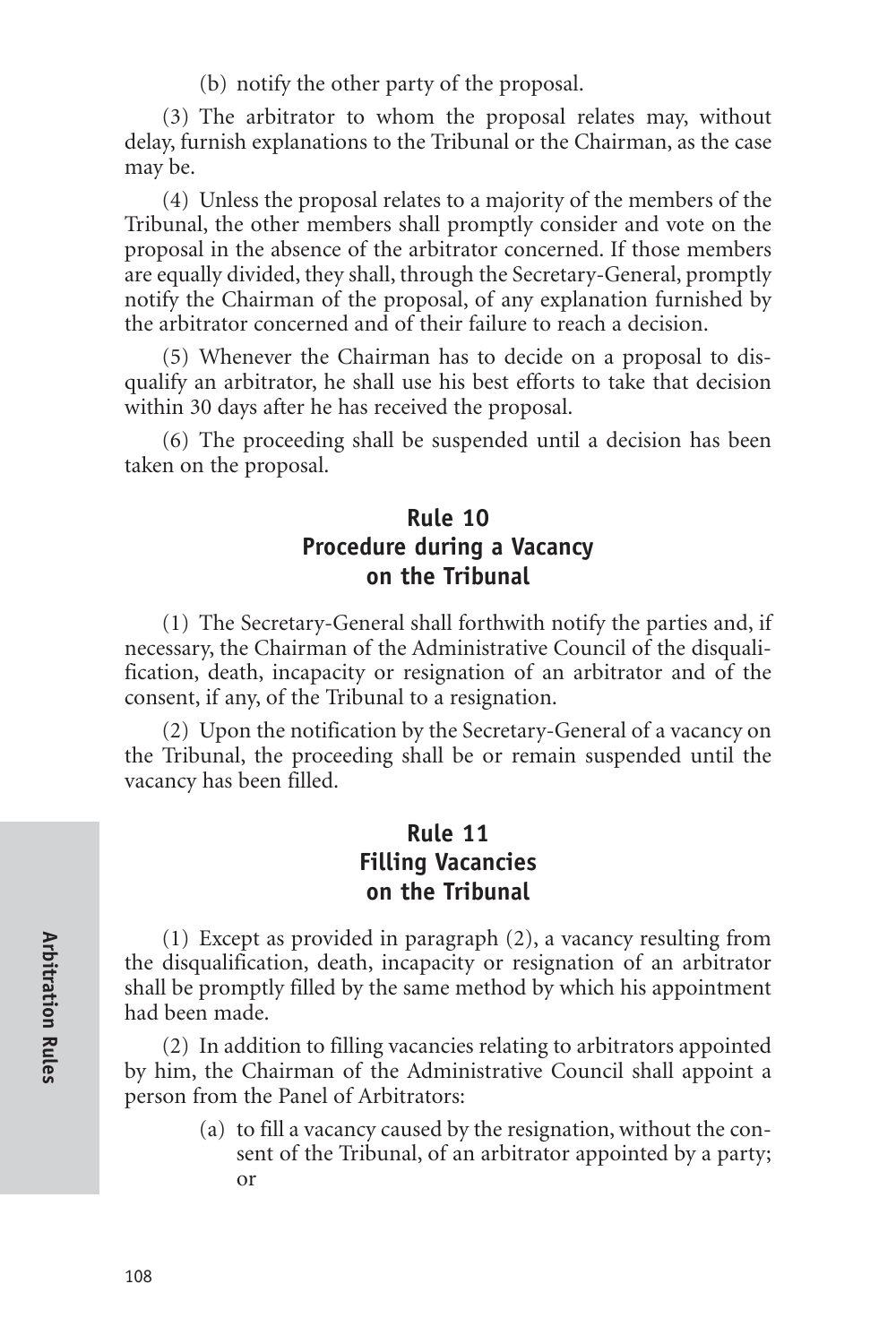(b) at the request of either party, to fill any other vacancy, if no new appointment is made and accepted within 45 days of the notification of the vacancy by the Secretary-General.

(3) The procedure for filling a vacancy shall be in accordance with Rules 1, 4(4), 4(5), 5 and, *mutatis mutandis,* 6(2).

# **Rule 12 Resumption of Proceeding after Filling a Vacancy**

As soon as a vacancy on the Tribunal has been filled, the proceeding shall continue from the point it had reached at the time the vacancy occurred. The newly appointed arbitrator may, however, require that the oral procedure be recommenced, if this had already been started.

# **Chapter II Working of the Tribunal**

# **Rule 13 Sessions of the Tribunal**

(1) The Tribunal shall hold its first session within 60 days after its constitution or such other period as the parties may agree. The dates of that session shall be fixed by the President of the Tribunal after consultation with its members and the Secretary-General. If upon its constitution the Tribunal has no President because the parties have agreed that the President shall be elected by its members, the Secretary-General shall fix the dates of that session. In both cases, the parties shall be consulted as far as possible.

(2) The dates of subsequent sessions shall be determined by the Tribunal, after consultation with the Secretary-General and with the parties as far as possible.

(3) The Tribunal shall meet at the seat of the Centre or at such other place as may have been agreed by the parties in accordance with Article 63 of the Convention. If the parties agree that the proceeding shall be held at a place other than the Centre or an institution with which the Centre has made the necessary arrangements, they shall consult with the Secretary-General and request the approval of the Tribunal. Failing such approval, the Tribunal shall meet at the seat of the Centre.

(4) The Secretary-General shall notify the members of the Tribunal and the parties of the dates and place of the sessions of the Tribunal in good time.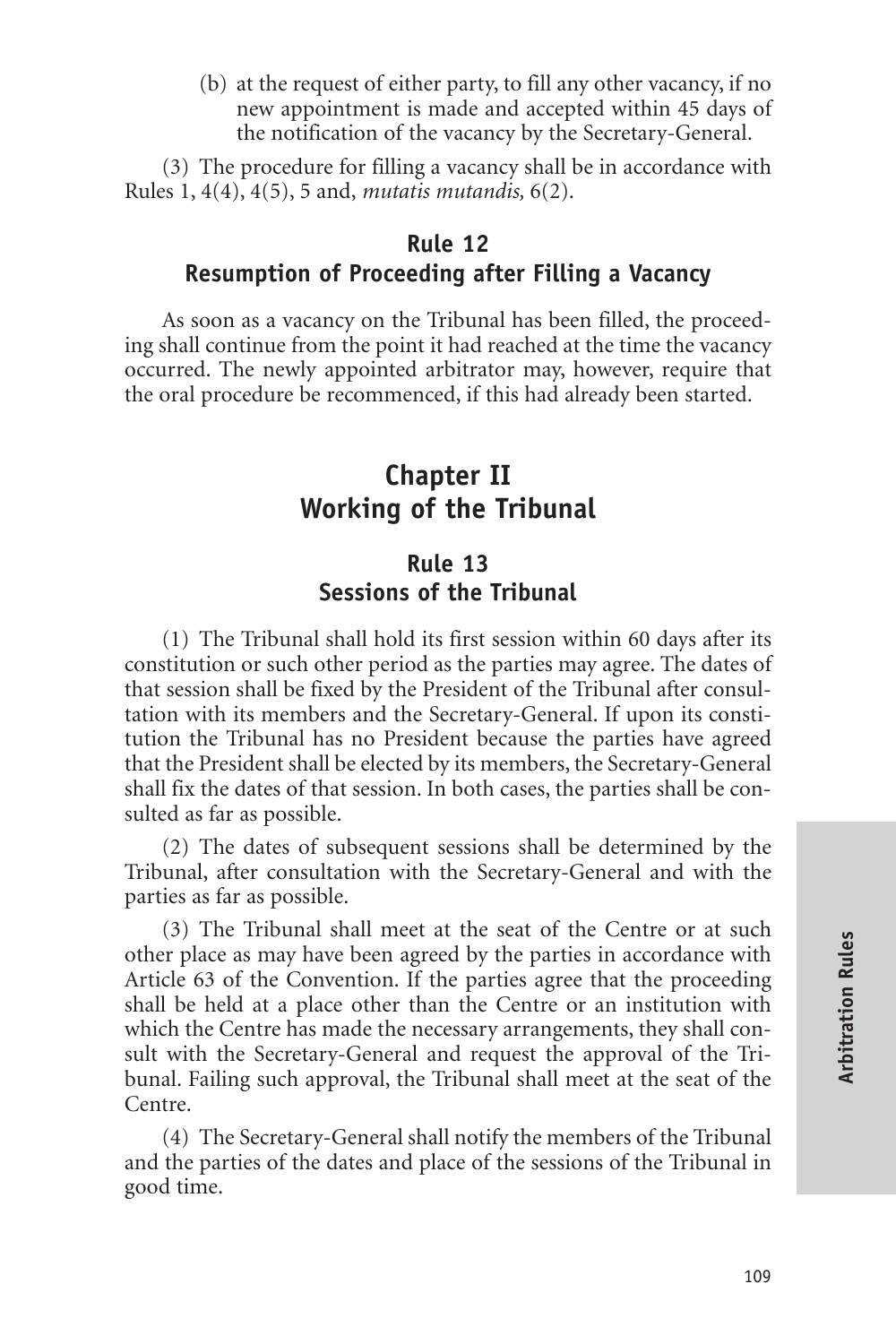#### **Rule 14 Sittings of the Tribunal**

(1) The President of the Tribunal shall conduct its hearings and preside at its deliberations.

(2) Except as the parties otherwise agree, the presence of a majority of the members of the Tribunal shall be required at its sittings.

(3) The President of the Tribunal shall fix the date and hour of its sittings.

## **Rule 15 Deliberations of the Tribunal**

(1) The deliberations of the Tribunal shall take place in private and remain secret.

(2) Only members of the Tribunal shall take part in its deliberations. No other person shall be admitted unless the Tribunal decides otherwise.

# **Rule 16 Decisions of the Tribunal**

(1) Decisions of the Tribunal shall be taken by a majority of the votes of all its members. Abstention shall count as a negative vote.

(2) Except as otherwise provided by these Rules or decided by the Tribunal, it may take any decision by correspondence among its members, provided that all of them are consulted. Decisions so taken shall be certified by the President of the Tribunal.

#### **Rule 17 Incapacity of the President**

If at any time the President of the Tribunal should be unable to act, his functions shall be performed by one of the other members of the Tribunal, acting in the order in which the Secretary-General had received the notice of their acceptance of their appointment to the Tribunal.

#### **Rule 18 Representation of the Parties**

(1) Each party may be represented or assisted by agents, counsel or advocates whose names and authority shall be notified by that party to the Secretary-General, who shall promptly inform the Tribunal and the other party.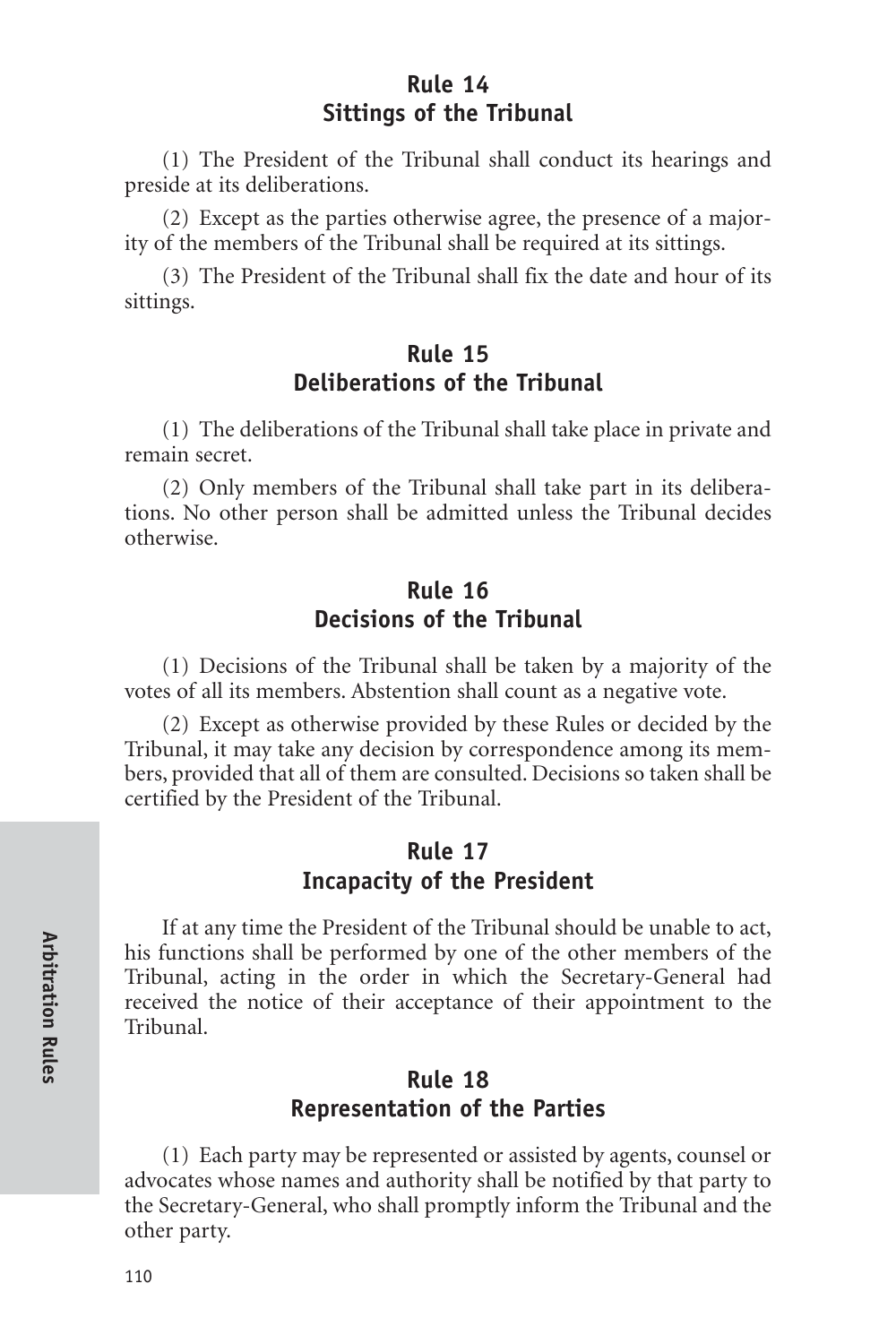(2) For the purposes of these Rules, the expression "party" includes, where the context so admits, an agent, counsel or advocate authorized to represent that party.

# **Chapter III General Procedural Provisions**

## **Rule 19 Procedural Orders**

The Tribunal shall make the orders required for the conduct of the proceeding.

## **Rule 20 Preliminary Procedural Consultation**

(1) As early as possible after the constitution of a Tribunal, its President shall endeavor to ascertain the views of the parties regarding questions of procedure. For this purpose he may request the parties to meet him. He shall, in particular, seek their views on the following matters:

- (a) the number of members of the Tribunal required to constitute a quorum at its sittings;
- (b) the language or languages to be used in the proceeding;
- (c) the number and sequence of the pleadings and the time limits within which they are to be filed;
- (d) the number of copies desired by each party of instruments filed by the other;
- (e) dispensing with the written or the oral procedure;
- (f) the manner in which the cost of the proceeding is to be apportioned; and
- (g) the manner in which the record of the hearings shall be kept.

(2) In the conduct of the proceeding the Tribunal shall apply any agreement between the parties on procedural matters, except as otherwise provided in the Convention or the Administrative and Financial Regulations.

#### **Rule 21 Pre-Hearing Conference**

(1) At the request of the Secretary-General or at the discretion of the President of the Tribunal, a pre-hearing conference between the Tri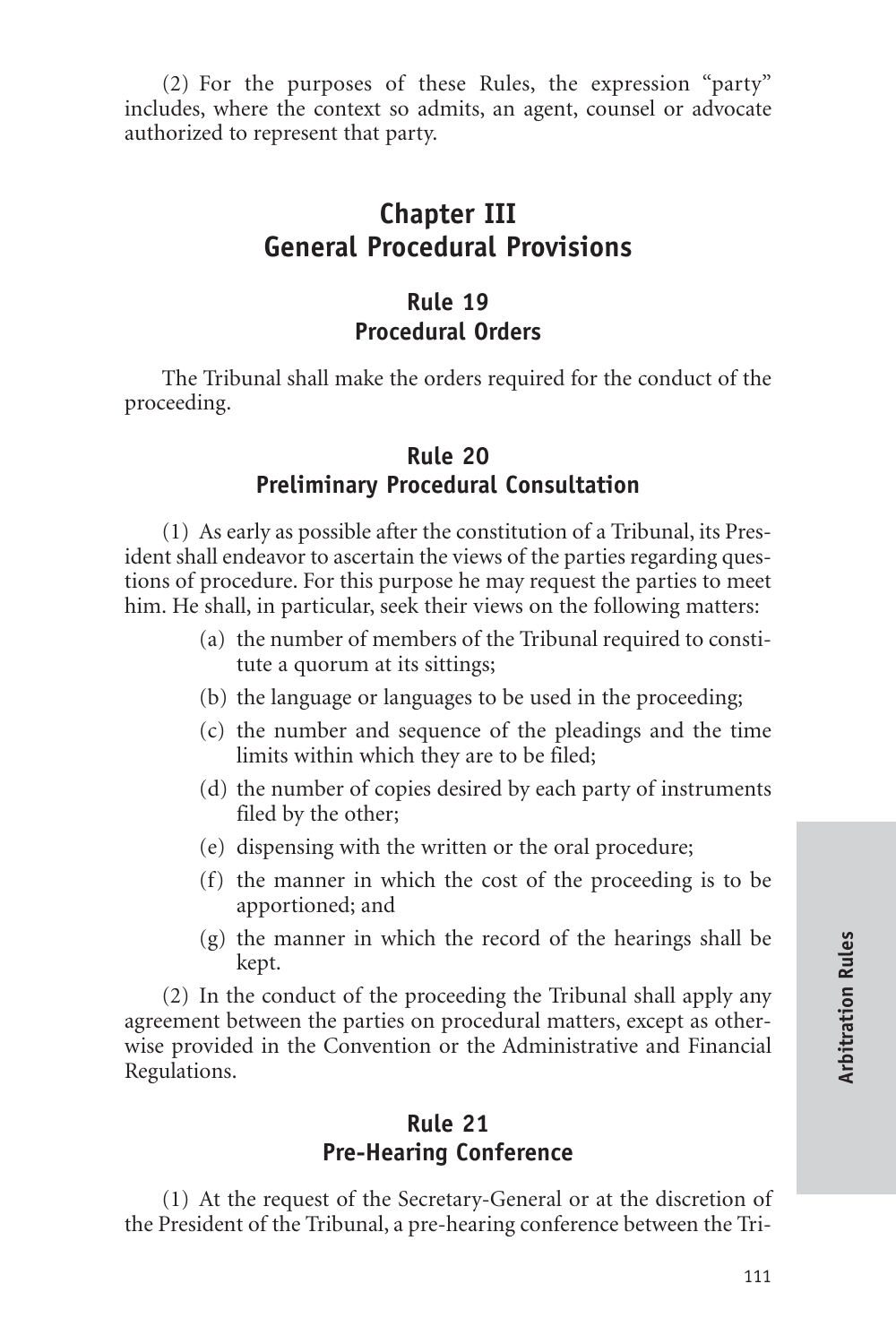bunal and the parties may be held to arrange for an exchange of information and the stipulation of uncontested facts in order to expedite the proceeding.

(2) At the request of the parties, a pre-hearing conference between the Tribunal and the parties, duly represented by their authorized representatives, may be held to consider the issues in dispute with a view to reaching an amicable settlement.

# **Rule 22 Procedural Languages**

(1) The parties may agree on the use of one or two languages to be used in the proceeding, provided, that, if they agree on any language that is not an official language of the Centre, the Tribunal, after consultation with the Secretary-General, gives its approval. If the parties do not agree on any such procedural language, each of them may select one of the official languages (i.e., English, French and Spanish) for this purpose.

(2) If two procedural languages are selected by the parties, any instrument may be filed in either language. Either language may be used at the hearings, subject, if the Tribunal so requires, to translation and interpretation. The orders and the award of the Tribunal shall be rendered and the record kept in both procedural languages, both versions being equally authentic.

## **Rule 23 Copies of Instruments**

Except as otherwise provided by the Tribunal after consultation with the parties and the Secretary-General, every request, pleading, application, written observation, supporting documentation, if any, or other instrument shall be filed in the form of a signed original accompanied by the following number of additional copies:

- (a) before the number of members of the Tribunal has been determined: five;
- (b) after the number of members of the Tribunal has been determined: two more than the number of its members.

### **Rule 24 Supporting Documentation**

Supporting documentation shall ordinarily be filed together with the instrument to which it relates, and in any case within the time limit fixed for the filing of such instrument.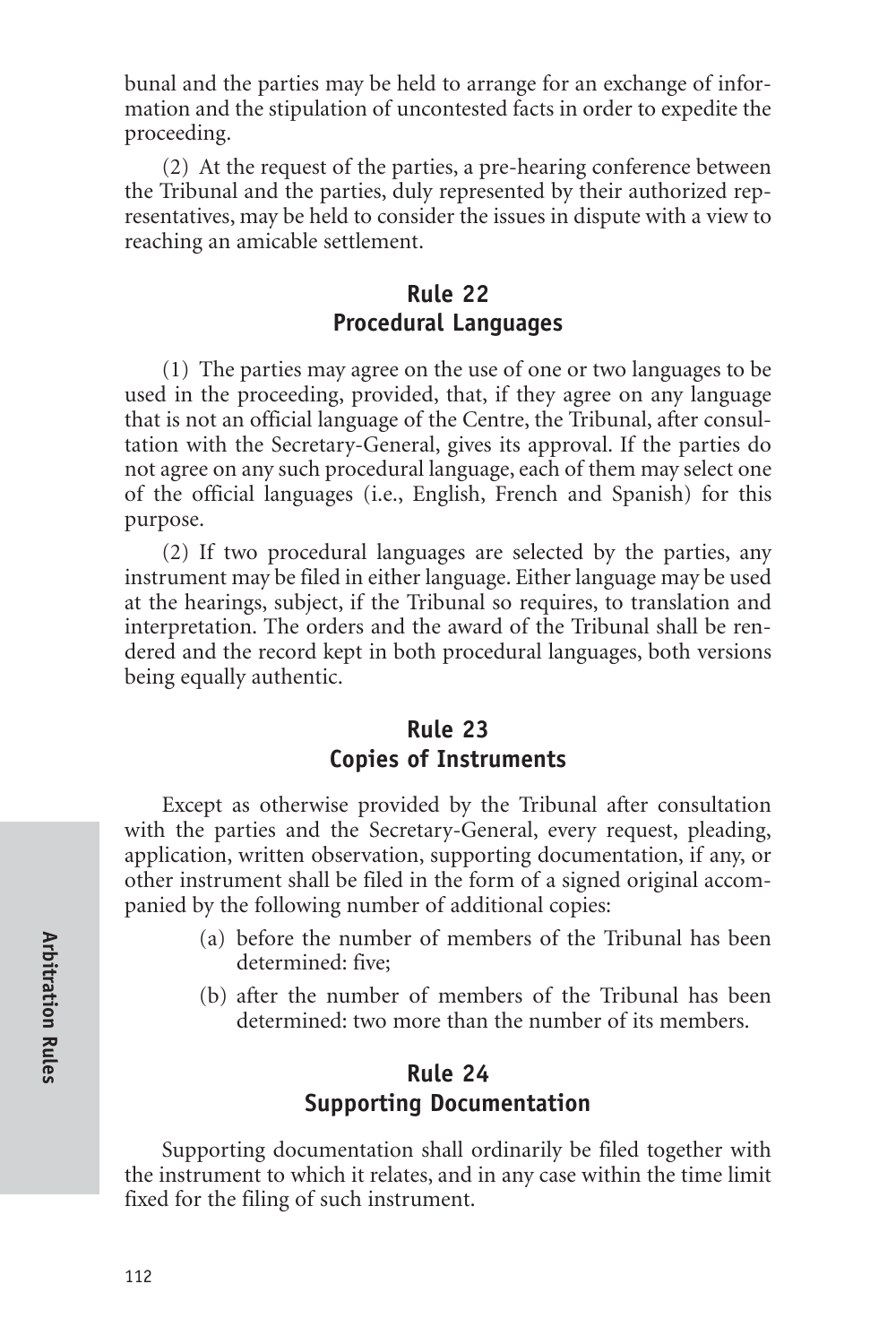## **Rule 25 Correction of Errors**

An accidental error in any instrument or supporting document may, with the consent of the other party or by leave of the Tribunal, be corrected at any time before the award is rendered.

## **Rule 26 Time Limits**

(1) Where required, time limits shall be fixed by the Tribunal by assigning dates for the completion of the various steps in the proceeding. The Tribunal may delegate this power to its President.

(2) The Tribunal may extend any time limit that it has fixed. If the Tribunal is not in session, this power shall be exercised by its President.

(3) Any step taken after expiration of the applicable time limit shall be disregarded unless the Tribunal, in special circumstances and after giving the other party an opportunity of stating its views, decides otherwise.

### **Rule 27 Waiver**

A party which knows or should have known that a provision of the Administrative and Financial Regulations, of these Rules, of any other rules or agreement applicable to the proceeding, or of an order of the Tribunal has not been complied with and which fails to state promptly its objections thereto, shall be deemed—subject to Article 45 of the Convention—to have waived its right to object.

# **Rule 28 Cost of Proceeding**

(1) Without prejudice to the final decision on the payment of the cost of the proceeding, the Tribunal may, unless otherwise agreed by the parties, decide:

- (a) at any stage of the proceeding, the portion which each party shall pay, pursuant to Administrative and Financial Regulation 14, of the fees and expenses of the Tribunal and the charges for the use of the facilities of the Centre;
- (b) with respect to any part of the proceeding, that the related costs (as determined by the Secretary-General) shall be borne entirely or in a particular share by one of the parties.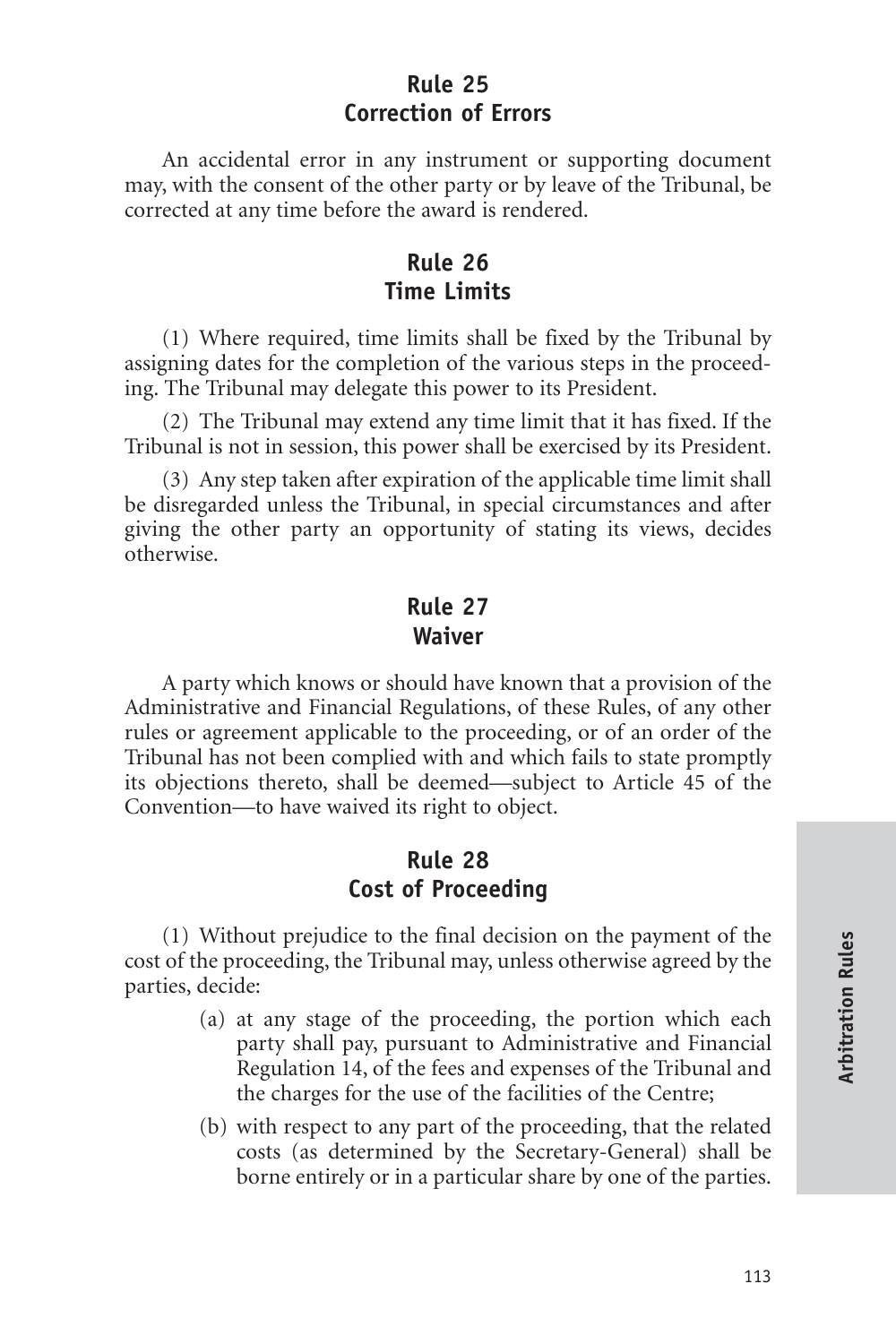(2) Promptly after the closure of the proceeding, each party shall submit to the Tribunal a statement of costs reasonably incurred or borne by it in the proceeding and the Secretary-General shall submit to the Tribunal an account of all amounts paid by each party to the Centre and of all costs incurred by the Centre for the proceeding. The Tribunal may, before the award has been rendered, request the parties and the Secretary-General to provide additional information concerning the cost of the proceeding.

# **Chapter IV Written and Oral Procedures**

#### **Rule 29 Normal Procedures**

Except if the parties otherwise agree, the proceeding shall comprise two distinct phases: a written procedure followed by an oral one.

#### **Rule 30 Transmission of the Request**

As soon as the Tribunal is constituted, the Secretary-General shall transmit to each member a copy of the request by which the proceeding was initiated, of the supporting documentation, of the notice of registration and of any communication received from either party in response thereto.

## **Rule 31 The Written Procedure**

(1) In addition to the request for arbitration, the written procedure shall consist of the following pleadings, filed within time limits set by the Tribunal:

(a) a memorial by the requesting party;

(b) a counter-memorial by the other party;

and, if the parties so agree or the Tribunal deems it necessary:

(c) a reply by the requesting party; and

(d) a rejoinder by the other party.

(2) If the request was made jointly, each party shall, within the same time limit determined by the Tribunal, file its memorial and, if the parties so agree or the Tribunal deems it necessary, its reply; however,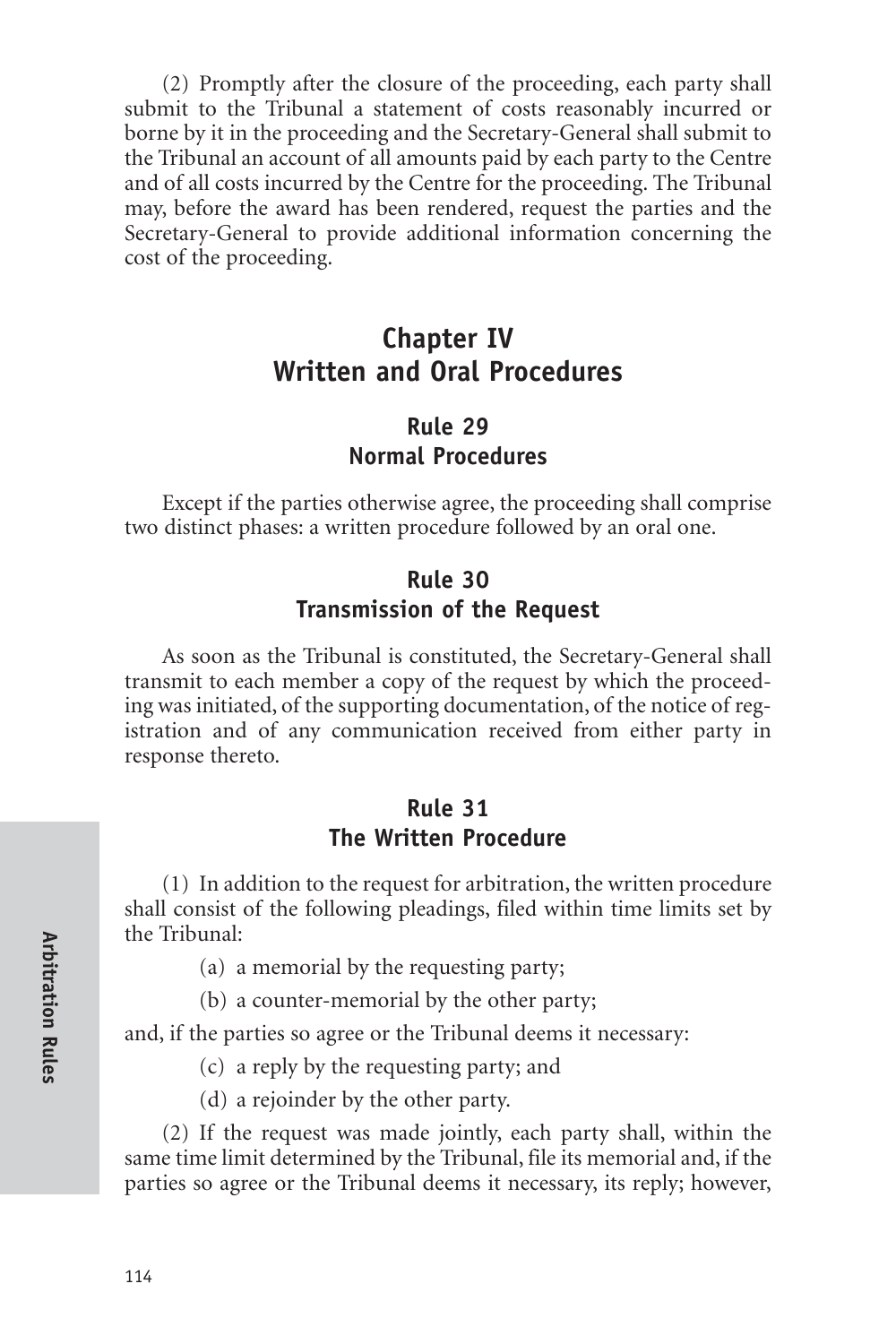the parties may instead agree that one of them shall, for the purposes of paragraph (1), be considered as the requesting party.

(3) A memorial shall contain: a statement of the relevant facts; a statement of law; and the submissions. A counter-memorial, reply or rejoinder shall contain an admission or denial of the facts stated in the last previous pleading; any additional facts, if necessary; observations concerning the statement of law in the last previous pleading; a statement of law in answer thereto; and the submissions.

# **Rule 32 The Oral Procedure**

(1) The oral procedure shall consist of the hearing by the Tribunal of the parties, their agents, counsel and advocates, and of witnesses and experts.

(2) Unless either party objects, the Tribunal, after consultation with the Secretary-General, may allow other persons, besides the parties, their agents, counsel and advocates, witnesses and experts during their testimony, and officers of the Tribunal, to attend or observe all or part of the hearings, subject to appropriate logistical arrangements. The Tribunal shall for such cases establish procedures for the protection of proprietary or privileged information.

(3) The members of the Tribunal may, during the hearings, put questions to the parties, their agents, counsel and advocates, and ask them for explanations.

## **Rule 33 Marshalling of Evidence**

Without prejudice to the rules concerning the production of documents, each party shall, within time limits fixed by the Tribunal, communicate to the Secretary-General, for transmission to the Tribunal and the other party, precise information regarding the evidence which it intends to produce and that which it intends to request the Tribunal to call for, together with an indication of the points to which such evidence will be directed.

# **Rule 34 Evidence: General Principles**

(1) The Tribunal shall be the judge of the admissibility of any evidence adduced and of its probative value.

(2) The Tribunal may, if it deems it necessary at any stage of the proceeding: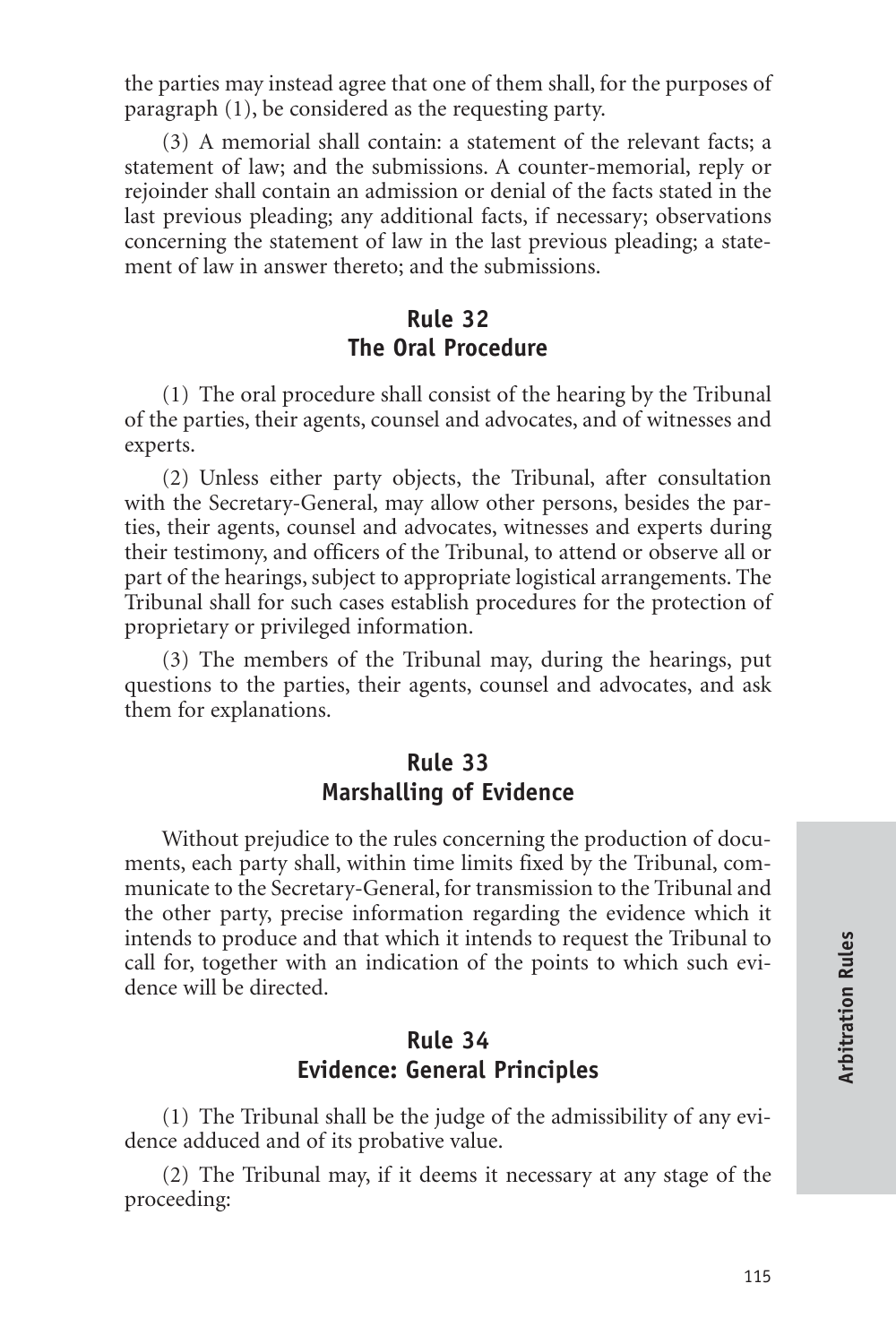- (a) call upon the parties to produce documents, witnesses and experts; and
- (b) visit any place connected with the dispute or conduct inquiries there.

(3) The parties shall cooperate with the Tribunal in the production of the evidence and in the other measures provided for in paragraph (2). The Tribunal shall take formal note of the failure of a party to comply with its obligations under this paragraph and of any reasons given for such failure.

(4) Expenses incurred in producing evidence and in taking other measures in accordance with paragraph (2) shall be deemed to constitute part of the expenses incurred by the parties within the meaning of Article 61(2) of the Convention.

## **Rule 35 Examination of Witnesses and Experts**

(1) Witnesses and experts shall be examined before the Tribunal by the parties under the control of its President. Questions may also be put to them by any member of the Tribunal.

(2) Each witness shall make the following declaration before giving his evidence:

"I solemnly declare upon my honour and conscience that I shall speak the truth, the whole truth and nothing but the truth."

(3) Each expert shall make the following declaration before making his statement:

"I solemnly declare upon my honour and conscience that my statement will be in accordance with my sincere belief."

#### **Rule 36 Witnesses and Experts: Special Rules**

Notwithstanding Rule 35 the Tribunal may:

- (a) admit evidence given by a witness or expert in a written deposition; and
- (b) with the consent of both parties, arrange for the examination of a witness or expert otherwise than before the Tribunal itself. The Tribunal shall define the subject of the examination, the time limit, the procedure to be followed and other particulars. The parties may participate in the examination.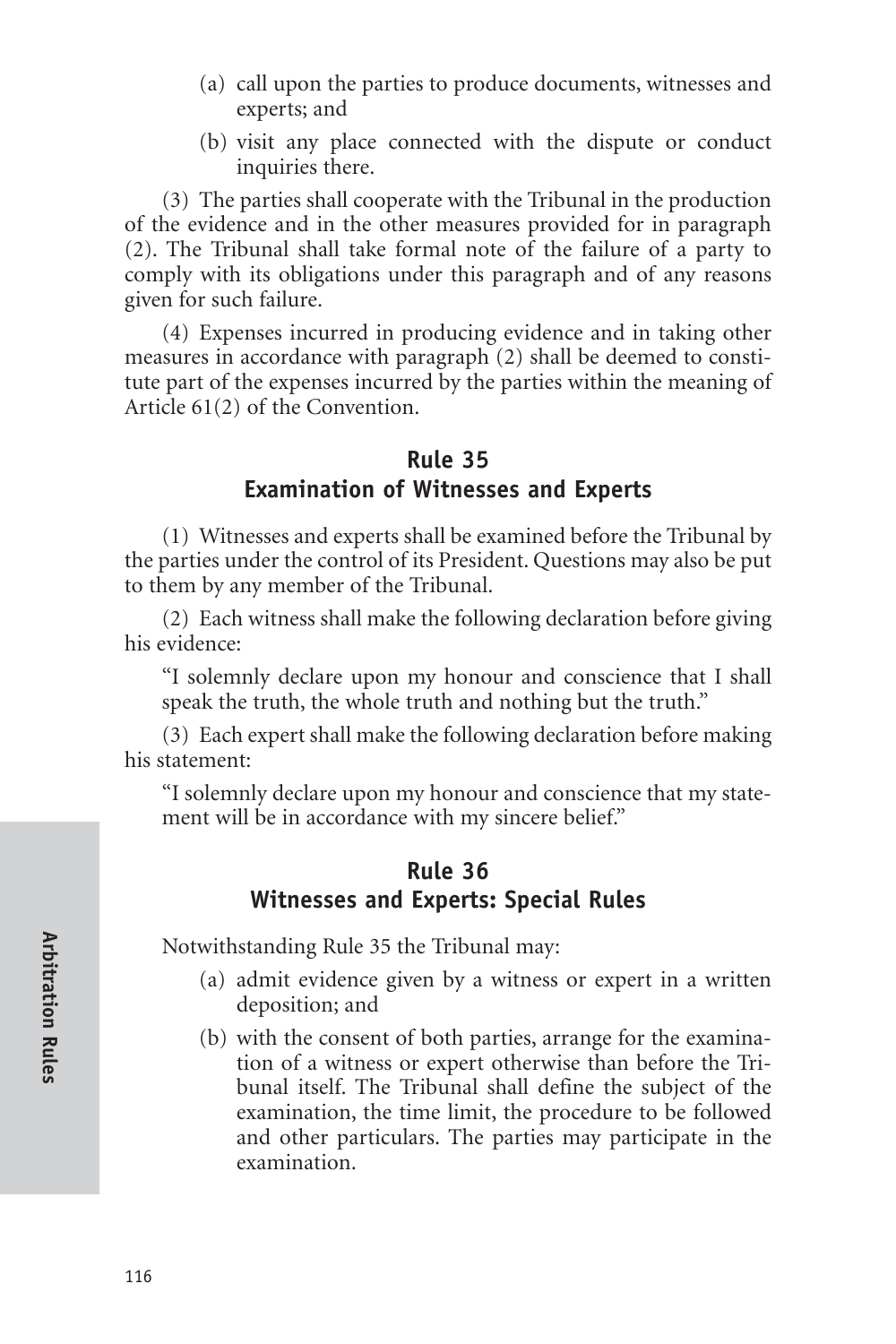# **Rule 37 Visits and Inquiries; Submissions of Non-disputing Parties**

(1) If the Tribunal considers it necessary to visit any place connected with the dispute or to conduct an inquiry there, it shall make an order to this effect. The order shall define the scope of the visit or the subject of the inquiry, the time limit, the procedure to be followed and other particulars. The parties may participate in any visit or inquiry.

(2) After consulting both parties, the Tribunal may allow a person or entity that is not a party to the dispute (in this Rule called the "nondisputing party") to file a written submission with the Tribunal regarding a matter within the scope of the dispute. In determining whether to allow such a filing, the Tribunal shall consider, among other things, the extent to which:

- (a) the non-disputing party submission would assist the Tribunal in the determination of a factual or legal issue related to the proceeding by bringing a perspective, particular knowledge or insight that is different from that of the disputing parties;
- (b) the non-disputing party submission would address a matter within the scope of the dispute;
- (c) the non-disputing party has a significant interest in the proceeding.

The Tribunal shall ensure that the non-disputing party submission does not disrupt the proceeding or unduly burden or unfairly prejudice either party, and that both parties are given an opportunity to present their observations on the non-disputing party submission.

## **Rule 38 Closure of the Proceeding**

(1) When the presentation of the case by the parties is completed, the proceeding shall be declared closed.

(2) Exceptionally, the Tribunal may, before the award has been rendered, reopen the proceeding on the ground that new evidence is forthcoming of such a nature as to constitute a decisive factor, or that there is a vital need for clarification on certain specific points.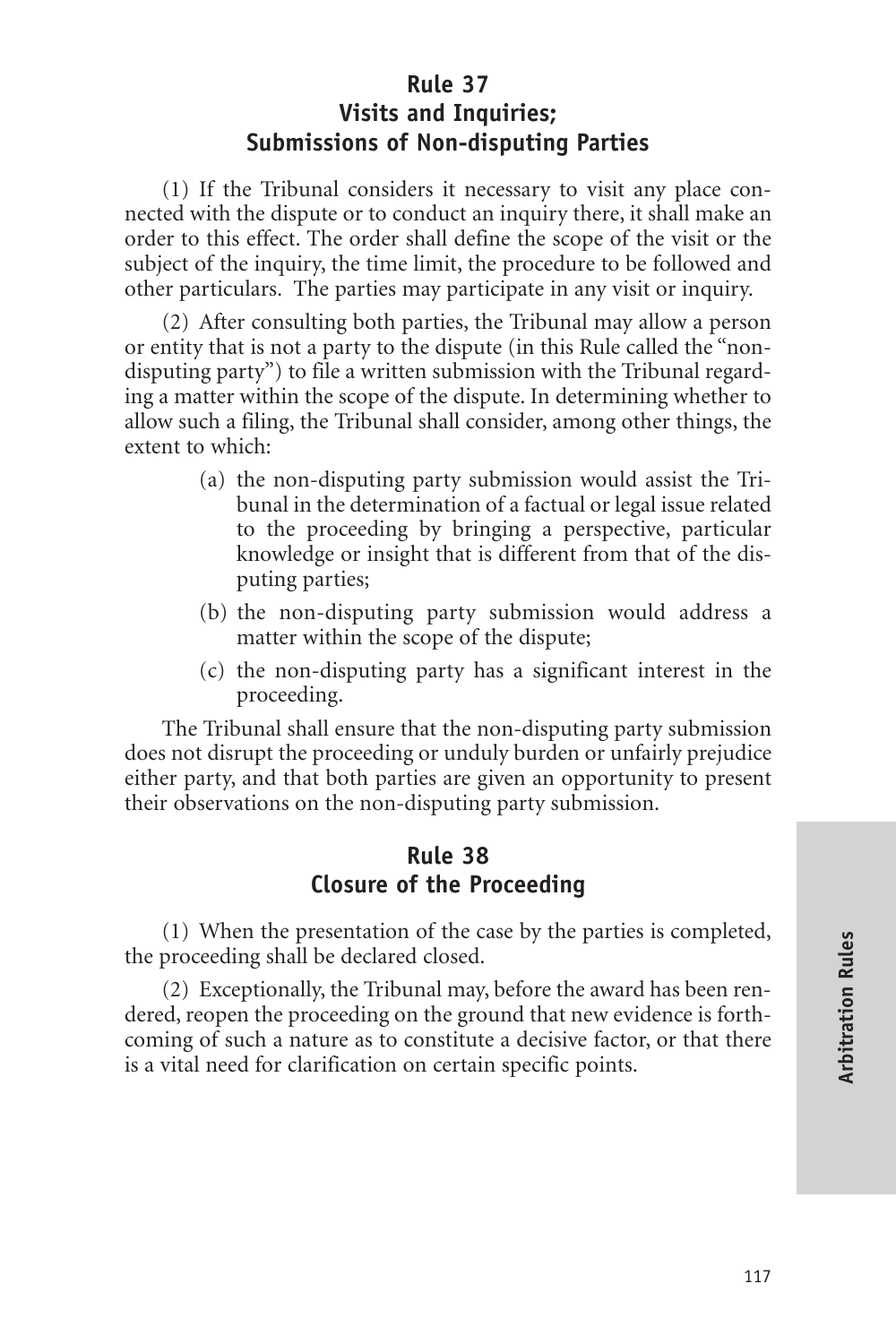# **Chapter V Particular Procedures**

#### **Rule 39 Provisional Measures**

(1) At any time after the institution of the proceeding, a party may request that provisional measures for the preservation of its rights be recommended by the Tribunal. The request shall specify the rights to be preserved, the measures the recommendation of which is requested, and the circumstances that require such measures.

(2) The Tribunal shall give priority to the consideration of a request made pursuant to paragraph (1).

(3) The Tribunal may also recommend provisional measures on its own initiative or recommend measures other than those specified in a request. It may at any time modify or revoke its recommendations.

(4) The Tribunal shall only recommend provisional measures, or modify or revoke its recommendations, after giving each party an opportunity of presenting its observations.

(5) If a party makes a request pursuant to paragraph (1) before the constitution of the Tribunal, the Secretary-General shall, on the application of either party, fix time limits for the parties to present observations on the request, so that the request and observations may be considered by the Tribunal promptly upon its constitution.

(6) Nothing in this Rule shall prevent the parties, provided that they have so stipulated in the agreement recording their consent, from requesting any judicial or other authority to order provisional measures, prior to or after the institution of the proceeding, for the preservation of their respective rights and interests.

## **Rule 40 Ancillary Claims**

(1) Except as the parties otherwise agree, a party may present an incidental or additional claim or counter-claim arising directly out of the subject-matter of the dispute, provided that such ancillary claim is within the scope of the consent of the parties and is otherwise within the jurisdiction of the Centre.

(2) An incidental or additional claim shall be presented not later than in the reply and a counter-claim no later than in the countermemorial, unless the Tribunal, upon justification by the party presenting the ancillary claim and upon considering any objection of the other party, authorizes the presentation of the claim at a later stage in the proceeding.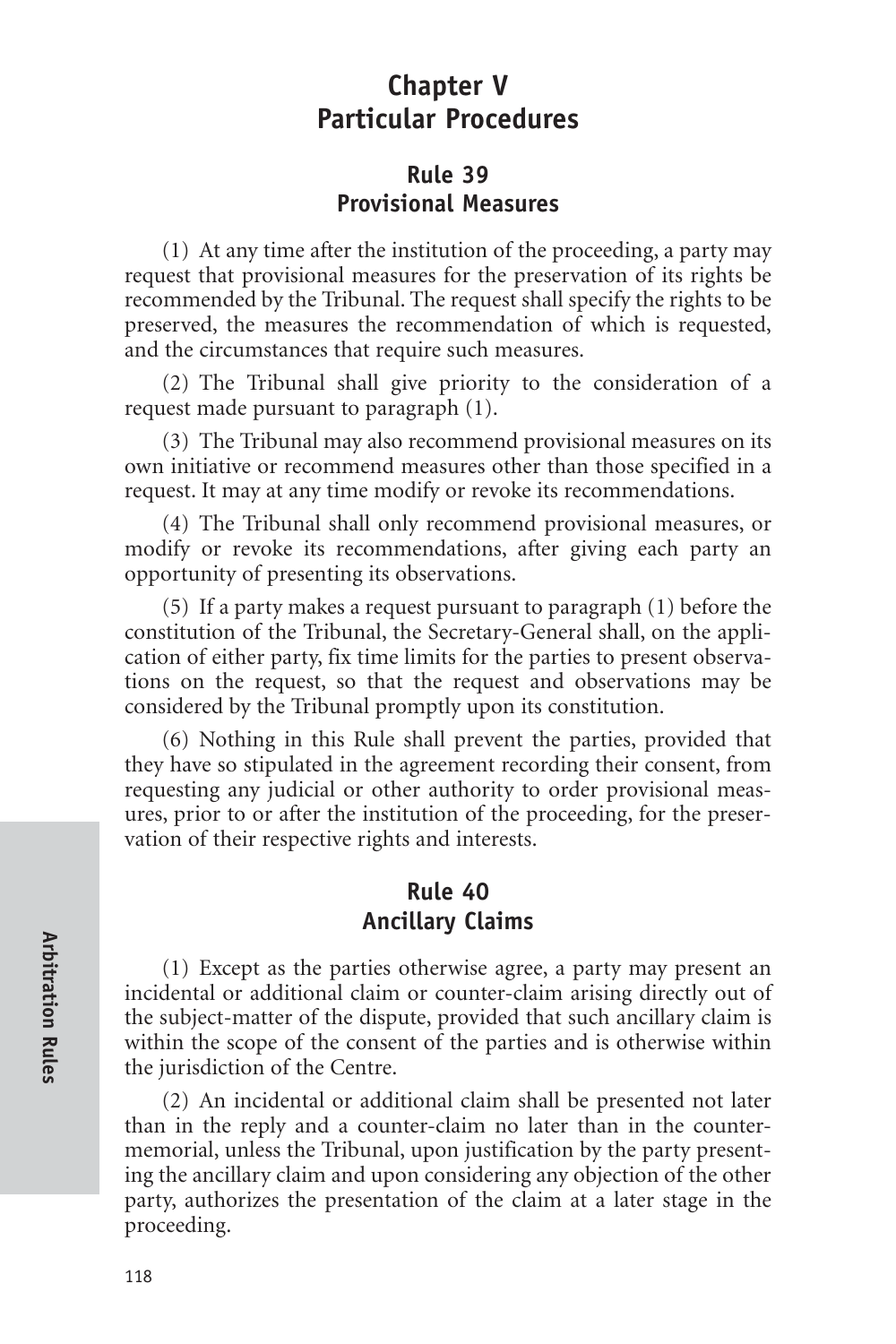(3) The Tribunal shall fix a time limit within which the party against which an ancillary claim is presented may file its observations thereon.

# **Rule 41 Preliminary Objections**

(1) Any objection that the dispute or any ancillary claim is not within the jurisdiction of the Centre or, for other reasons, is not within the competence of the Tribunal shall be made as early as possible. A party shall file the objection with the Secretary-General no later than the expiration of the time limit fixed for the filing of the countermemorial, or, if the objection relates to an ancillary claim, for the filing of the rejoinder—unless the facts on which the objection is based are unknown to the party at that time.

(2) The Tribunal may on its own initiative consider, at any stage of the proceeding, whether the dispute or any ancillary claim before it is within the jurisdiction of the Centre and within its own competence.

(3) Upon the formal raising of an objection relating to the dispute, the Tribunal may decide to suspend the proceeding on the merits. The President of the Tribunal, after consultation with its other members, shall fix a time limit within which the parties may file observations on the objection.

(4) The Tribunal shall decide whether or not the further procedures relating to the objection made pursuant to paragraph (1) shall be oral. It may deal with the objection as a preliminary question or join it to the merits of the dispute. If the Tribunal overrules the objection or joins it to the merits, it shall once more fix time limits for the further procedures.

(5) Unless the parties have agreed to another expedited procedure for making preliminary objections, a party may, no later than 30 days after the constitution of the Tribunal, and in any event before the first session of the Tribunal, file an objection that a claim is manifestly without legal merit. The party shall specify as precisely as possible the basis for the objection. The Tribunal, after giving the parties the opportunity to present their observations on the objection, shall, at its first session or promptly thereafter, notify the parties of its decision on the objection. The decision of the Tribunal shall be without prejudice to the right of a party to file an objection pursuant to paragraph (1) or to object, in the course of the proceeding, that a claim lacks legal merit.

(6) If the Tribunal decides that the dispute is not within the jurisdiction of the Centre or not within its own competence, or that all claims are manifestly without legal merit, it shall render an award to that effect.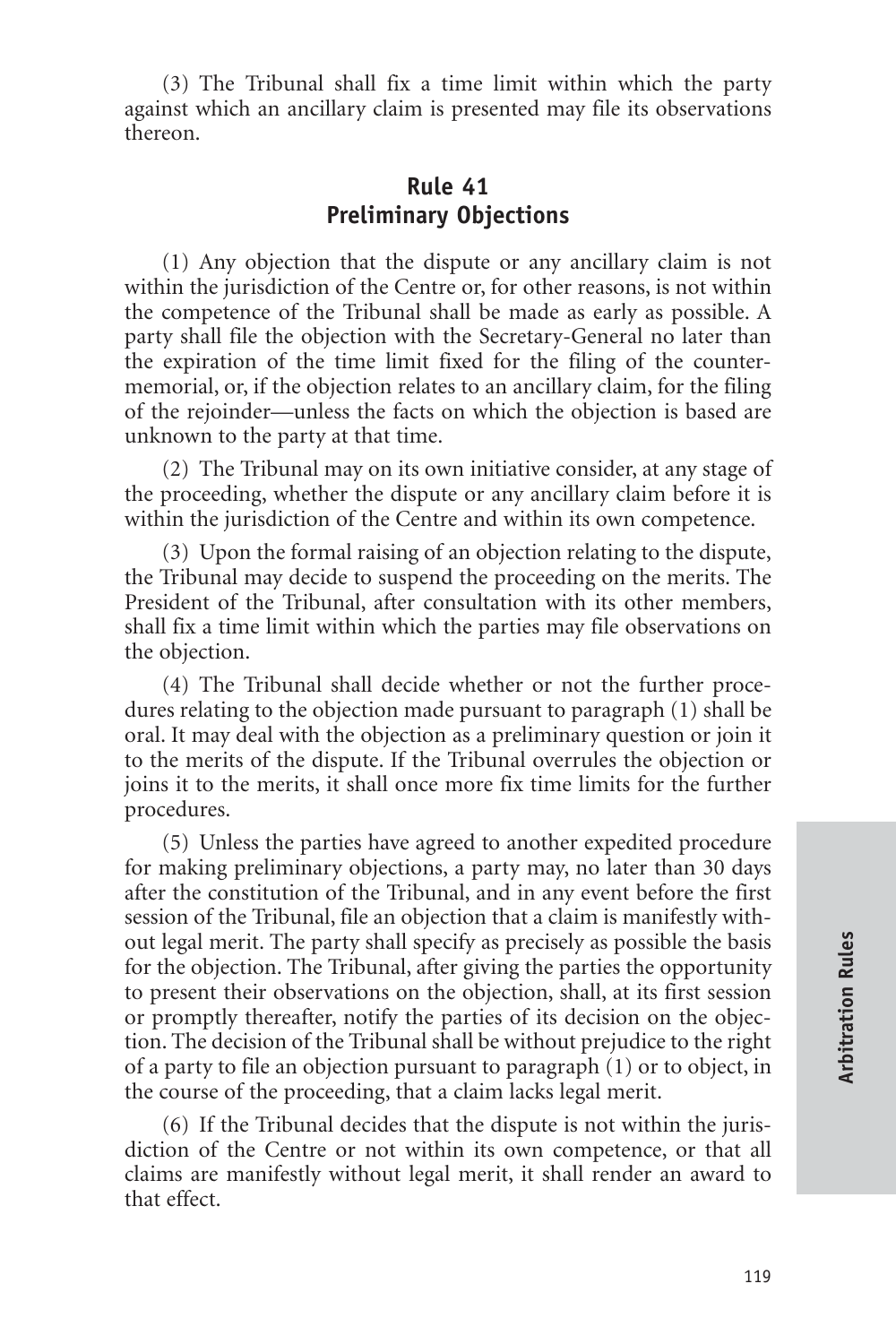## **Rule 42 Default**

(1) If a party (in this Rule called the "defaulting party") fails to appear or to present its case at any stage of the proceeding, the other party may, at any time prior to the discontinuance of the proceeding, request the Tribunal to deal with the questions submitted to it and to render an award.

(2) The Tribunal shall promptly notify the defaulting party of such a request. Unless it is satisfied that that party does not intend to appear or to present its case in the proceeding, it shall, at the same time, grant a period of grace and to this end:

- (a) if that party had failed to file a pleading or any other instrument within the time limit fixed therefor, fix a new time limit for its filing; or
- (b) if that party had failed to appear or present its case at a hearing, fix a new date for the hearing.

The period of grace shall not, without the consent of the other party, exceed 60 days.

(3) After the expiration of the period of grace or when, in accordance with paragraph (2), no such period is granted, the Tribunal shall resume the consideration of the dispute. Failure of the defaulting party to appear or to present its case shall not be deemed an admission of the assertions made by the other party.

(4) The Tribunal shall examine the jurisdiction of the Centre and its own competence in the dispute and, if it is satisfied, decide whether the submissions made are well-founded in fact and in law. To this end, it may, at any stage of the proceeding, call on the party appearing to file observations, produce evidence or submit oral explanations.

# **Rule 43 Settlement and Discontinuance**

(1) If, before the award is rendered, the parties agree on a settlement of the dispute or otherwise to discontinue the proceeding, the Tribunal, or the Secretary-General if the Tribunal has not yet been constituted, shall, at their written request, in an order take note of the discontinuance of the proceeding.

(2) If the parties file with the Secretary-General the full and signed text of their settlement and in writing request the Tribunal to embody such settlement in an award, the Tribunal may record the settlement in the form of its award.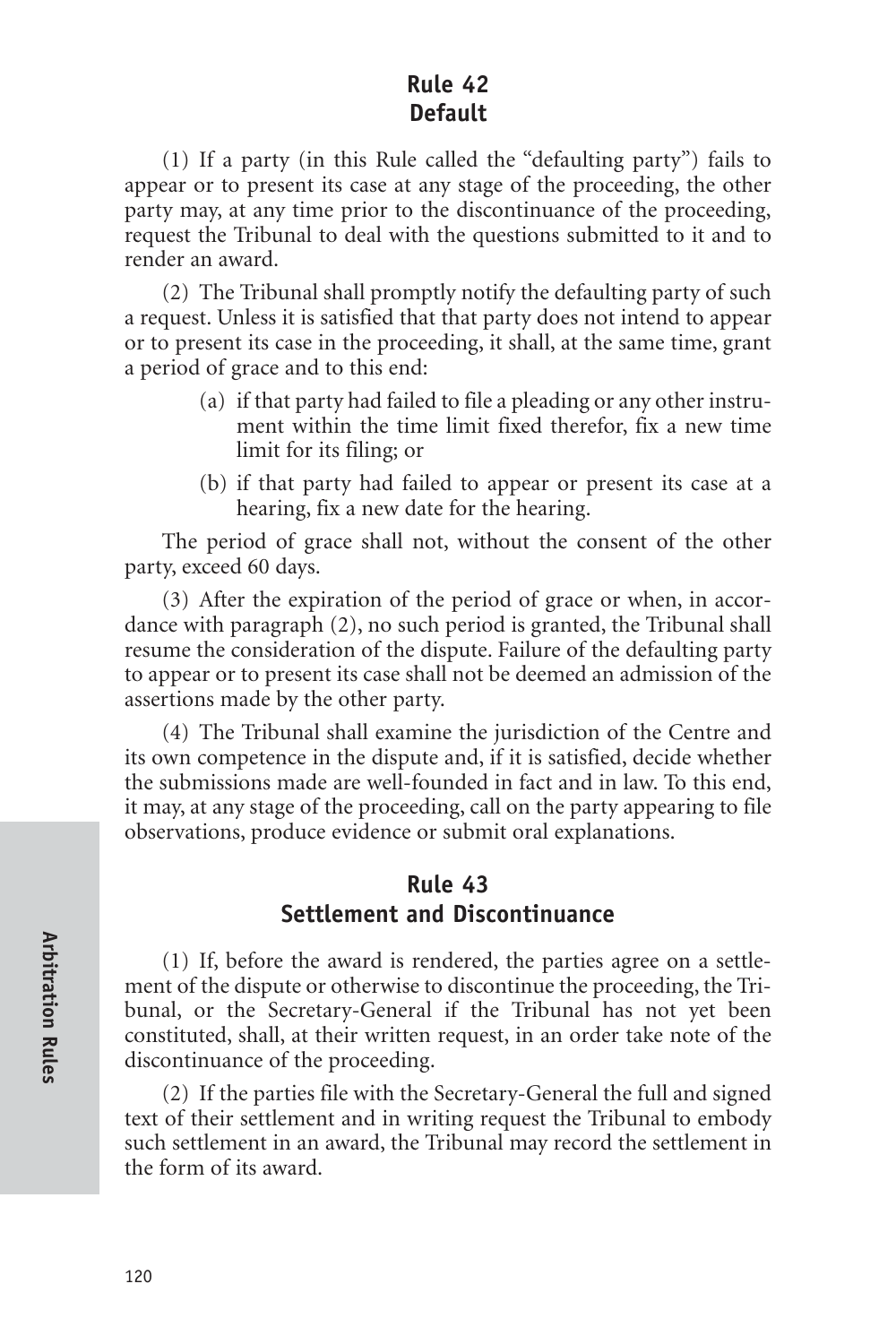### **Rule 44 Discontinuance at Request of a Party**

If a party requests the discontinuance of the proceeding, the Tribunal, or the Secretary-General if the Tribunal has not yet been constituted, shall in an order fix a time limit within which the other party may state whether it opposes the discontinuance. If no objection is made in writing within the time limit, the other party shall be deemed to have acquiesced in the discontinuance and the Tribunal, or if appropriate the Secretary-General, shall in an order take note of the discontinuance of the proceeding. If objection is made, the proceeding shall continue.

# **Rule 45 Discontinuance for Failure of Parties to Act**

If the parties fail to take any steps in the proceeding during six consecutive months or such period as they may agree with the approval of the Tribunal, or of the Secretary-General if the Tribunal has not yet been constituted, they shall be deemed to have discontinued the proceeding and the Tribunal, or if appropriate the Secretary-General, shall, after notice to the parties, in an order take note of the discontinuance.

# **Chapter VI The Award**

# **Rule 46 Preparation of the Award**

The award (including any individual or dissenting opinion) shall be drawn up and signed within 120 days after closure of the proceeding. The Tribunal may, however, extend this period by a further 60 days if it would otherwise be unable to draw up the award.

# **Rule 47 The Award**

- (1) The award shall be in writing and shall contain:
	- (a) a precise designation of each party;
	- (b) a statement that the Tribunal was established under the Convention, and a description of the method of its constitution;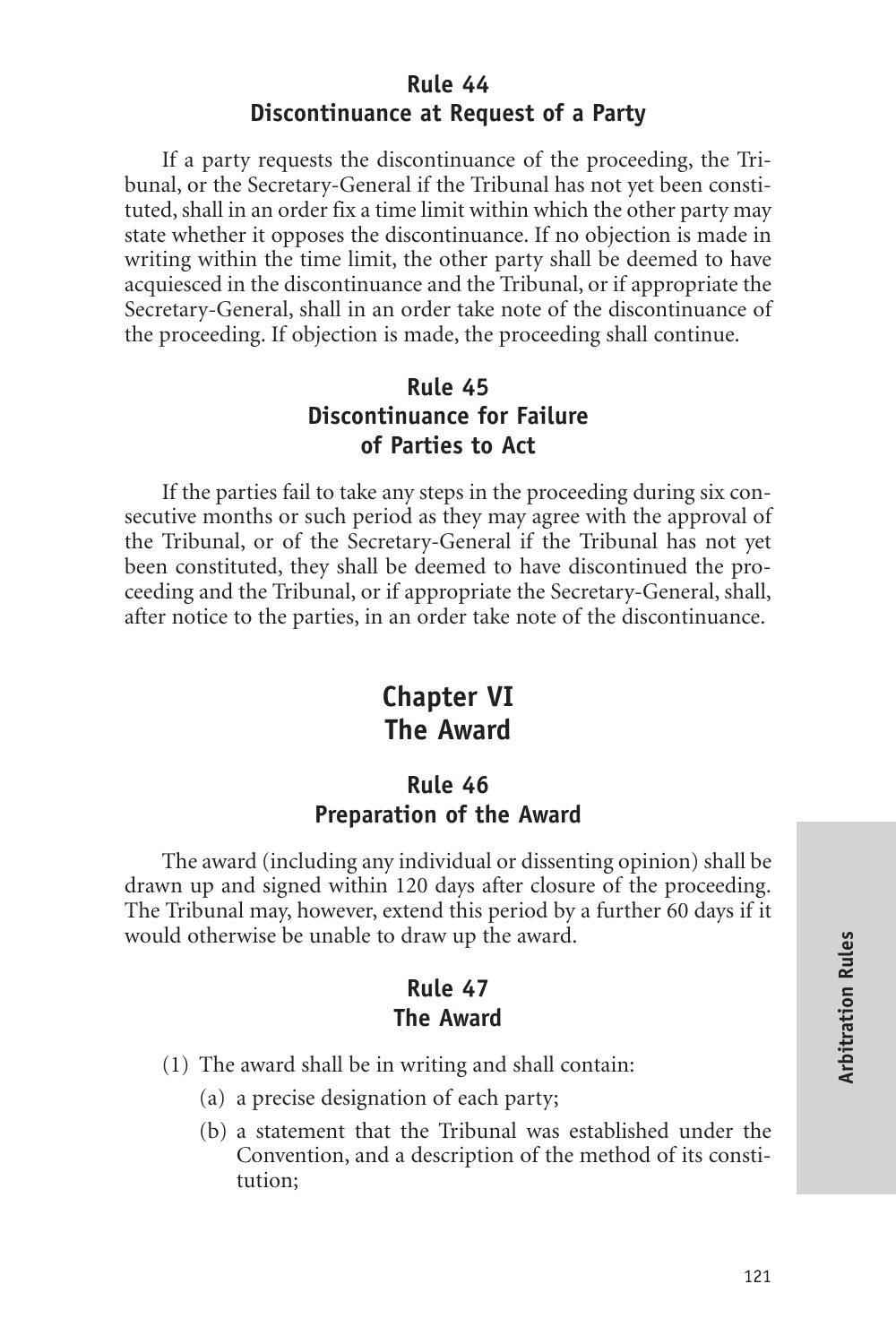- (c) the name of each member of the Tribunal, and an identification of the appointing authority of each;
- (d) the names of the agents, counsel and advocates of the parties;
- (e) the dates and place of the sittings of the Tribunal;
- (f) a summary of the proceeding;
- (g) a statement of the facts as found by the Tribunal;
- (h) the submissions of the parties;
- (i) the decision of the Tribunal on every question submitted to it, together with the reasons upon which the decision is based; and
- (j) any decision of the Tribunal regarding the cost of the proceeding.

(2) The award shall be signed by the members of the Tribunal who voted for it; the date of each signature shall be indicated.

(3) Any member of the Tribunal may attach his individual opinion to the award, whether he dissents from the majority or not, or a statement of his dissent.

### **Rule 48 Rendering of the Award**

(1) Upon signature by the last arbitrator to sign, the Secretary-General shall promptly:

- (a) authenticate the original text of the award and deposit it in the archives of the Centre, together with any individual opinions and statements of dissent; and
- (b) dispatch a certified copy of the award (including individual opinions and statements of dissent) to each party, indicating the date of dispatch on the original text and on all copies.

(2) The award shall be deemed to have been rendered on the date on which the certified copies were dispatched.

(3) The Secretary-General shall, upon request, make available to a party additional certified copies of the award.

(4) The Centre shall not publish the award without the consent of the parties. The Centre shall, however, promptly include in its publications excerpts of the legal reasoning of the Tribunal.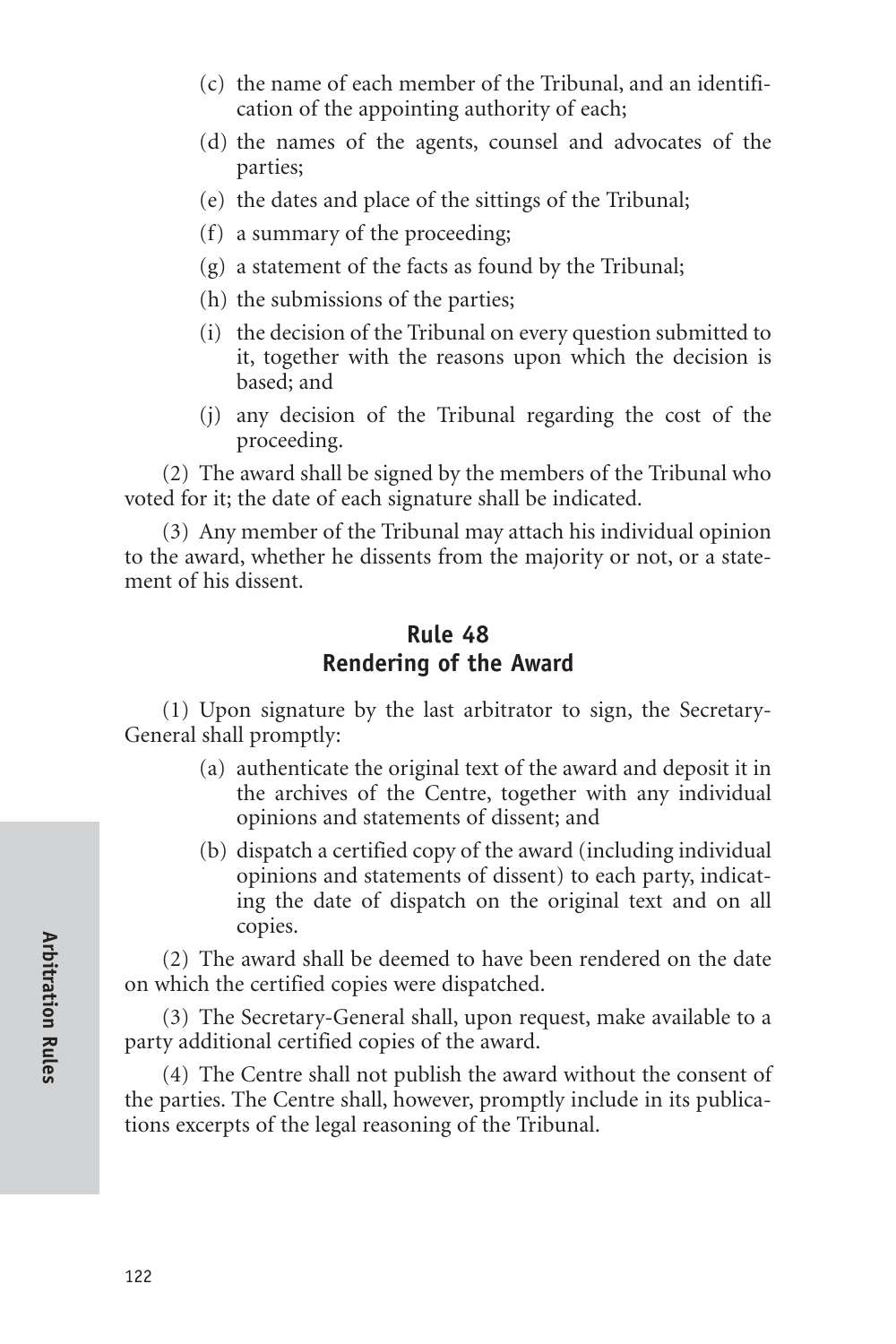# **Rule 49 Supplementary Decisions and Rectification**

(1) Within 45 days after the date on which the award was rendered, either party may request, pursuant to Article 49(2) of the Convention, a supplementary decision on, or the rectification of, the award. Such a request shall be addressed in writing to the Secretary-General. The request shall:

- (a) identify the award to which it relates;
- (b) indicate the date of the request;
- (c) state in detail:
	- (i) any question which, in the opinion of the requesting party, the Tribunal omitted to decide in the award; and
	- (ii) any error in the award which the requesting party seeks to have rectified; and
- (d) be accompanied by a fee for lodging the request.

(2) Upon receipt of the request and of the lodging fee, the Secretary-General shall forthwith:

- (a) register the request;
- (b) notify the parties of the registration;
- (c) transmit to the other party a copy of the request and of any accompanying documentation; and
- (d) transmit to each member of the Tribunal a copy of the notice of registration, together with a copy of the request and of any accompanying documentation.

(3) The President of the Tribunal shall consult the members on whether it is necessary for the Tribunal to meet in order to consider the request. The Tribunal shall fix a time limit for the parties to file their observations on the request and shall determine the procedure for its consideration.

(4) Rules 46-48 shall apply, *mutatis mutandis,* to any decision of the Tribunal pursuant to this Rule.

(5) If a request is received by the Secretary-General more than 45 days after the award was rendered, he shall refuse to register the request and so inform forthwith the requesting party.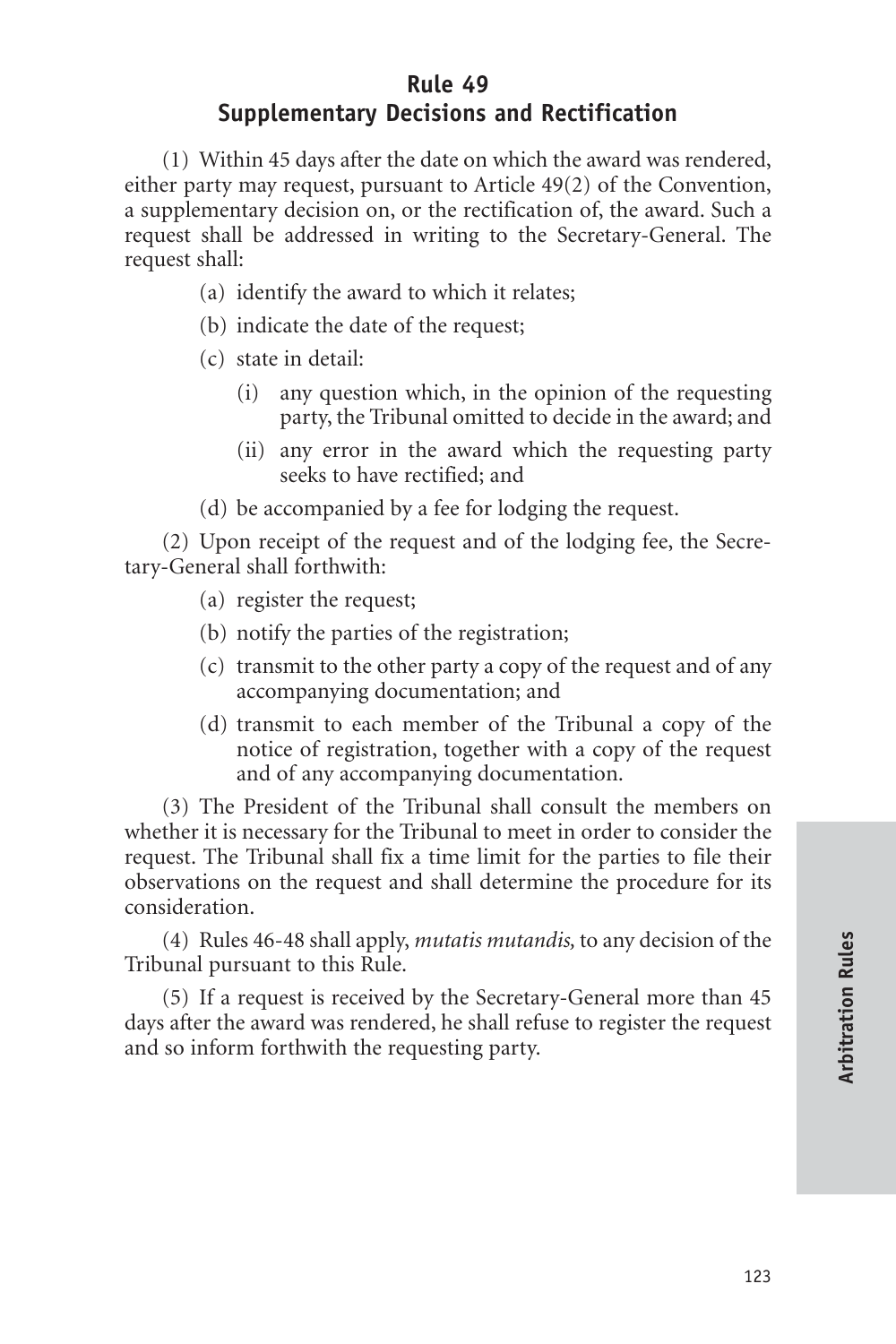# **Chapter VII Interpretation, Revision and Annulment of the Award**

# **Rule 50 The Application**

(1) An application for the interpretation, revision or annulment of an award shall be addressed in writing to the Secretary-General and shall:

- (a) identify the award to which it relates;
- (b) indicate the date of the application;
- (c) state in detail:
	- (i) in an application for interpretation, the precise points in dispute;
	- (ii) in an application for revision, pursuant to Article 51(1) of the Convention, the change sought in the award, the discovery of some fact of such a nature as decisively to affect the award, and evidence that when the award was rendered that fact was unknown to the Tribunal and to the applicant, and that the applicant's ignorance of that fact was not due to negligence;
	- (iii) in an application for annulment, pursuant to Article 52(1) of the Convention, the grounds on which it is based. These grounds are limited to the following:
		- that the Tribunal was not properly constituted;
		- that the Tribunal has manifestly exceeded its powers;
		- that there was corruption on the part of a member of the Tribunal;
		- that there has been a serious departure from a fundamental rule of procedure;
		- that the award has failed to state the reasons on which it is based;
- (d) be accompanied by the payment of a fee for lodging the application.

(2) Without prejudice to the provisions of paragraph (3), upon receiving an application and the lodging fee, the Secretary-General shall forthwith:

- (a) register the application;
- (b) notify the parties of the registration; and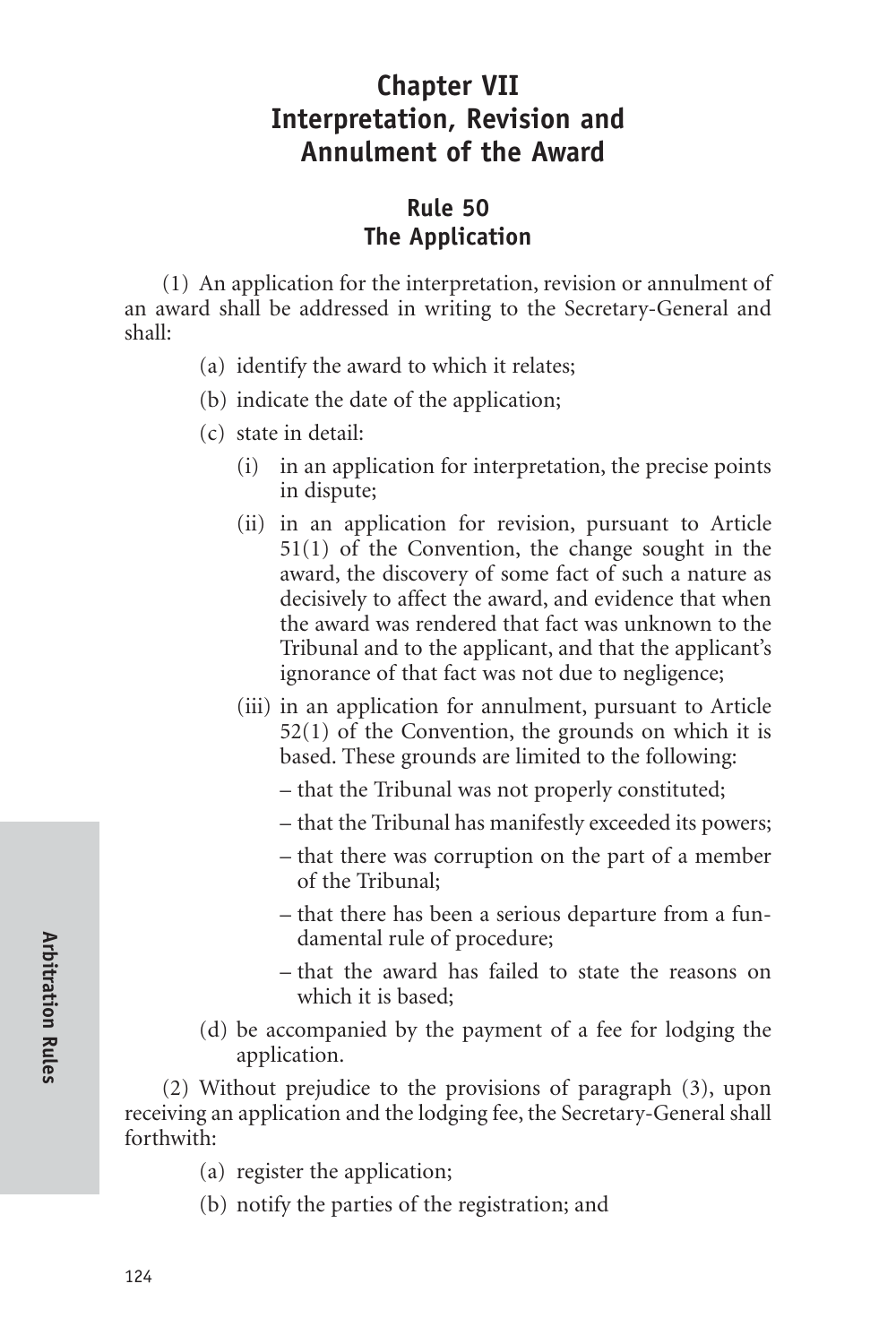- (c) transmit to the other party a copy of the application and of any accompanying documentation.
- (3) The Secretary-General shall refuse to register an application for:
	- (a) revision, if, in accordance with Article 51(2) of the Convention, it is not made within 90 days after the discovery of the new fact and in any event within three years after the date on which the award was rendered (or any subsequent decision or correction);
	- (b) annulment, if, in accordance with Article 52(2) of the Convention, it is not made:
		- (i) within 120 days after the date on which the award was rendered (or any subsequent decision or correction) if the application is based on any of the following grounds:
			- the Tribunal was not properly constituted;
			- the Tribunal has manifestly exceeded its powers;
			- there has been a serious departure from a fundamental rule of procedure;
			- the award has failed to state the reasons on which it is based;
		- (ii) in the case of corruption on the part of a member of the Tribunal, within 120 days after discovery thereof, and in any event within three years after the date on which the award was rendered (or any subsequent decision or correction).

(4) If the Secretary-General refuses to register an application for revision, or annulment, he shall forthwith notify the requesting party of his refusal.

# **Rule 51 Interpretation or Revision: Further Procedures**

(1) Upon registration of an application for the interpretation or revision of an award, the Secretary-General shall forthwith:

- (a) transmit to each member of the original Tribunal a copy of the notice of registration, together with a copy of the application and of any accompanying documentation; and
- (b) request each member of the Tribunal to inform him within a specified time limit whether that member is willing to take part in the consideration of the application.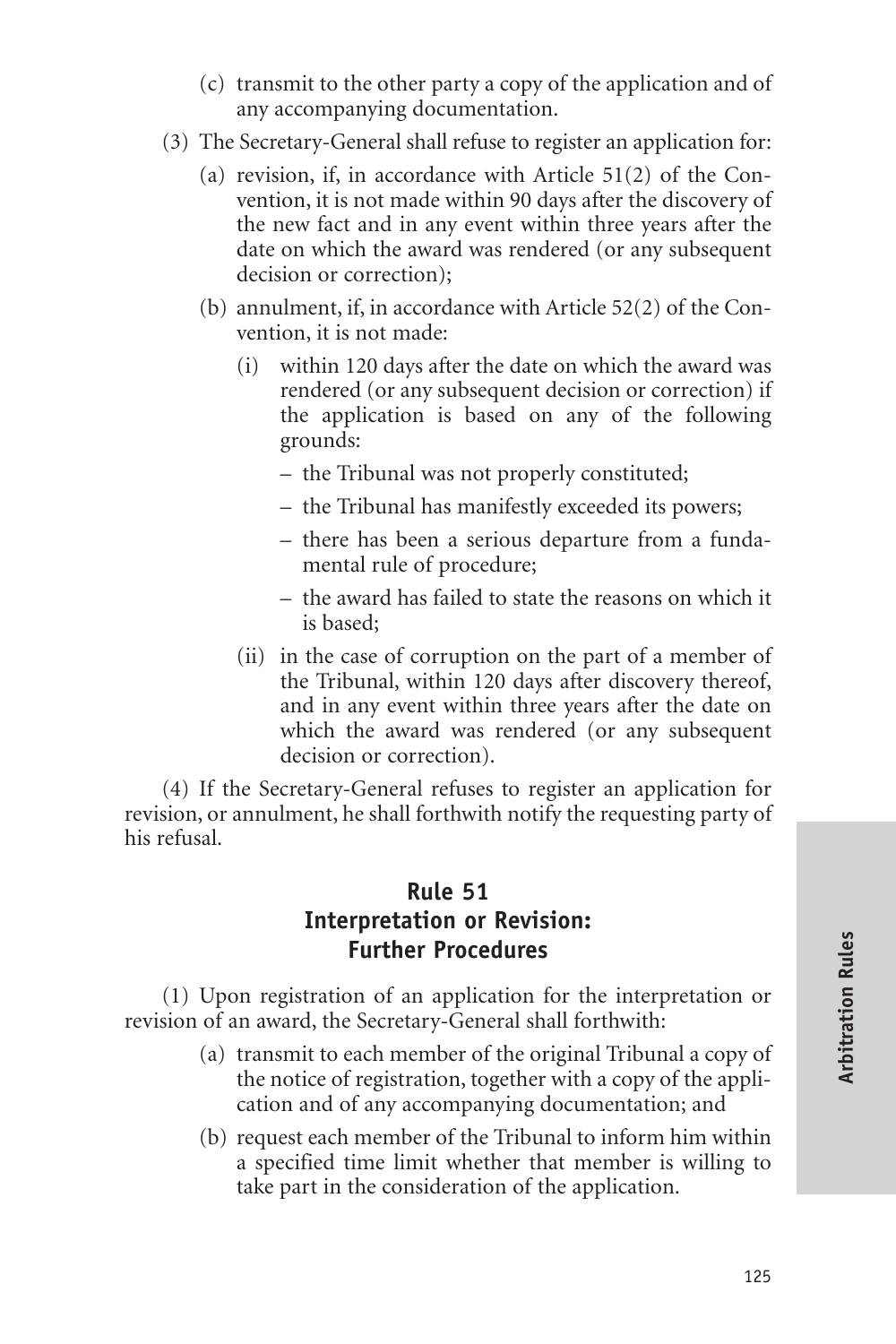(2) If all members of the Tribunal express their willingness to take part in the consideration of the application, the Secretary-General shall so notify the members of the Tribunal and the parties. Upon dispatch of these notices the Tribunal shall be deemed to be reconstituted.

(3) If the Tribunal cannot be reconstituted in accordance with paragraph (2), the Secretary-General shall so notify the parties and invite them to proceed, as soon as possible, to constitute a new Tribunal, including the same number of arbitrators, and appointed by the same method, as the original one.

#### **Rule 52 Annulment: Further Procedures**

(1) Upon registration of an application for the annulment of an award, the Secretary-General shall forthwith request the Chairman of the Administrative Council to appoint an *ad hoc* Committee in accordance with Article 52(3) of the Convention.

(2) The Committee shall be deemed to be constituted on the date the Secretary-General notifies the parties that all members have accepted their appointment. Before or at the first session of the Committee, each member shall sign a declaration conforming to that set forth in Rule 6(2).

# **Rule 53 Rules of Procedure**

The provisions of these Rules shall apply *mutatis mutandis* to any procedure relating to the interpretation, revision or annulment of an award and to the decision of the Tribunal or Committee.

## **Rule 54 Stay of Enforcement of the Award**

(1) The party applying for the interpretation, revision or annulment of an award may in its application, and either party may at any time before the final disposition of the application, request a stay in the enforcement of part or all of the award to which the application relates. The Tribunal or Committee shall give priority to the consideration of such a request.

(2) If an application for the revision or annulment of an award contains a request for a stay of its enforcement, the Secretary-General shall, together with the notice of registration, inform both parties of the provisional stay of the award. As soon as the Tribunal or Committee is constituted it shall, if either party requests, rule within 30 days on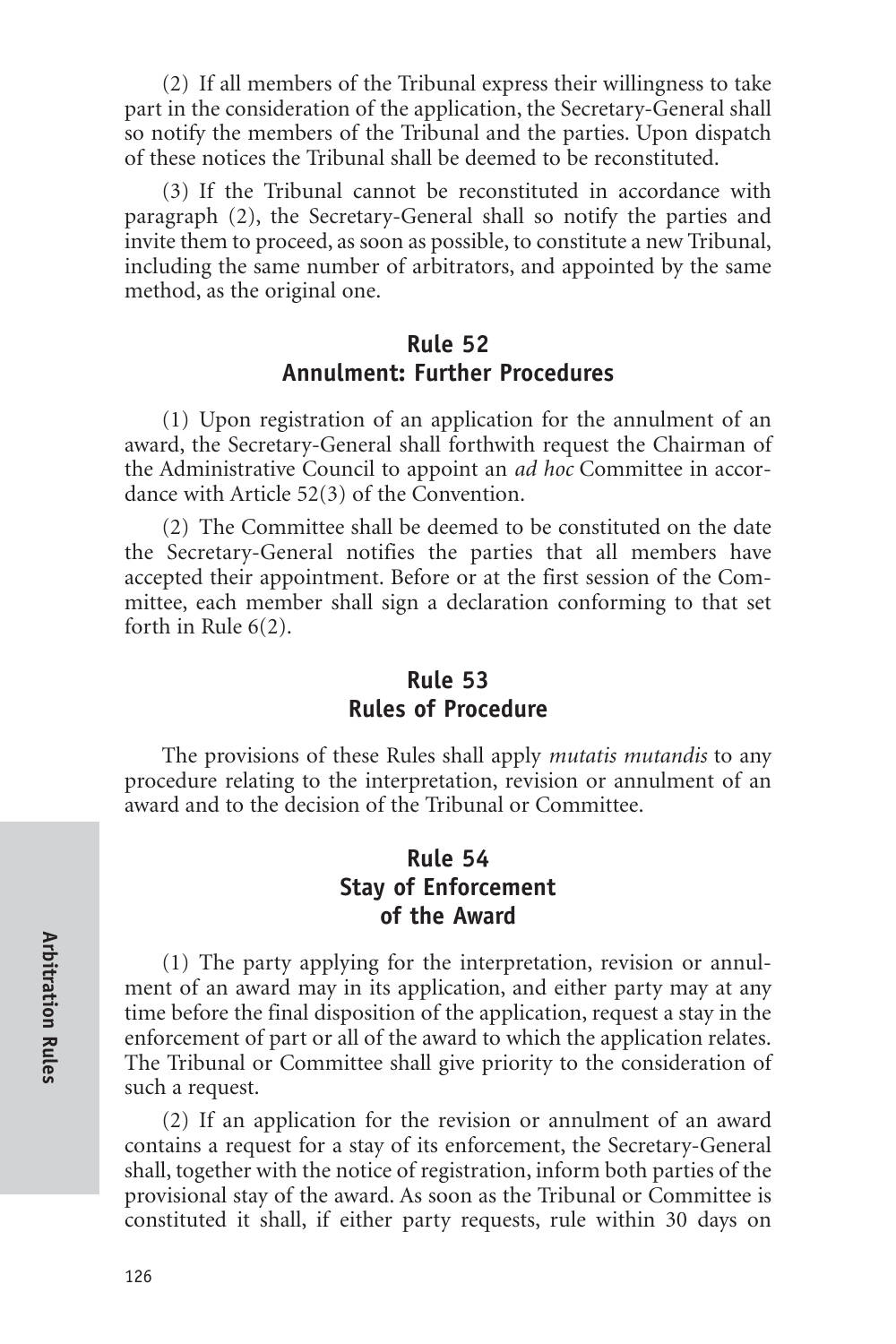whether such stay should be continued; unless it decides to continue the stay, it shall automatically be terminated.

(3) If a stay of enforcement has been granted pursuant to paragraph (1) or continued pursuant to paragraph (2), the Tribunal or Committee may at any time modify or terminate the stay at the request of either party. All stays shall automatically terminate on the date on which a final decision is rendered on the application, except that a Committee granting the partial annulment of an award may order the temporary stay of enforcement of the unannulled portion in order to give either party an opportunity to request any new Tribunal constituted pursuant to Article 52(6) of the Convention to grant a stay pursuant to Rule 55(3).

(4) A request pursuant to paragraph (1), (2) (second sentence) or (3) shall specify the circumstances that require the stay or its modification or termination. A request shall only be granted after the Tribunal or Committee has given each party an opportunity of presenting its observations.

(5) The Secretary-General shall promptly notify both parties of the stay of enforcement of any award and of the modification or termination of such a stay, which shall become effective on the date on which he dispatches such notification.

# **Rule 55 Resubmission of Dispute after an Annulment**

(1) If a Committee annuls part or all of an award, either party may request the resubmission of the dispute to a new Tribunal. Such a request shall be addressed in writing to the Secretary-General and shall:

- (a) identify the award to which it relates;
- (b) indicate the date of the request;
- (c) explain in detail what aspect of the dispute is to be submitted to the Tribunal; and
- (d) be accompanied by a fee for lodging the request.

(2) Upon receipt of the request and of the lodging fee, the Secretary-General shall forthwith:

- (a) register it in the Arbitration Register;
- (b) notify both parties of the registration;
- (c) transmit to the other party a copy of the request and of any accompanying documentation; and
- (d) invite the parties to proceed, as soon as possible, to constitute a new Tribunal, including the same number of arbi-